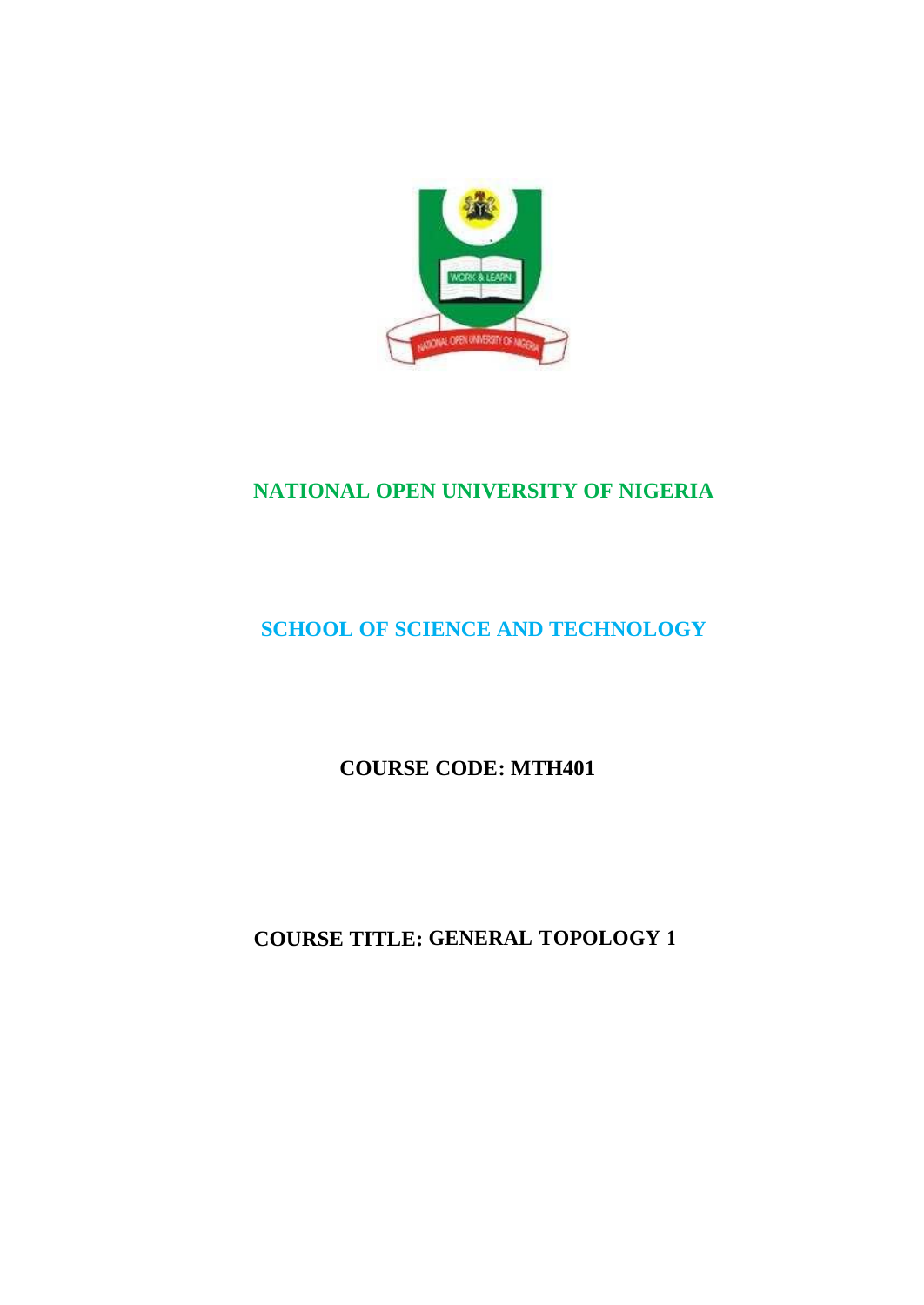# MTH 401 GENERAL TOPOLOGY 1

Prof. U. A. Osisiogu

August 14, 2013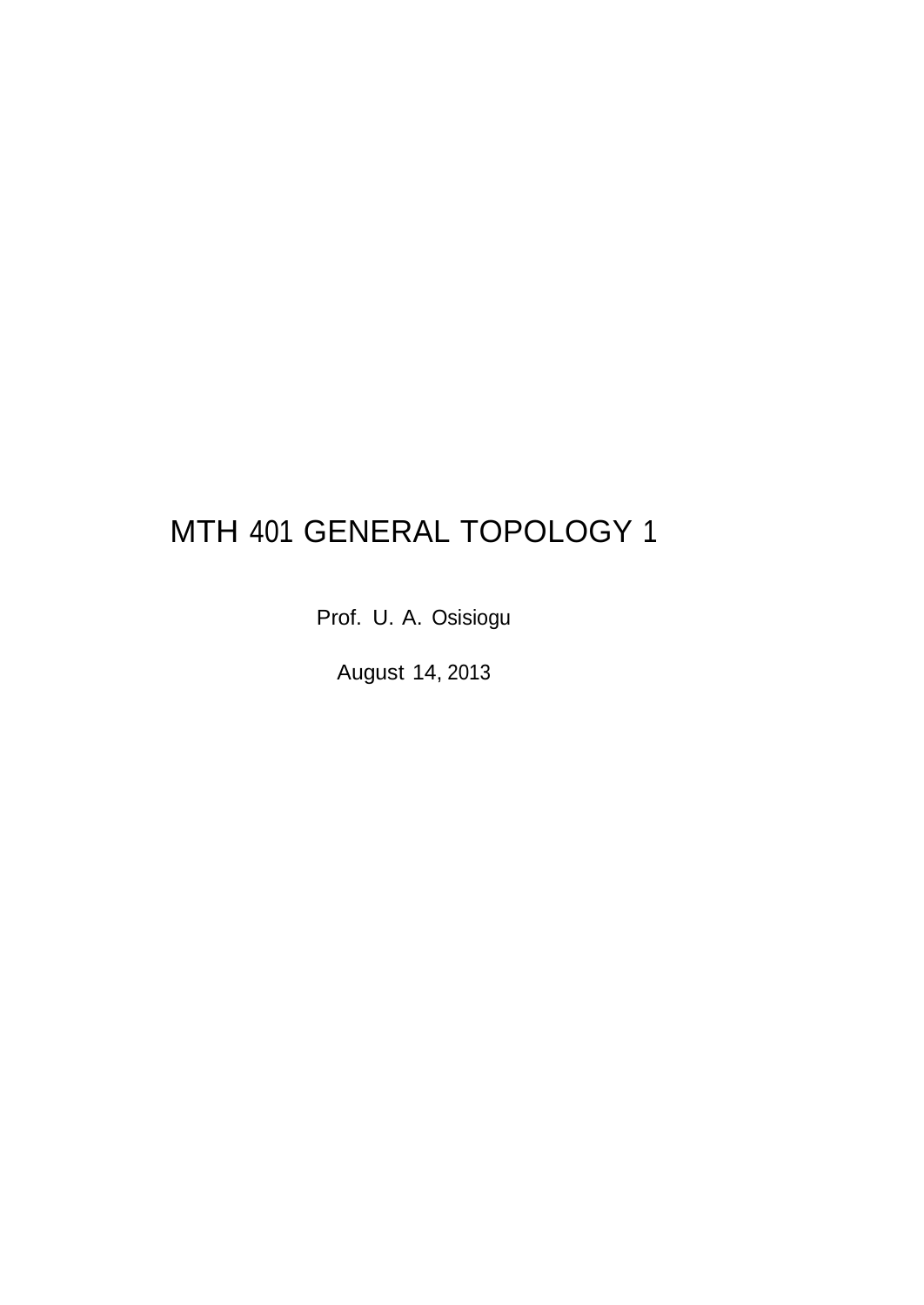# **Contents**

|     |                                 | 4                                                                                                                                                                                                           |
|-----|---------------------------------|-------------------------------------------------------------------------------------------------------------------------------------------------------------------------------------------------------------|
| 1.1 |                                 | $\overline{4}$                                                                                                                                                                                              |
| 1.2 |                                 | $\overline{4}$                                                                                                                                                                                              |
| 1.3 |                                 | 5                                                                                                                                                                                                           |
|     |                                 | 5                                                                                                                                                                                                           |
|     |                                 | $\overline{7}$                                                                                                                                                                                              |
| 1.4 |                                 | 9                                                                                                                                                                                                           |
| 1.5 |                                 | 11                                                                                                                                                                                                          |
| 1.6 |                                 | 11                                                                                                                                                                                                          |
| 1.7 |                                 | 11                                                                                                                                                                                                          |
|     |                                 | 12 <sup>2</sup>                                                                                                                                                                                             |
| 2.1 |                                 | 12                                                                                                                                                                                                          |
| 2.2 |                                 | 12                                                                                                                                                                                                          |
| 2.3 |                                 | 12                                                                                                                                                                                                          |
|     | 2.3.1                           | 12                                                                                                                                                                                                          |
| 2.4 |                                 | 17                                                                                                                                                                                                          |
|     | 2.4.1                           | 17                                                                                                                                                                                                          |
|     | 2.4.2                           | 20                                                                                                                                                                                                          |
|     |                                 | 21                                                                                                                                                                                                          |
|     |                                 | 24                                                                                                                                                                                                          |
| 2.5 |                                 | 25                                                                                                                                                                                                          |
|     | 2.5.1                           | 25                                                                                                                                                                                                          |
|     |                                 | 26                                                                                                                                                                                                          |
| 2.6 |                                 | 26                                                                                                                                                                                                          |
| 2.7 |                                 | 30                                                                                                                                                                                                          |
| 2.8 |                                 | 30                                                                                                                                                                                                          |
| 2.9 | Tutor Marked Assignments (TMAs) | 31                                                                                                                                                                                                          |
|     |                                 | <b>Metric Spaces</b><br>1.3.1 Definition and Examples<br><b>Topological Notions; Geometric properties</b><br>Open Balls; Closed Balls; Spheres<br>Bonded Sets; Diameter, Boundary<br>Bounded Sets; Diameter |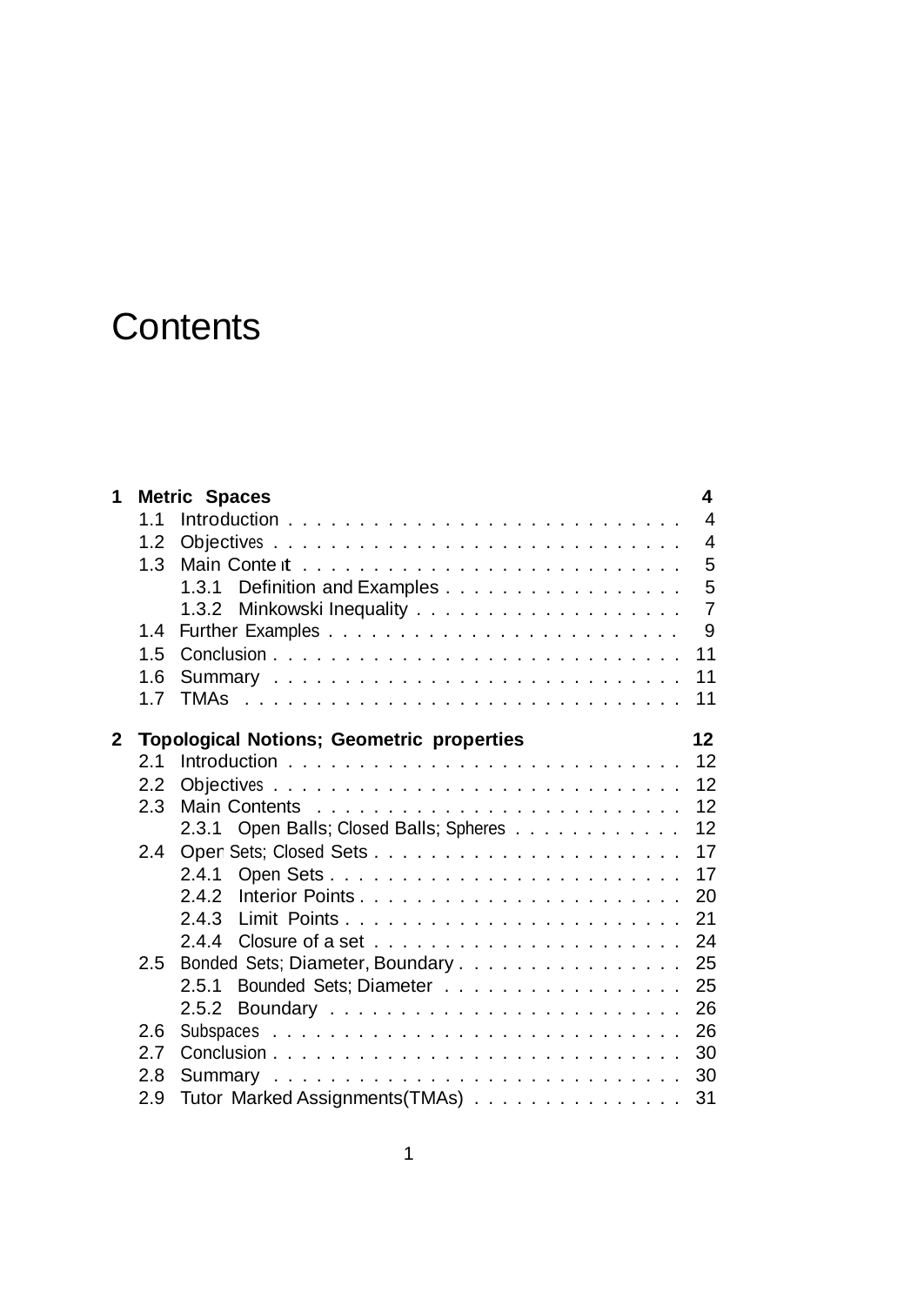| 3 |     | <b>Sequences</b>                            | 35 |
|---|-----|---------------------------------------------|----|
|   | 3.1 |                                             | 35 |
|   | 3.2 |                                             | 35 |
|   | 3.3 |                                             | 35 |
|   |     | Definition; Convergent Sequences<br>3.3.1   | 35 |
|   |     | 3.3.2                                       | 38 |
|   |     | 3.3.3                                       | 38 |
|   |     | 3.3.4<br>Cauchy Sequences                   | 41 |
|   |     | 3.3.5                                       | 43 |
|   | 3.4 |                                             | 44 |
|   | 3.5 |                                             | 44 |
|   | 3.6 | Tutor Marked Assignments (TMAs)             | 45 |
| 4 |     | <b>Continuity</b>                           | 47 |
|   | 4.1 |                                             | 47 |
|   | 4.2 |                                             | 47 |
|   | 4.3 |                                             | 47 |
|   |     | 4.3.1 Defintion and Examples                | 47 |
|   |     | 4.3.2                                       | 51 |
|   |     | 4.3.3 The Pasting Lemma                     | 53 |
|   | 4.4 |                                             | 54 |
|   | 4.5 |                                             | 54 |
|   | 4.6 | Tutor Marked Assignments (TMAs)             | 55 |
|   |     |                                             |    |
| 5 |     | <b>Completeness</b>                         | 58 |
|   | 5.1 |                                             | 58 |
|   | 5.2 |                                             | 58 |
|   | 5.3 |                                             | 58 |
|   |     | Definition and Examples<br>5.3.1            | 58 |
|   |     | 5.3.2 Banach Contraction Mapping Principle. | 60 |
|   | 5.4 |                                             | 62 |
|   | 5.5 |                                             | 63 |
|   | 5.6 | Tutor Marked Assignments (TMAs)             | 63 |
| 6 |     | <b>Compactness</b>                          | 66 |
|   | 6.1 |                                             | 66 |
|   | 6.2 |                                             | 66 |
|   | 6.3 | Main Content                                | 66 |
|   | 6.4 |                                             | 67 |
|   | 6.5 |                                             | 68 |
|   |     |                                             |    |
|   | 6.6 |                                             | 70 |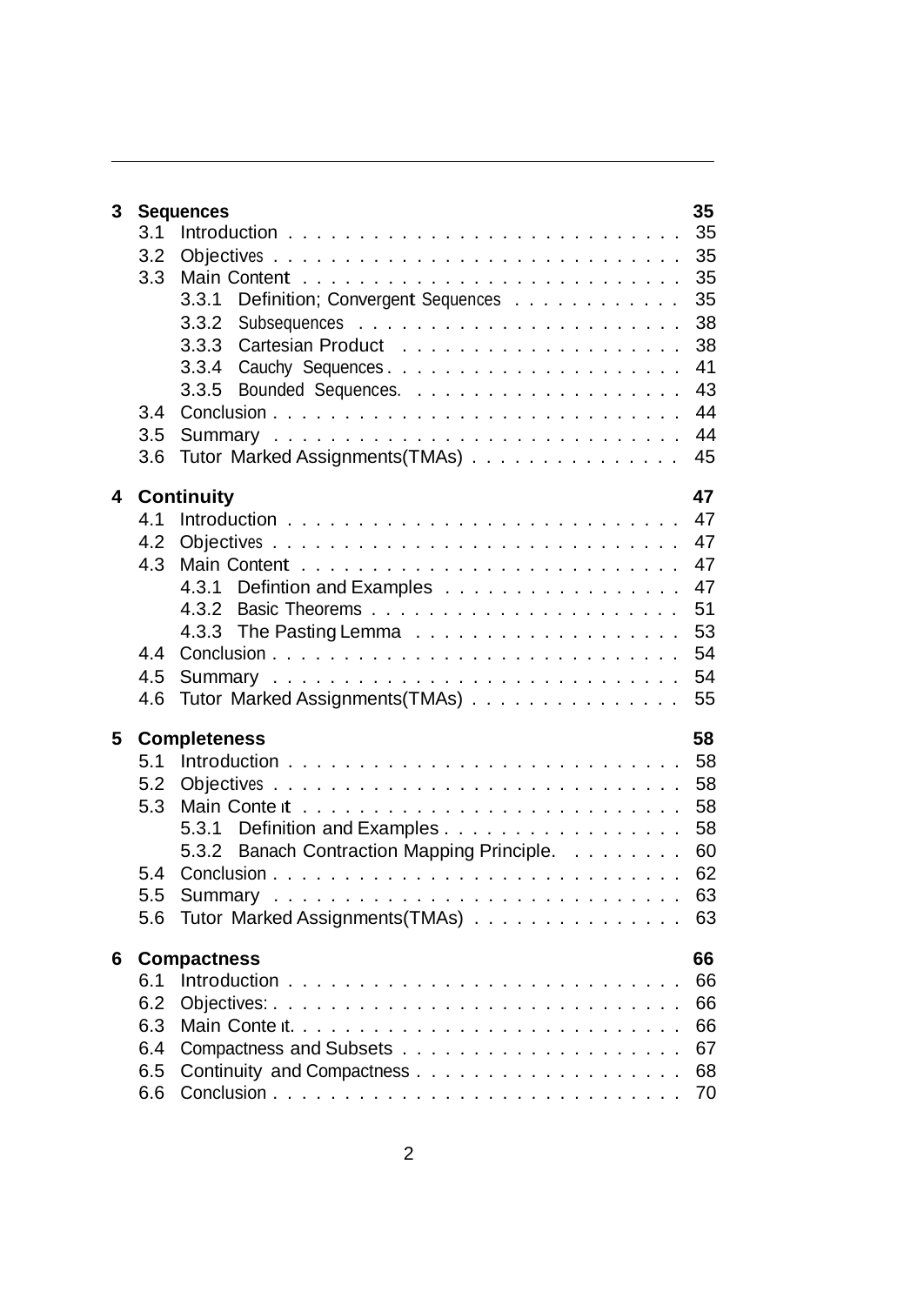|  | 6.8 Tutor Marked Assignments (TMAs) 70         |     |
|--|------------------------------------------------|-----|
|  | <b>7</b> Connectedness                         | 72. |
|  |                                                |     |
|  |                                                |     |
|  |                                                |     |
|  |                                                |     |
|  | 7.3.2 Mapping of Connected Spaces and Sets. 77 |     |
|  |                                                |     |
|  |                                                |     |
|  |                                                |     |
|  | 7.6 Tutor Marked Assignments (TMAs) 80         |     |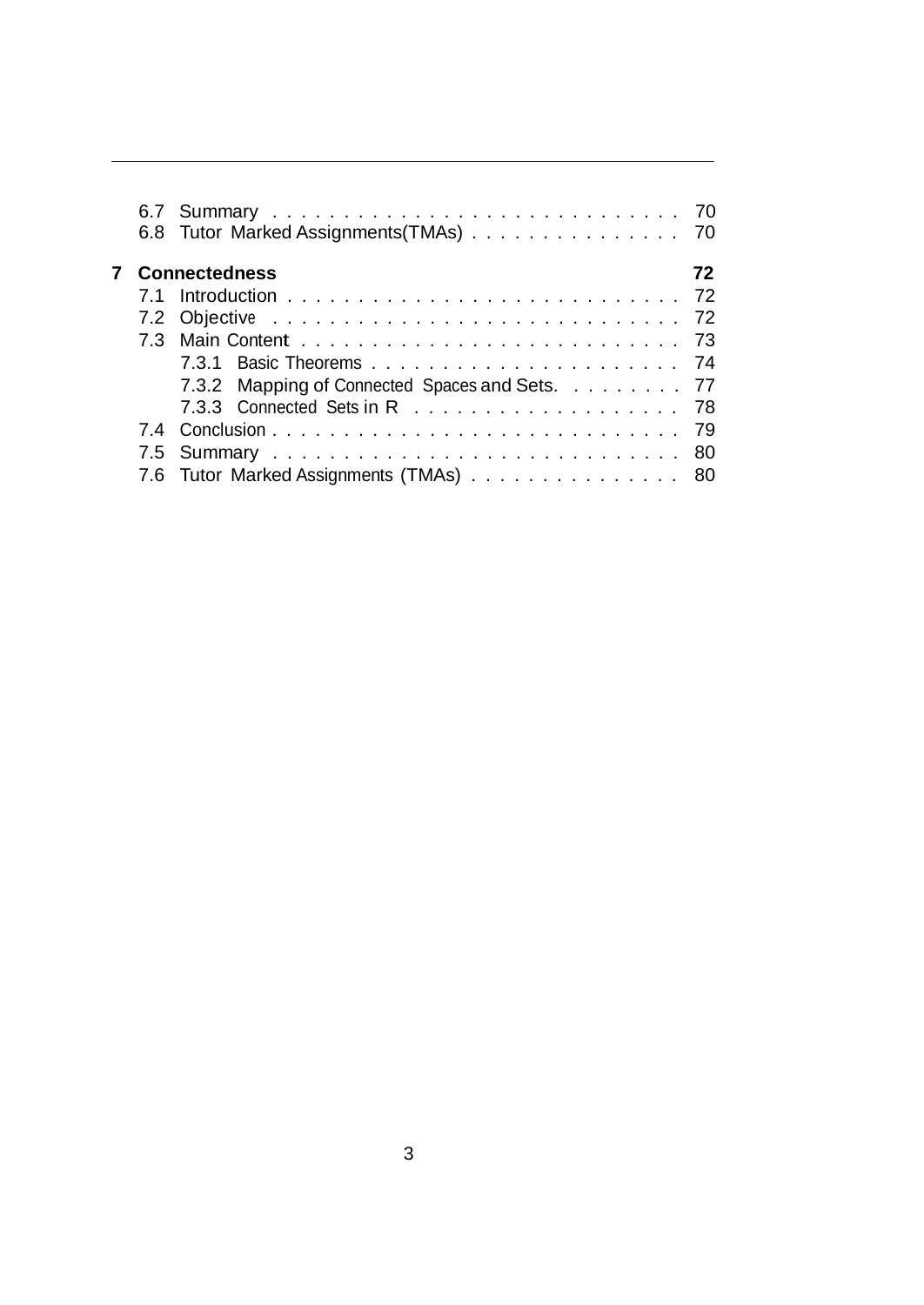Unit  $1$ 

# Metric Spaces

# **1.1 Introduction**

In this unit, you shall begin the study of **metric spaces** the main topic of this course. Metric spaces are fundamental in many branches of mathematics: namely real analysis, complex analysis, functional analysis, and many other subjects. Metric spaces can be regarded as a generalization of the set of real numbers R and has been created in order to provide a basis for a unified treatment of important problems from various branches of mathematical analysis. In metric spaces the set of real numbers R is replaced by an arbitrary nonempty set *E,* and a distance function is introduced on *E,*  which has only a few of the fundamental properties of the distance function on the real line defined by the absolute value.

# **1.2 Objectives**

At the end of this unit, you should be able to

- (i) Define a metric space.
- (ii) Verify that a given real valued function is a metric.
- (iii) Identify the Euclidean metric on the space  $R<sup>n</sup>$  of *n*-tuples of real numbers.
- (iv) Verify various examples of metric spaces.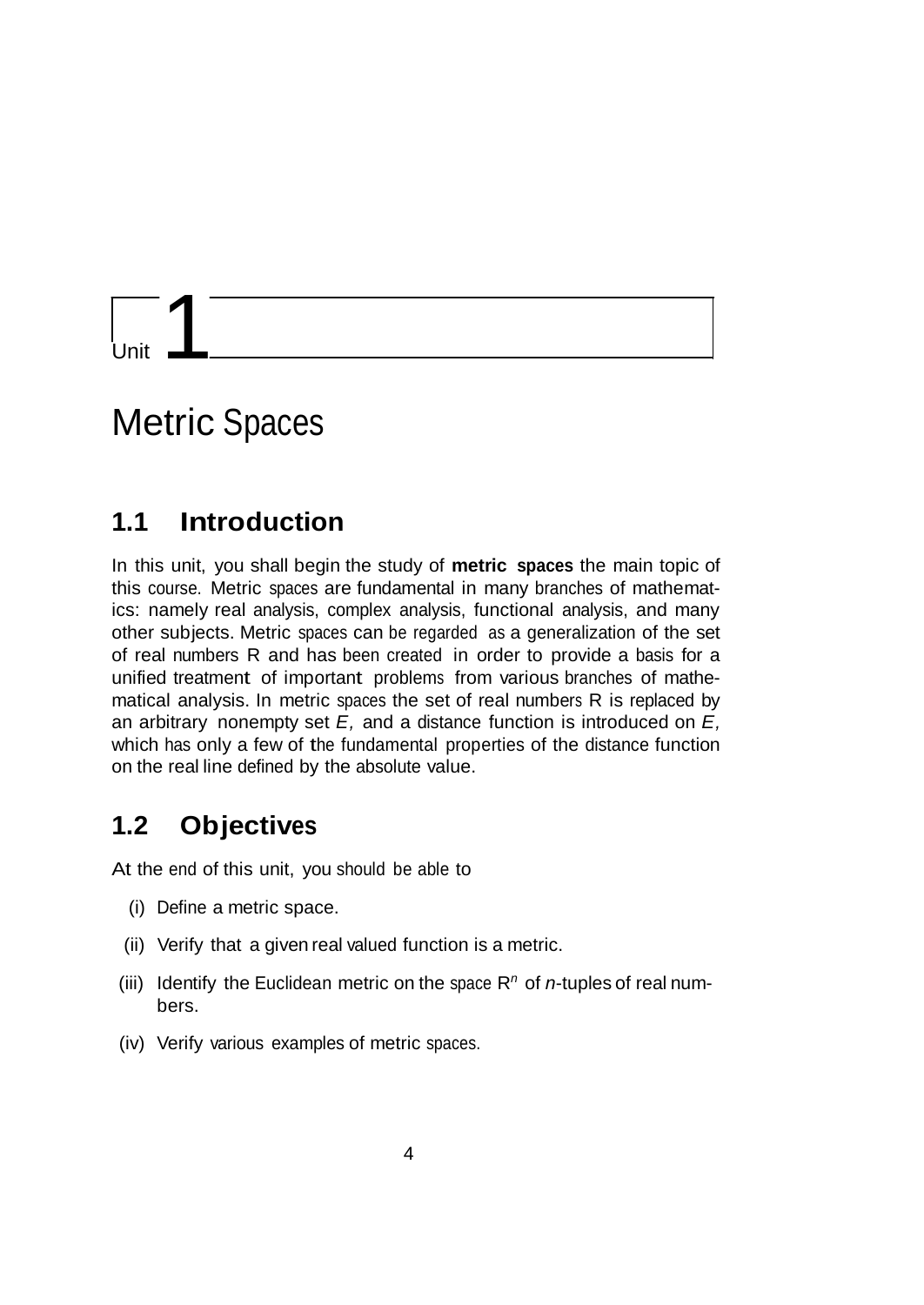# **1.3 Main Content**

### **1.3.1 Definition and Examples**

**Definition 1.3.1** Let E be a nonempty set. Let  $d: E \times E \rightarrow R$  be a real *valued function defined on E × E, that satifies the following properties,*

*M1.*  $d(x, y)$  ≥ 0 for all  $x, y \in E$ 

*M2.*  $d(x, y) = 0$  *if* and only *if*  $x = y$ .

*M3.*  $d(x, y) = d(y, x)$  *for all*  $x, y \in E$ .

*M4.*  $d(x, y) \leq d(x, z) + d(z, y)$  for all  $x, y, z \in E$ .

*Then d is a metric on E. The pair* (*E, d*) *is called a metric space.*

Condition *M* 3 is called the *symmetric property* of the metric and the condition *M* 4 is called the *triangle inequality.*

A metric consist of two objects, namely, a nonempty set E and a metric d on d. A metric on E is also called a *distance* on E.

**Example 1.3.2 The real line:**  $(R, | \cdot |)$ . Let R denote the set of real numbers and let  $d: R \times R \rightarrow R$  be defined by

$$
d(x, y) := |x - y| \text{ for all } x, y \in \mathbb{R}.
$$

Then *d* is a metric on R and is often referred to as the **usual metric on** R*.*  To convince yourself that *d* is actually a metric on R*,* you have to verify that condition M1 to M4 of definition 1.1 are satisfied.

### ☞*Solution.* **Verification**

- M1. Since the absolute value of a real number is non negative, you have that for arbitrary  $x, y \in R$ ,  $d(x, y) = |x y| \ge 0$ , thus verifying M1.
- $M2$ . *d*(*x*, *y*) = 0 ⇒  $|x y|$  = 0 ⇒  $x y$  = 0 ⇒  $x = y$ . Also, suppose  $x = y$ , then  $d(x, y) = d(x, x) = |x - x| = |0| = 0$ .

M3. 
$$
d(x, y) = |x - y| = |- (y - x)| = |y - x| = d(y,
$$

$$
\mathsf{x}).
$$

*y*)

M4.  $d(x, y) = |x - y| = |x - z + z - y| \le |x - z| + |z - y| = d(x, z) + d(z, z)$ 

for arbitrary  $x, y, z \in \mathbb{R}$ . Thus *d* is a metric on R.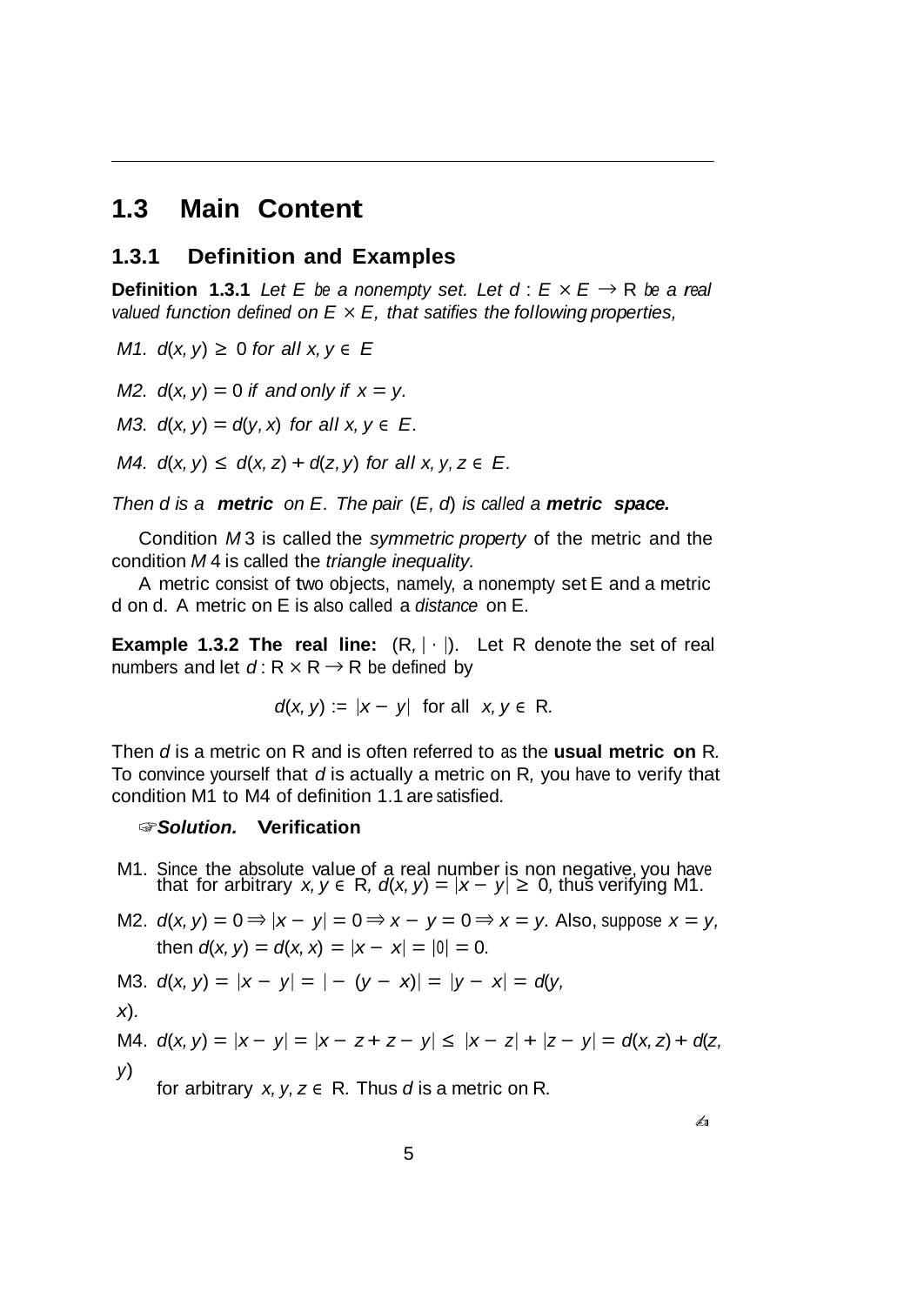**Example 1.3.3** The **discrete** (or trivial) **metric**  $d_0$ . Let *E* be an arbitrary nonempty set. Define  $d_0$  :  $E \times E \rightarrow \mathsf{R}$  by

$$
\overline{\square}1, \quad \text{if} \quad x \text{ } j = y
$$

$$
d_0(x, y) = \square
$$

$$
\square
$$

$$
\square
$$

$$
\square
$$

$$
\square
$$

$$
\square
$$

$$
\square
$$

$$
\square
$$

$$
\square
$$

$$
\square
$$

$$
\square
$$

$$
\square
$$

$$
\square
$$

for all  $x, y \in E$ . Then  $d_0$  is a metric on E and is called the **discrete metric** on the set *X.*

**Example 1.3.4 Euclidean Plane,**  $R^n$  Let  $R^n$  denote the space of *n*-tuples of real numbers. Define for arbitrary  $x = (x_1, \ldots, x_n)$ ,  $y = (y_1, \ldots, y_n) \in R^n$  $d_i$ :  $R^n \times R^n \rightarrow i = 1, 2, \infty$ , as follows

1. 
$$
d_1(x, y) = \begin{cases} \n1 & |x_i - y_i|.\n\end{cases}
$$
  
\n2.  $d_2(x, y) = \begin{cases} \n1 & |x_i - y_i|^2 \ \end{cases}$   
\n3.  $d_\infty(x, y) = \max_{1 \le i \le n} \{|x_i - y_i|\}$ 

Then each of the  $d_i$  is a metric on  $\mathbb{R}^n$ .  $d_2$  is called the Euclidean metric on R*n.*

The verification that  $d_{\infty}$  is a metric on R<sup>n</sup>, with  $n = 2$  is done for you below. ☞*Solution.* **Verification:**

### $M1.$  Observe that  $|x_1 - y_1| \ge 0$  and  $|x_2 - y_2| \ge 0$  so that max{ $|x_1 - y_1|, |x_2|$

*−*

 $y_2$  is nonnegative, i.e.,  $d_{\infty}(x, y) \ge 0$  for all  $x = (x_1, x_2)$  and  $y =$  $(y_1, y_2)$  in R<sup>2</sup>.

M2. 
$$
d_{\infty}(x, y) = 0 \Rightarrow \max\{|x_1 - y_1|, |x_2 - y_2|\} = 0
$$
 Clearly,  $|x_1 - y_1| \ge 0$ 

and

*<sup>|</sup>x*2*− y*2*<sup>|</sup> ≥* 0*,* since the maximum of the two terms is zero, the minimum must also be zero (since it cannot be negative). Thus,  $|x_1 - y_1| = 0$ and  $|x_2 - y_2| = 0$  so that  $x_1 = y_1$  and  $x_2 = y_2$ . Hence,  $x = (x_1, x_2) =$  $(y_1, y_2) = y$ .

Conversely, suppose  $x = y$ . Then  $(x_1, x_2) = (y_1, y_2)$  so that  $x_1 = y_1$  and  $x_2 = y_2$ . Hence

$$
d_{\infty}(x, y) = \max\{|x_1 - y_1|, |x_2 - y - 2|\}
$$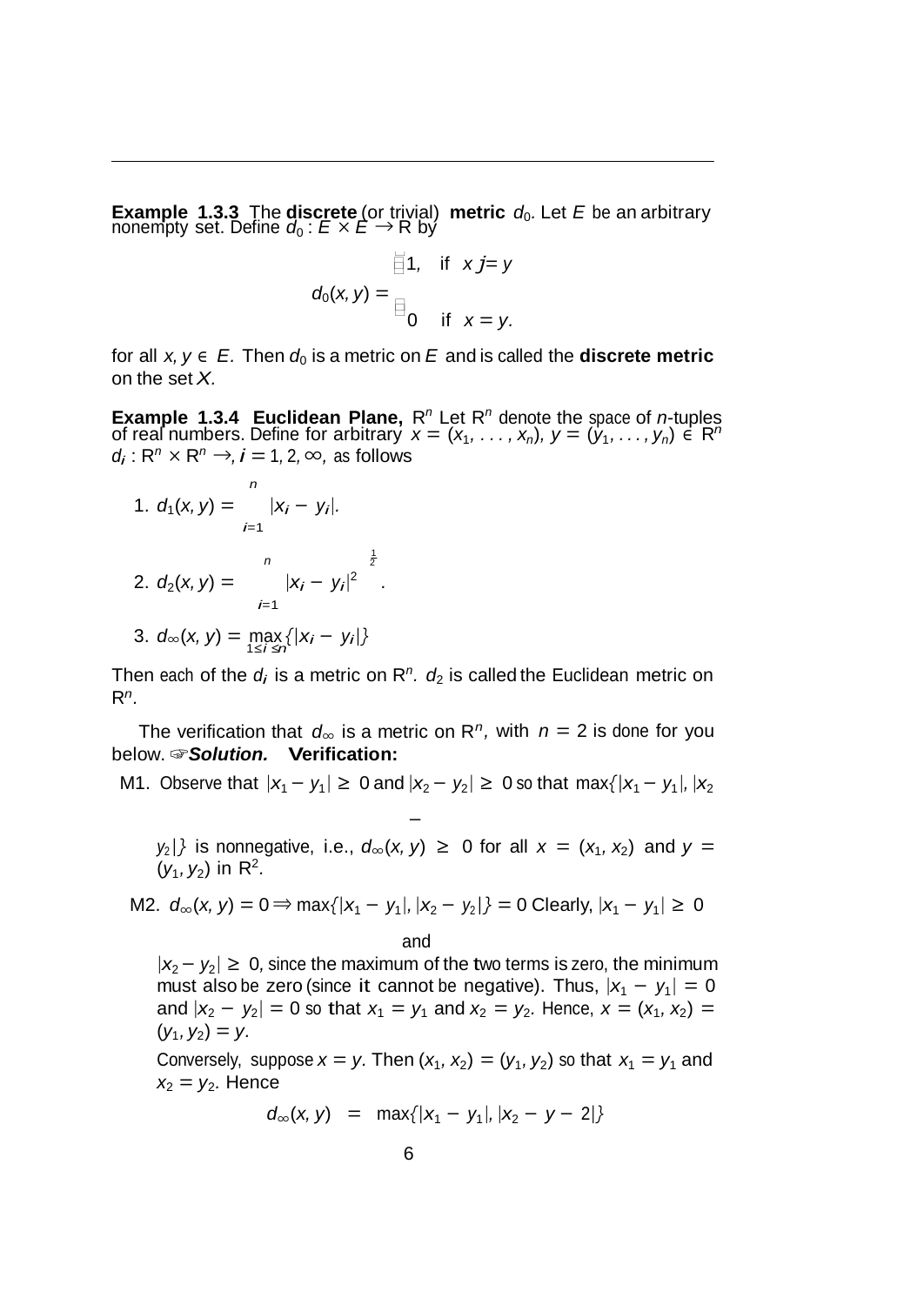$=$  max{ $|x_1 - x_1|, |x_2 - x - 2|$ }  $=$  max $\{0, 0\} = 0$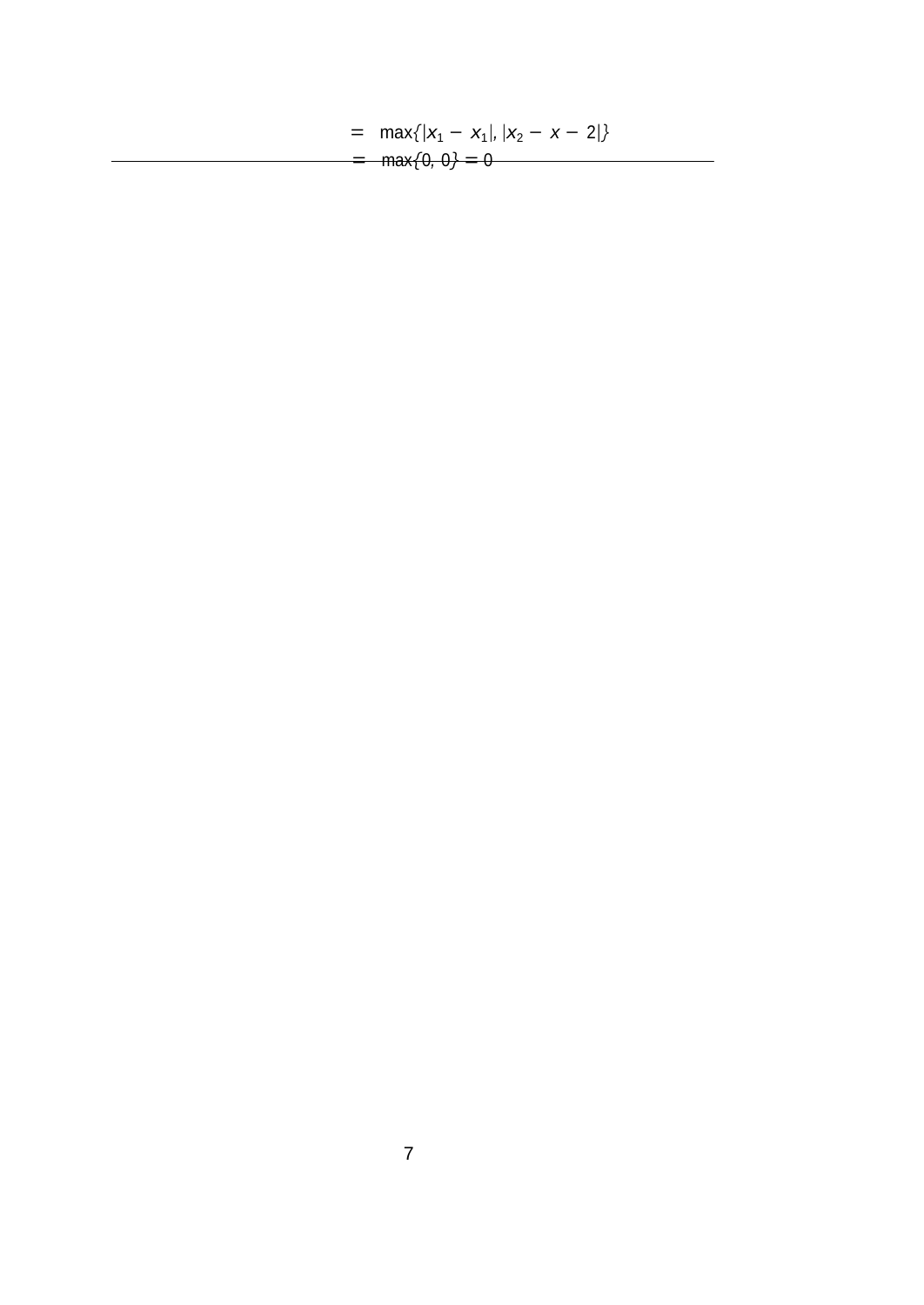Thus,  $x = y \Rightarrow d_{\infty}(x, y) = 0$ .

M3.

$$
d_{\infty}(x, y) = \max\{|x_1 - y_1|, |x_2 - y_2|\}
$$
  
=  $\max\{|y_1 - x_1|, |y_2 - x_2|\}$   
=  $d_{\infty}(y, x)$ .

M4.

$$
d_{\infty}(x, y) = \max_{1 \le i \le 2} \{|x_i - y_i|\} \\
= \max_{1 \le i \le 2} \{|x_i - z_i + z_i - y_i|\} \\
\le \max_{1 \le i \le 2} \{|x_i - z_i| + |z_i - y_i|\} \\
\le \max_{1 \le i \le 2} |x_i - z_i| + \max_{1 \le i \le 2} |z_i - y_i| \\
= d(x, z) + d(z, y)
$$

 $H$ ence  $(R^2, d_{\infty})$  is a metric space.  $\blacksquare$ 

Normally, you may find it difficult to prove the triangle ineqaulity of the metric  $d_2$ . To make it easier, the inequality stated in the following proposition will be useful. This inequality is called the **Cauchy Schwartz Inequality.**

**Proposition 1.3.5** For arbitrary  $x = (x_1, \ldots, x_n)$  and  $y = (y_1, \ldots, y_n)$  in R*n, you have*

$$
\begin{array}{ccc} n & & n & \frac{1}{2} & n \\ |X_k y_k| & \leq & |X_k|^2 & |y_k|^2 \\ k=1 & k=1 & k=1 \end{array}
$$

### **1.3.2 Minkowski Inequality**

In this section, you shall study a proof of the **Minkowski's inequality**. For a proof os this inequality, however, you shall need another very important inequality called the **Holder's Inequality** which is stated in the following lemma.

**Lemma 1.3.6** If  $1 \le p, q < \infty$ ,  $\frac{1}{p} + \frac{1}{q} = 1$ , and if  $x_k, y_k, k = 1, 2, ..., n$  are *complex numbers, then*

$$
\begin{array}{ccc}\nn & & \leq & n_{k=1} \\
& |x_k| & & |x_k|^p \\
& & & \leq & \\
& & & |x_k|^p \\
& & & & 8\n\end{array}
$$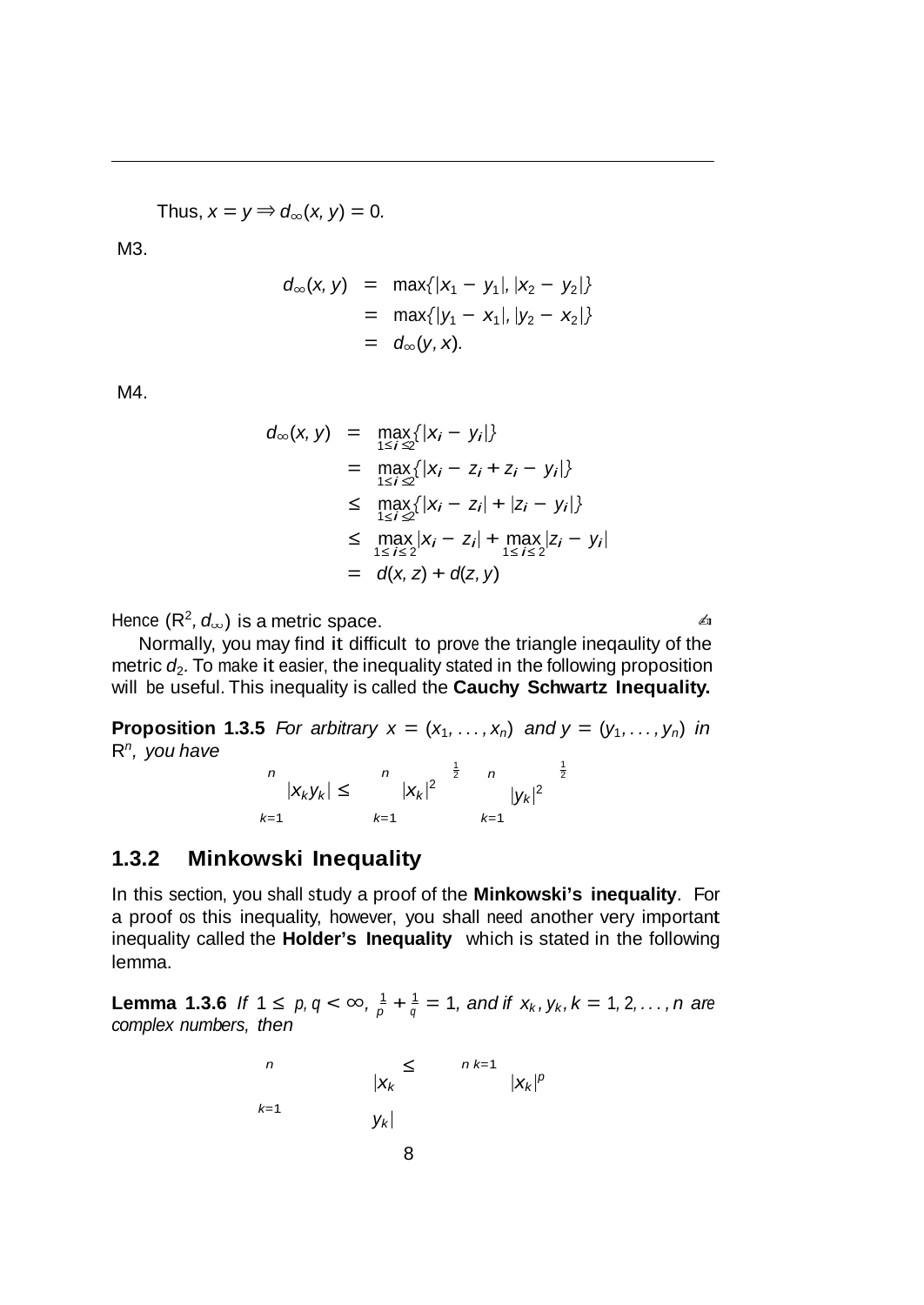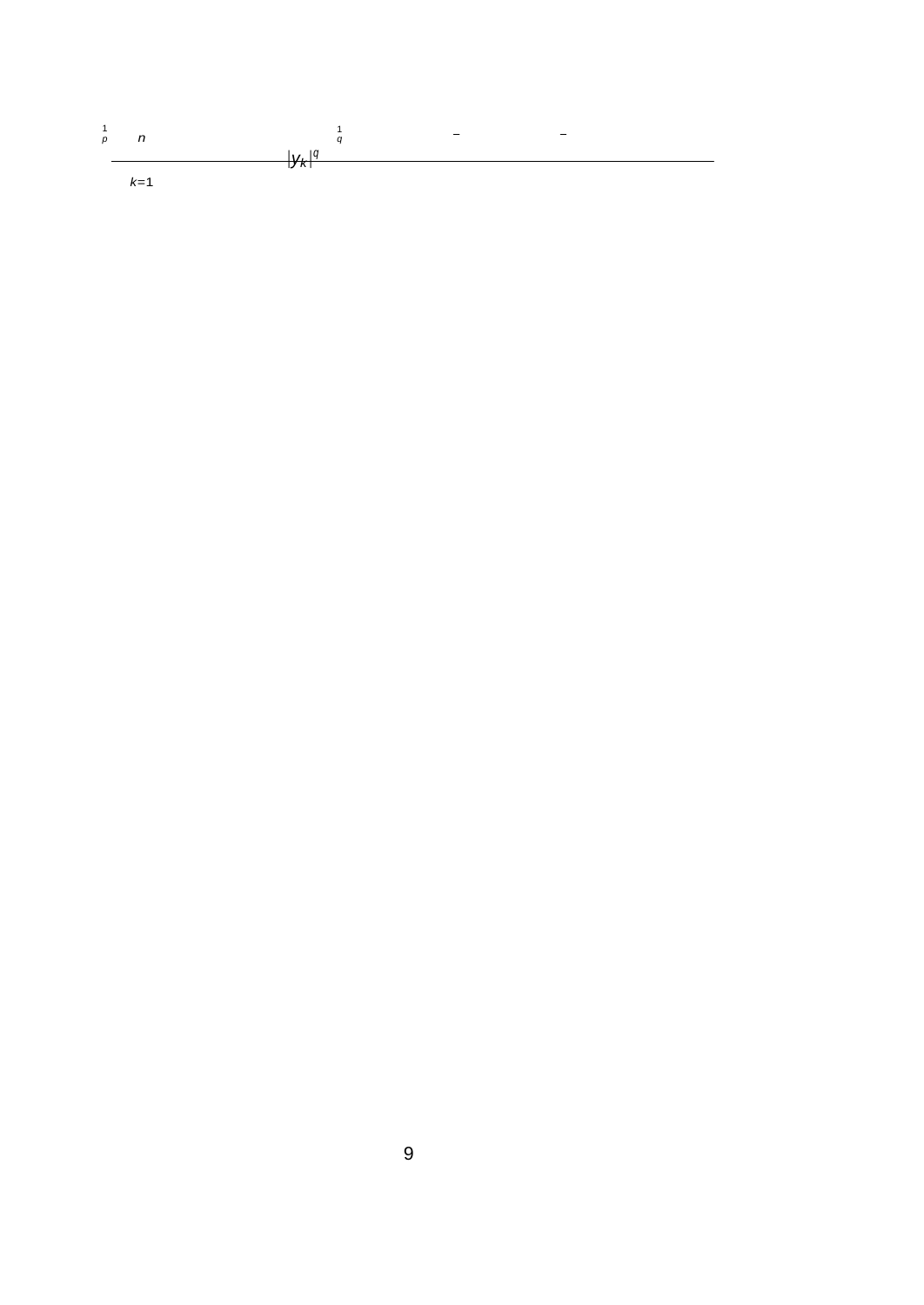Here now is the statement and proof of the Minkowski inequality.

**Theorem 1.3.7 (Minkowski's Inequality).** *If*  $1 \le p < \infty$  and  $x_k$ ,  $y_k$ ,  $k =$ 1*, . . . , n are complex numbers, then*

$$
\begin{array}{ccc} n & \frac{1}{p} & n & \frac{1}{p} & n & \frac{1}{p} \\ |X_k + y_k|^p & \leq & |X_k|^p & + & |y_k|^p \\ k=1 & k=1 & k=1 \end{array}
$$

**Proof.** The case  $p = 1$  is immediate from the triangle inequality of absolute value. So let  $p > 1$ , and define  $q = \frac{p}{p-1}$ . Let  $\gamma =$ *k*=1  $(|a_k| + |b_k|)^p$ .

Observe that

$$
(|a_k| + |b_k|)^p = (|a_k| + |b_k|) \cdot (|a_k| + |b_k|)^{p-1}
$$
  
= |a\_k|(|a\_k| + |b\_k|)^{p-1} + |b\_k|(|a\_k| + |b\_k|)^{p-1}

So that,

$$
y = \begin{array}{l} n \\ k=1 \\ n \\ k=1 \end{array} (|a_k| + |b_k|)^p
$$
  
\n
$$
= \begin{array}{l} |a_k| (|a_k| + |b_k|)^{p-1} + \binom{n}{k-1} \\ k=1 \end{array} (|a_k| + |b_k|)^{p-1}
$$
  
\n
$$
\leq \begin{array}{l} n \\ |a_k|^p \end{array} \begin{array}{l} \frac{1}{p} \\ (|a_k| + |b_k|)^{(p-1)q} \end{array} \begin{array}{l} \frac{1}{q} \\ k=1 \end{array}
$$
  
\n
$$
+ \begin{array}{l} n \\ |b_k|^p \end{array} \begin{array}{l} \frac{1}{p} \\ k=1 \end{array} \begin{array}{l} \frac{1}{q} \\ k=1 \end{array} \begin{array}{l} \frac{1}{q} \\ k=1 \end{array}
$$

(The last inequality follows from applying Holder's inequality separately to the two pieces of the right hand sides of the last equation). Hence,

$$
y = \int_{i=1}^{n} (|a_{i}| + |b_{i}|)^{p}
$$
  
\n
$$
\leq \int_{i=1}^{n} |a_{i}|^{p} \int_{i=1}^{\frac{1}{p}} \frac{n}{(|a_{i}| + |b_{i}|)^{(p-1)q}} \frac{\frac{1}{q}}{\frac{1}{q}}
$$
  
\n
$$
+ \int_{i=1}^{n} |b_{i}|^{p} \frac{(|a_{i}| + |b_{i}|)^{p}}{(|a_{i}| + |b_{i}|)^{p}}, \quad \text{Since} \frac{1}{p} + \frac{1}{q} = 1 \Rightarrow (p-1)q = p
$$
  
\n
$$
= \int_{i=1}^{n} |a_{i}|^{p} \int_{i=1}^{\frac{1}{p}} \frac{n}{\sqrt{q}} + \int_{i=1}^{\frac{1}{p}} |b_{i}|^{p} \int_{i=1}^{\frac{1}{p}} \frac{1}{\sqrt{q}},
$$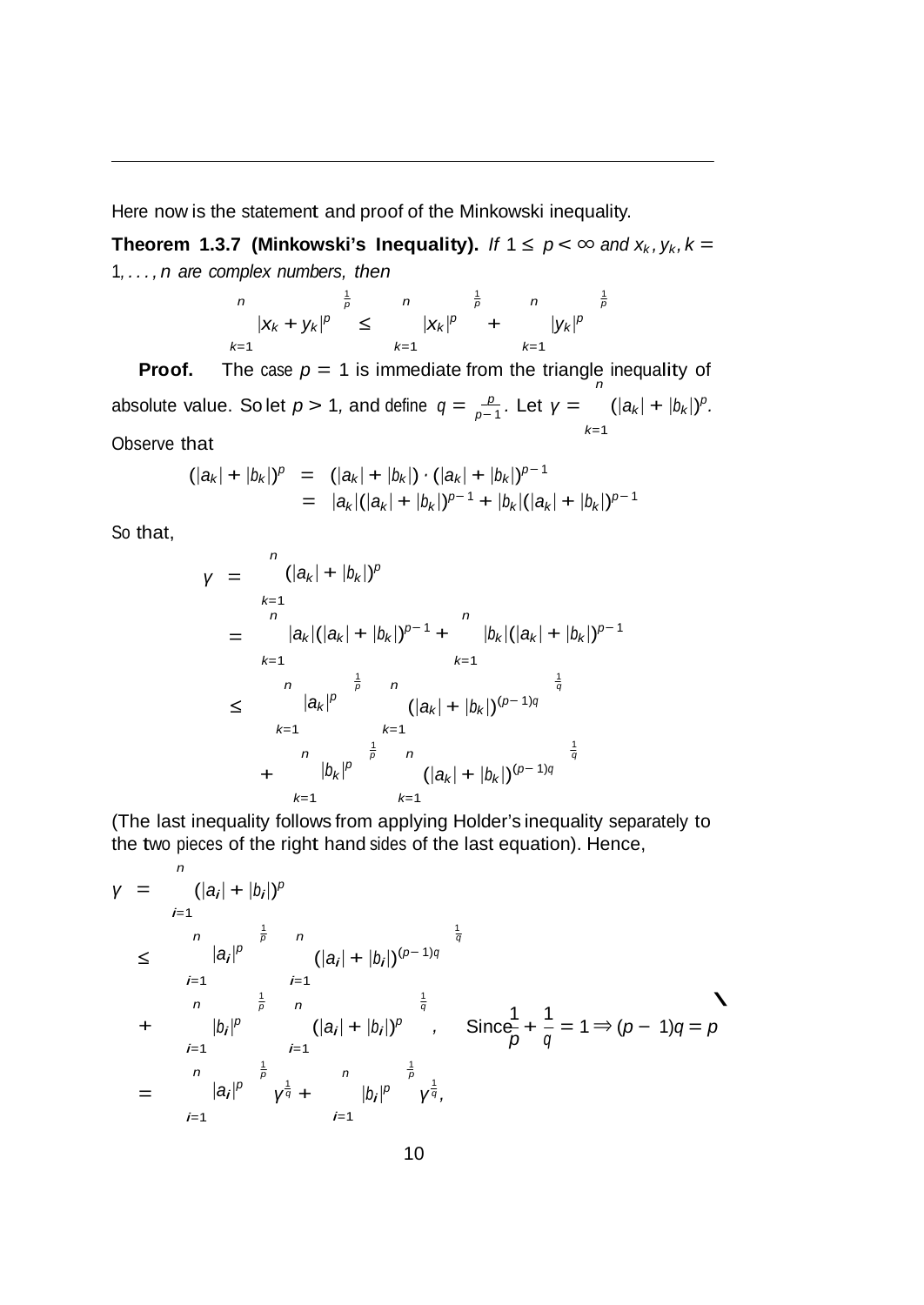i.e.,

$$
\gamma \leq \square \qquad |a_{i}|^{p} \qquad \qquad + \qquad \qquad |b_{i}|^{p} \qquad \square
$$
  

$$
i=1 \qquad \qquad i=1
$$

so,

$$
\gamma^{1-\frac{1}{q}} \leq \sum_{i=1}^{n} |a_{i}|^{p} + \sum_{i=1}^{\frac{1}{p}} |b_{i}|^{p}.
$$

Hence, since

$$
\begin{aligned}\n & \quad \frac{n}{|a_i + b_i|^p} \leq \quad \frac{n}{i-1} \left( |a_i| + |b_i| \right)^p = \gamma, \\
 & \quad \frac{n}{p-1} \quad \frac{n}{p-1} \quad \frac{n}{p-1} \quad \frac{n}{p-1} \quad \frac{n}{p-1} \quad \frac{n}{p-1} \quad \frac{n}{p-1} \quad \frac{n}{p-1} \quad \frac{n}{p-1} \quad \frac{n}{p-1} \quad \frac{n}{p-1} \quad \frac{n}{p-1} \quad \frac{n}{p-1} \quad \frac{n}{p-1} \quad \frac{n}{p-1} \quad \frac{n}{p-1} \quad \frac{n}{p-1} \quad \frac{n}{p-1} \quad \frac{n}{p-1} \quad \frac{n}{p-1} \quad \frac{n}{p-1} \quad \frac{n}{p-1} \quad \frac{n}{p-1} \quad \frac{n}{p-1} \quad \frac{n}{p-1} \quad \frac{n}{p-1} \quad \frac{n}{p-1} \quad \frac{n}{p-1} \quad \frac{n}{p-1} \quad \frac{n}{p-1} \quad \frac{n}{p-1} \quad \frac{n}{p-1} \quad \frac{n}{p-1} \quad \frac{n}{p-1} \quad \frac{n}{p-1} \quad \frac{n}{p-1} \quad \frac{n}{p-1} \quad \frac{n}{p-1} \quad \frac{n}{p-1} \quad \frac{n}{p-1} \quad \frac{n}{p-1} \quad \frac{n}{p-1} \quad \frac{n}{p-1} \quad \frac{n}{p-1} \quad \frac{n}{p-1} \quad \frac{n}{p-1} \quad \frac{n}{p-1} \quad \frac{n}{p-1} \quad \frac{n}{p-1} \quad \frac{n}{p-1} \quad \frac{n}{p-1} \quad \frac{n}{p-1} \quad \frac{n}{p-1} \quad \frac{n}{p-1} \quad \frac{n}{p-1} \quad \frac{n}{p-1} \quad \frac{n}{p-1} \quad \frac{n}{p-1} \quad \frac{n}{p-1} \quad \frac{n}{p-1} \quad \frac{n}{p-1} \quad \frac{n}{p-1} \quad \frac{n}{p-1} \quad \frac{n}{p-1} \quad \frac{n}{p-1} \quad \frac{n}{p-1} \quad \frac{n}{p-1} \quad \frac{n}{p-1} \quad \frac{n}{p-1} \quad \frac{n}{p-1
$$

and 1  $-\frac{1}{q} = \frac{1}{p}$ , we obtain

$$
\begin{array}{ccc}\nn & \frac{1}{p} \\
|a_i + b_i|^p & \leq \gamma^{\frac{1}{p}} = \gamma^{1 - \frac{1}{\gamma}} \\
\leq & \frac{1}{p} \\
\leq & \frac{1}{p} \\
\end{array} \qquad\n\begin{array}{ccc}\nn & \frac{1}{p} & n & \frac{1}{p} \\
|a_i|^p & + & |b_i|^p\n\end{array}
$$

 $\blacksquare$ 

establishing Minkowski's inequality.

# **1.4 Further Examples**

**Example 1.4.1 (Sequence Spaces**  $l_p$ ,  $1 \leq p < \infty$ ). You shall now generalize Example 1.9 to infinite dimensional situation. Let  $1 ≤ p < ∞$  be a fixed number. Let  $x_i$ ,  $i = 1, 2, \ldots$ , be complex numbers. Let  $\begin{pmatrix} 1 & 0 \\ 0 & 1 \end{pmatrix}$ 

$$
I_p = (x_1, x_2, \ldots) : \sum_{i=1}^{\infty} |x_i|^p < \infty ,
$$

i.e., each element  $\overline{x}$  of *l<sub>p</sub>* is a sequence  $\overline{x} = \{x_i\}_{i=1}^{\infty}$  of numbers such that the series *<sup>∞</sup>*

$$
|x_i|^p
$$

*i*=1

converges. Consider, for example, the space  $l_1$  defined by  $\left\{\begin{array}{ccc} & \bullet & \bullet \ & \bullet & \bullet \end{array}\right\}$ 

$$
\begin{array}{c}\n\big\langle \qquad \qquad \infty \qquad \big\rangle \\
I_1 = \left( x_1, x_2, \ldots \right) : \qquad |x_i| < \infty \quad .\end{array}
$$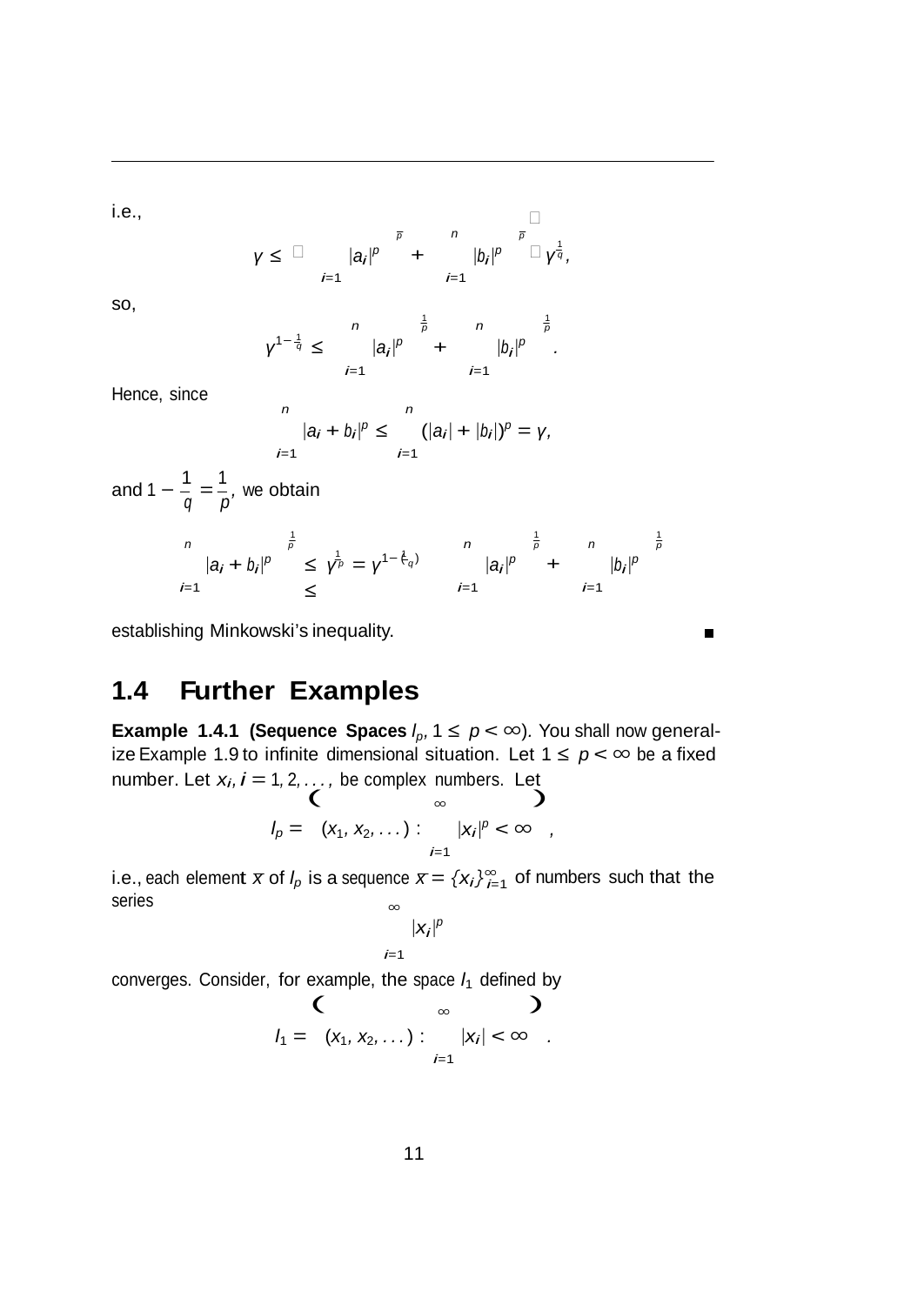$\text{Then } \star = (1, -1, 0, 0, \ldots) \text{ is in } l_1. \text{ For } \infty$ *i*=1 *<sup>|</sup>xi<sup>|</sup>* = <sup>1</sup> + (*−* 1) + *<sup>|</sup>*0*<sup>|</sup>* + *<sup>|</sup>*0*<sup>|</sup>* + *· · ·* =  $|x_i| = 1 + 1$ <br>  $\begin{matrix} i=1 \\ 1 \end{matrix}$ 2 < ∞. On the other hand,  $\pi = 1, \frac{1}{2}, \frac{1}{3}, \ldots, \frac{1}{n}, \ldots$  is not in  $l_1$ . For,

$$
\sum_{i=1}^{\infty} |x_i|^1 = 1 + \frac{1}{2} + \frac{1}{3} + \frac{1}{4} + \cdots
$$

which is certainly not convergent. Now, for arbitrary  $\bar{x} = \{x_i\}_{i=1}^{\infty}$  and  $\bar{y} =$  $\{y_i\}_{i=1}^{\infty}$  in *l<sub>p</sub>,* define

$$
d_p(x, y) = \sum_{i=1}^{\infty} |x_i - y_i|^p
$$
<sup>1/2</sup>.

Then  $(l_p, d_p)$  is a metric space.

**Remark 1.4.2** *If, in the preceding example, we take only real sequences sat- <sup>∞</sup> isfying*  $|x_i|^p < \infty$  *then we obtain the real space*  $I_p$ *. i*=1

 $\sum_{i=1}^{n}$  plex sequence  $\bar{x} = \{x_i\}_{i=1}^{\infty}$  such that  $|x_i| \leq k_x$ ,  $i = 1, 2, ...,$  where  $k_x$  is a real *i*=1 *i*=1 number which may depend on *x.* For arbitrary *x* = *{xi}<sup>∞</sup>* and *y* = *{yi}<sup>∞</sup>* **Example 1.4.3 Sequence Spaces,**  $l_{\infty}$ . Let  $X = l_{\infty}$  be the set of all bounded sequences of complex numbers, i.e., every element of *l<sup>∞</sup>* is a com*l<sup>∞</sup>* we define in

$$
-\qquad \qquad y_i
$$

(Since the sequence  $\{x_i\}_{i=1}^{\infty}$  and  $\{y_i\}_{i=1}^{\infty}$  are bounded, sup  $|x_i - y_i|$  exists). Then (*l∞, d∞*) is a metric space. The verification that *d<sup>∞</sup>* satisfies axioms

 $M_1$  to  $M_4$  and you can do it.

**Example 1.4.4 Function Space,**  $C[a, b]$  Let  $X = C[a, b]$  denote the set of all real-valued functions on [a, b]. For arbitrary  $f, g \in X$ , we define

$$
\rho_\infty(f,g)=\sup_{t\in [a,b]}|f(t)-g(t)|
$$

Observe that since *f <sup>−</sup> <sup>g</sup>* is continuous on the interval [*a, <sup>b</sup>*] it is bounded and so sup<sub>*t* $\epsilon$ </sub> [*a*,*b*]  $|f(t) - g(t)|$  exists  $\rho_{\infty}$  defined above is a metric on *C*[*a*, *b*]. You can easily verify that *C*[*a*, *b*] is a metric space. This metric will be considered to be the **usual metric** on *C*[*a, b*]*.*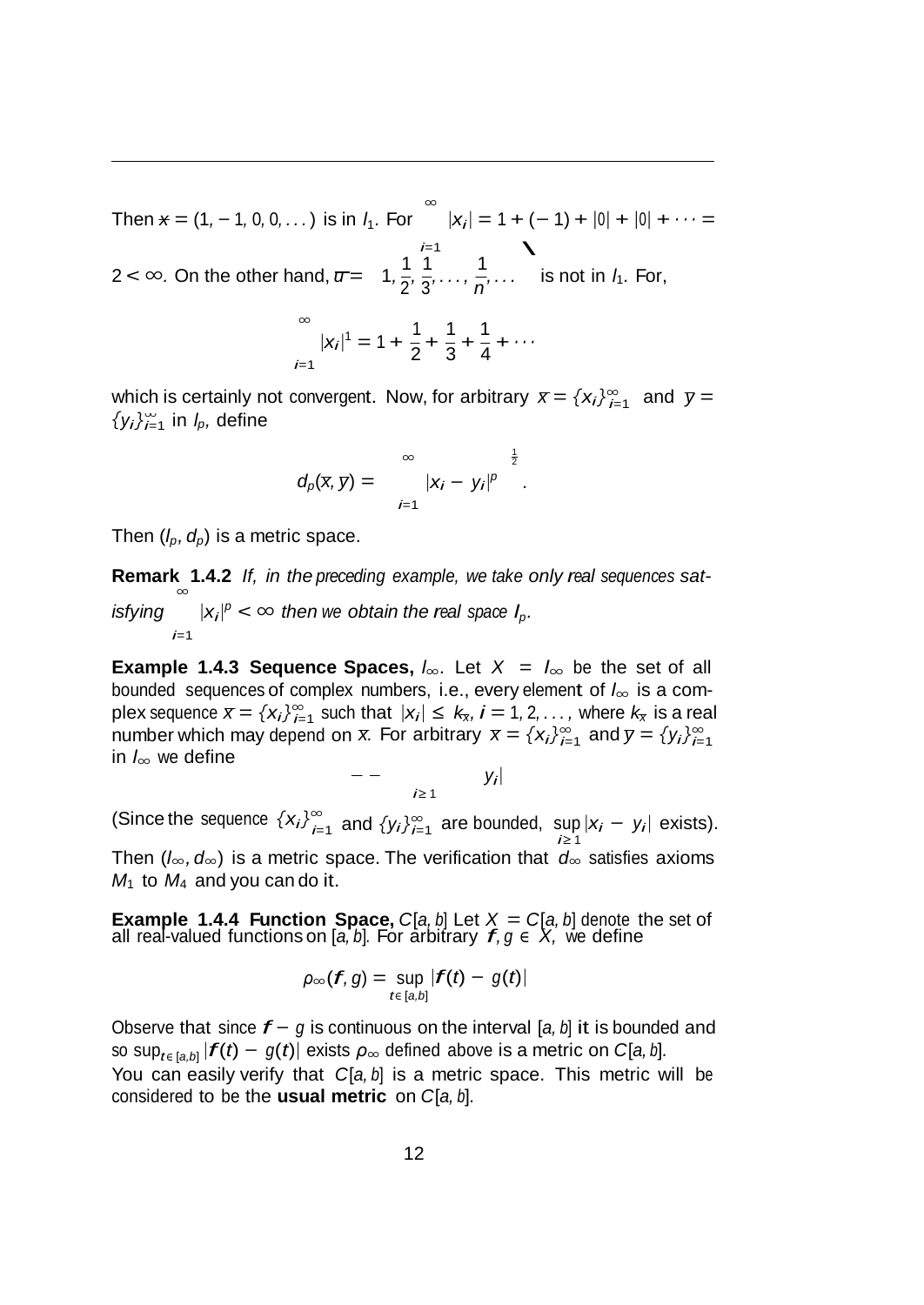**Example 1.4.5** You can also define on the space *C*[*a, b*] the metric

$$
\rho_2(f,g)=\int_{a}^{b}|f(t)-g(t)|^2 dt^{\frac{1}{2}}.
$$

- **Remark 1.4.6** *(a) The sequence space*  $l_p$ ,  $1 \leq p < \infty$ , *and the function space C*[*a, b*] *are very important in several branches of mathematics.*
	- *(b) The Holder's inequality is a very useful tool. It can be extended to integrals. In order to establish that the ρ*<sup>2</sup> *defined in the last example is a metric on C[a,b], this Holder's inequality for integrals will be needed and is stated as follows; For*  $f, g \in C[a, b]$ ,

$$
\int_{a}^{b} |fg(t)| \, dt \leq \int_{a}^{b} |f(t)|^{2} \, dt \qquad \int_{a}^{1} |g(t)|^{2} \, dt
$$

# **1.5 Conclusion**

In this unit, you have studied metric space, known the definition of a metric space, and have also seen some examples. You have also seen and can use the Cauchy-Schwartz Inequality, the Holder's and the Minkwoski's Inequalities.

## **1.6 Summary**

Having made to the end of this unit, you are now able to

- (i) Define a metric space.
- (ii) Verify that a given real valued function is a metric.
- (iii) Identify the Euclidean metric on the space  $R<sup>n</sup>$  of *n*-tuples of real numbers.
- (iv) Verify various examples of metric spaces.

## **1.7 TMAs**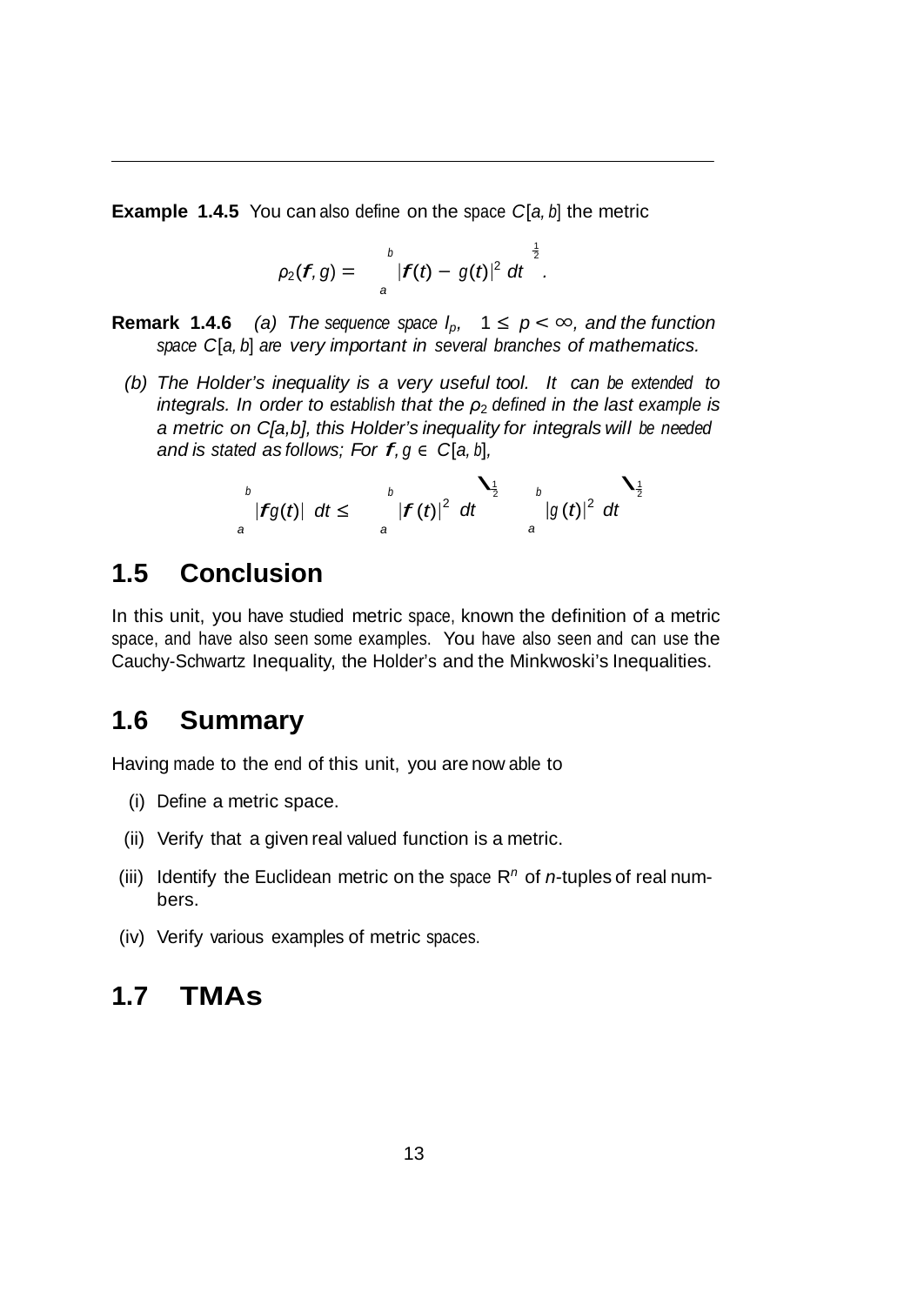# Unit  $2$

# Topological Notions; Geometric properties

- **2.1 Introduction**
- **2.2 Objectives**
- **2.3 Main Contents**

### **2.3.1 Open Balls; Closed Balls; Spheres**

In this section, you shall be introduced to some important types of sets in metric spaces; these are called **open balls, closed balls** and **spheres**. These sets will play crucial roles in the rest of your study of metric spaces.

**Definition 2.3.1** *Let*  $(E, d)$  *be a metric space. Let*  $x_0 \in E$ *.* 

*1. The open**ball**centred**at* $x_0$ *of radius* $r > 0$ *is given by the set* 

$$
B(x_0; r) = \{y \in E : d(x_0, y) < r\}
$$

2. The **closed ball centred at**  $x_0$  **of radius**  $r > 0$  is given by the set

$$
B(x_0; r) = \{y \in E : d(x_0, y) \le r\}
$$

3. The **sphere centered at**  $x_0$  **of radius**  $r > 0$  *is given by the set* 

$$
S(x_0; r) = \{y \in E : d(x_0, y) = r\}
$$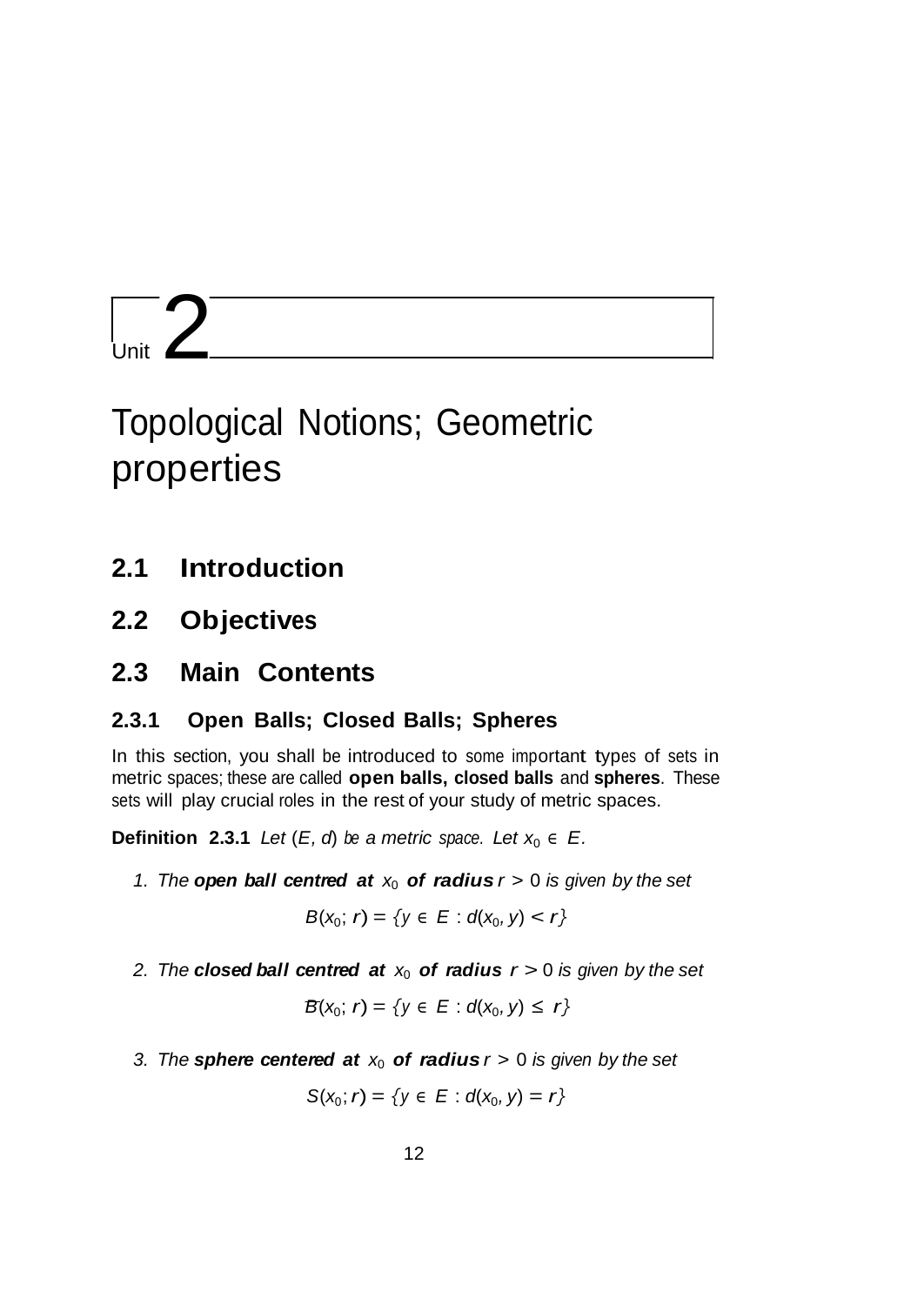$\overline{\Box}$ **Example** 2.3.2 Let  $E = R$  (the reals) endowed with the metric  $d_0$  defined by

$$
d_0(x, y) = \begin{aligned} \boxplus 1, &\text{if } x j = y \\ \boxplus_{0,} &\text{if } x = y. \end{aligned}
$$

for arbitrary  $x, y \in R$ , Compute the following balls.

- *(i)*  $B(1; \frac{1}{2})$
- *(ii) B*(1; 1)
- *(iii) B*(1; 2)
- *(iv) B*(1; 5)

A scrutiny of the above example reveals the following facts:

- (a) Given any  $x_0 \in (E, d_0)$  the open ball centred at  $x_0$  with radius  $r > 0$ , *B*( $x_0$ ; *r*) becomes the singleton set if you chose  $r \le 1$  (the 1 which appears in the definition of  $d_0$ ).
- (b) For any given  $x_0 \in (E, d_0)$ , if *r* is chosen such that  $r > 1$ , then  $B(x_0; r)$ becomes the whole space, *E.*

**Remark 2.3.3** If you endow a nonempty set *E,* with the function *d* by

$$
d(x, y) = \begin{cases} k, & \text{if } x \text{ } j = y \\ 0, & \text{if } x = y. \end{cases}
$$

for all  $x, y \in E$ , where  $k > 0$ , then *d* is a metric on  $E$  (also called the **discrete metric.**)

**Example** 2.3.4 Let  $E = R$ (the reals) and let *d* be defined by

$$
d(x, y) = \begin{cases} 7, & \text{if } x \text{ } j = y \\ 0, & \text{if } x = y \end{cases}
$$

for all  $x, y \in R$ . Then *d* is a metric on R. Further more, given any  $x_0 \in R$ , as soon as you choose any  $r \leq 7$ , then  $B(x_0, r) = \{x_0\}$ , and if you choose any  $r > 7$ , then  $B(x_0, r) = R$  (the whole space). (You can verify these by choosing  $r = 6$  and  $r = 8$ , and make computations to convice yourself).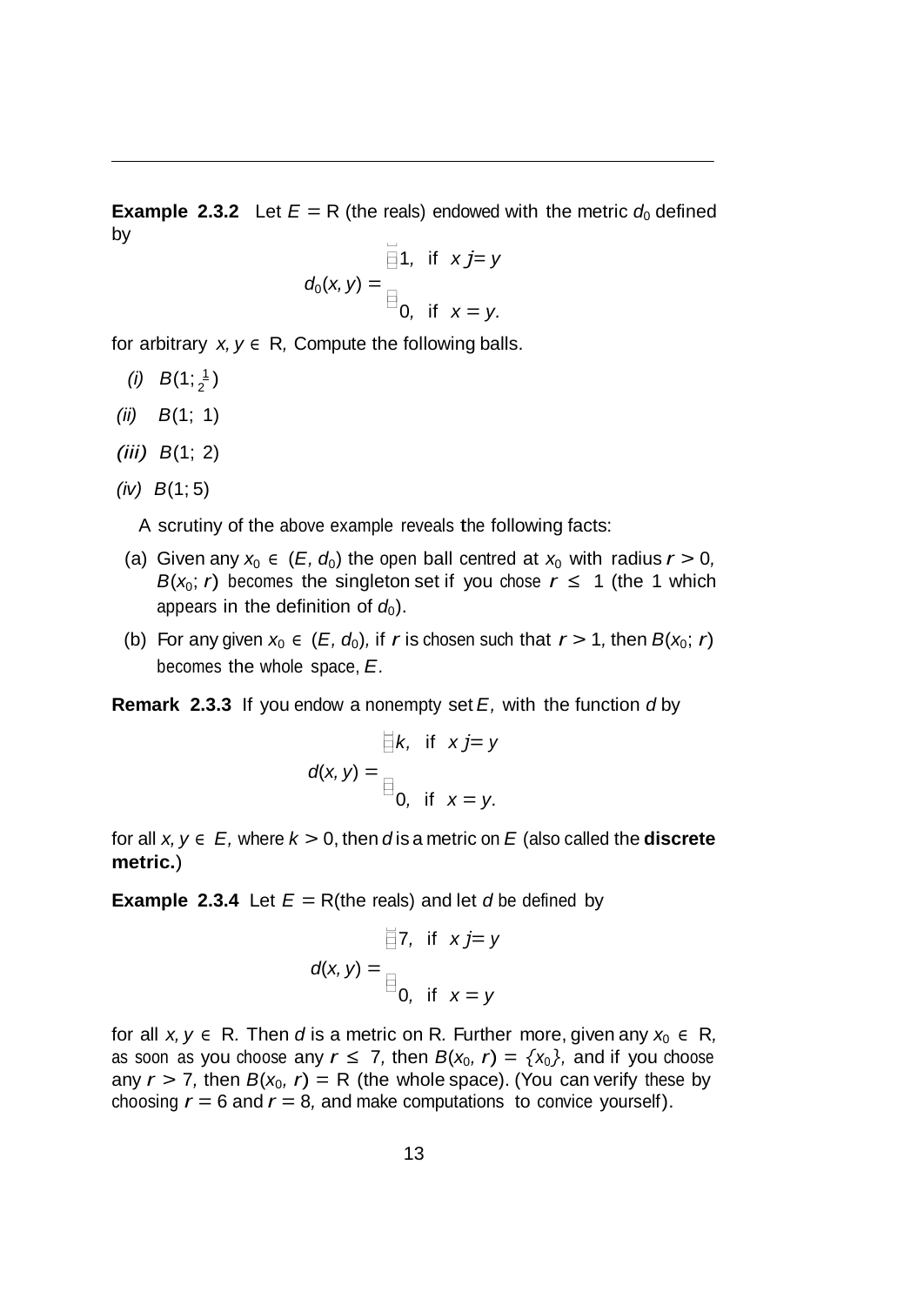**Example 2.3.5** Let  $E = R^2$  be endowed with the Euclidean metric

$$
d_2(x, y) = \sum_{k=1}^{2} (x_k - y_k)^2
$$

 $\frac{1}{2}$ 

for all  $x = (x_1, x_2), y = (y_1, y_2) \in \mathbb{R}^2$ . Describe the sets;

- *(i) B*((0*,* 0); 1)
- *(ii)*  $\overline{B}((0, 0); 1)$
- *(iii) S*((0*,* 0); 1)*, where* (0*,* 0) *<sup>∈</sup>* R2*.*
- *(iv)*  $B_r(x_0)$  *for arbitrary*  $x_0 \in \mathbb{R}^2$  *and*  $r > 0$ *.*

☞*Solution.*

(*i*)

$$
B((0, 0); 1) = \{ (x, y) \in \mathbb{R}^2 : d_2((x, y), (0, 0)) < 1 \}
$$
  
= \{ (x, y) \in \mathbb{R}^2 : ((x - 0)^2 + (y - 0)^2)^{1/2}   
= \{ (x, y) \in \mathbb{R}^2 : x^2 + y^2 < 1 \}

This is the interior of the unit circle centred at the origin (Figure. 2.1)

Figure 2.1:

(*ii*) With identical computations as in (i) above but with '*<*' replaced by "*<sup>≤</sup>* " you obtain

$$
\mathcal{B}((0, 0); 1) = \{(x, y) \in \mathbb{R}^2 : x^2 + y^2 \le 1\}
$$

which the unit disc centred at the origin, (Figure 2.2)

### Figure 2.2:

(*ii*)  $S((0,0); 1)$  is computed in (*i*) above but with " $\lt'$ " replaced by "=". Hence, you can obtain the unit circle centered at the origin (Figure 2.3).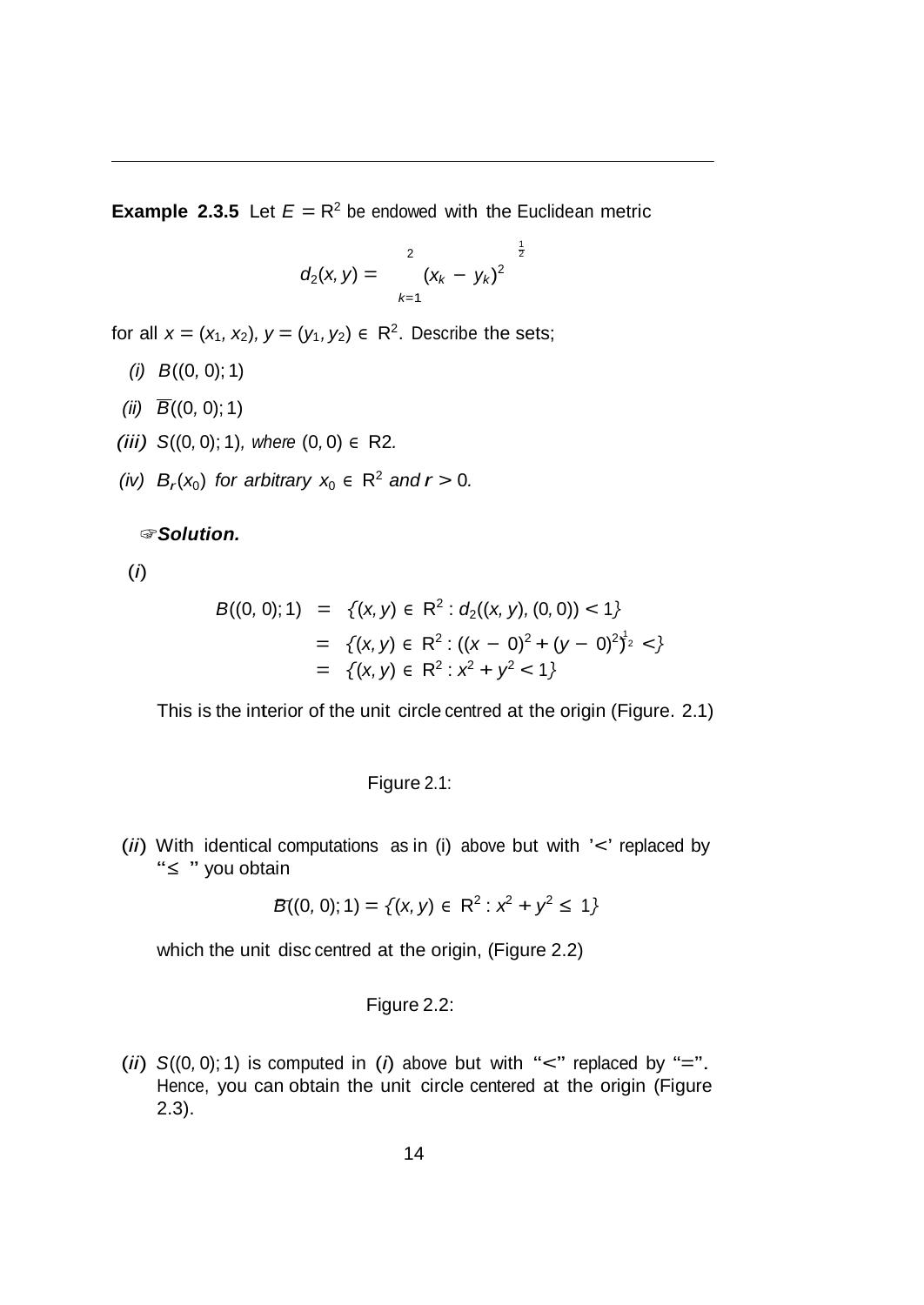Figure 2.3:

(*iv*)

$$
B((x_0, y_0); r) = \{(x, y) \in \mathbb{R}^2 : d_2((x, y); (x_0, y_0)) < r\}
$$
\n
$$
= \{(x, y) \in \mathbb{R}^2 : ((x - x_0)^2 + (y - y_0)^2)^{1/2} < r\}
$$
\n
$$
= \{(x, y) \in \mathbb{R}^2 : (x - x_0)^2 + (y - y_0)^2 < r^2\}.
$$

Hence,  $B((x_0, y_0), r)$  is the inside of the circle centred at  $(x_0, y_0)$  with radius  $r > 0$ .

✍

**Example** 2.3.6 Let  $R^2$  be the set of all ordered pairs of real numbers endowed with the metric

$$
d_1(x, y) = \sum_{i=1}^{2} |x_i - y_i|
$$

for arbitrary  $x = (x_1, x_2)$  and  $y = (y_1, y_2)$  in R<sup>2</sup>. Describe the open ball *B*((0*,* 0); 1)*.*

☞*Solution.*

$$
B((0, 0); 1) = \{(x, y) \in \mathbb{R}^2 : d_1((x, y); (0, 0)) < 1\}
$$
  
= \{(x, y) \in \mathbb{R}^2 : |x - 0| + |y - 0| < 1\}  
= \{(x, y) \in \mathbb{R}^2 : |x| + |y| < 1\}.

Plotting the graph of graph of  $|x| + |y| = 1$  using the points  $A(1.0) B(0, 1)$ , *C*(*−* 1*,* 0) and *D*(0*, −* 1)*,* and joining *AB, BC, CD* and *DA* with "broken lines", you can easily see that  $B((0, 0); 1)$  with the metric  $d_1$  defined above is the inside of the shaded figure in Figure 2.4.

Figure 2.4:

✍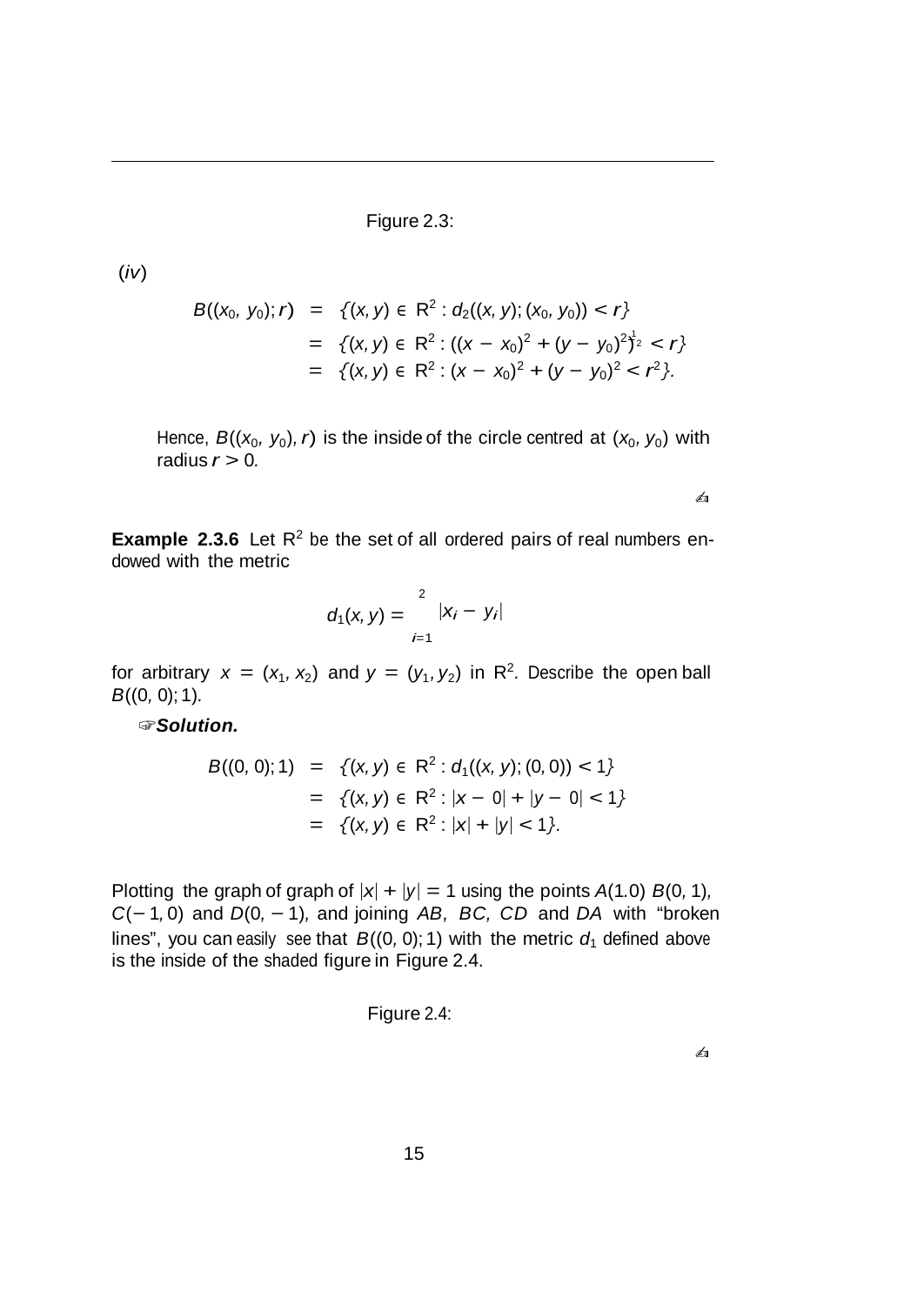Figure 2.5:

**Example** 2.3.7 A special case of the last example is the case when  $n = 1$ . In this case, you obtain the usual metric on R*.* It is easy to visualize the open ball  $B(x_0; r)$  on the real line with the usual metric i.e.,  $d(x, y) = |x - y|$  for all *x, y ∈* R*.* Now

$$
B(x_0; r) = \{ y \in R : d(x_0, y) < r \}
$$
\n
$$
= \{ y \in R : |y - x_0| < r \}, \text{ using the definition of } d
$$
\n
$$
= \{ y \in R : x_0 - r < y < x_0 + r \}
$$

Thus the ball  $B(x_0; r)$  is the open interval of radius  $r > 0$  centred at  $x_0$  (see Figure 2.5). Conversely, it is clear that any bounded open interval of the real line is an open ball (with the usual metric). For, given any open bounded interval  $(a, b)$ ,  $a j = b$  on the real line, you observe that

$$
(a, b) = B \frac{a+b}{2}; r
$$
 where  $r = \frac{b-a}{2} > 0$ .

so the **open balls on the real line with the usual metric are precisely the bounded open intervals.**

**Example 2.3.8** Let  $E = C[0, 1]$ , be the space of all continuous real-valued functions defined on the closed and bounded interval [0*,* 1] with the metric

$$
d(f,g)=\sup_{0\leq t\leq 1}|f(t)-g(t)|
$$

for arbitrary  $f, g \in E$ . For a fixed  $f_0 \in E$ , and  $r > 0$ ,  $B(f_0, r)$  consists of all functions  $f \in C[0, 1]$  whose graphs lie in the shaded 'band' of vertical width 2*r* centred on the graph of  $f_0$  (See Figure 2.6).

Figure 2.6:

**Example** 2.3.9 Let  $E = R^2$ . Compute  $B((0, 0); 1)$  where the metric is given by

$$
d_p((x_1, x_2), (y_1, y_2)) = \sum_{k=1}^{2} |x_k - y_k|^p \bigg|_{p}^{\frac{1}{p}}
$$

for  $p = 1, 2$  and  $\infty$ , where

$$
d_{\infty}((x_1, x_2), (y_1, y_2)) = \max_{1 \le k \le 2} |x_k - y_k| = \max\{|x_1 - y_1|, |x_2 - y_2|\}.
$$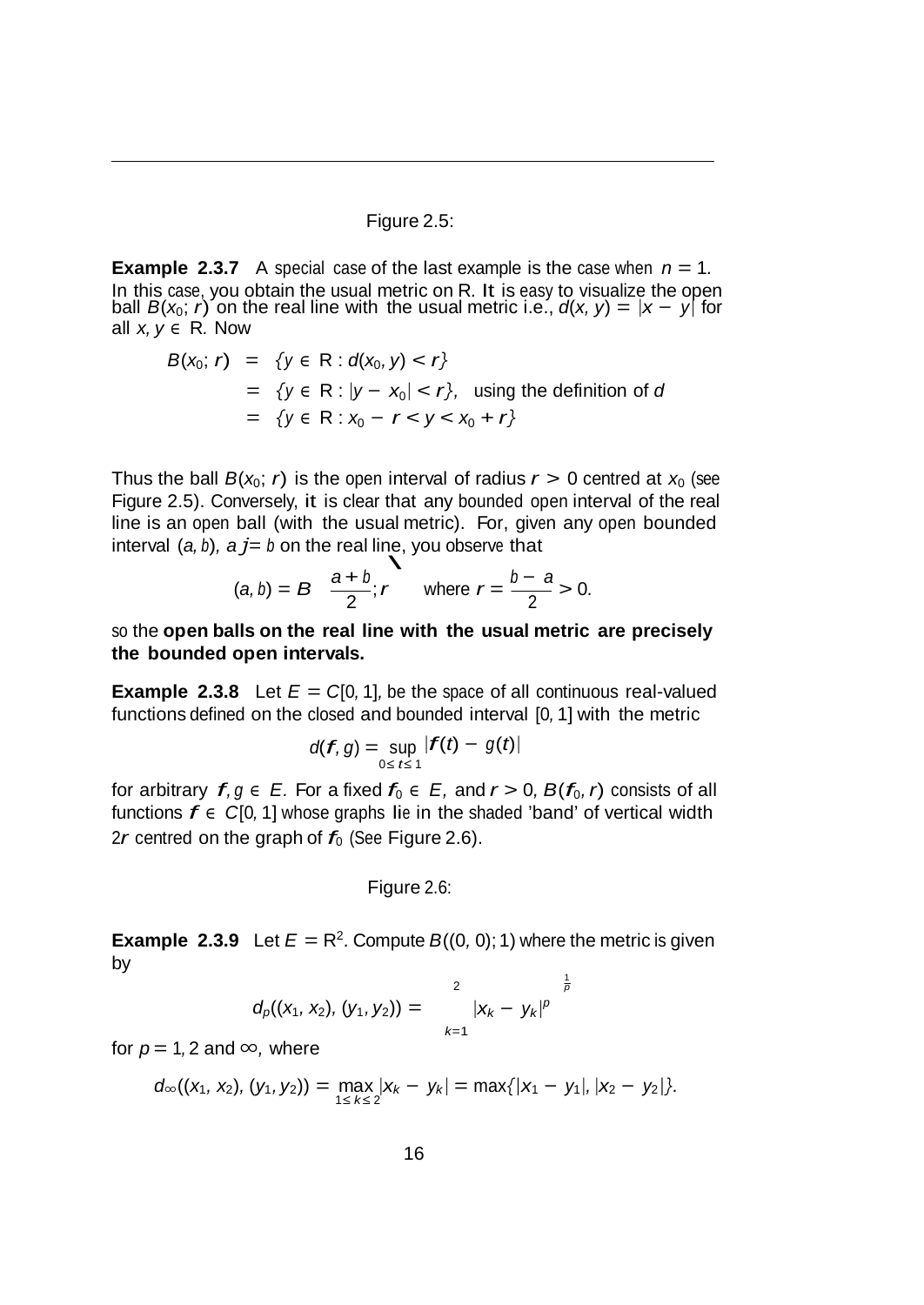☞*Solution.* You can verify the open balls for *p* = 1*, p* = 2 and  $p = \infty$  are represented in the figure by the rhombus, the circle and the square respectively. For any other  $p \ge 2$ , the graph remains outside the circle but inside the square (See Figure 2.7).

Figure 2.7:

 $\mathcal{L}_{\text{II}}$ 

## **2.4 Open Sets; Closed Sets**

### **2.4.1 Open Sets**

The most basic notion of a metric space is that of an open set. This shall be discussed in this section.

**Definition 2.4.1** Let  $(E, d)$  be a metric space and let O be a subset of E.<br>You shall call O an **open set in** E (or O is **open in** X ) if, for each  $x \in E$ , *there exists*  $r > 0$  *such that*  $B(x, r) \subset O$ .

In other words, O is said to be open in  $E$  if each point  $x \in O$  is the centre of some open ball contained in *O.*

**Example 2.4.2** For any metric space (*E, d*) the empty set set, and the whole set *E* are both open sets in *E.*

**Example 2.4.3** Coonsider  $E = R$ (the reals) and  $A = [0, 1)$ . Let R be endowed with the usual metric (i.e.,  $d(x, y) = |x - y|$  for all  $x, y \in R$ ). With this metric,  $A = [0, 1)$  is not open in R.

To establish this, it suffices to produce **Just one point**  $x_0 \in [0, 1)$  such that **any** open ball centered at  $x_0$  does not lie in [0, 1). Now, take  $x_0 = 0 \in$ [0*,* 1)*.* Recall that open balls in R (with the usual metric) are precisely the opeń bounded intervals. So, any open ball centred at 0 ∈ [0*,* 1) must contain points on the negative axis and such points obviously are not in [0*,* 1)*.* Thus with the usual metric on R*,* the set [0*,* 1) is not open in R*.*

**Example 2.4.4** Let  $E = R$  and  $A = [0, 1)$ . Now, endow R with the following metric: for all  $x, y \in R$ 

$$
\mathbf{d}(\mathbf{x}, \mathbf{y}) = \mathbf{y},
$$

$$
\mathbf{d}(\mathbf{x}, \mathbf{y}) = \mathbf{y},
$$

$$
\mathbf{d}(\mathbf{x}, \mathbf{y}) = \mathbf{y},
$$
if  $\mathbf{x} = \mathbf{y}$ .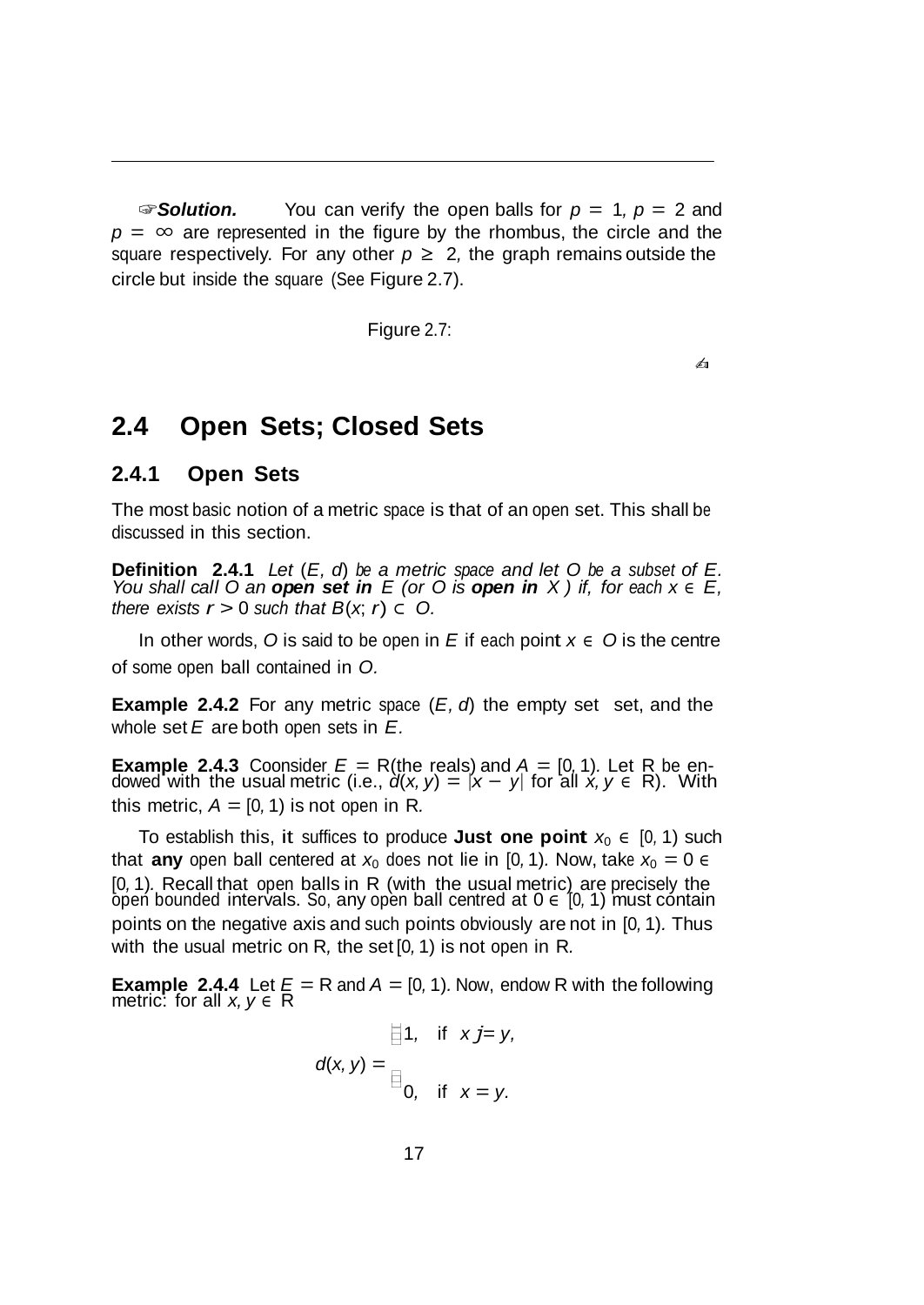with the usual metric,  $A = [0, 1)$  is open in R.

instance  $r = \frac{1}{2}$  then ☞*Solution.* Let *x*<sup>0</sup> *∈ A* be arbitrary. to show that *A* is open, you have to find  $r > 0$  such that  $B(x_0; r) \subset A$ . Choose any *r* such that  $0 < r < 1$  for

$$
B(x_0; r) = x \in R : d(x_0, x) < \frac{1}{2} = \{x_0\} \subset A
$$

Since  $x_0 \in [0, 1)$  is arbitrary.  $A = [0, 1)$  is open in R. ✍

**Remark 2.4.5** *Example 2.4.4 and 2.4.3 brings us to a very crucial point of openness in a metric space E. In fact, this depends on the type of metric defined* on *E.* For instance the set  $A = [0, 1)$  is open in R when it is endowed *with the discrete metric, but it is not open in* R *when it is endowed with the usual metric. Thus, the statement A is open in E is vague, the question that accompanies it is "with which metric?"*

Here you shall prove basic theorems about open sets in metric spaces.

**Theorem 2.4.6** *In any metric space* (*E, d*)*, each open ball is a open set in E.*

**Proof.** Let  $x_0 \in E$  and  $r > 0$  such that  $B(x_0; r)$  is an open ball. You have to show that  $B(x_0; r)$  is open in  $E$ . It suffices to show that for each *point*  $y \in B(x_0; r)$ *, there exist*  $\delta > 0$  such that  $B(y; \delta) \subset B(x_0; r)$ . So let *y* ∈ *B*( $x$ <sub>0</sub>; *r*), This implies that

$$
d(x_0, y) < r \Rightarrow r - d(x_0, y) > 0 \quad \forall \quad y
$$

So choose  $δ = \frac{1}{2}(r - d(x_0, y)) > 0$ . Then  $B(y; δ)$  ⊂  $B(x_0; r)$ . Because *z* 

*∈*

*B*(*y*; *<sup>δ</sup>*) implies that

$$
d(x_0, z) \leq d(y, x_0) + d(y, z)
$$
  

$$
< d(x_0, y) + \delta
$$
  

$$
< d(x_0, y) + r - d(x_0, y)
$$
  

$$
= r.
$$

i.e.,  $d(x_0, z) < r$ , which implies that  $z \in B(x_0; r)$ . Thus  $z \in B(y, \delta)$  implies that  $z \in B(x_0; r)$ . Thus

$$
B(y,\,\delta)\,\subset\, B(x_0;\;r)
$$

Since the point *y* is abitrarily chosen in  $B(x_0; r)$ , it follows that for any point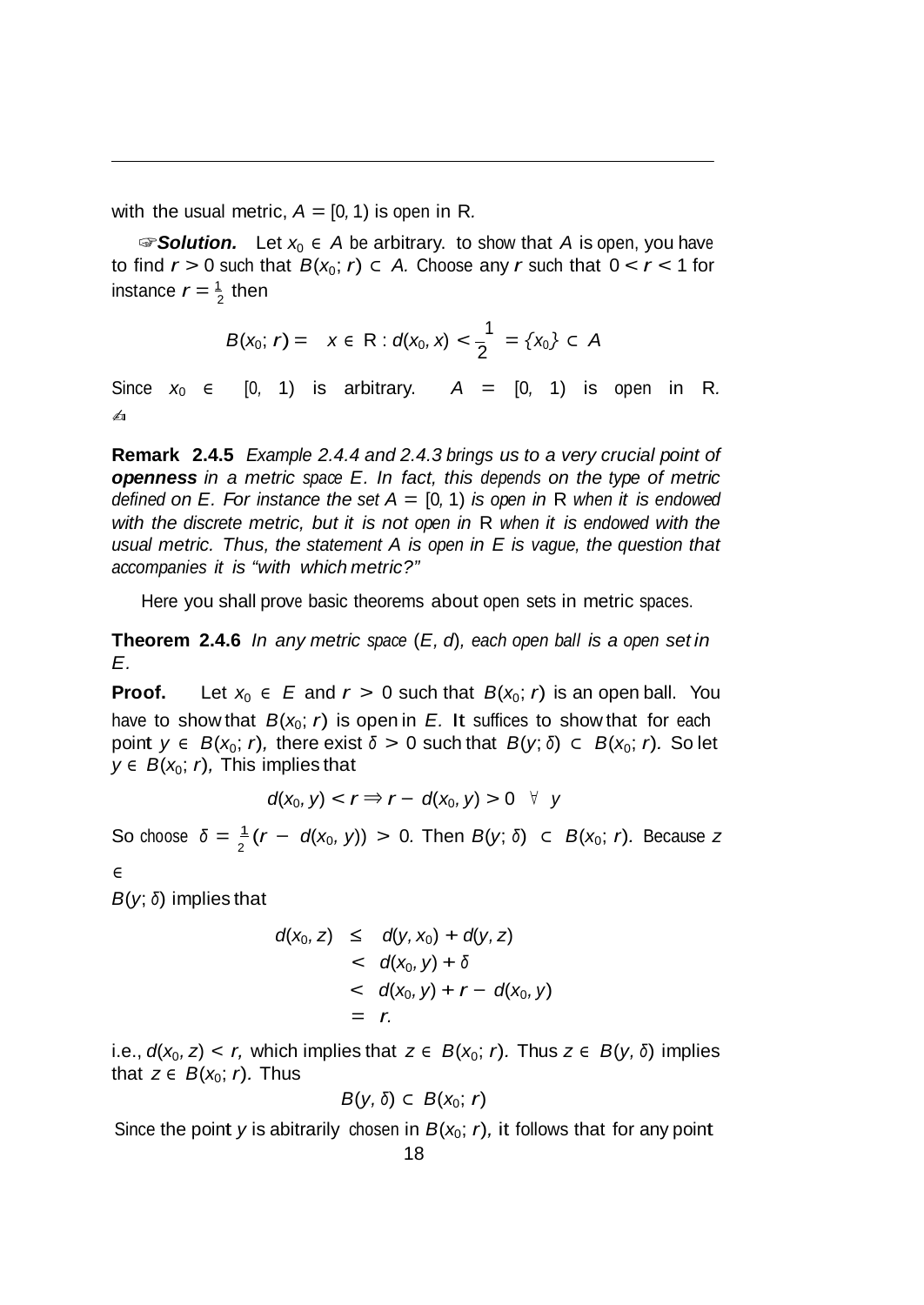$x$  *∈ B*(*x*<sub>0</sub>; *r*) there exists some *δ* such that *B*(*x*, *δ*) ⊂ *B*(*x*<sub>0</sub>; *r*)*.* Hence *B*(*x*<sub>0</sub>; *r*) is open in *E.*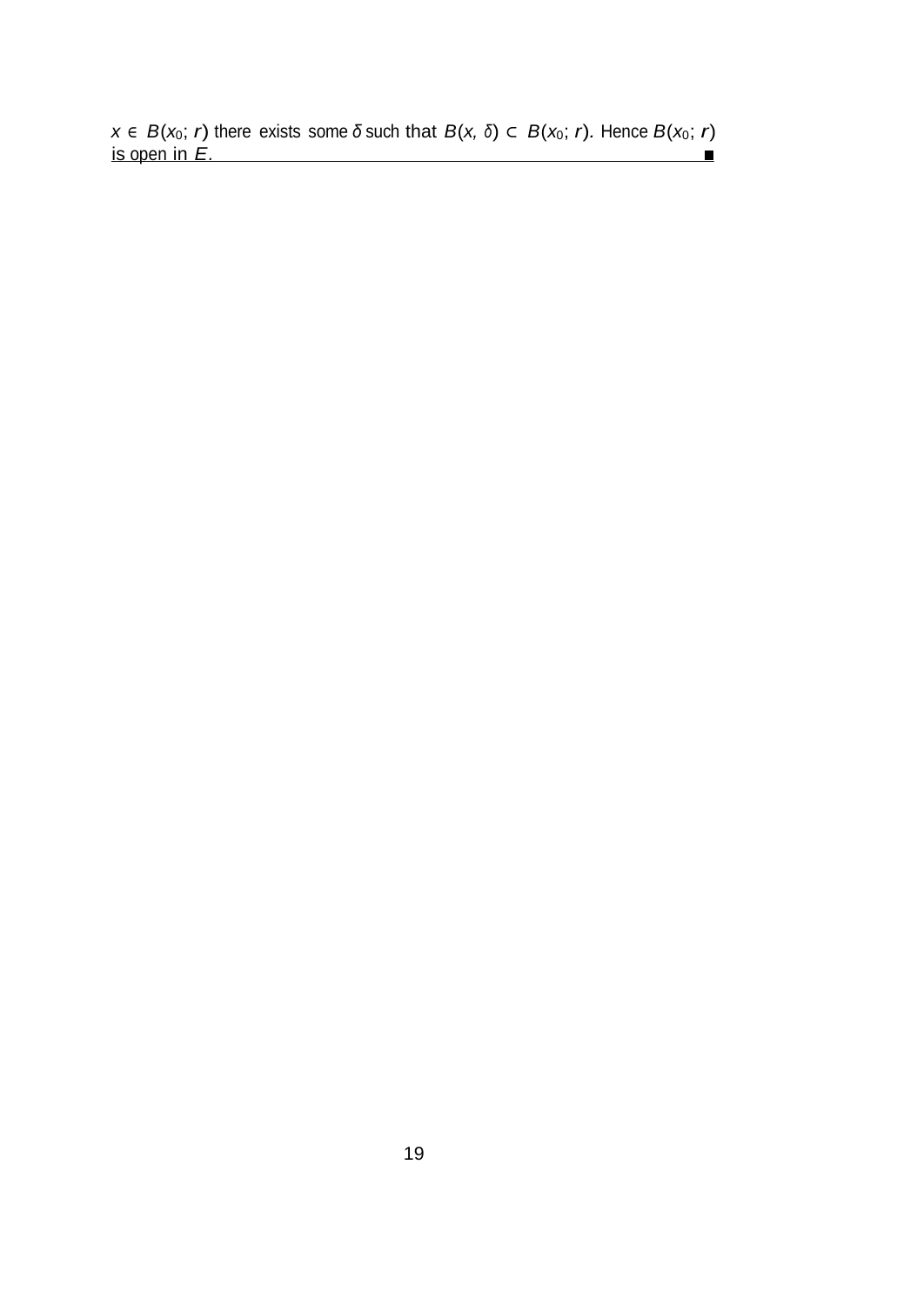**Theorem 2.4.7** *Let* (*E, d*)*be a metric space. Then*

- *1. An arbitrary union of open sets in E is open in E.*
- *2. A finite intersection of open sets in E is open in E.*

#### **Proof.**

1. Let  $\{O_i\}_{i\in I}$  be an arbitrary collection of open sets in *E*(where I is an index set) and let

$$
O = \bigcup_{i \in I} O_i
$$

You have to show that *O* is open in *E*. Let  $x \in O$  be arbitrary. this implies that there exist  $i_0$   $\in$  *I* such that  $x \in O_{i_0}$ . Since  $O_{i_0}$  is open, there exists,  $r > 0$  such that

$$
B(x; r) \subset O_{i_0} \qquad O_i = O
$$
  

$$
\subset
$$

Hence *O* = is an open set in *<sup>E</sup>*. *i<sup>∈</sup> I*

2. Let  $\{O_i\}_{i=1}^n$  be a collection of n open sets in  $E$  and let

$$
O=\bigcirc_{i=1}^{(r)} O_i
$$

*∈* You have to show that *<sup>O</sup>* is open in *<sup>E</sup>*. Let *<sup>x</sup> O.* You have to find *<sup>n</sup>*  $\ddot{\odot}$ some  $r > 0$  such that  $x \in B(x, r) \subset O$ . Now  $x \in O =$ *Oi* implies that *x* ∈ *O<sub>i</sub>*, for each *i* = 1, . *. . , n.* Each *O<sub>i</sub>* is open in *E* implies that there exists  $r_i > 0$  such that  $x \in B(x, r_i) \subset O_i$ , for each  $i = 1, \ldots, n$ Choose  $r = \min\{r_1, ..., r_n\}$ , then  $B(x, r) \subset O_i$ , for each  $i = 1, ..., n$ .  $\ddot{\text{()}}$ ()  $O_i := O$ . So,  $O =$ Hence *x <sup>∈</sup> B*(*x*; *r*) *⊂ Oi* is an open set in *E*. *i*=1 *i*=1 п

**Remark 2.4.8** Theorem 2.4.1(ii) does not necessarily hold for an infinite number of sets open in *E*. To justify this, you have below an example where the intersection of an infinite number of open sets in *E*. is not open in *E*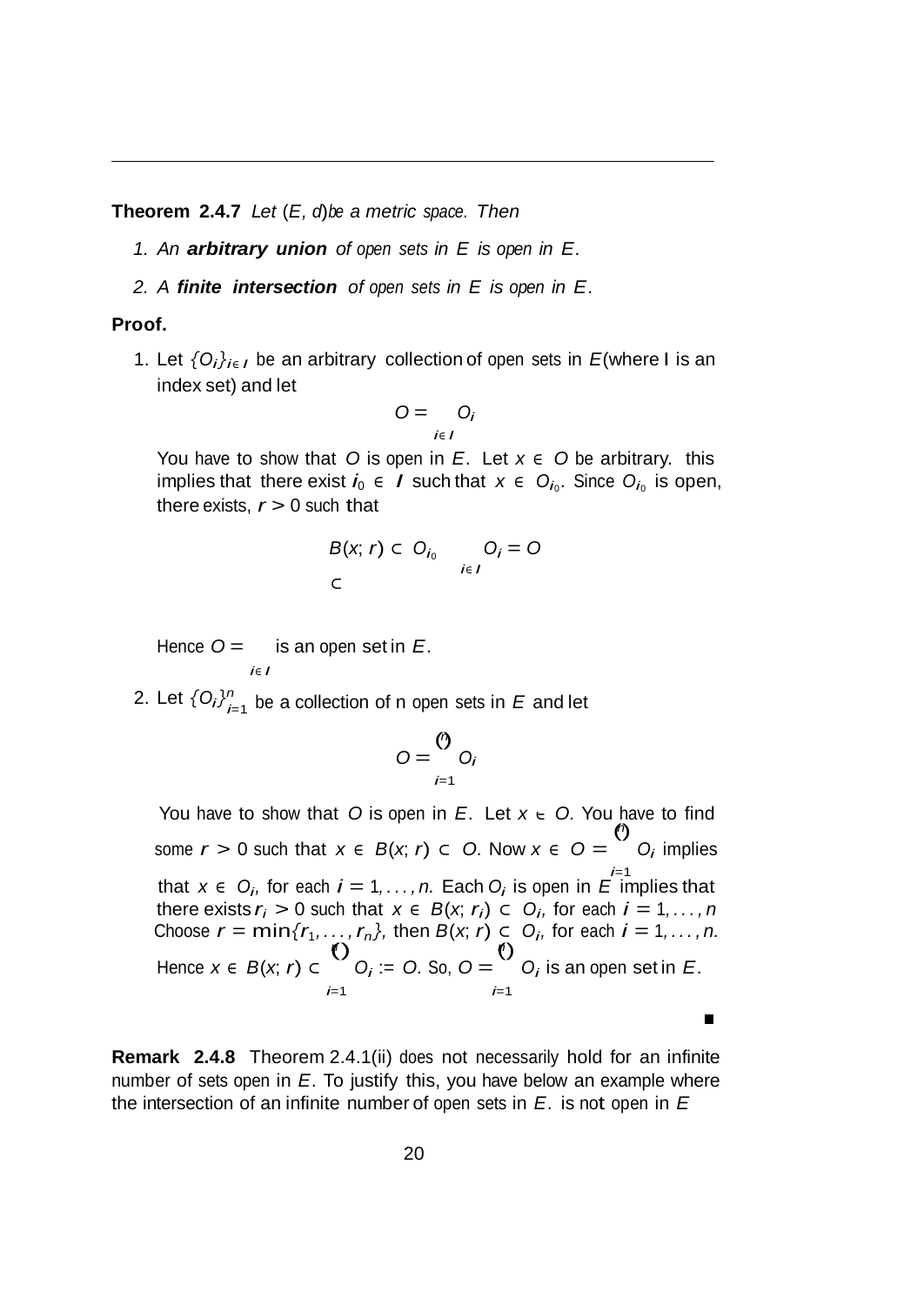**Example** 2.4.9 Let  $E = R$  (the reals) endowed with the usual metric, and let

$$
u_n(0) = x: -\frac{1}{n} < x < \frac{1}{n}
$$
  $n = 1, 2, ...$ 

Then, clearly each *un*(0) is an open bounded interval and hence is an open *<sup>∞</sup>* set in R (with the usual metric). But the intersection,  $\overset{ac}{\Theta}$  $u_n(0) = \{0\}$ *,* and *n*=1 the singleton set *{*0*}* in <sup>R</sup> (with the usual metric) is closed in <sup>R</sup> (why?). *<sup>∞</sup>* **Hence**  $\stackrel{1}{\scriptstyle (2)}$ *un*(0) is not an open set in R*. i*=1

**Theorem 2.4.10** *Let* (*E, d*)*be a metric space. A subset O of Eis open set in Eif and only if O is a union of open balls.*

**Proof.** (*⇒*) Let *O* ba an open set in (*E, d*). You have to show that *O* is a union of some open balls. Let *x ∈ O,* since *O* is an open set in E*,* there exists some real number  $r > 0$  such that  $B(x, r) \subset O$ . In the same manner, it follows that for each  $y \in O$  you can find  $r_y > 0$  (*r* is a real number depending on *y*) such that  $B(y; r_y)$  ⊂ 0. Then clearly,  $O = \{y\}$  ⊂  $B(y; r_y)$  ⊂ 0. *y∈ O*

Because  $y \in B(y; r_y)$  and each  $B(y; r_y) \subset O$ . So, O *⊂ y∈ O B*(*y*; *ry*) *⊂ O,* and

this implies that

$$
O = \underset{y \in O}{B(y; r_y)}
$$

i.e., *O* is a union of open balls.

(*⇐*) Conversely, assume *O* is expressible as the union of open balls in *E*, i.e.,

$$
O = \underset{x \in O}{B(x, r_x)}
$$

where  $B(x, r_x)$  denotes an open ball centred at x with radius  $r_x > 0$ . and *B*(*x*; *r<sub>x</sub>*) ⊂ *E*. You have to show that *O* is an open set in *E*. But each *B*(*x*; *r<sub>x</sub>*) is an open set contained in *E*(i.e., every open ball is an open set.) Hence by Theorem 2.4.1,  $O =$ *x∈ O*  $B(x, r_x)$  is an open set in *E*.

Let (*E, d*)be a metric space and let *<sup>O</sup>*be a subset of *E*. A point *x* is called an interior point of *O*if there exists at least one open ball centred at *x* which is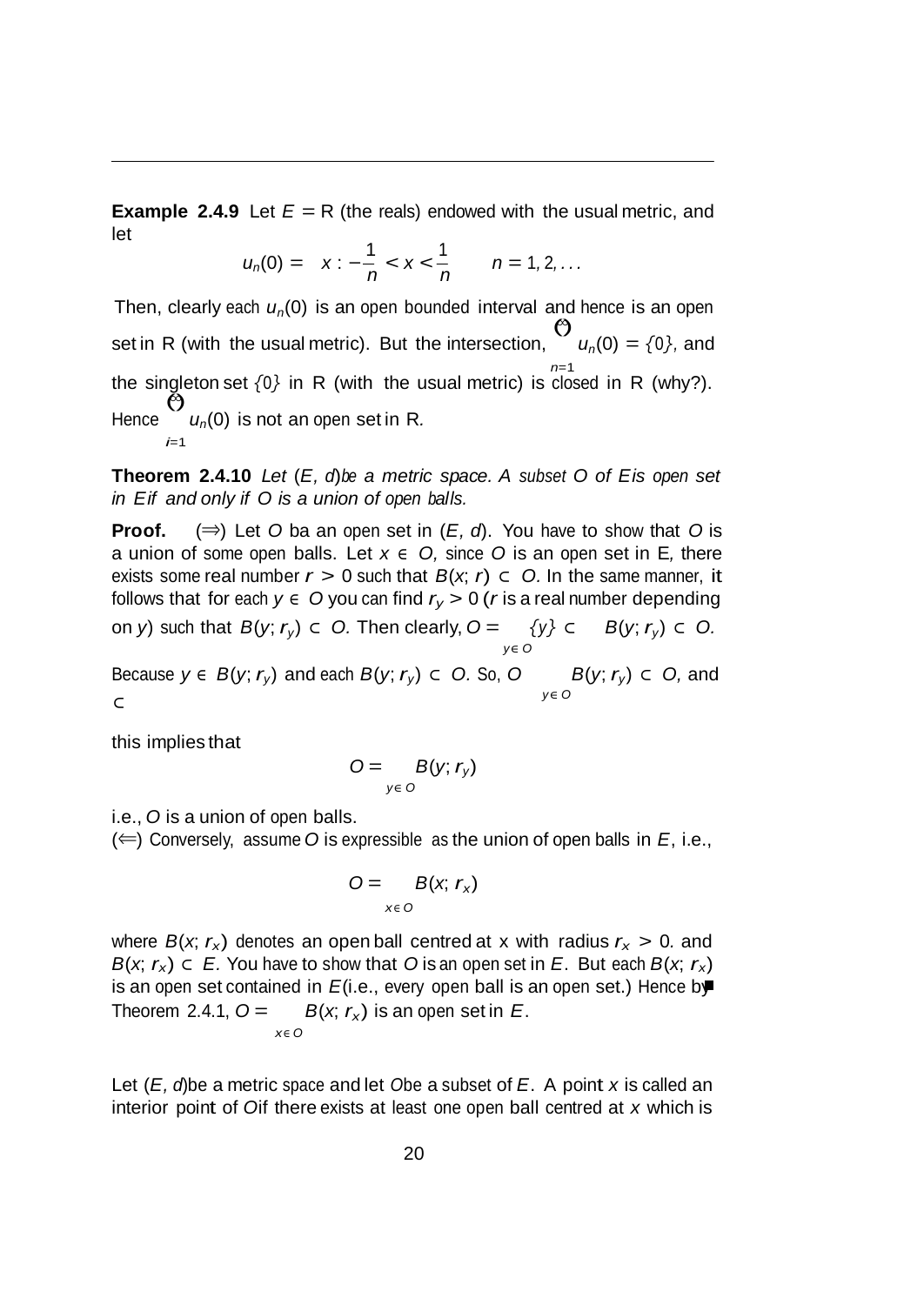$\blacksquare$ 

Let (*E, d*)be a metric space and let *<sup>O</sup>*be a subset of *E*. A point *x* is called an interior point of *O*if there exists at least one open ball centred at *x* which is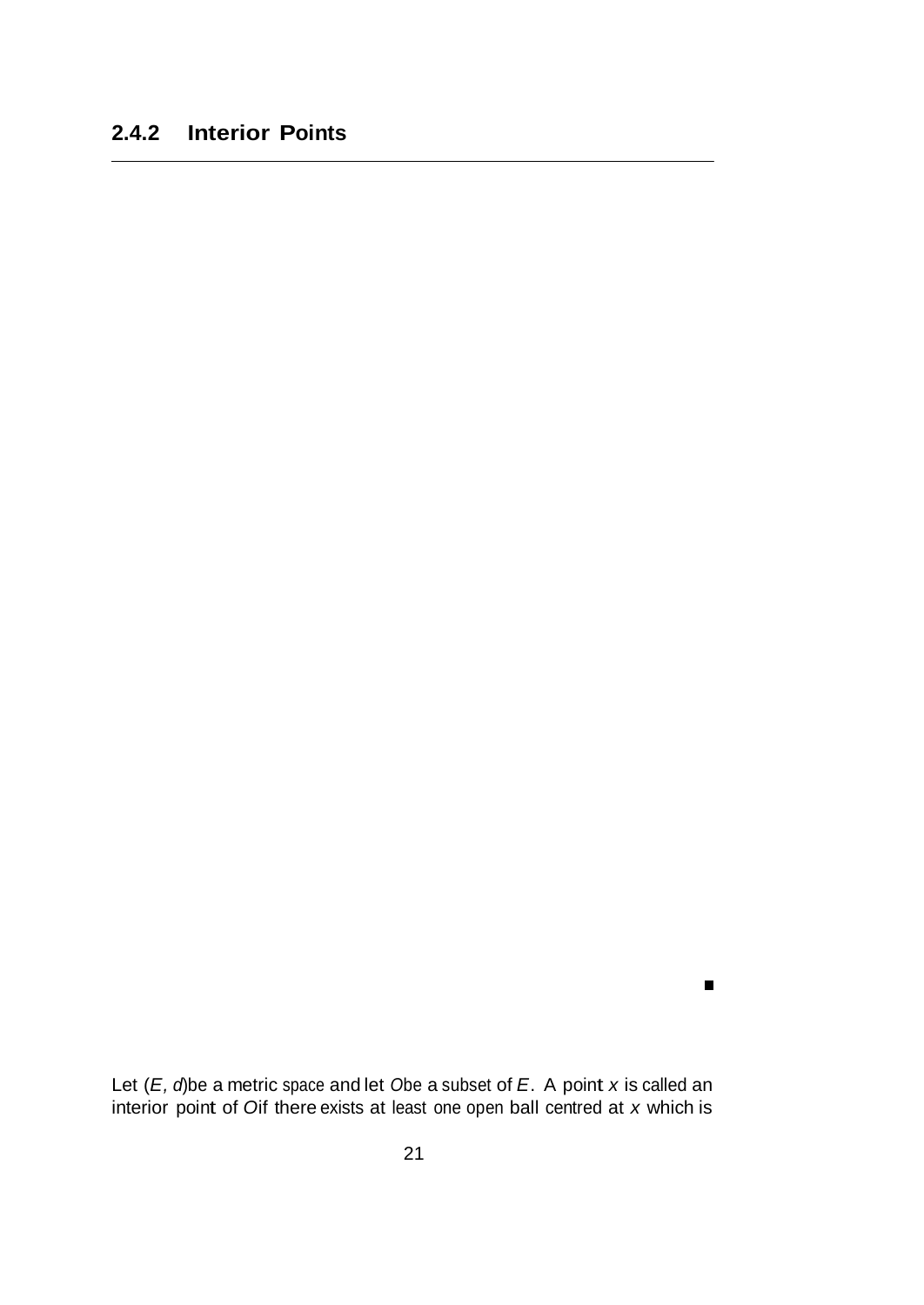contained in  $O$ , i.e.,  $x \in O$  is an interior point of  $O$  if there exists some real number  $r_x > 0$  (depending on *x*), such that  $B(x; r_x) \subset O$ .

**Definition 2.4.11** *The set of all interior points of O is called the interior of Oand is denoted by <sup>O</sup>*˚ *or int(O).*

Consider the four intervals, [0,1], (0,1), (0,1] and [0,1) whose endpoints are 0 and 1. Clearly, with the usual metric, the interior (set of interior points) of each is the open interval (0,1).

This section is concluded with the following thoerem.

**Theorem 2.4.12** *A subset O of a metric space* (*E, d*)*is open if and only if it is equal to its interior. i.e., if* and *only if*  $O = \overline{O}$ *.* 

### **2.4.3 Limit Points**

**Definition 2.4.13** *Let* (*E, d*) *be a metric space, and let F be a subset of E. A point x ∈ E (not necessarily in F) is said to be an accumulation point of F (or, a limit point of F, or, a cluster point of F, or, a derived point of F ) if every open ball centred at x contains at least one point of F different from x. i.e., if*

$$
(B(x, r) " {x}) \cap F j = \emptyset,
$$

*for*  $r > 0$ *.* 

**Remark 2.4.14** From the above definition,limit of a set *F* and the limit of point of *F* are the same. The two terminologies arose because some mathematicians require that a limit point of a set *F* be the limit of a sequence of distinct points of *F.* Under this requirement, a finite set would have no limit. You woluld not adopt this concept and so, the limit point of the set is the same as the limit of a set. This brings you to a very important definitions.

**Definition 2.4.15** *The set of limit points of F, denoted by F <sup>t</sup> , is called the derived set of F.*

**Definition 2.4.16** *A subset of metric space* (*E, d*) *is a closed set if it contains all its limit points (or, equivalently, if it contains all its limits).*

is a sequence  $\{x_n\}$  in *F* such that  $x_n \to x$ . It suffices to prove that  $x \in F$ . If **Remark 2.4.17** If *F* is a subset of a metric space (*E, d*), in order to prove that *F* is closed, one needs to show that *F* contains all its limit points. So, one starts by saying; let  $x \in E$  be a limit point of *F*. This implies that there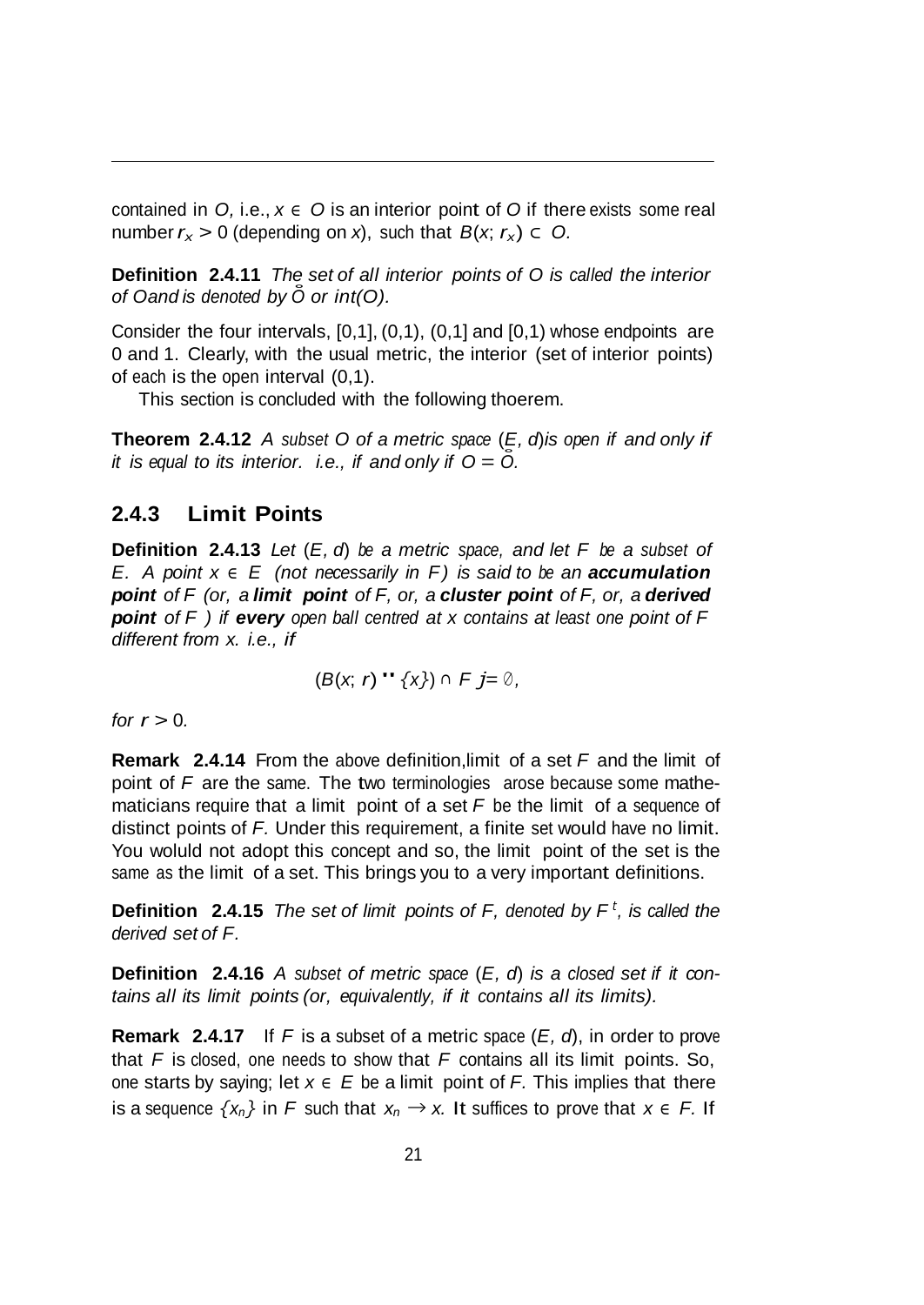one proves that  $x \in F$ , then, this means that F contains all its limit points and so *F* is closed.

**Example 2.4.18** The interval [*a, b*] is closed in R*.*

☞*Solution.* Let *{xn}* be an arbitrary sequence in [*a, b*] such that  $x \rightarrow x$  as  $n \rightarrow \infty$ . It suffices to prove that  $x \in [a, b]$ . But  $\{x_n\}$  in [a, b] implies,  $a \le x_n \le b$ , for all  $n \in \mathbb{N}$ . Since lim  $x_n$  exists, you have

$$
\lim a \leq \lim x_n \leq b, \text{ as } n \to \infty
$$

This implies,  $a \leq x \leq b$  and so  $x \in [a, b]$ . Hence  $[a, b]$  is closed.  $\qquad \qquad \text{4}$ 

Observe that (0, 1] is not closed in R. For, the sequence  $\{\frac{1}{n}\}$  is in (0, 1] and  $\frac{1}{n}$  → 0 but 0 *j*∈ (0, 1]*.* So, (0, 1] does not contain all its limit points and so is not closed.

Here are more examples.

**Example** 2.4.19 Let  $E = R$  (the reals) and let  $d_0$  be defined by

$$
\overline{\square}1, \quad \text{if} \quad x j = y
$$

$$
d_0(x, y) = \square
$$

$$
\square
$$

$$
0, \quad \text{if} \quad x = y.
$$

and let  $F = [0, 1)$ . You can make the following assertions

- *(i) F* has no limit points.
- *(ii) F* is closed.
- *(iii) F* is open

### **Proof.**

- the open ball  $B(a; \frac{1}{2})$  must contain a point of *A* different from *a*. But the fact that the open ball  $\tilde{B}(a;\frac{1}{2})$  must contain a point of F different (i) You have to prove that *<sup>F</sup>* has no limit points. Assume, for contradic- tion, that *<sup>A</sup>* has <sup>a</sup> limit point *<sup>a</sup> <sup>∈</sup> E.* Then every open ball (open set) centred at a must contain a point of *F* other than a. In particular,  $B(a; \frac{1}{2}) = \{a\}$  so that  $B(a; \frac{1}{2})$  contains only the point *a*, contradicting from *a*. Hence, *a* is not a limit point of  $F = [0, 1)$ . Since *a* is arbitrary, [0*,* 1) has no limit points.
- limit point since *F* has no limit points outside *F.* Hence *F* is closed. (ii)  $F = [0, 1)$  is closed; To prove this, you have to show that F contains all its limit points. But *F* has no limit points. Therefore, there are no limit points of *F* which are not contained in *F.* So *F* contains all its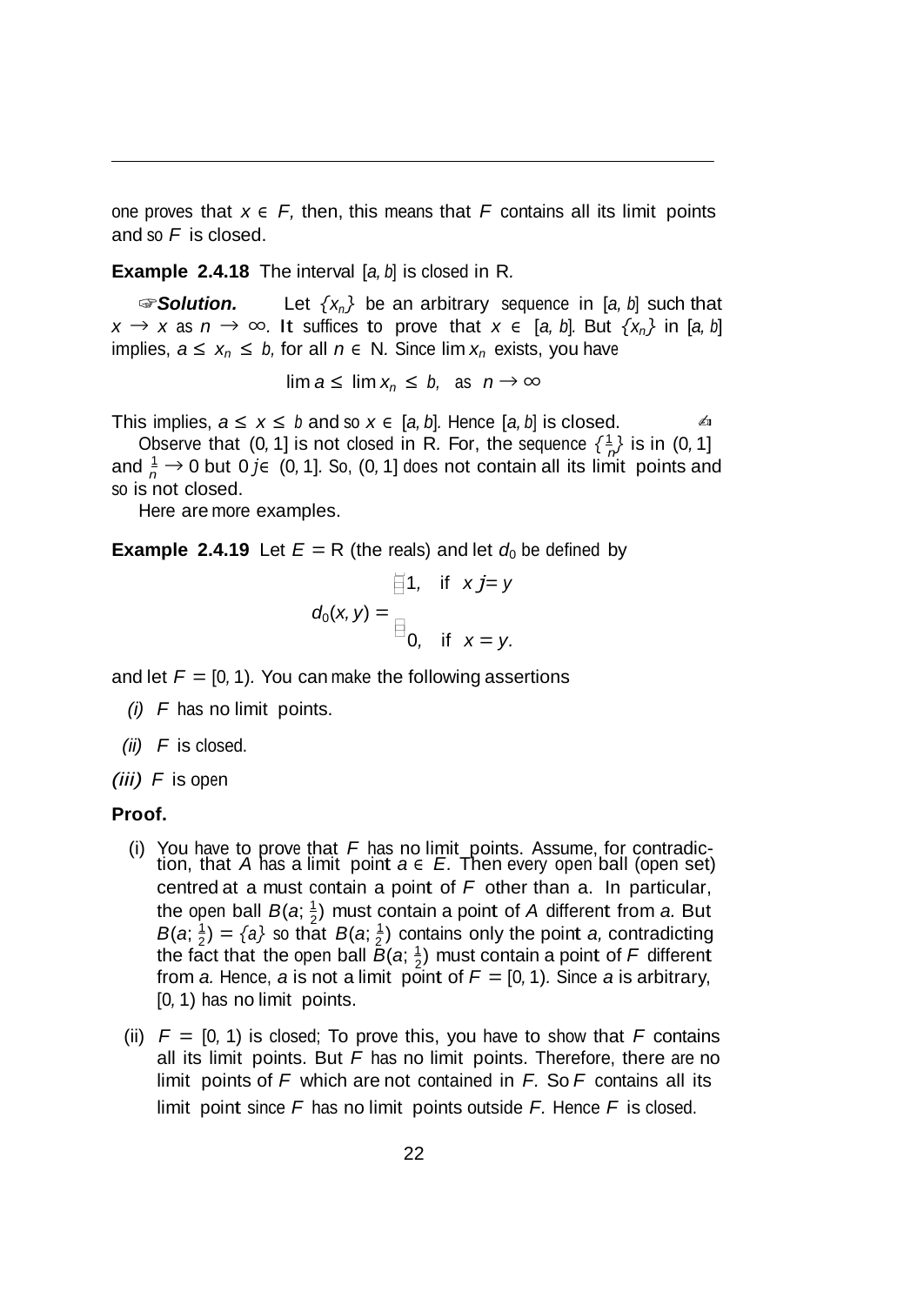(iii)  $F = [0, 1)$  is open. See Example 2.4.4.

**Theorem 2.4.20** *A subset F of a metric space* (*E, d*)*is closed in E if and only if its complement is open in E.*

**Proof.**

*F* is closed *⇔ F* contains all its limit points. *⇔* all points of *Fc* ar not limit points of *F ⇔* for each *p <sup>∈</sup> Fc,* there exist some real number *r >* 0 such that (*B*(*p*; *<sup>r</sup>*)" *{p}*) *<sup>∩</sup> <sup>F</sup>* <sup>=</sup> *<sup>∅</sup> ⇔* for each *p <sup>∈</sup> Fc, B*(*p*; *r*) *⊂ Fc ⇔ Fc* is open.

**Theorem 2.4.21** *The empty and the whole space E are closed sets.*

**Theorem 2.4.22** *Let*  ${F_i}_{i \in I}$  *be a nonempty family of closed sets of a metric space* (*E, d*)*. Then*

*(a)*  $\bigcirc$ *Fi is closed in E (i.e., an arbitrary intersection of closed set is i<sup>∈</sup> I closed).*

$$
f_{\rm{max}}
$$

*k*

*(b) Fi is a closed set in E (i.e., a finite union of closed set in E is closed i*=1 *in E).*

### **Proof.**

(a) Let  $F =$ () *fi.* You have to prove that *<sup>F</sup>*is <sup>a</sup> closed set. It suffices *i<sup>∈</sup> I* prove that  $\mathcal{F}^c$  is an open set. But

$$
F^{c} = \bigcup_{i \in I} F_{i}^{c} = F_{i}^{c}
$$

(De Morgan's law). Since  $F_i$ ,  $i \in I$  is closed, you have that  $F_i^c$  is open. So

$$
F^c = F_i^c
$$
  

$$
i \in I
$$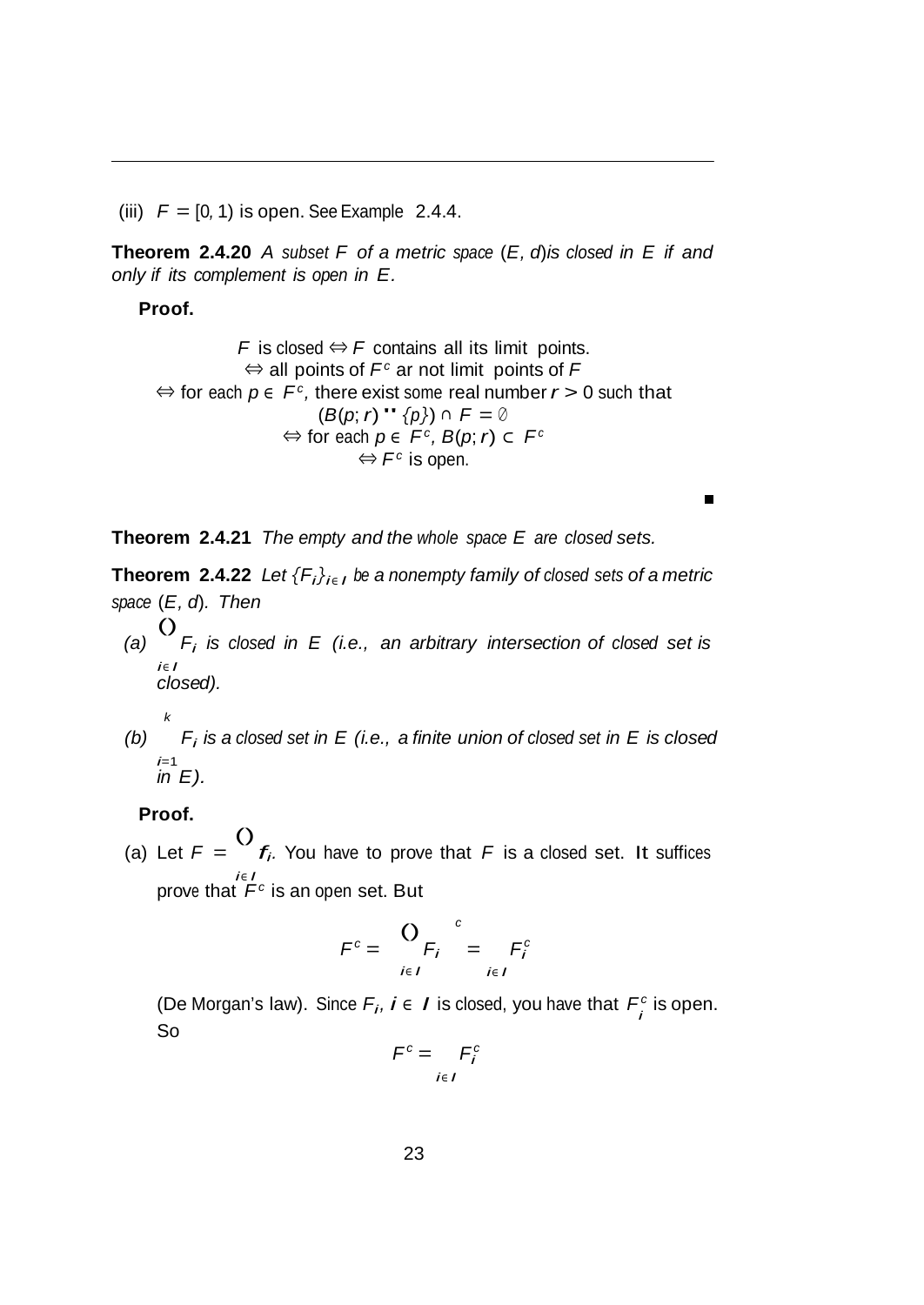is an arbitrary union of open sets and so is open (by Theorem 2.4.1(i)). Since *F<sup>c</sup>* is open it follows that from Theorem 2.4.20 that

$$
F = \bigcup_{i \in I} F_i
$$

is a closed set in *E*.

(b) Let  $F =$   $F_i$ . You have to show F is closed set. Again, it suffices to *k i*=1

prove that  $F^c$  is an open set.  $F^c = F_i = \prod_{i=1}^k F_i^c$ *i k Fi i*=1 *c* n*k*  $E_{i=1}^k F_i^c$ , which is a finite intersection of open sets ( $\mathcal{F}_i^c$  is open since  $\mathcal{F}_i$  is closed). Hence by Theorem 2.4.1,  $F^c$  is open set in  $E$ , so that  $F$  is closed set in  $E$ .

 $\blacksquare$ 

**Remark 2.4.23** *Theorem 2.4.22(b) does not necessarily hold for infinite union. Find a counter example.*

### **2.4.4 Closure of a set**

Let  $(E, d)$ be a metric space and *A* be a subset of *E*. The set  $\{x \in E : x \in F\}$ or *x* is a limit point of *A}* is called the **closure of** *A* and will be denoted by *A.* Hence,  $\overline{A} = A ∪ A^t$ ; where  $A^t$  denotes the set of all limit points of *A.* 

If  $E = R$ (the real line) with the usual metric and  $A = (0, 1)$ , then clearly  $\overline{A}$  = *A* ∪ *A*<sup>*t*</sup> = (0, 1) ∪ [0, 1] = [0, 1]

**Theorem 2.4.24** *A subset F of a metric space E is closed if and only if*  $F = \overline{F}$ .

**Theorem 2.4.25** *Every singleton subset of any metric space is closed. Hence, every finite set is closed.*

**Proof.** Let  $\{x_n\}$  be a convergent sequence in  $\{x_0\}$  such that  $x_n \to x$ as *n* → ∞. It suffices to prove that  $x \in \{x_0\}$ . But  $\{x_n\}$  in  $\{x_0\}$  implies  $x_1 = x_2 = \cdots = x_n = x_0$  for all  $n \in \mathbb{N}$ . Hence  $x_n \to x_0$ . By uniqueness of limits,  $x^* = x_0 \in \{x_0\}$  which completes the prove. Е

**Theorem 2.4.26** *Let* (*E, d*)*be a metric space. Let A be a subset of E. Then*  a point p in E is a limit point of A if and only if for every real number  $r > 0$ . *B*(*p*; *r*) *contins infinitely many points of A.*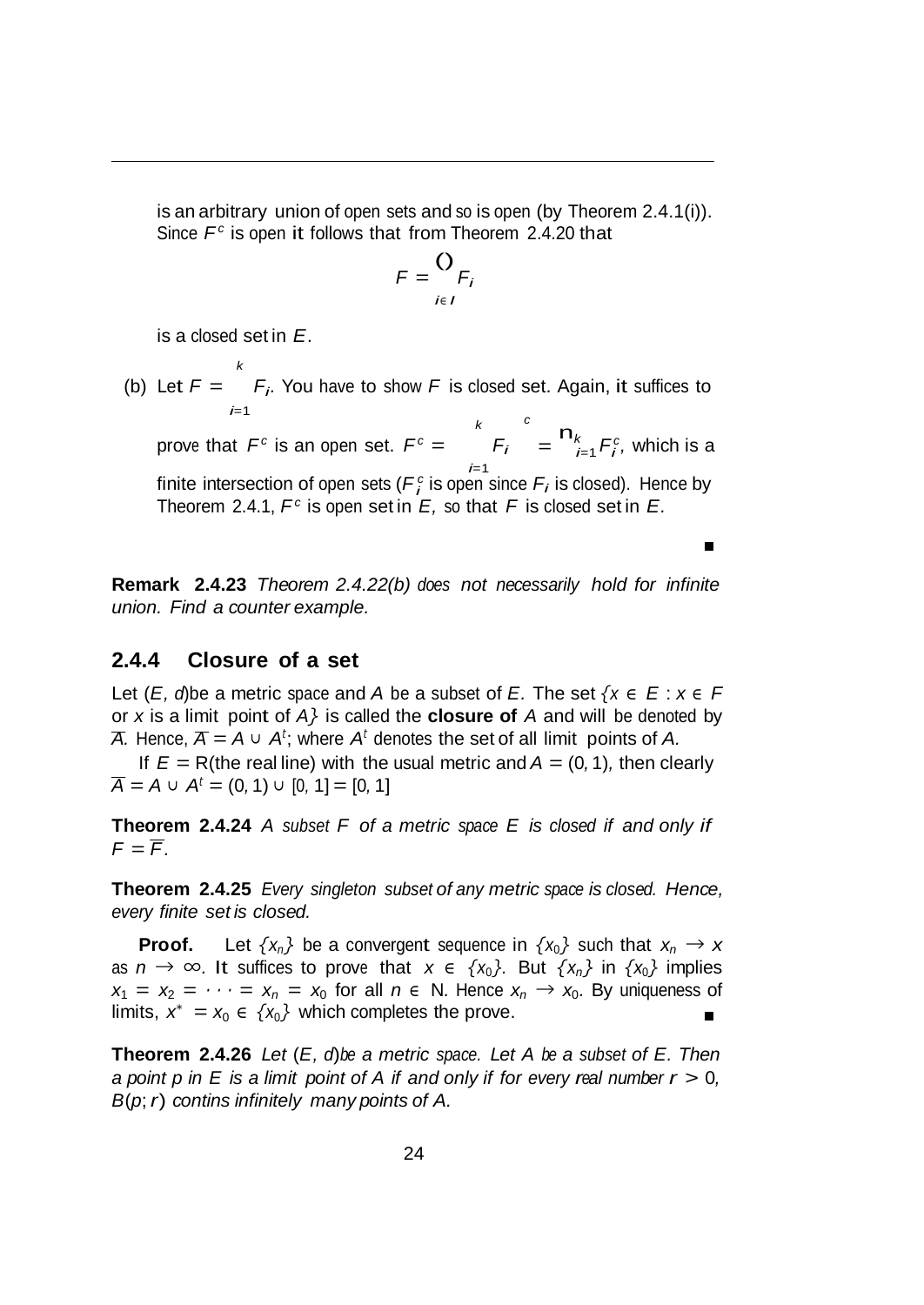To appreciate theorem 2.4.26, you have the following definition.

**Definition** 2.4.27 *Let A be a subset of a metric space* (*E*, *d*). *A point*  $p \in E$ *is called a condensing point of A if every ball B*(*p*; *<sup>E</sup>*) *constains uncountable many points of A.*

**Example 2.4.28** Let  $A = \{1, \frac{1}{2}, \frac{1}{3}, \cdots, \frac{1}{n}, \cdots\}$ ;  $B = (0, 1)$ . Then,  $0 \in R$  is a limit point of *A* and any ball *B*(0; *<sup>E</sup>*) contains infinitely many points of *A.*

The point 0 *<sup>∈</sup>* R is a condensing point of *B* because any *B*(0; *<sup>E</sup>*) contains **uncountable** many points of *B.*

**Theorem 2.4.29** *Let A and B be subses of a metric space* (*E, d*)*. Then*

(i) 
$$
A \subset B \Rightarrow A \subset B
$$
.

- $(iii)$   $\overline{A}$  *is closed.*
- *(iii) If F is a closed subset of E such that A ⊂ F, then A ⊂ F.*
- *(iv)*  $\overline{A}$  *is the intersection of all closed subsets of E which contains A.*
- *(v) A <sup>∪</sup> B* = *A <sup>∪</sup> B*

### **2.5 Bonded Sets; Diameter, Boundary**

### **2.5.1 Bounded Sets; Diameter**

Let (*E, d*)be a metric space and let *A* be a subset of *E.* The **diameter** of *A,* denoted by *<sup>δ</sup>*(*A*) is defined by

$$
\delta(A) := \sup \{ d(x, y) : x \in A \text{ and } y \in A \}
$$

where the sup exists. If the sup does not exist, then  $\delta(A) = \infty$ . A subset A of *E* is said to be **bounded** if *<sup>δ</sup>*(*A*) is not infinity.

In order to prove that a subset *A* of *E* is bounded, it is sufficient to prove that the set

$$
\{d(x, y) : x \in A \text{ and } y \in A\}
$$

has an upper bound. The existence of a lower bound is obvious because 0 *≤ d*(*x, y*) for all *x, y ∈ E.* If a subset *B* of *E* is an unbounded subset of *E,* then for any *r >* 0*,* however large, you can find points *a* and *<sup>b</sup>* in *B* such that  $d(a, b) > r$ .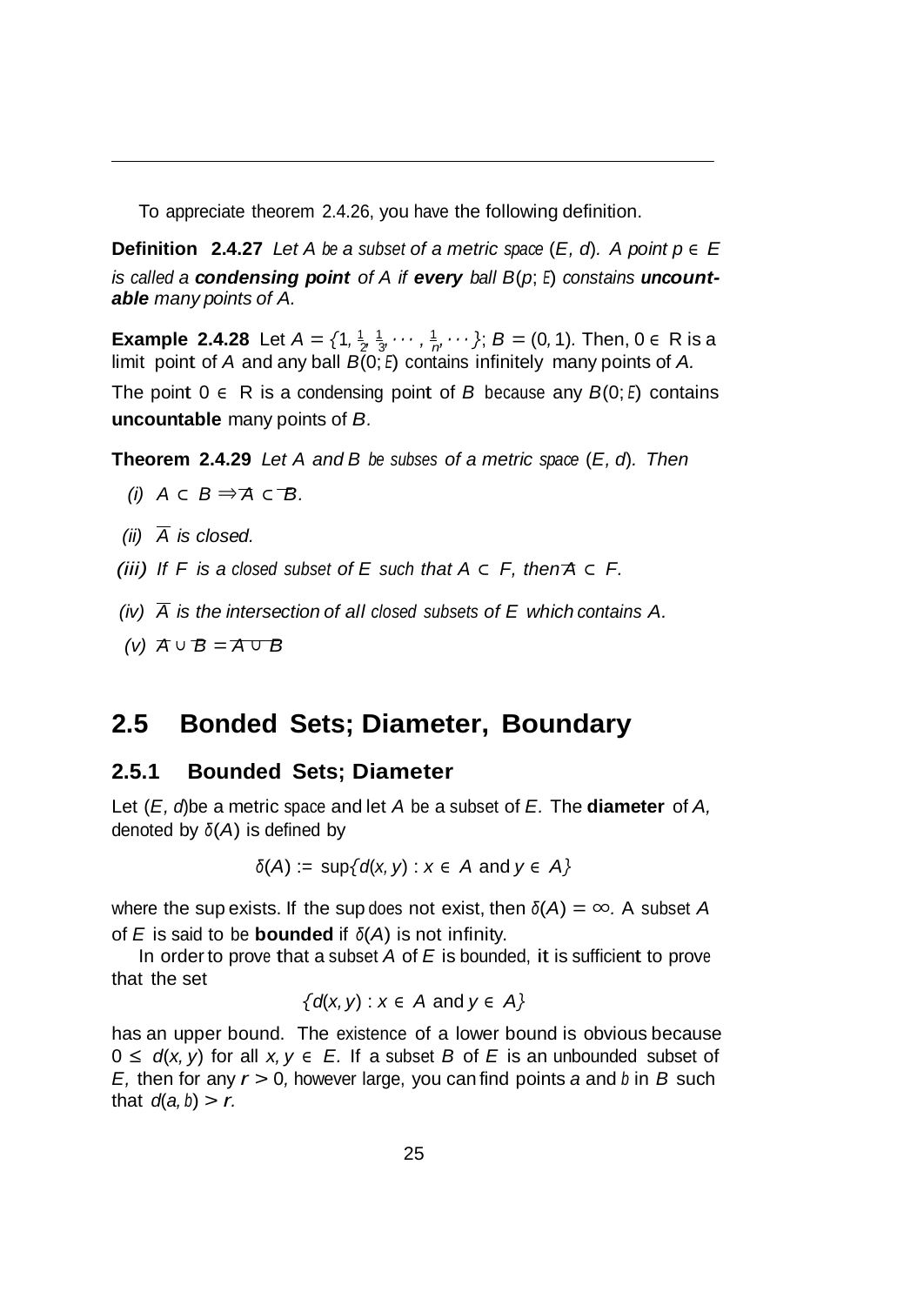**Example 2.5.1** *Let* (R*, d*) *denote the real line with the usual metric and let A* = (0*,* 1)*, Compute <sup>δ</sup>A.*

☞*Solution.* Observe that if *x* and *y* are in (0*,* 1)*,* then 1 is an upper bound of the set and 0 is a lower bound of the set. Similar arguments will show that, with the usual metric on R,  $\delta(a, b) = \delta[a, b] = b - a$ .

### **2.5.2 Boundary**

Let  $(E, d)$ be a metric space and let *A* be a subset of *E*. A point  $p \in E$  is called a **boundary point of** *A* if for every *<sup>E</sup> >* 0*,* the following two conditions are satisfied:

(i) *B*(*p*; *<sup>E</sup>*) *<sup>∩</sup> A j*= *<sup>∅</sup>* and

(ii) 
$$
B(p; E) \cap A^c j =
$$

*∅*

The above definition implies that if *p* is a boundary point of *A,* then **every**  open ball with centre *p* must contain at least one point of *A* **and** at least one point of *Ac.* The set of all boundary points of *A* is called the *boundary of A*  and will be denoted *∂A* or *Bd*(*A*)*.* The boundary of a set is also sometimes called the **frontier** of the set.

### **2.6 Subspaces**

Let (*E, d*) be a metric space and *Y* be a nonempty subset of *E.* Then, the restriction of *d* to *Y × Y,* usually denoted by *d<sup>|</sup><sup>Y</sup> <sup>×</sup><sup>Y</sup> ,* is a metric on *Y.* This is easy to see because *d* satisfies all the axioms of a metric for all points of the larger set *E*, so *d* satisfies these axioms for all points of the subset *Y.* For the remainder of this section, the restriction of  $d$  to  $Y \times Y$  will be denoted (for ease of restriction) by  $d_Y$  and Y will be called a **subspace** of E when  $d_Y$  is the metric used on *Y.*

**Example** 2.6.1 Let  $E = R$  (the reals) with the usual metric, d. The set Q *of rational numbers can be taken as a subspace of* R*.*

In particular, this means that if *x* and *y* are rational numbers, then

$$
d_{Q}(x, y) = |x - y|.
$$

If, however, Q is given the discrete metric, i.e., for  $x, y \in Q$ ,

$$
\overline{\mathbf{z}}\mathbf{1}, \quad \text{if} \quad x\mathbf{j} = y
$$

$$
d(x, y) =
$$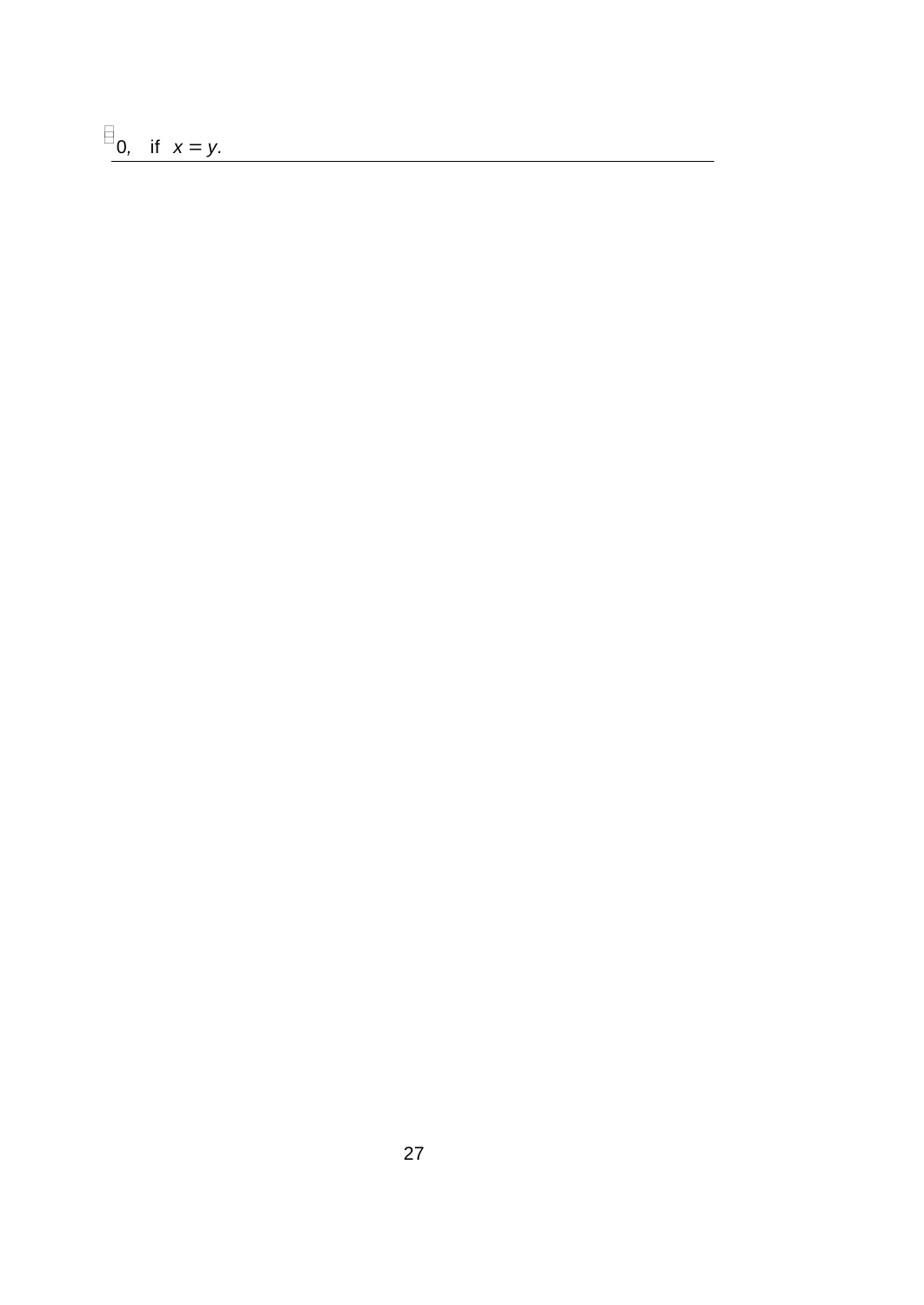then Q is **not** a subspace of *E* because the metric *d* used on Q is different from the metric used on R*.*

**Proposition 2.6.2** *If Y is a subspace of a metric space* (*E, d*) *and if p is a point of Y, then*

$$
B_Y(p; r) = B_X(p; r) \cap Y
$$

*where*

 $B_Y(p; r) = \{y \in Y : d(p, y) < r\}$  and  $B_X(p; r) = \{x \in X : d(p, x) < r\}$ 

You have earlier defined open and close sets of a metric space (*E, d*). Parallel definitions are also available for **subspaces** of (*E, d*). A set may be open in a subspace  $(Y, d_y)$  but not in the full space  $(E, d)$  and vice versa. Similar care must be taken for all other concepts of metric spaces, in particular, for sets closed in *E,* or in *Y.* You have the following results.

**Theorem 2.6.3** Let  $(E, d)$  be a metric space and let  $(Y, d_Y)$  be a subspace *of E. Let A be a subset of Y. Then A is open in Y if and only if there exists a set G which is open in E such that*

$$
A = Y \cap G.
$$

**Proof.** (*⇒*) Let *A* be open in *Y.* You have to show that there exist a set *G* which is open in *E* such that  $A = Y ∩ G$ . Now, *A* is open in *Y* implies, for each  $u \in A$ , there exists a real number  $r_u > 0$  such that  $B_Y(u; r_u) \subset A$ . Then clearly:

- $(a)$   $A =$ *u∈ A {u} ⊂ u∈ A B*<sub>Y</sub>(*u*; *r<sub>u</sub>*). But *B*<sub>Y</sub>(*u*; *r<sub>u</sub>*) ⊂ *A* for each *u* ∈ *A* and so
- (b)  $B_Y(u; r_u) \subset A$ . *u∈ A*

Combining (a) and (b) you obtain,

$$
A = \{u\} \subset B_{\gamma}(u; r_u) \subset A.
$$

Hence,

$$
A = B_{\gamma}(u; r_u)
$$
  
=  $(B_{\chi}(u; r_u) \cap Y)$ , using proposition 2.6.2  
=  $B_{\chi}(u; r_u) \cap Y = G \cap Y$ ,  
 $u \in A$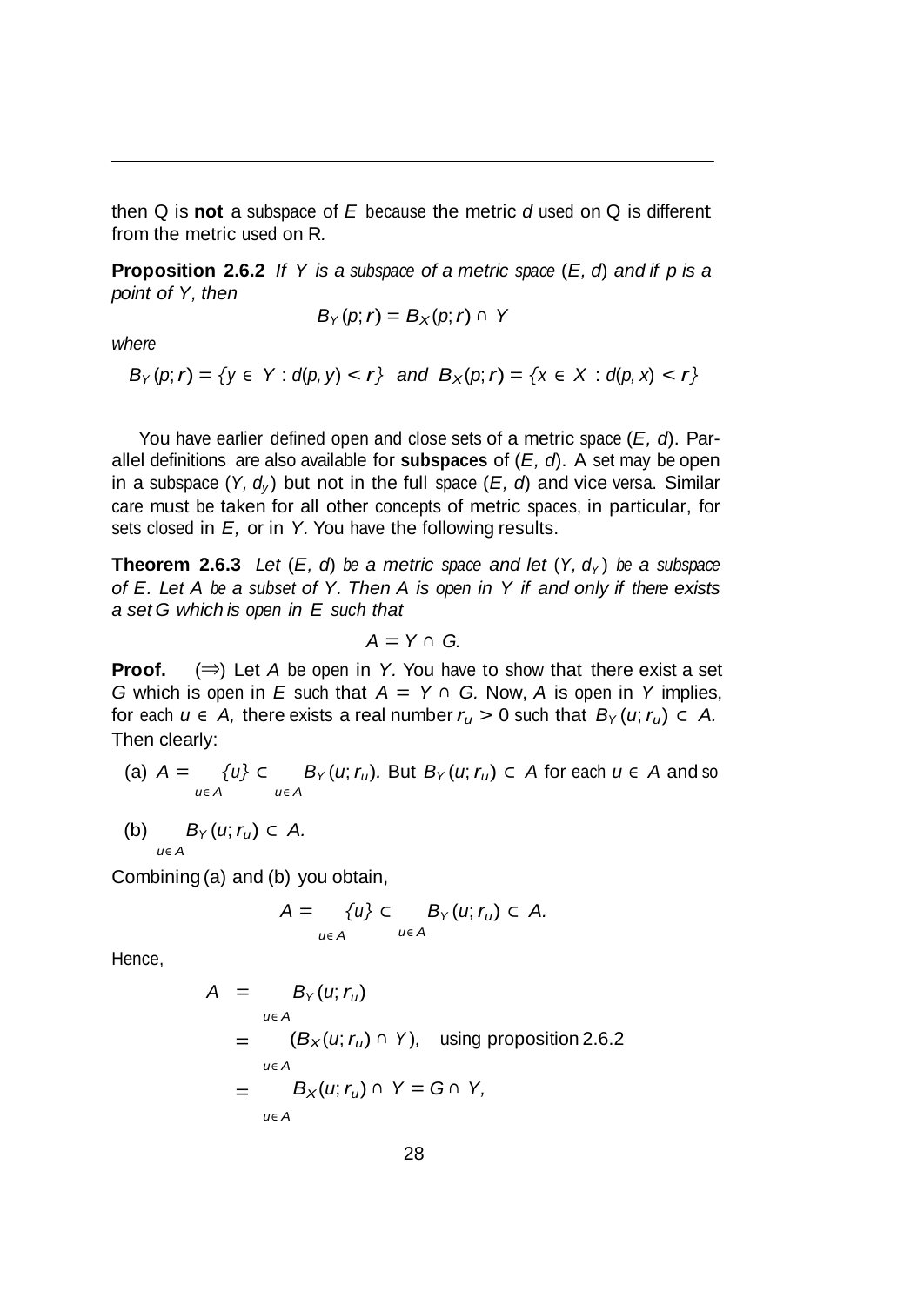where  $G =$  $B_X(u; r_u)$  is clearly open in *E.* 

 $($   $\Leftarrow$   $)$  Conversely, suppose  $A = Y ∩ G$  where *G* is an open set in *E*, you have to show that *A* is an open set in *Y*. So, let  $u \in A$  be arbitrary. Then, *u* ∈ *G* and since *G* is an open set in *E*, there exists a real number  $r_u$  > 0 such that

$$
B_X(u;r_u)\subset G.
$$

But  $u \in A \Rightarrow u \in Y$ . Hence,

*u∈ A*

$$
B_Y(u; r_u) = B_X(u; r_u) \cap Y \subset G \cap Y = A.
$$

Since  $u \in A$  is arbitrary, and you have found a real number  $r_u > 0$  such that *B*<sub> $Y$ </sub>(*u*,  $r_u$ ) ⊂ *A*, then *A* is open in *Y*.

**Remark 2.6.4** A set may be open in a subspace  $(Y, d_Y)$  but not in the whole *space (E,d), and conversely.*

#### **Example 2.6.5**

of *E.* Let  $A = \begin{bmatrix} 1, \frac{3}{2} \end{bmatrix}$ . A is not open in  $E = R$  (with the usual metric). Let  $E = R$  (the reals) with the usual metric, and let  $Y = [1, 2]$  be a subspace Otherwise the complement of *A, A<sup>c</sup>* would be closed in R. But  $A<sup>c</sup> = (-\infty, 1) \cup$ [ 3 *c* <sup>2</sup> *,∞*) is not <sup>a</sup> closed set in <sup>R</sup> since <sup>1</sup> is <sup>a</sup> limit point of *A* which is not in *Ac .* So, *A* is not open in R*.*

However,  $A = [1, \frac{3}{2})$  is open in  $Y = [1, 2]$  since  $\frac{3}{3}$ 

$$
A = 1, \frac{3}{2} = [1, 2] \cap 0, \frac{3}{2} = Y \cap G
$$

2 where  $G = 0, \frac{3}{2}$  is open in  $E$ , and so A is open in Y. ere  $G = 0, \frac{3}{2}$  is Similarly,  $\frac{5}{3}$ , 2

3

$$
\frac{5}{3}, 2 \text{ which is not open in } E = \text{R is open in [1, 2] because}
$$
\n
$$
\frac{5}{3}, 2 = [1, 2] \cap \frac{5}{3}, 3 \text{ and } \frac{5}{3}, 3 \text{ is open in } E.
$$

**Notation:** If *A ⊂ Y ⊂ E* you shall denote the complement of *A* in *Y* by  $(A<sup>c</sup>)<sub>Y</sub>$ , the complement of *A* in *E* by  $(A<sup>c</sup>)<sub>E</sub>$ , etc.

**Theorem 2.6.6** Let  $(E, d_E)$  be a metric space and let  $(Y, d_Y)$  be a subspace *of X. Let A be subset of Y. Then, A is closed in Y if and only if there exists*  $a$  set  $F$  which is closed in  $E$  such that  $A = Y \cap F$ .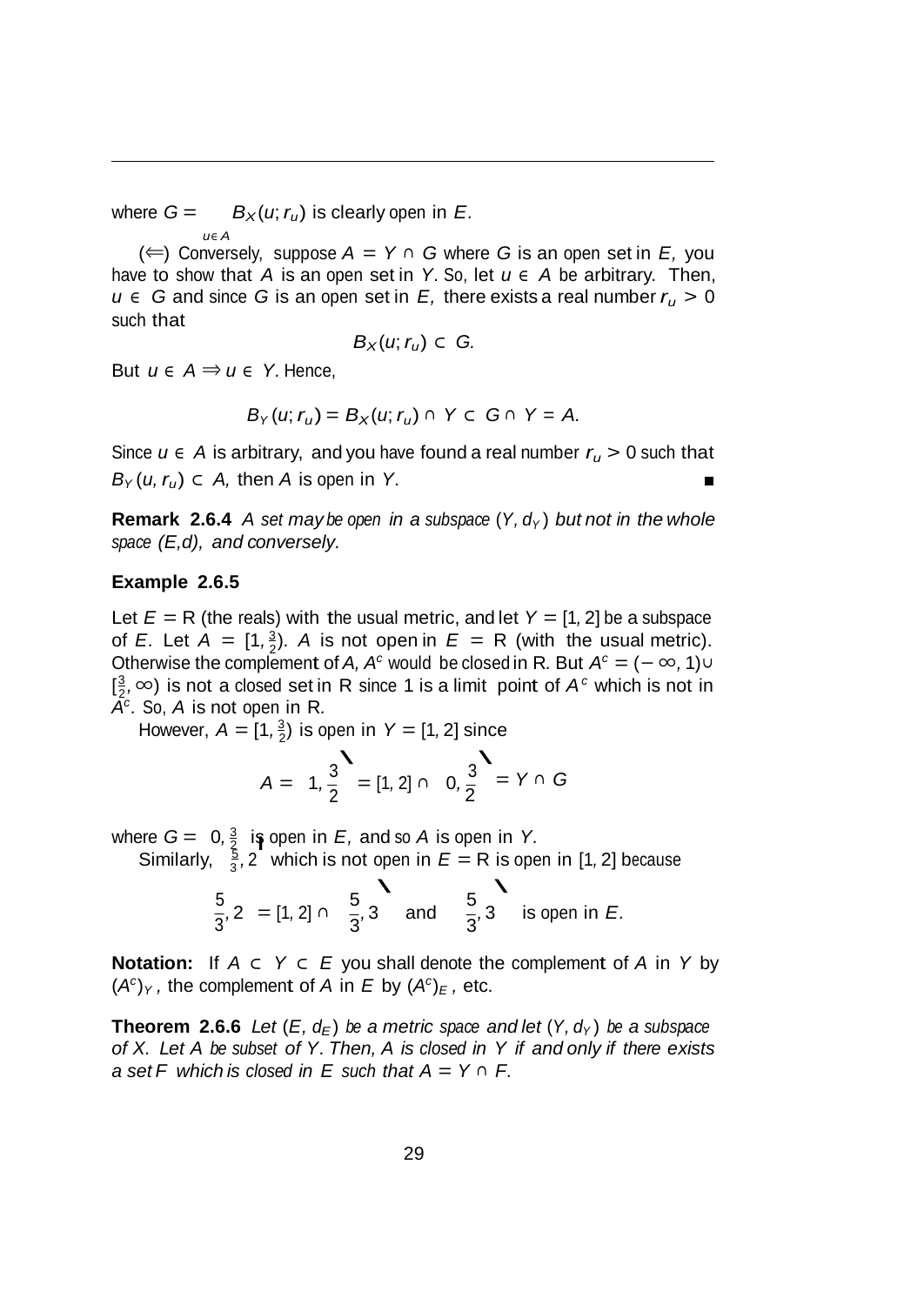**Proof.** The proof is based on the following result about complements which is easily proved. If  $A \subset Y \subset E$  then  $(A<sup>c</sup>)<sub>Y</sub> = (A<sup>c</sup>)<sub>E</sub>$ . Now, *A* is closed in *Y* if and only if  $(A^c)_Y$  is open in *Y* if and only if  $(A^c)_Y = Y \cap G$  where  $G$  is open in *E* (taking complements in *Y* ). But,

$$
((Y \cap G)^c)_Y = ((Y \cap G)^c)_E \cap Y
$$
  
\n
$$
= [(Y^c)_E \cup (G^c)_E] \cap Y
$$
  
\n
$$
= \emptyset \cup [(G^c)_E \cap Y]
$$
  
\n
$$
= (G^c)_E \cap Y
$$
  
\n
$$
= F \cap Y
$$

where  $F = (G^c)_E$  is closed in *E*. So, *A* is closed in *Y* if and only if  $A = F \cap Y$ where *F* is closed in *E.*

(0, 1),  $A = [\frac{1}{2}, 1)$ . Then *A* is closed in *Y* because<br> $\frac{1}{2} \left( \frac{1}{2} \right) = (0, 1) \cdot 1$ **Example 2.6.7** Let  $E = R$ (the reals) with the usual metric, and let  $Y =$ 

$$
A = \frac{1}{2}, 1 = (0, 1) \cap \frac{1}{2}, 1 = Y \cap F
$$

where  $F = \begin{pmatrix} 1 \\ 1 \\ 2 \end{pmatrix}$ , 1 is a closed set in  $E = R$ .

**Theorem 2.6.8** *Let*  $(E, d_E)$  *be a metric space and*  $(Y, d_Y)$  *be a subspace of E. Then*

- *(i) If every subset A of Y which is open in Y is also open in X, the Y is open in X* ;
- *(ii) if Y is open in X then every subset of Y which is open in Y is also open in X.*

**Theorem 2.6.9** *Let*  $(E, d_F)$  *be a metric space and*  $(Y, d_Y)$  *be a subspace of E. Then,*

- *1. if every subset A of Y which is closed in Y is also closed in E, then Y is closed in E,*
- *2. if Y is closed in E, then every subset of Y which is closed in Y is also closed in Y.*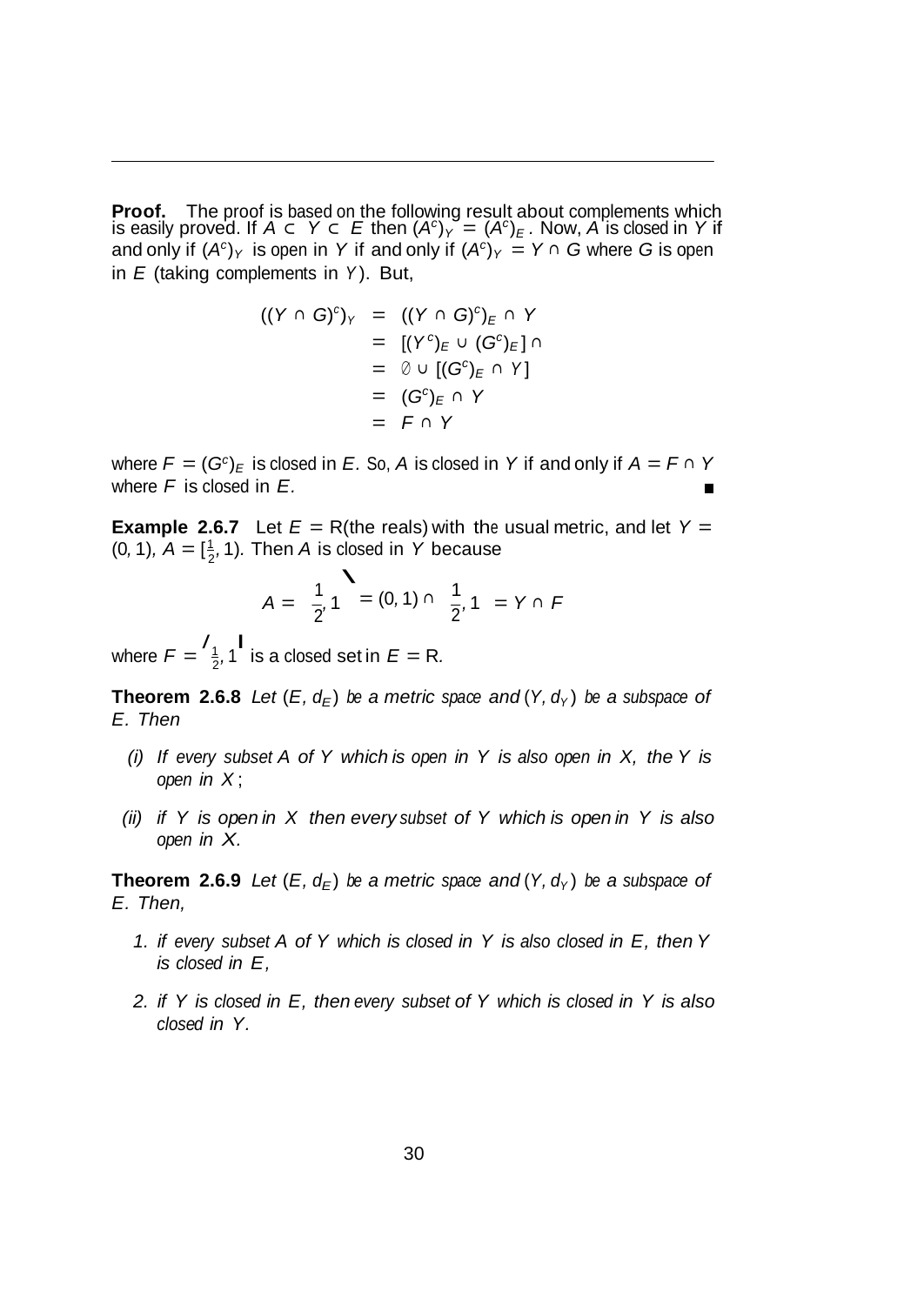## **2.7 Conclusion**

In this unit, you studied topological notions and geometrical properties of a metric spaces. Such concepts as Open balls, closed balls and spheres; Open and Closed sets, interior of a set, limit point of a set and derived set, closure of a set, the diameter of a set, boundary of a set, and bounded sets and finally, you considered some of these concepts on a subspace of a metric space.

## **2.8 Summary**

Having gone through this unit, you now know that given a metric space (*E, d*)

1. The open ball centred at  $x_0 \in E$  with radius  $r > 0$  is the set

$$
B(x_0; r) = \{y \in E : d(x_0, y) < r\}
$$

The close ball centred at  $x_0 \in E$  with radius  $r > 0$  is the set

 $\overline{B}(x_0; r) = \{y \in E : d(x_0, y) \leq r\}$ 

The sphere centred at  $x_0 \in E$  with radius  $r > 0$  is the set

*S*(*x*<sub>0</sub>; *r*) = {*y*  $\in$  *E* : *d*(*x*<sub>0</sub>, *y*) = *r*}

- 2. *x <sup>∈</sup> E* is an interior point of *A* (or is in the interior of *A* denoted by *A* $)$  if there exists *r* > 0 such that *x*  $\in$  *B*(*x*; *r*) ⊂ *A*.
- 3. If *<sup>A</sup> <sup>⊂</sup>* (E,d)*. <sup>x</sup> <sup>∈</sup> <sup>E</sup>* is <sup>a</sup> limit point of *<sup>A</sup>* if for all *<sup>r</sup> <sup>&</sup>gt;* <sup>0</sup>*, <sup>B</sup>*((*x, <sup>r</sup>*)" *{x}*) *<sup>∩</sup> A j*= *<sup>∅</sup>*
- 4. The closure of  $A$ ,  $\overline{A} = A \cup A^t$  where  $A^t$  is the derived set of A.
- 5. *A*  $\subset$  *E* is a neighbourhood of  $x \in E$  if for all  $r > 0$ ,  $B(x, r) \cap A$   $j = \emptyset$ .
- 6. A subset *O* of a metric space is called open if for each *x ∈ O,* there exist  $r > 0$  such that  $B(x, r) \subset O$ ; or if and only if  $O = O$ ; or if and only if *Oc* is closed.

A subset *A* of (*E, d*) is called *closed* if and only if *Ac* is open; or if and only if it contains all its limit points; or if and only if  $A = \overline{A}$ 

- 7. All the above properties depend on the metric defined on *E.*
- 8. The whole space *E* and the empty set *<sup>∅</sup>* are both open and closed.
- 9. Arbitrary union and finite intersection of open sets are open.
- 10. Arbitrary intersection and finite union of closed sets are closed.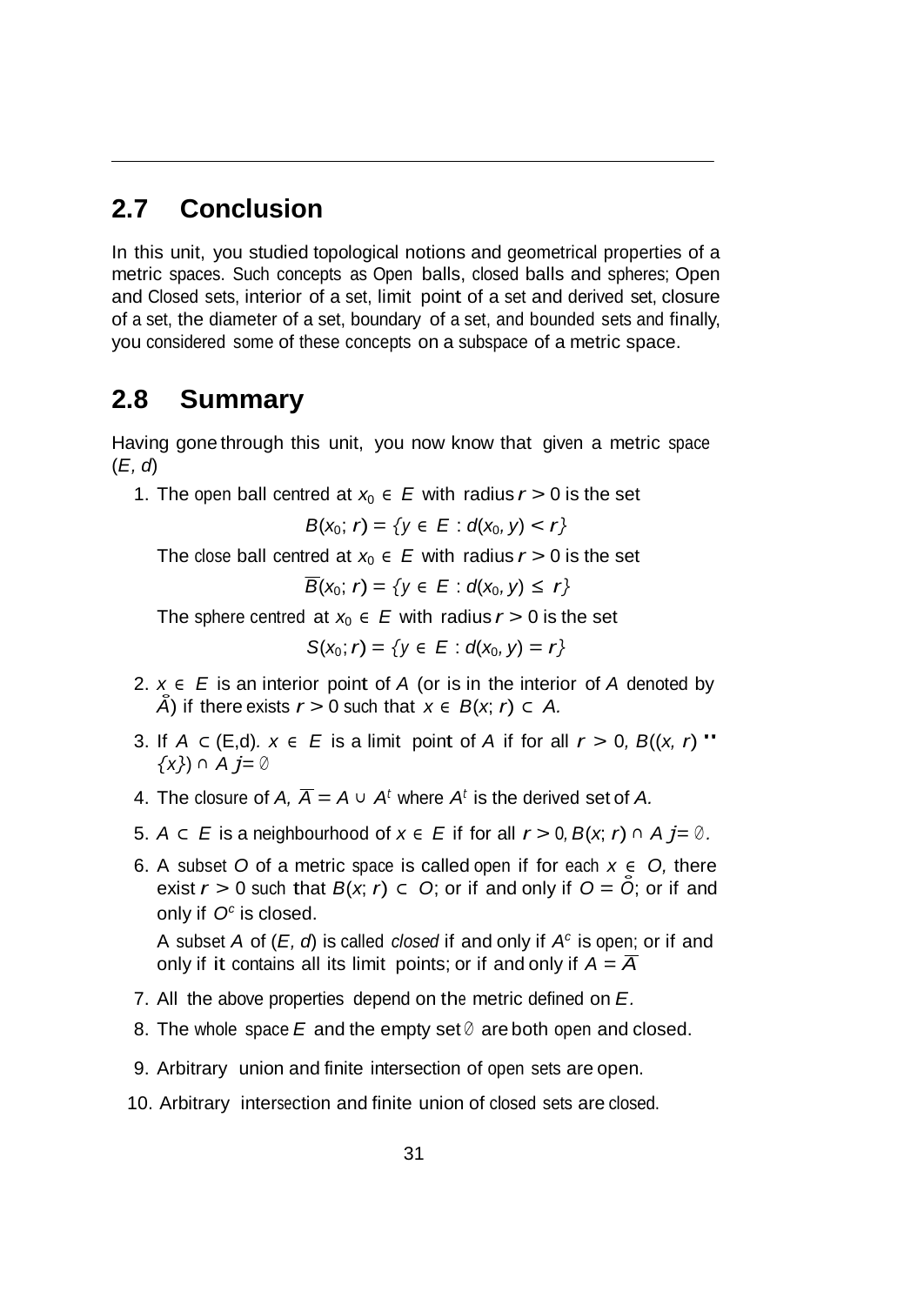## **2.9 Tutor Marked Assignments(TMAs)**

#### **Exercise 2.9.1**

1. Let  $E = R$  (the reals) with metric *d* defined for any *x* and *y* in R by

$$
\overline{\text{S}} = \text{S} \quad \text{if} \quad x \text{ } j = y
$$
\n
$$
d(x, y) = \text{S} \quad \text{if} \quad x = y
$$

describe, without any computations, the following sets.

- (a) *B*(*−* 2; 1)
- (b) *B*(3; 2)
- (c) *B*(*−* 5; 6)
- (d)  $B(-2;\frac{1}{2})$
- (e) *B*(*−* 3; 5)
- (f) *B*(2; 5*.*01)
- (g) *S*(0; 2)
- (h) *S*(0; 6)*.*
- 2. For any  $x, y \in R$  (the reals), let  $d(x, y)$  be defined by

$$
\overrightarrow{f}(x, y) = \begin{cases} 2, & \text{if } x j = y \\ 0, & \text{if } x = y. \end{cases}
$$

Prove that *d* is a metric on R*.* Determine the set of points *x ∈* R such that

- $d(0, x) = 1.$
- (b)  $d(0, x) < 1$ .
- (c)  $d(0, x) = 2$ .
- 3. Two metrics  $d_{\infty}$  and  $d_2$  are defined for arbitrary pair of points  $x =$  $(x_1, x_2)$  and  $y = (y_1, y_2)$  in R<sup>2</sup> by

$$
d_1(x, y) = \max_{1 \le i \le 2} \{|x_i - y_i\}
$$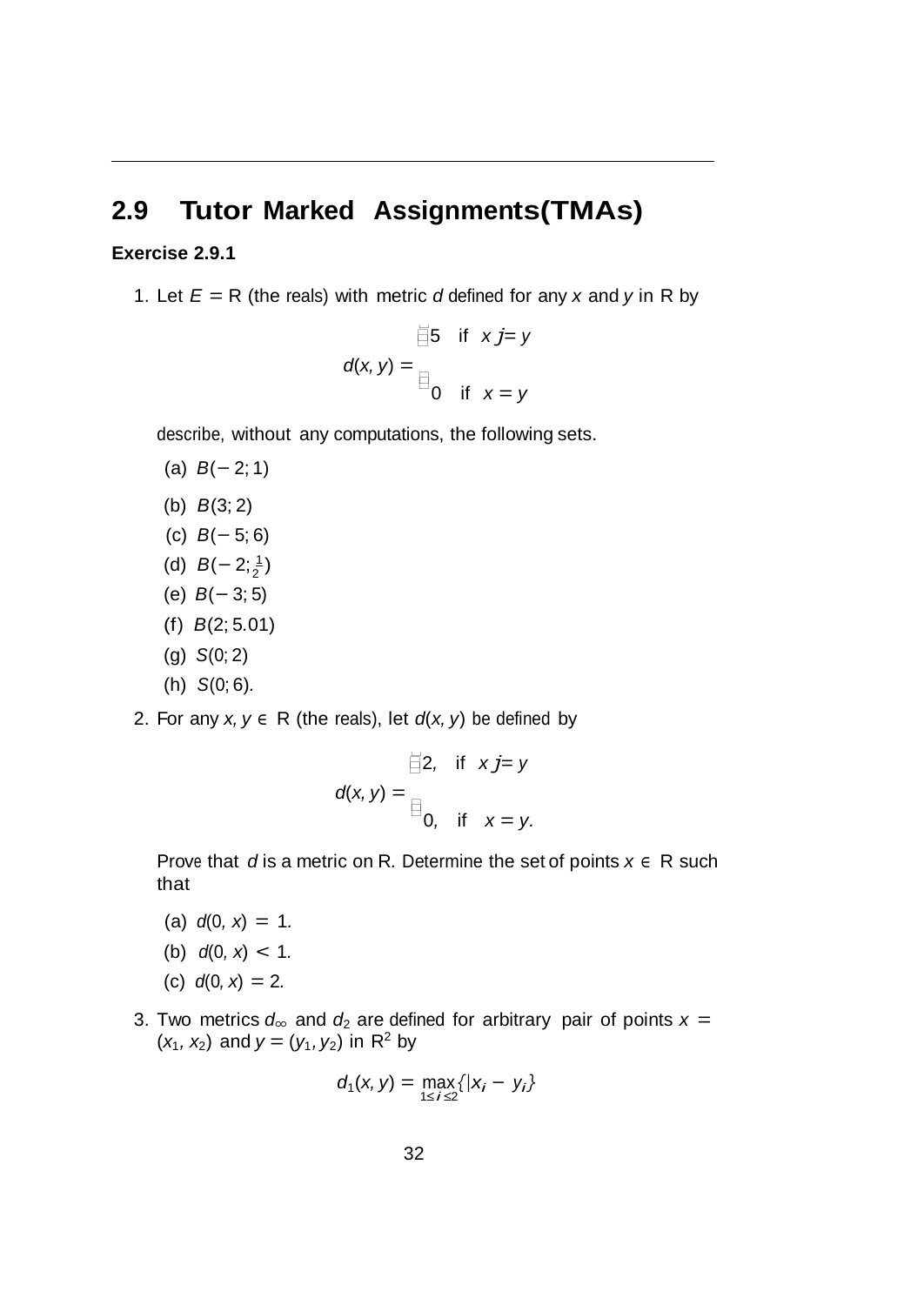and

$$
d_2(x, y) = \sum_{i=1}^{2} |x_i - y_i|
$$

Describe with the aid of a sketch the set of points  $x \in \mathbb{R}^2$  satisfying the following

- (a)  $d_1((x_1, x_2), (0, 0)) = 1$ .
- (b)  $d_2((x_1, x_2), (0, 0)) < 1$ .

4. Let R be the real line. For  $x, y \in R$ , let  $d(x, y)$  be defined by

$$
\overrightarrow{=}3, \quad \text{if} \quad x \textit{j} = \textit{y}
$$
\n
$$
d(x, y) = \overrightarrow{=}0, \quad \text{if} \quad x = \textit{y}
$$

Compute the following sets

- (a)  $A = \{x \in \mathbb{R} : d(x, 0) < 3\}$
- (b)  $B = \{x \in \mathbb{R} : d(x, 0) = 3\}$
- (c) *C* = *{<sup>x</sup> <sup>∈</sup>* R : *d*(*x,* 0) = <sup>4</sup>*}*
- (d)  $D = \{x \in \mathbb{R} : d(x, 0) < 4\}$
- 5. Show that given any open bounded interval (*a, <sup>b</sup>*) on the real line (with the usual metric), then

$$
(a, b) = B \frac{a+b}{2}; r
$$

where  $r = \frac{b - a}{2}$ . Hint: Compute  $B \frac{a+b}{2}$  $\overline{\phantom{0}}$  $\frac{r}{2}$ ; *r* .

- 6. Let  $E = R$ (the reals) with the usual metric, and let  $Y = [0, 1]$  as a subspace of *E.* Which of the following sets are open in *Y* ? Which are open in *E*? Justify your answer.
	- (b)  $B = [0, \frac{1}{4})$ (c)  $C = (\frac{1}{2}, 1]$ (a)  $A = (\frac{1}{2}, \frac{3}{4})$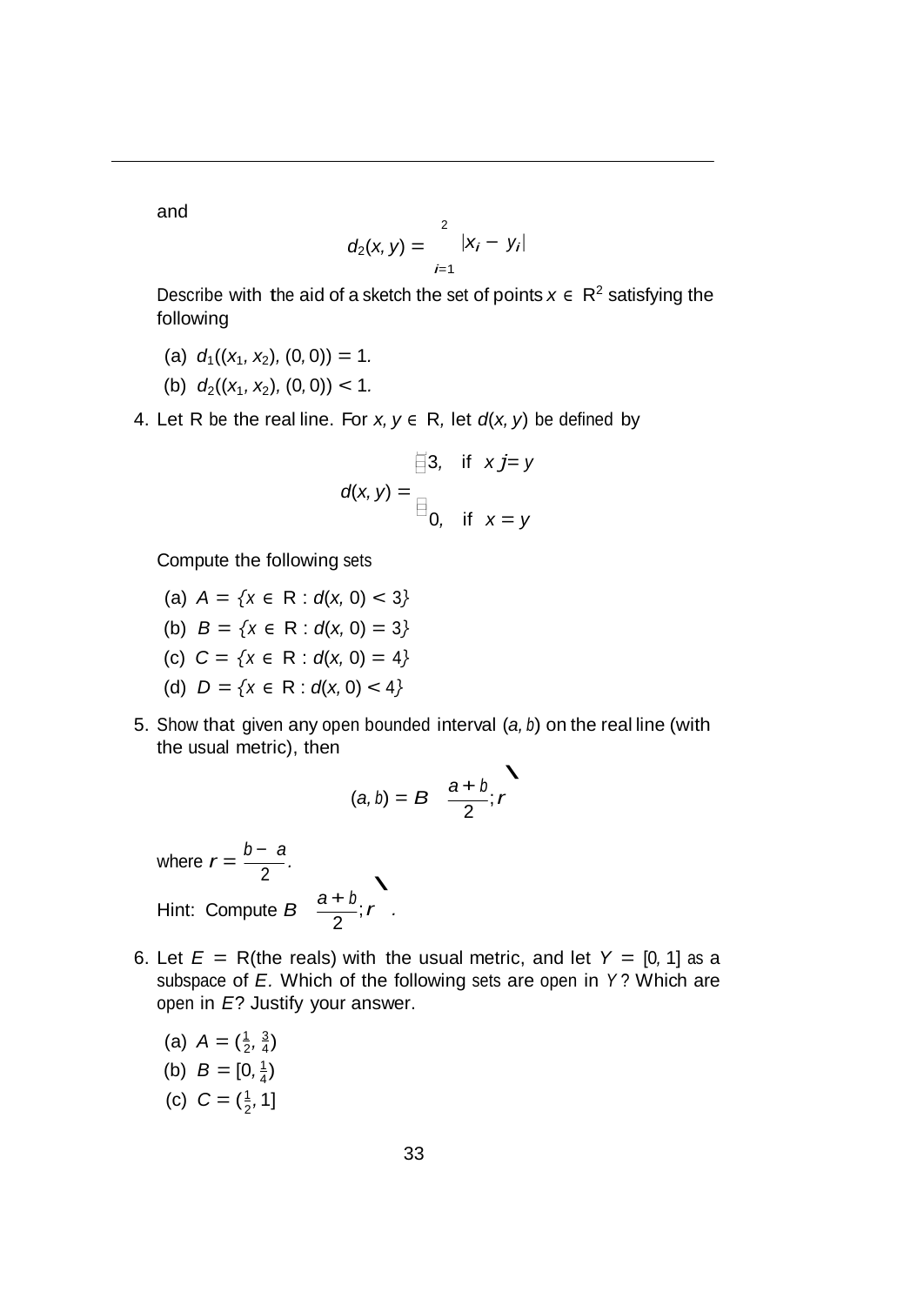- 7. Let  $E = R$  (the real) with the usual metric, and let  $Y = [0, 1] \cup \{2\}$  as a subspace of *E*. Let  $A = \{2\}$ . Is *A* open in *Y*? Justify you answer.
- 8. Let  $E = R$  (the reals) with the usual metric, and let  $Y = [-1, 1]$  as a subspace of *E.* Which of the follwing sets are open in *Y* ? which are open in R?
	- (a)  $A = \{x : \frac{1}{2} < |x| < 1\}$
	- (b)  $B = \{x : \frac{1}{2} < |x| < 1\}$
	- (c)  $C = \{x : \frac{1}{2} \le |x| < 1\}.$
	- (d)  $D = \{x : \frac{1}{2} \le |x| \le 1\}.$
- 9. Let  $E = R$ (the reals) with the usual metric, and let  $Y = [0, 1] \cup (2, 3)$ as a subspace of *E.* Determine if each of the following sets is open or closed in *Y.*

 $A = [0, 1], B = (2, 3), C = [0, \frac{1}{2}).$ 

- 10. Let  $E = R$  (the reals) with the usual metric, and let
	- (a)  $Z_+ = \{$ set of positive intergers.*}*
	- (b) *B* = *{*0*} <sup>∪</sup>* (1*,* 2)*.*
	- (c)  $A = \{\frac{1}{n} : n \in \mathbb{Z}_+\}$ , where  $Z_+$  is the set of positive integers. Compute  $\overline{A}$ ,  $\overline{B}$ ,  $\overline{Q}$ ,  $\overline{Z_+}$  and justify you answers.
- 11. (a) Let  $(E, d_F)$  be a metric space and let  $(Y, d_Y)$  be a subspace of *E*. Let *A ⊂ Y.* State and prove a thoerem which relates to the closure of *A* in *Y* to closure of *A* in *E.*
	- a subspace of *E*. Let  $A = (0, \frac{1}{2})$ . Find the closure of *A* in R and (b) Let  $E = R$ (the reals) with the usual metric, and let  $Y = (0, 1)$  be its closure in *Y.*
	- $\Box$ (c) Consider the four intervals [0*,* 1]*,* (0*,* 1]*,* [0*,* 1) and (0*,* 1)*.* Let *E* = R and let

$$
d(x, y) = \begin{cases} 1, & \text{if } x j = y \\ 0, & \text{if } x = y. \end{cases}
$$

for all  $x, y \in R$ . With this metric, describe the interior of each of these four intervals.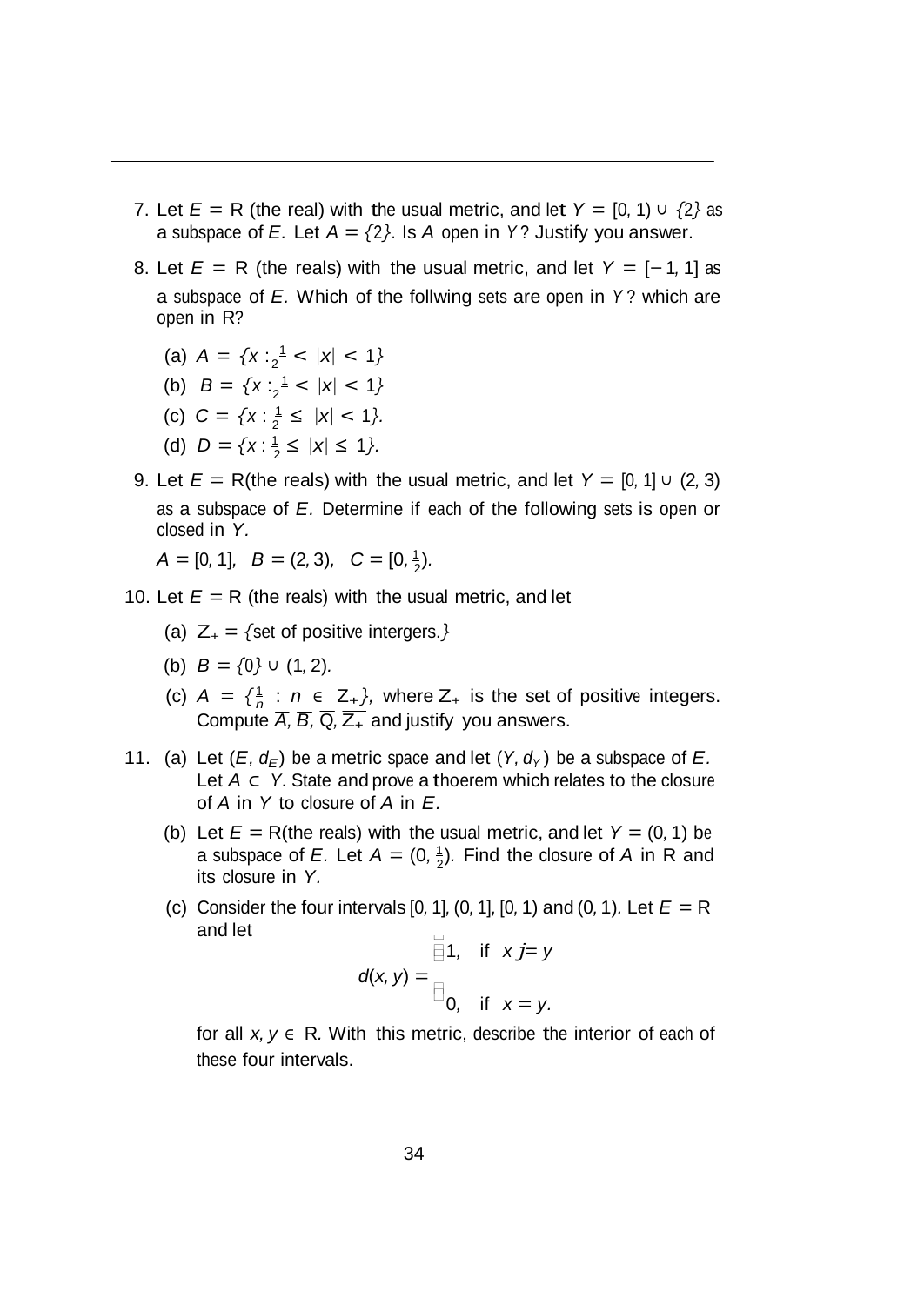12. Let *E* be the set of real numbers and let *Y* be the subset defined by  $Y = \{x : 0 < x < 1\}$ . Examine whether the subset *A* of *Y* defined by

$$
A = x : \frac{1}{4} \leq x \leq 1
$$

is:

- (a) open in *Y,*
- (b) closed in *Y*, when *E* is assigned, in turn, each of the metrics  $d_1$ and  $d_2$  where
	- i.  $d_1$  is the usual metric on  $E$ .

ii. 
$$
d_2(x, y) = \square
$$
  
\n
$$
\square
$$
 or 
$$
\square
$$
  
\n
$$
\square
$$
 or any pair  $x, y \in E$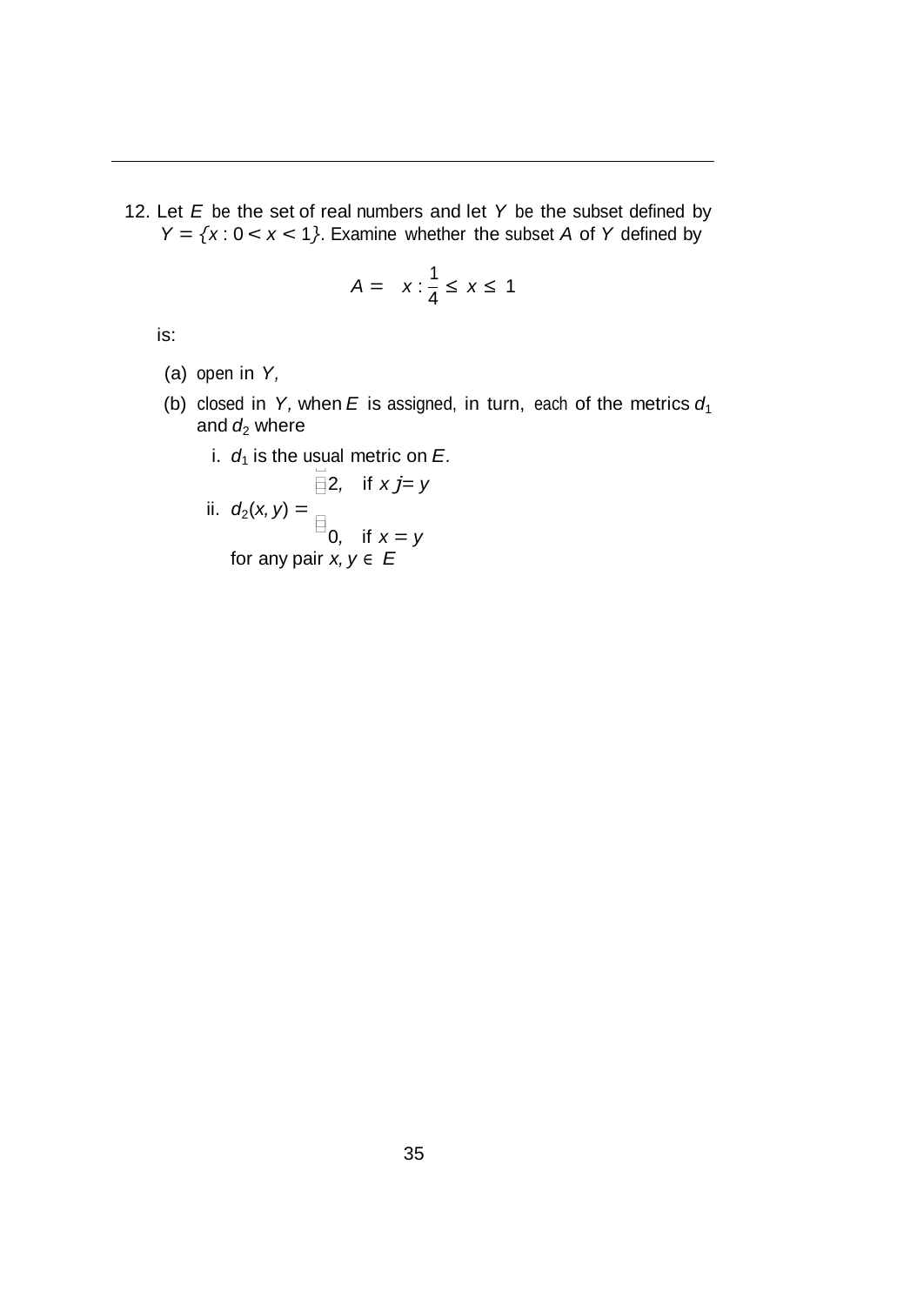## Unit  $\mathbf{S}$

## **Sequences**

## **3.1 Introduction**

In a first course in classical analysis, you studied sequences and subsequences in R*.* In this unit you shall extend your study of sequences and subsequences to **arbitrary metric spaces,** (*E, d*).

## **3.2 Objectives**

At the end of this unit, you should be able to

- 1. Define a convergent sequence and give examples.
- 2. Show that a sequence is convergent or not.
- 3. Define subsequence of a sequences.
- 4. Define a Cauchy sequence.
- 5. Define bounded sequences and show that every convergent sequence is bounded.

## **3.3 Main Content**

#### **3.3.1 Definition; Convergent Sequences**

**Definition 3.3.1** *A sequence in* (*E, d*) *is a function*

$$
f: N \to E,
$$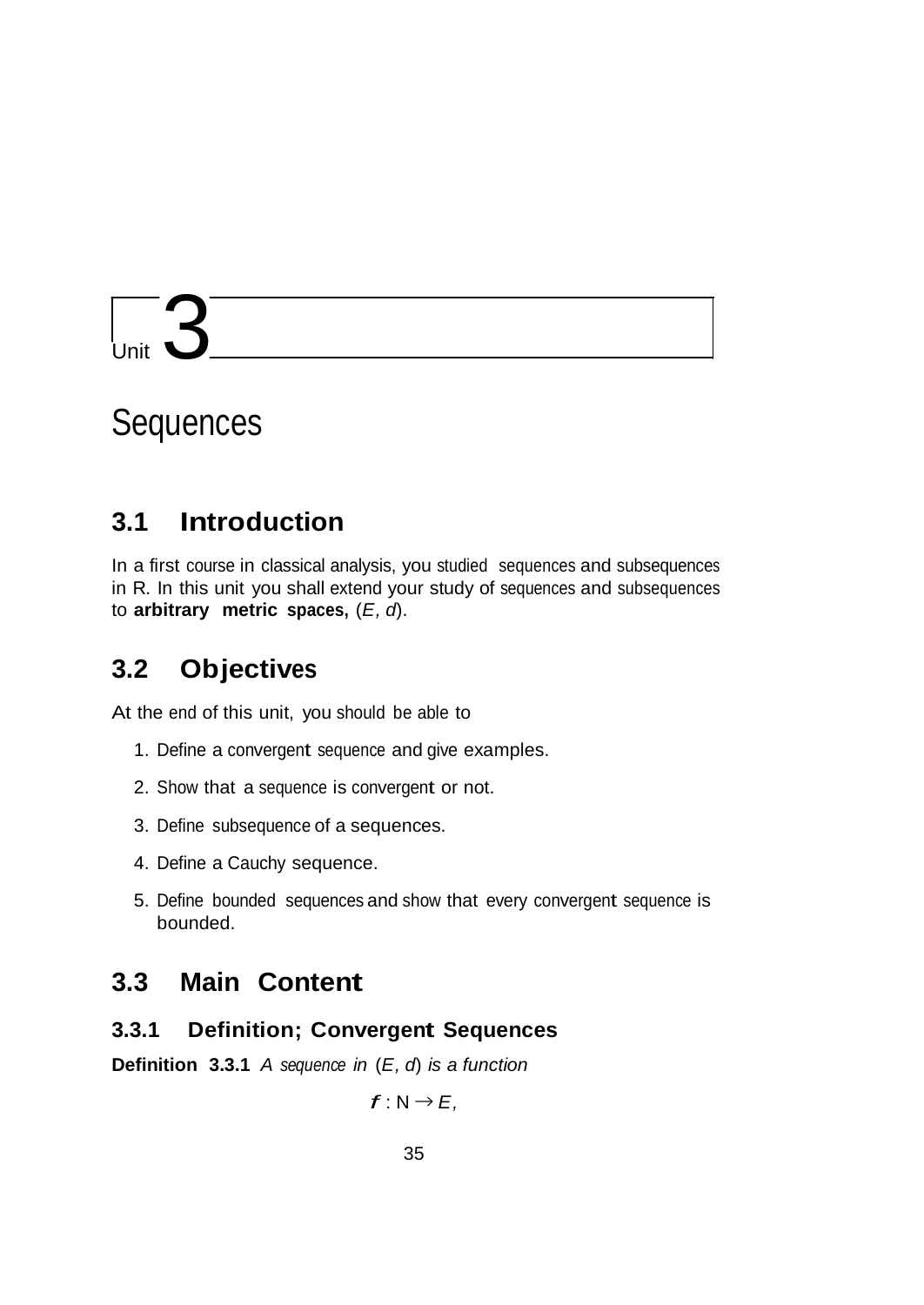*where* N *denotes the set of natural numbers. The nth term of the sequence is*  $f(n) = a_n \in E$ .

*n*=1 **Definition 3.3.2** *Let {xn}<sup>∞</sup> be a sequence of points in a metric space (E,d). A point*  $x \in E$  *is called a limit of the sequence if for every*  $E > 0$ , *there exists a positive integer N such that*  $x_n \in B(x, E)$  *for all*  $n \in N$ *, where B*(*x*; *r*) = {*y*  $\in$  *E* : *d*(*y*, *x*) < *E*}

*If the sequence has a limit x, you say that the sequence*  $\{x_n\}_{n=1}^{\infty}$  *converges to x and will write*  $x_n \to x$  *as*  $n \to \infty$ *, or*  $\lim_{n \to \infty} x_n = x$ .

*A sequence which is not convergent is said to be non-convergent.*

*n*=1 For a fixed *x ∈ E*, a given sequence *{xn}<sup>∞</sup>* in a metric space, there is a  $\alpha$ corresponding sequence in R, namely  $\{d(x_n, x)\}_{n=1}^{\infty}$ .

**Theorem** 3.3.3  $\{x_n\}$  converges to *x* in *E*, if and only if  $\{d(x_n, x)\}$  converges *to* 0 *in* R*.*

**Proof.** Assume that  $x_n \to x$  in  $(E, d)$  as  $n \to \infty$ . For  $E = \frac{1}{n} > 0$  Choose *N ∈* N large enough, then for all *n ∈* N*,*

$$
0\leq d(x_n,x)<\frac{1}{n}\to 0
$$

as *n → ∞.* This implies that

$$
0\leq \lim_{n\to\infty}d(x_n, x)\leq 0
$$

Thus by sandwich theorem, you have that  $\lim d(x_n, x) = 0$ *.* 

Conversely, Assume that  $d(x_n, x) \to 0$  as  $n \to \infty$ , and let  $E > 0$  be given, Choose  $N \in N$  sufficiently large. For all  $n \geq N$ ,

$$
d(x_n, x) = |d(x_n, x) - 0| < E
$$

This implies that  $\{x_n\}$  converges to *x* in  $(E, d)$ .

**Proposition 3.3.4** *Limits are unique (i.e., if {xn} converges to both x and*  $x^t$  *then*  $x = x^t$ )

**Proof.**  $x_n \to x \Rightarrow$  given any  $E > 0$ , there exists  $N_1 \in N$  such that

$$
d(x_n, x) < \frac{\varepsilon}{2} \quad \text{for all} \quad n \geq N_1.
$$

also  $x_n \to x^t \Rightarrow$  given any  $E > 0$ , there exists  $N_1 \in N$  such that

$$
d(x_n, x^t) < \frac{t}{2} \quad \text{for all} \quad n \geq N_1.
$$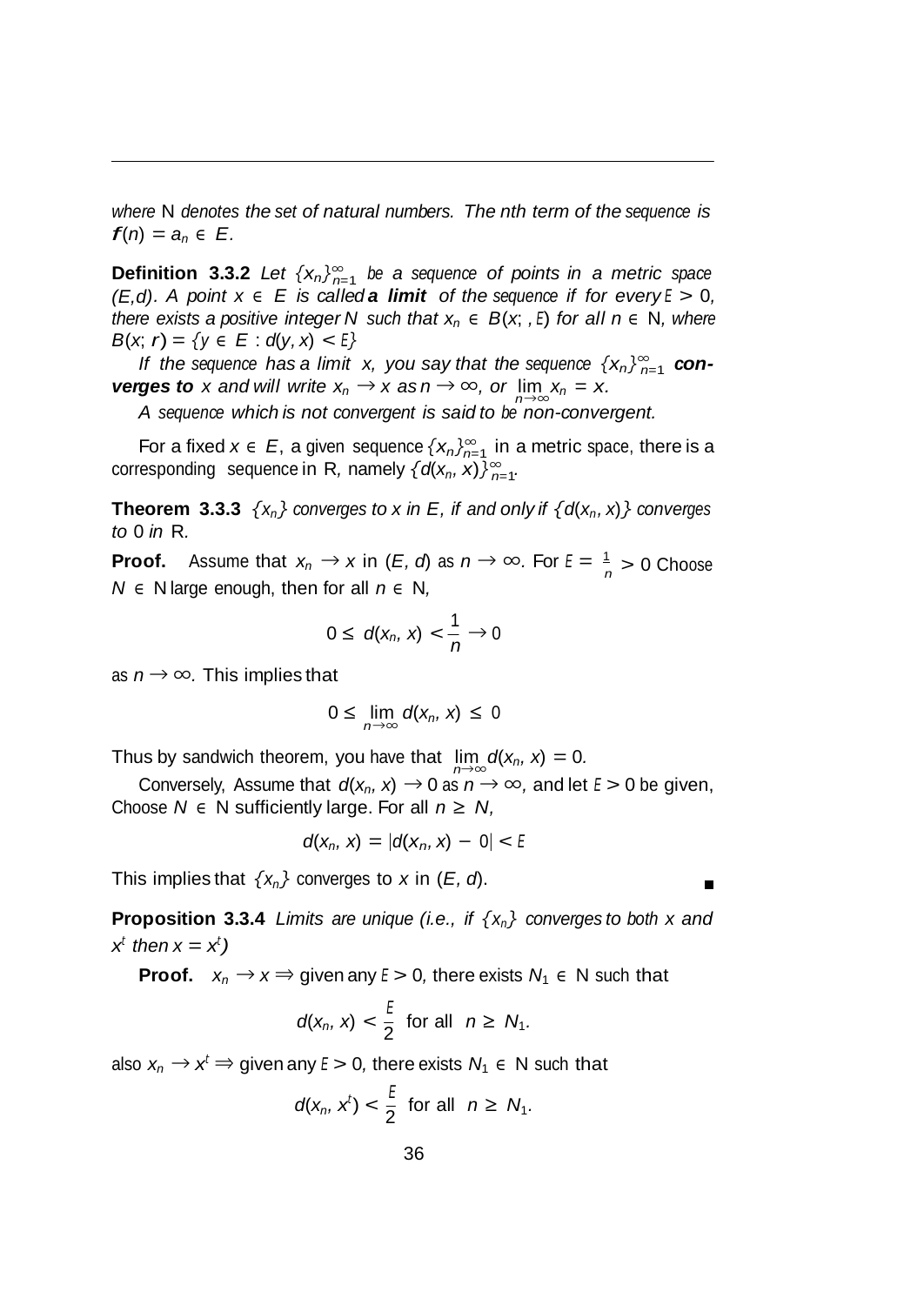Choose  $N = \max\{N_1, N_2\}$ . Then for all  $n \ge N$ ,

$$
0 \le d(x, x^t) \le d(x, x_n) + d(x_n, x^t) < \frac{E}{2} + \frac{E}{2} = E
$$
 for all  $n \ge N$ .

Since  $E > 0$  is arbitrary, you obtain that  $x = x^t$ .

**Example** 3.3.5 Let  $R^2$  be endowed with the Euclidean metric and let a sequence  $\{x_n\}_{n=1}^{\infty}$  in R<sup>2</sup> be defined by  $x_n := (\frac{1}{n^2}, \frac{n}{n+1})$  for all  $n \ge 1$ . Then  $x_n \to (0, 1)$  as  $n \to \infty$ .

☞*Solution.* Compute as follows:

*n.* Compute as follows:  
\n
$$
d(x_n, (0, 1)) = d \frac{1}{n^2}, \frac{n}{n+1}, (0, 1)
$$
\n
$$
= \frac{1}{n^2} - 0 + \frac{n}{n+1} - 1
$$
\n
$$
= \frac{1}{n^4} + \frac{1}{(n+1)^2}
$$
\n
$$
\leq \frac{1}{n^2} + \frac{1}{n^2} = \frac{2}{n}.
$$

*n √* Now, identify  $a_n = \frac{2}{n}$  for all *n* so that

$$
0 \leq d(x_n, (0, 1)) \quad \frac{\sqrt{-2}}{n} = a_n
$$

Clearly,  $a_n \to 0$  as  $n \to \infty$ , and so  $x_n \to (0, 1)$  as  $n \to \infty$ .

**Example** 3.3.6 Let  $R^2$  be endowed with the metric

$$
\text{if } x \text{ } j = y
$$
\n
$$
d(x, y) := \text{if } x = y
$$
\n
$$
\text{if } x = y
$$

 ${X_n}$  $_{n=1}^{\infty}$  converge to  $(0, 1)$ ? and let a sequence  $\{x_n\}_{n=1}^{\infty}$  be defined by  $x_n = (\frac{1}{n^2}, \frac{n}{n+1})$  for all  $n \ge 1$ . Does converge to  $(0, 1)$ ?

☞*Solution.* If *xn →* (0*,* 1) as *n → ∞,* denote (0*,* 1) by *p,* a point in  $R^2$ . Then every open ball with  $(0, 1)$  as centre must contain all terms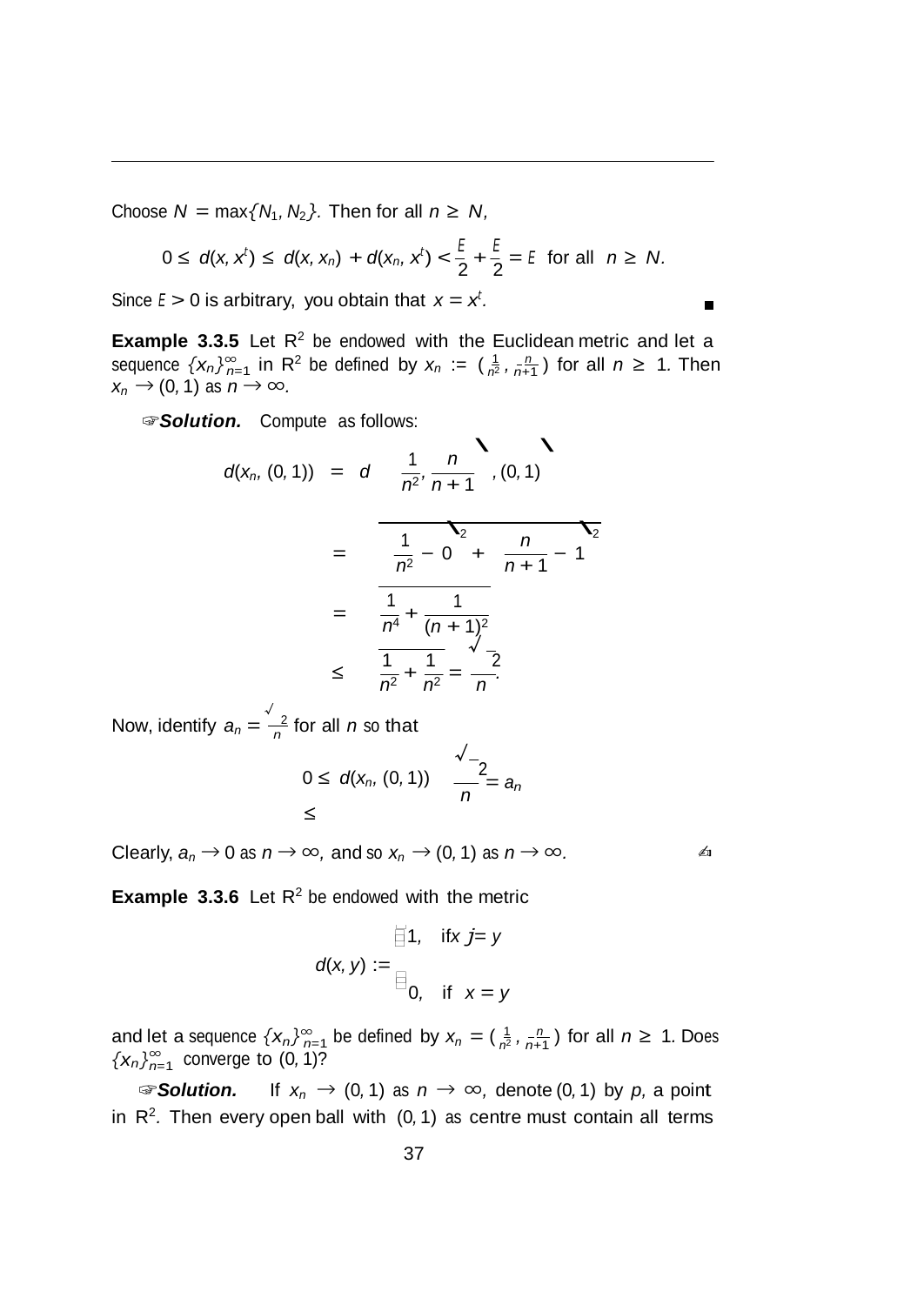of the sequence  $\{x_n\}_{n=1}^{\infty}$  except posibly a finite number. Consider the ball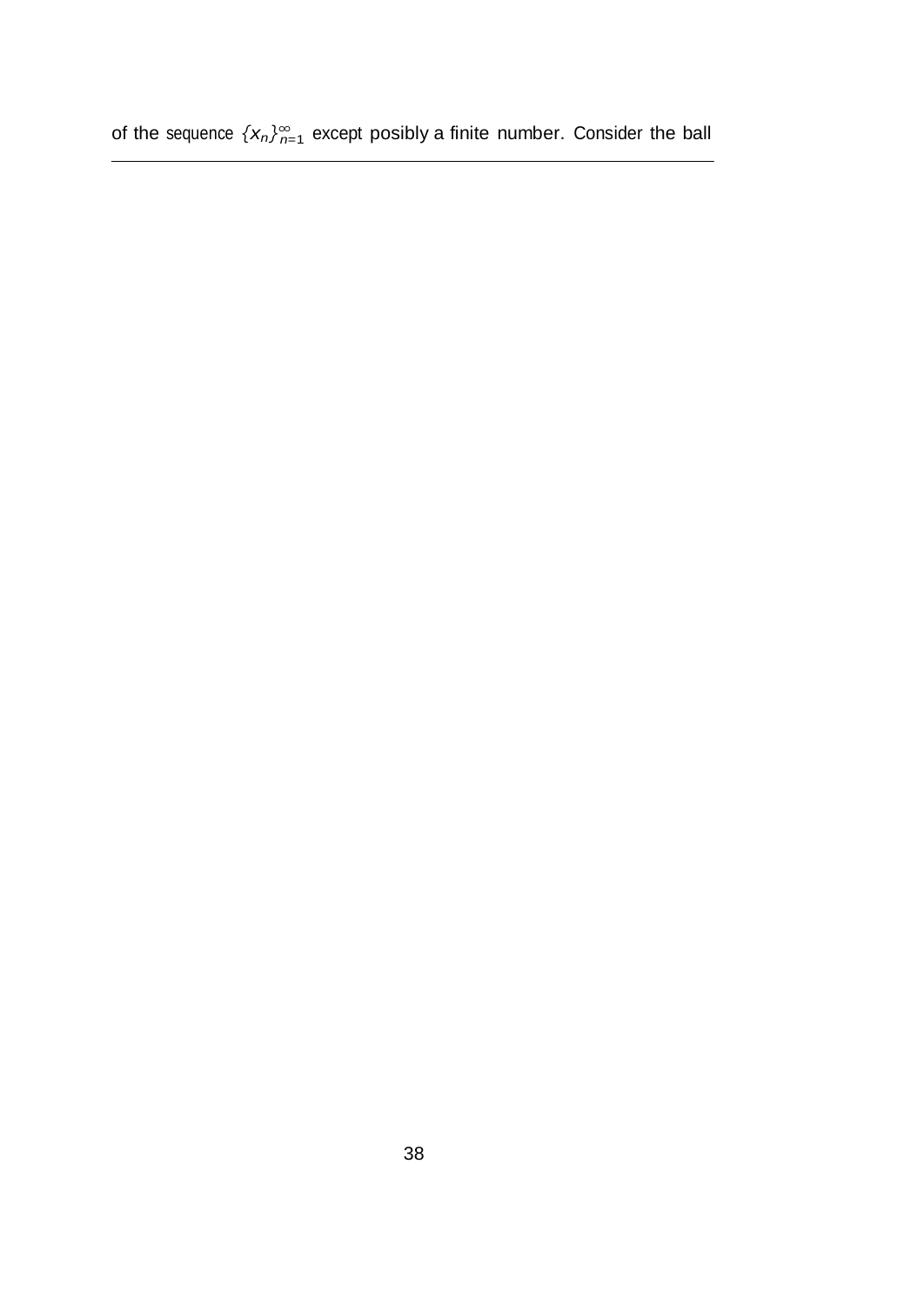$B((0, 1); \frac{1}{2})$  for all  $n \ge N_0$ . This would imply that<br>  $\begin{array}{ccc}\n1 & N_0\n\end{array}$ *B*((0, 1);  $\frac{1}{2}$ ). Clearly *B*((0, 1);  $\frac{1}{2}$ ) = *{p}*. Suppose *N*<sub>0</sub> ∈ N is such that *x<sub>n</sub>* ∈

$$
x_{N_0} = \frac{1}{N_0^2}, \frac{N_0}{N_0 + 1} = (0, 1) = p
$$
  

$$
x_{N_0 + 1} = \frac{1}{(N_0 + 1)^2}, \frac{N_0 + 1}{N_0 + 2} = (0, 1) = p
$$

*Hence*  $\{x_n\}_{n=1}^{\infty}$  does not converge to  $(0, 1) = p$  with this metric.  $\leq 1$ and so on. This is impossible if  $\{x_n\}$  is not eventually a constant sequence.

**Remark 3.3.7** Recall that the discrete metric space has no limit points.

#### **3.3.2 Subsequences**

**Definition 3.3.8** *Let*  $\{x_n\}$  *be a sequence in* (*E*, *d*), *and let*  $n_k : N \to N$  *be a strictly increasing sequence of natuaral numbers, satisfying*

- *1.*  $n_{k+1} > n_k$  and
- *2.*  $n_k$  ≥  $k$ ,

 $k = 1, 2, 3, \ldots$  *Then*  $\{x_{n_k}\}$  *is called a subsequence of*  $\{x_n\}$ *.* 

**Theorem 3.3.9** *Every subsequence of a convergent sequence converges, and it converges to the same limit as does the mother sequence.*

**Proof.** Let  $\{x_n\}$  be a convergent sequence and  $\{x_{n_k}\}$  be an arbitrary subsequence of  $\{x_n\}$ . Let  $x_n \to x$ . Then given any  $E > 0$ , there exists  $N \in \mathbb{N}$ such that

 $d(x_n, x) < E$  for all  $n \geq N$ .

Let  $k > N$ . Then,  $n_k \geq k > N \Rightarrow d(x_{n_k}, x) < E$  for all  $k > N \Rightarrow x_{n_k} \to x$  as  $k \rightarrow \infty$ .

#### **3.3.3 Cartesian Product**

In Example 3.3.6, the sequence  $x_n = (\frac{1}{n}, \frac{n^2}{n+1})$  is defined in R<sup>2</sup> (which is  $R \times R$ ). If you think of the sequence  $\{x_n\}$  as follows:

 $\{1\}$  is a sequence in R and converges to 0 in R;

 $\{n \atop n+1$  *}* is a sequence in R and converges to 1 in R.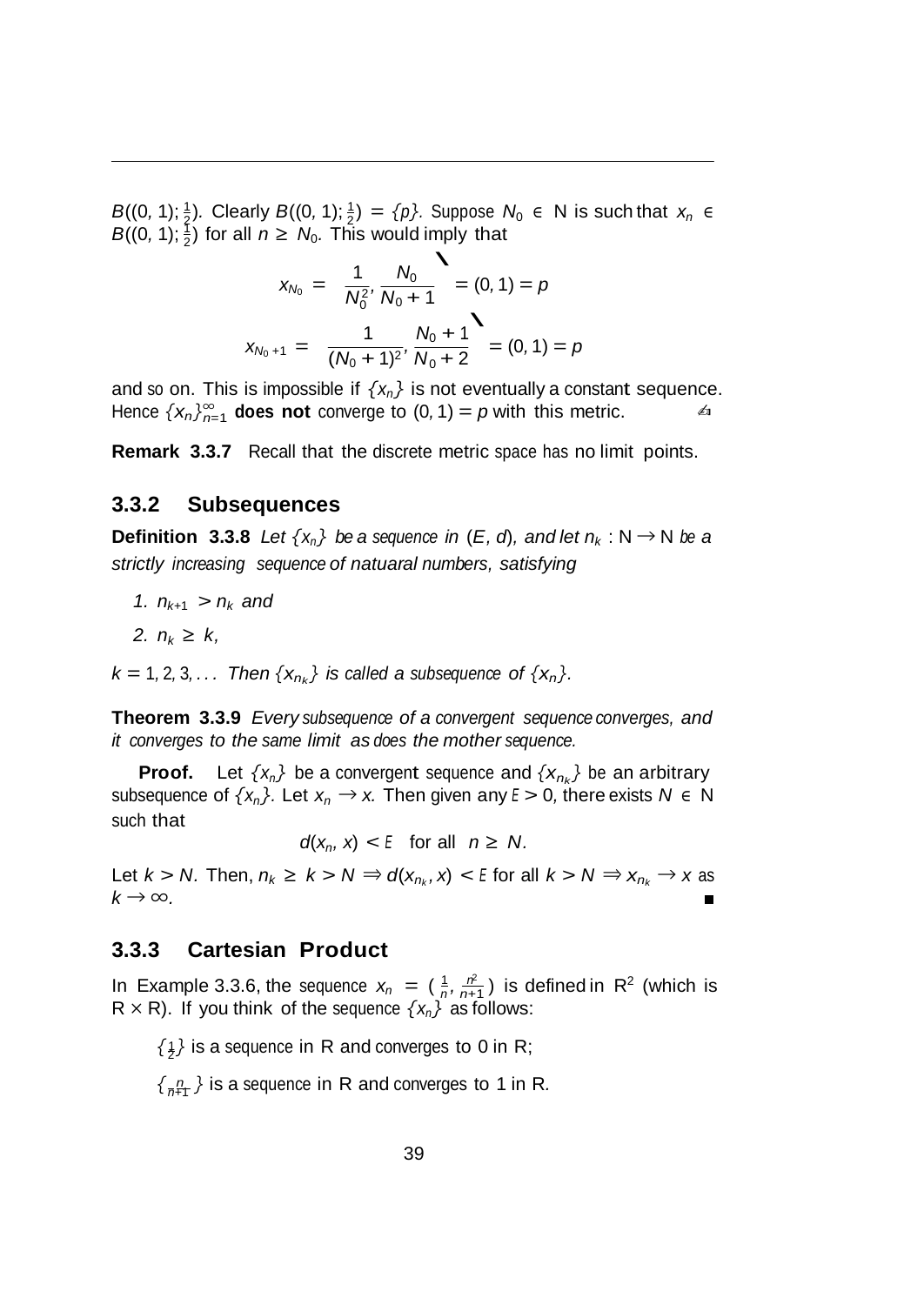and now claim that  $(\frac{1}{n^2}, \frac{n}{n+1}) \rightarrow (0, 1)$  in R<sup>2</sup>, you would obtain the same result as in Example 3.3.5. This is no coincidence. You shall now establish this, in general. To do this, you shall define a metric on the cartesian product of two metric spaces.

Let  $(E_1, d_1)$  and  $(E_2, d_2)$  be two metric spaces and let  $E = E_1 \times E_2$  denote their **cartesian product,** where *E* is endowed with its own metric. You will define **three commonly used** metrics  $\rho_1$ ,  $\rho_2$  and  $\rho_{\text{max}}$  on *M*.

Let *u, v ∈ E,* Then

$$
u = (u_1, u_2) \text{ with } u_1 \in E_1, u_2 \in E_2.
$$
  

$$
v = (v_1, v_2) \text{ with } v_1 \in E_1, v_2 \in E_2.
$$

Define

$$
\rho_1(u, v) = \rho_1((u_1, u_2), (v_1, v_2)) := d_1(u_1, v_1) + d_2(u_2, v_2)
$$
  

$$
\rho_2(u, v) = \rho_2((u_1, u_2), (v_1, v_2)) := \overline{\int (d_1(u_1, v_1))^2 + (d_2(u_2, v_2))^2}
$$
  

$$
\rho_{\text{max}}(u, v) = \rho_{\text{max}}((u_1, v_1), (u_2, v_2)) := \max[d_1(u_1, v_1), d_1(u_2, v_2)]
$$

 $\rho_2$  is called the *Euclidean metric* on  $E_1 \times E_2$ .

The following theorem is important.

**Theorem 3.3.10 (Convergence in a Product Metric space)** Let  $\{x_n\} = \{x_n^{(1)}, x_n^{(2)}\}$  be a sequence in  $E = (E_1, d_1) \times (E_2, d_2)$ . Then, the following are *equivalent:*

- *1.*  $\{x_n\}$  *converges in E with respect to the metric*  $\rho_{\text{max}}$ *.*
- *2.*  $\{x_n\}$  *converges in E with respect to the metric*  $\rho$ <sub>2</sub> *(Euclidean metric);*
- *3.*  $\{x_n\}$  *converges in E with respect to the metric*  $\rho_1$ ;
- 4.  $\{x_n^{(1)}\}$  and  $\{x_n^{(2)}\}$  converge in  $(E_1, d_1)$  and  $(E_2, d_2)$ , respectively.

**Proof.** It suffices to prove that

$$
\rho_{\text{max}} \leq \rho_2 \leq \rho_1 \leq 2\rho_{\text{max}}.\tag{3.3.1}
$$

Hence, if  $\rho_{\text{max}}(x_n, x) \rightarrow 0$ , Sandwich theorem and Inequality (3.3.1) yield  $(a) \Rightarrow (b) \Rightarrow (c) \Rightarrow (d) \Rightarrow (a)$  and you have completed the proof.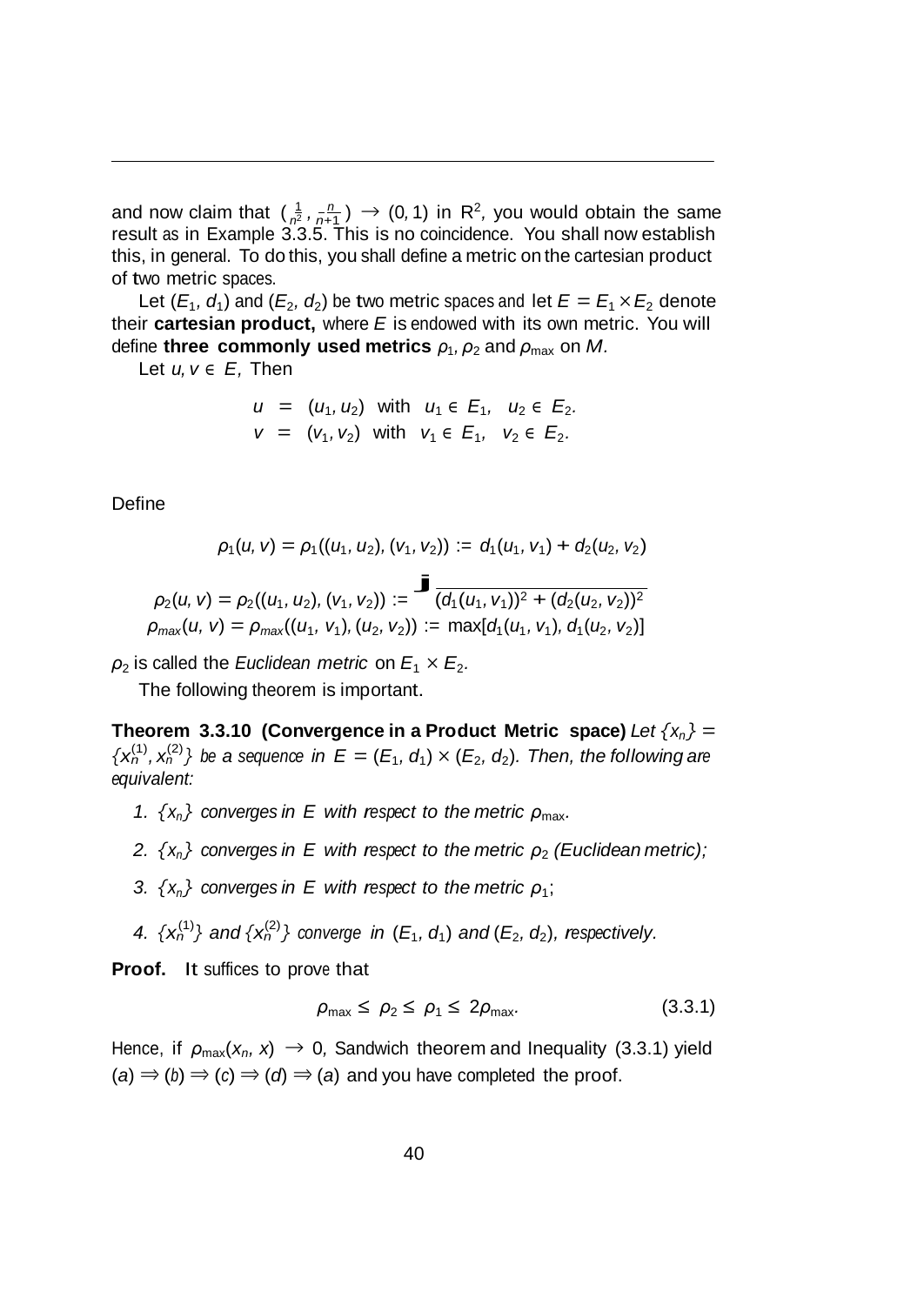(a)  $\Rightarrow$  (b).  $\rho_{\text{max}}(u, v) = \max\{d_1(u_1, v_1), d_2(u_2, v_2)\}\.$  If  $\max\{d_1(u_1, v_1), d_2(u_2, v_2)\} =$ *d*1(*u*1*, v*1)*,* then

$$
\rho_{\max}(u,v)=d_1(u_1,v_1)\leq (d_1(u_1,v_1))^2+(d_2(u_2,v_2))^2=\rho_2(u,v)
$$

If max $\{d_1(u_1, v_1), d_2(u_2, v_2)\} = d_2(u_2, v_2)$ , then

$$
\rho_{\max}(u, v) = d_2(u_2, v_2) \le \rho_2(u, v)
$$

In either case,

$$
d_{\max}(u, v) \leq d_2(u, v),
$$

establishing th first inequality on the left of  $(3.3.1)$ <br> $(b) \Rightarrow (c)$ 

$$
(\rho_2(u, v))^2 = (d_1(u_1, v_1))^2 + (d_2(u_2, v_2))^2
$$
  
= 
$$
[d_1(u_1, v_1) + d_2(u_2, v_2)]^2 - 2d_1(u_1, v_1)d_2(u_2, v_2)
$$
  

$$
\leq [\rho_1(u_1, v_1) + \rho_2(u_2, v_2)]^2 = d_1(u, v)^2.
$$

Hence,  $\rho_2(u, v) \leq \rho_1(u, v)$ , establishing the second inequality on the left of (3.3.1).

 $(c) \Rightarrow (d)$ . Clearly,

$$
\rho_1(u, v) := d_1(u_1, v_1) + d_2(u_2, v_2) \leq 2 \max\{d_1(u_1, v_1), d_2(u_2, v_2)\}.
$$

 $\blacksquare$ 

 $\blacksquare$ 

Hence  $d_1(u, v) \leq 2\rho_{\text{max}}(u, v)$ . Finally  $(d) \Rightarrow (a)$  is obvious.

It is clear that if a sequence converges with respect to  $\rho_{\text{max}}$ , then the sequence converges with respect to  $\rho_i$ ,  $i = 1, 2$ . The following are two important corollaries of theorem 3.3.10.

**Corollary 3.3.11** *A sequence in a Cartesian product of m metric spaces converges with respect to ρ*<sup>2</sup> *if and only if it converges with respect to ρ*max*, if and only if each component sequence converges.*

**Proof.**  $0 \le \rho_{\text{max}} \le \rho_2 \le$ 

*mρ*max*.*

*verge,* 1 ≤ *i* ≤ *k. The limit* of the *vector* sequence  $\{u_n\}_{n=1}^\infty$  is given by **Corollary 3.3.12 (Convergence in**  $R^k$ **;**  $k \geq 2$ **)** *A sequence of vectors*  ${u_n} \in \mathbb{R}^k$  *converges in*  $\mathbb{R}^k$  *if and only if its component sequences con* $u = \lim_{n \to \infty} \lim_{n \to \infty} u_n^1, \ldots, \lim_{n \to \infty} u_n^k$ .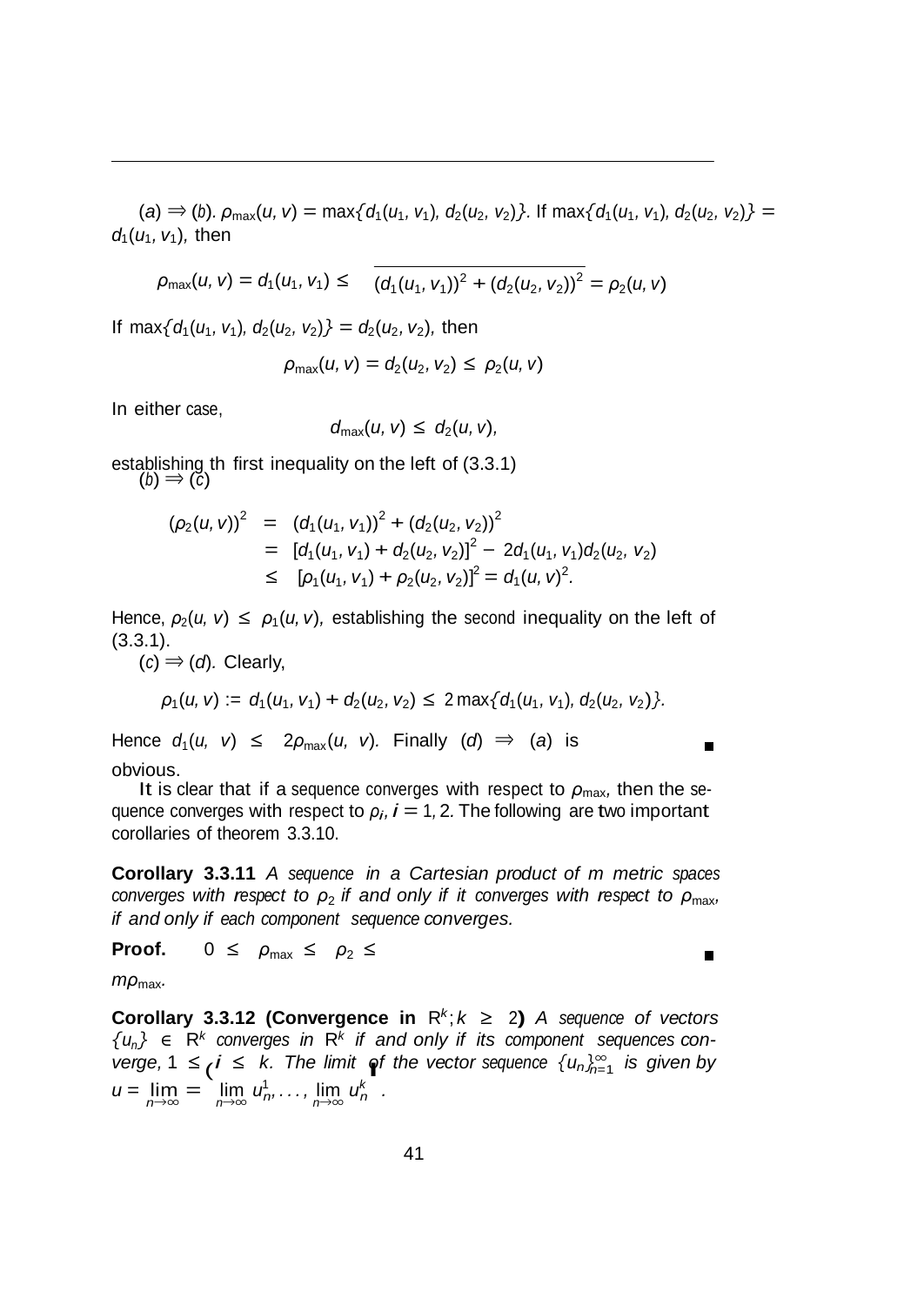**Example 3.3.13** Find the limit of each of sequence in R<sup>2</sup>: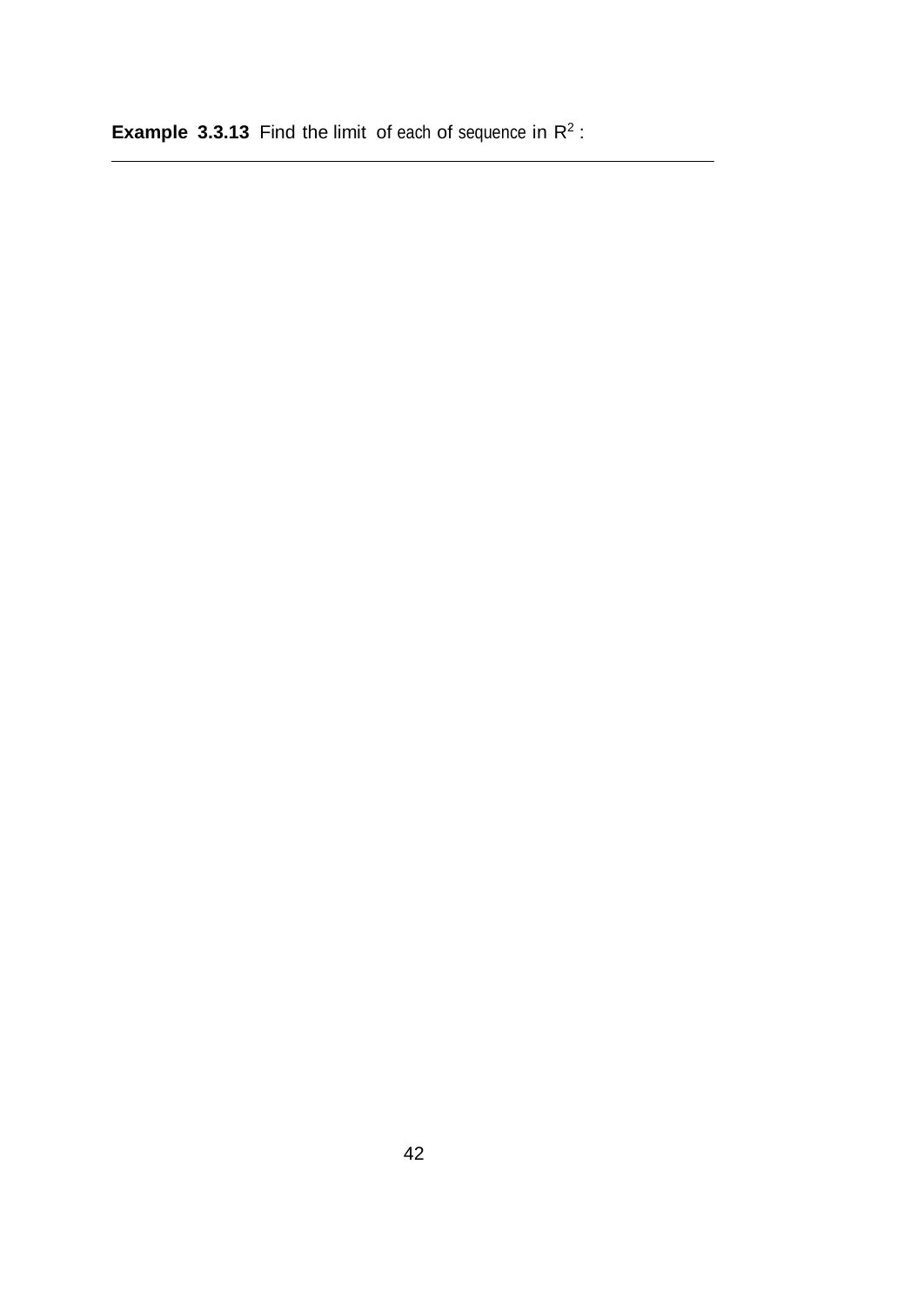1. 
$$
a_n = \frac{2}{5n+1}, 3
$$
  
\n2.  $b_n = \frac{(-1)^n}{2n}, \frac{3n}{3n-1}$   
\n $\Leftrightarrow$  Solution.  
\n1.  $\frac{2}{5n+1} \rightarrow 0$  as  $n \rightarrow$ . Hence  $a_n = \frac{2}{5n+1}, 3 \rightarrow (0, 3)$  as  $n \rightarrow \infty$ .  
\n2.  $\frac{(-1)^n}{2n} \rightarrow 0$  and  $\frac{3n}{3n-1} \rightarrow 1$  so that  $b_n \rightarrow (0, 1)$  as  $n \rightarrow \infty$ .

✍

#### **3.3.4 Cauchy Sequences**

In a first course in classical analysis, you studied the Cauchy criterion for convergence of a sequence in R*,* i.e., a sequence *{xn}* in R converges if and only if it is Cauchy. This is not true in arbitrary metric spaces.

You shall see that every convergent sequence is Cauchy, but not all Cauchy sequences in an arbitrary metric space converge. However, under some additional condition on the Cauchy sequence, it will converge.

**Definition 3.3.14** *A* sequence  $\{x_n\}_{n=1}^{\infty}$  of points in a metric space (*E*, *d*) is *a Cauchy sequence (or is called Cauchy) if for any <sup>E</sup> >* 0 *there exists an interger*  $N_0 > 0$  *such that for all m, n*  $>N_0$ *, you have d*( $x_n$ *,*  $x_m$ *) < E.* 

Roughly speaking a sequence  $\left\{ \bm{x}_{n}\right\} _{n=1}^{\infty}$  is Cauchy if, as you list the elements  $x_1, x_2, \ldots$ , there exists some integer  $N_0 > 0$  such that all terms after  $x_{N_0}$  are necessarily "close" to each other.

Numerous examples of Cauchy sequences are embodied in the following theorem.

**Theorem 3.3.15** *Every convergent sequence in any metric space is Cauchy.*

**Proof.** Let  $\{x_n\}$  be a convergent sequence in a metric space  $(E, d)$  and let  $x_n \to x$  as  $n \to \infty$ . Given  $E > 0$ , you have to find an interger  $N_0$  such that for all  $n, m \ge N_0$ ,  $d(x_n, x_m) < E$ . So let  $E > 0$  be given. Since  $x_n \to x$ , there exists an integer *N >* 0 such that

$$
d(x_n, x) < \frac{E}{2} \quad \text{for all integers } n \geq N.
$$

Then, for any integer  $m > n$ , you have  $n, m > N$  and

$$
d(x_m, x) < \frac{E}{2}
$$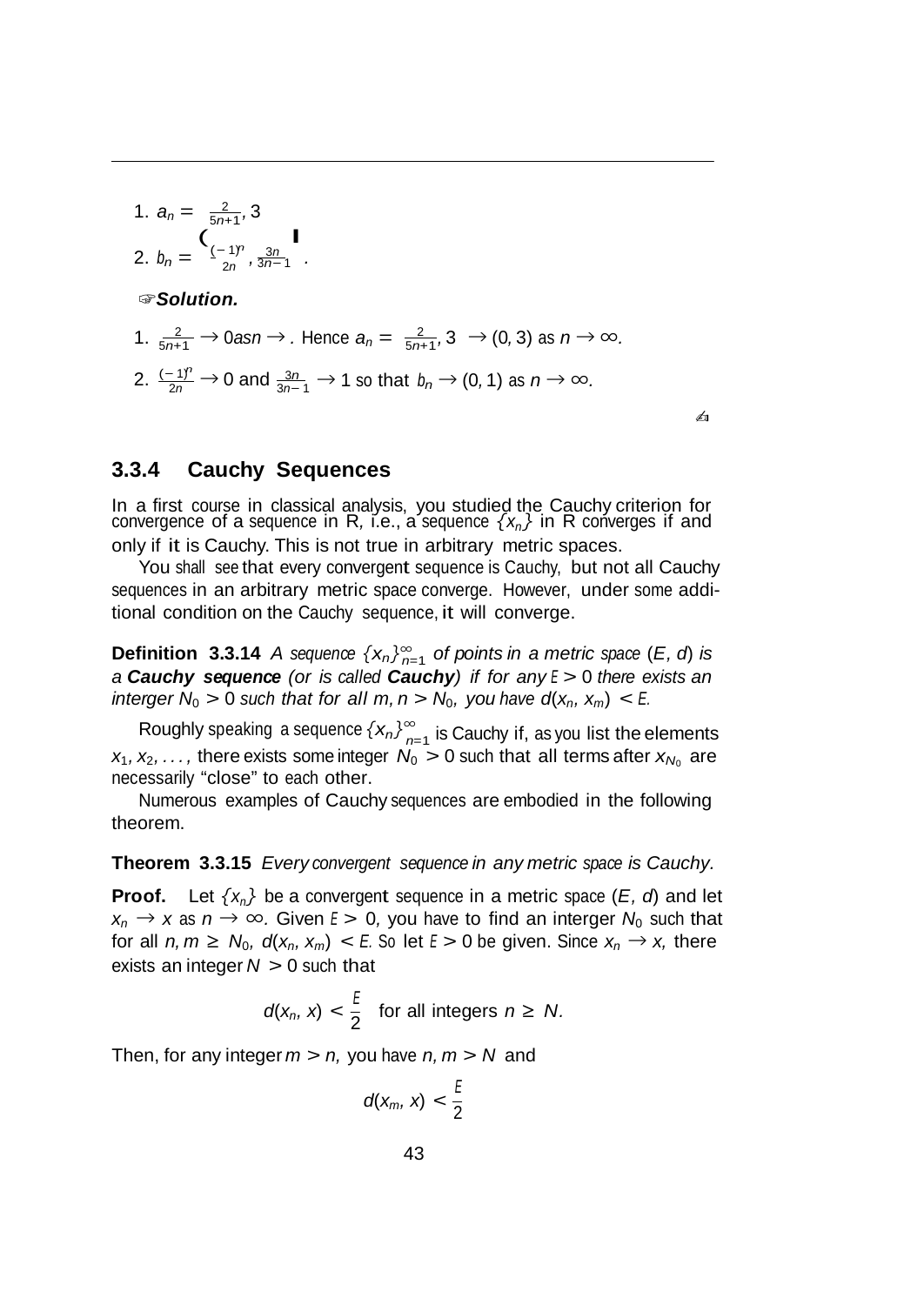Take  $N_0 = N$ . Then  $m, n \ge N_0$  yields,

$$
d(x_n, x_m) \leq d(x_n, x) + d(x, x_m) < \frac{E}{2} + \frac{E}{2} = E
$$

Hence,  $\{x_n\}$  is a Cauchy sequence.

**Remark 3.3.16** The converse of theorem 3.3.15 is not true, in general. A Cauchy sequence in an arbitrary metric space is not necessarily convergent.

space and the sequence  $x_n = \frac{1}{n}$ ,  $n = 1, 2, \ldots$ , is a sequence in *E* which is Cauchy. However,  $x_n = \frac{1}{n} \rightarrow 0$  *j*<sup> $\in$ </sup> (0, 1]*.* To see this, let  $E = (0, 1]$  with the subspace metric. Clearly, E is a metric

Another example to demonstrate that a Cauchy sequence in an arbitrary metric space need not converge is the following: Consider the metric space Q of rational numbers, endowed with the usual metric on R*,* and consider the sequence

$$
r_n = 1.4, 1.41, 1.414, 1.4142, \ldots
$$

The sequence  ${r_n}$  is Cauchy. For any, given any  $E > 0$ , choose any  $N_0 >$ *−*  $log_{10}$  *E*. Then, for all *m*, *n* ≥  $N_0$ ,

$$
|r_m - r_n| \leq 10^{-N_0} < E
$$

However, *{rn}* does not converge in <sup>Q</sup>*.* As <sup>a</sup> sequence in <sup>R</sup>*, {rn}* converges to *<sup>√</sup>* 2. Suppose  $\{r_n\}$  also converges to some  $r \in Q$ , then by the uniqueness of limit, *√* limit,  $2 = r \in \mathbb{Q}$  which you know is not true. Hence, the Cauchy sequence *{rn}* is not convergent.

An additional condition on the Cauchy sequence makes it to always converge. This is incorporated in the next theorem.

**Theorem 3.3.17** Let  $(E, d)$  be an arbitrary metric space and let  $\{x_n\}$  be an *arbitrary sequence in E. Then, the following are equivalent.*

- *1.*  $\{x_n\}$  *is convergent.*
- *z*.  $\{X_n\}$  *is Cauchy and has a cluster point*  $x \in X$

**Proof.** (*a*) *⇒* (*b*)*.* You have already proved that every convergent sequence is Cauchy. The limit of the sequence is a cluster point in *E.*

(*b*)  $\Rightarrow$  (*a*). Let *E* > 0 be given. Since  $\{x_n\}$  is Cauchy, there exists an integer  $N > 0$  such that for all  $n, m > N$ .

$$
d(x_n, x_m) < \frac{E}{2}
$$
\n
$$
44
$$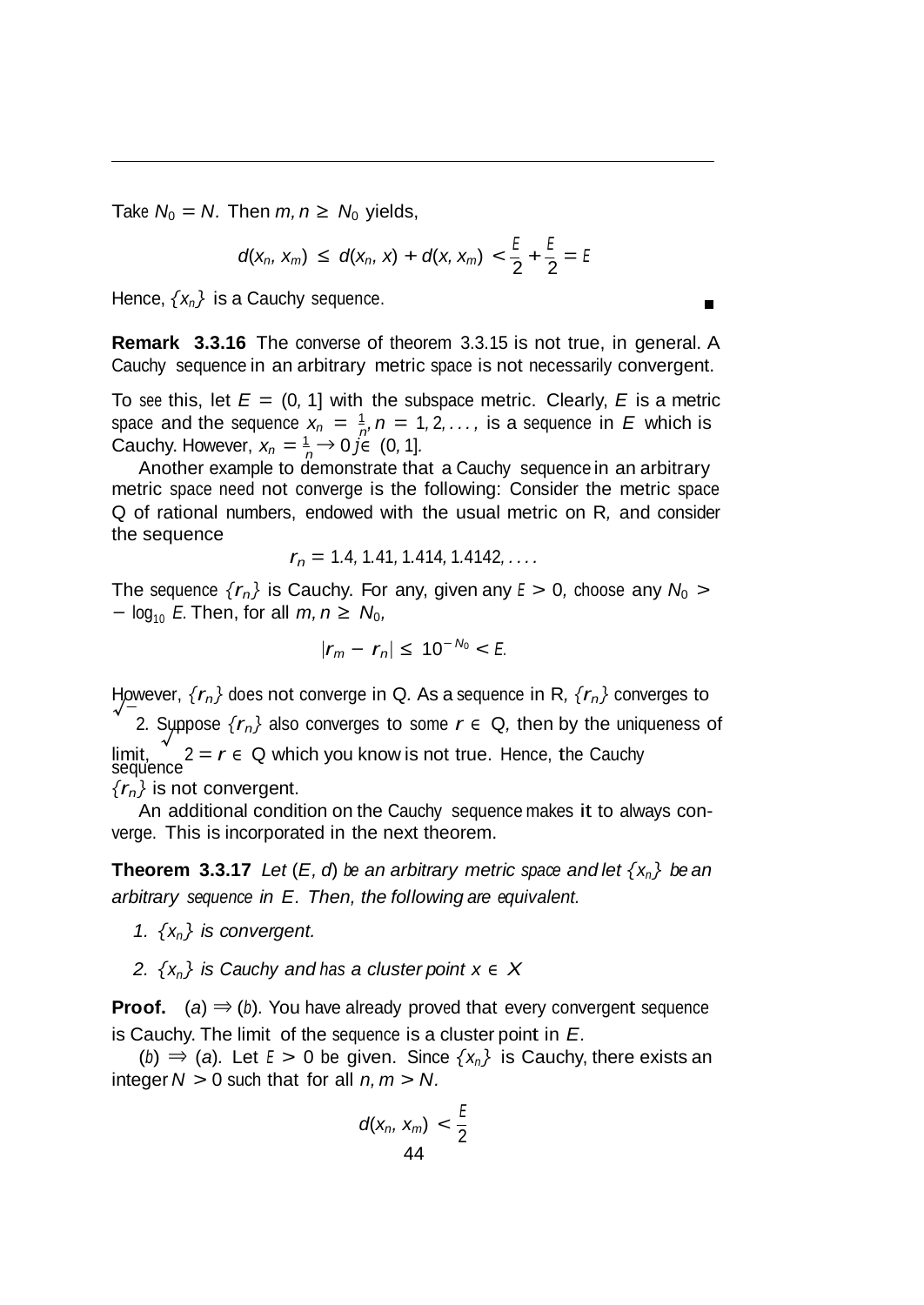Now, given this  $\frac{E}{2} > 0$  and given this *N*, since *x* is a cluster point of the  $\sum_{i=1}^{\infty}$  implies that  $d(x_{m_0}, x) < \frac{\varepsilon}{2}$ . Then, for  $n > N$ , *E* sequence  $\{x_n\}$  there exists an integer  $m_0 > N$  such that  $x_{m_0} \in B(x, \frac{5}{2})$ . This

$$
d(x_n, x) \leq d(x_n, x_{m_0}) + d(x_{m_0}, x) < \frac{\varepsilon}{2} + \frac{\varepsilon}{2} = \varepsilon
$$

This proves that  $x_n \to x$  as  $n \to \infty$ .

#### **3.3.5 Bounded Sequences.**

**Definition** 3.3.18 *Let*  $(E, d)$ *be* an *arbitrary metric space and let*  $\{x_n\}$  *be a sequence in E. Then {xn} is said to be bounded if there exists a real number*   $R > 0$  *such that*  $x_n \in B(x_0; R)$  *for all*  $n > 1$ *, for some*  $x_0 \in E$ *.* 

The following theorm is true about Cauchy sequence.

**Theorem 3.3.19** Let  $(E, d)$ be an arbitrary metric space and let  $\{x_n\}$  be a *Cauchy sequence in E. Then, {xn} is bounded.*

**Proof.** Let  $\{x_n\}$  be a Cauchy sequence in  $(E, d)$ . Take  $E = 1$ . Then there exists an integer  $N_0 > 0$  such that for  $m, n > N_0$ ,  $d(x_n, x_m) < 1$ . In particular, take  $m = N_0 + 1$ . Then

$$
d(x_n, x_{n+1}) < 1
$$

This implies,

$$
x_n \in B(x_{N_0+1}; 1) \text{ for all } n \geq N_0.
$$

Thus, the only element of the subsequence which is possibly are not in this ball are:

$$
X_1, X_2, X_3, \ldots, X_{N_0}
$$

Measure the distances of this points from the center of this ball and let  $S = \{d(x_i, x_{N_0+1}); i = 1, 2, ..., N_0\}$ , and let  $k = \max_{1 \le i \le N_0} d(x_i, x_{N_0+1})$ . Then any ball with centre  $x_{N_0+1}$  and radius *k* is likely to contain all the elements of the sequence. To make sure that all the elements are contained, you can choose the real number  $r := k + 1$ . Then,

$$
x_n \in B(x_{N_0+1}; r) \text{ for all } n \geq 1
$$

and so  $\{x_n\}$  is bounded.

**Corollary 3.3.20** *Every convergent sequence in any metric space* (*E, d*)*is bounded.*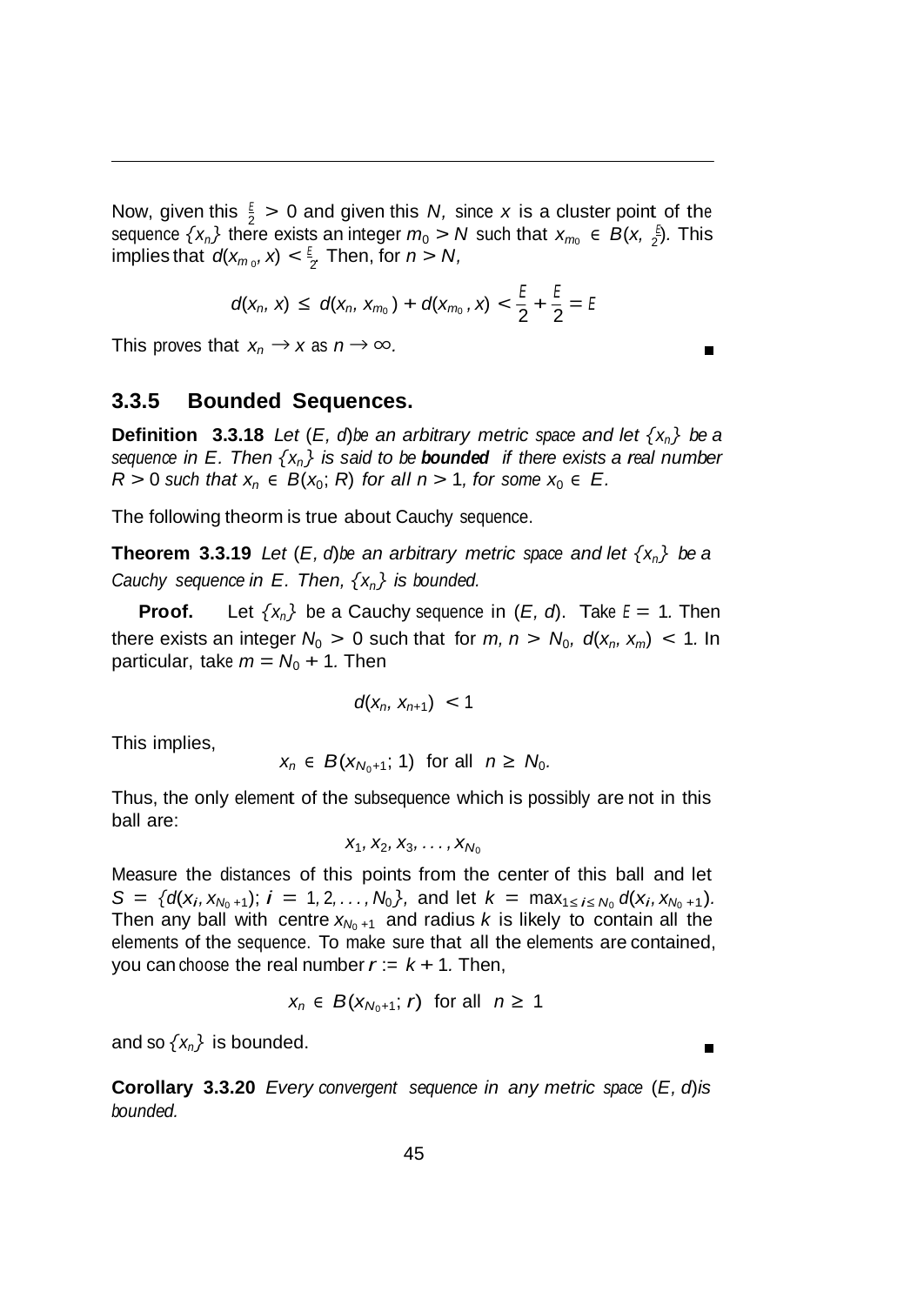**Proof.** Every convergent sequence is Cauchy. The result follows from theorem 3.3.19.

Recall that *x <sup>∈</sup> E* is a **cluster point** (or, **accumulation point**) of *A* if there exists a sequence in *A* that converges to *x.*

**Definition 3.3.21**  $x \in E$  *is* a *cluster* point of a sequence  $\{x_n\}$  *if there exist a subsequence*  $\{x_{n_k}\}\$  *of*  $\{x_n\}$  *such that*  $x_{n_k} \to x$  *as*  $k \to \infty$ *.* 

**Theorem 3.3.22** *A point x of a metric space* (*E, d*)*is a cluster point of a sequence*  $\{x_n\}$  *in*  $E$  *if* and only *if* there exists a subsequence  $\{x_n\}$  of  $\{x_n\}$ *such that*  $x_{n_k} \rightarrow x$  *as*  $k \rightarrow \infty$ *.* 

**Proof.**  $(\Rightarrow)$  Suppose *x* is a cluster point of  $\{x_n\}$ . Then, by definition there exists a subsequence  $\{x_{n_k}\}$  of  $\{x_n\}$ , such that  $x_{n_k} \to x$  as  $k \to \infty$ .

(←) Suppose  $\{x_{n_k}\}\)$  is a subsequence of  $\{x_n\}$  such that  $x_{n_k}$  → *x*. You want to prove that *x* is a cluster point of  $\{x_n\}$ . Let  $E > 0$  be given and take an arbitrary integer  $N_0 > 0$ . Since  $x_{n_k} \to x$  as  $k \to \infty$  and  $E > 0$  is given, there exists an integer  $M > 0$  such that for each integer  $N_k > M$ . you have  $x_{n_k} \in B(x, E)$ . Clearly there exists an integer  $m$  such that  $n_m >$  $\max\{N_0, M\}$  such that  $x_{n_m}$  *j*=  $x, x_{n_m} \in B(x, E)$ . But then, for the arbitrary *<sup>E</sup> <sup>&</sup>gt;* <sup>0</sup>*,*(*B*(*x*; *<sup>E</sup>*)"*{x}*) *<sup>∩</sup>*  $\{x_n\}$   $\neq$ *⊘ .* Thus *x* is a cluster point of  $\{x_n\}$ *.* 

#### **3.4 Conclusion**

In this unit you have studied sequences in an arbitrary metric space. You saw that, unlike what you have in R the set of real numbers, not all Cauchy sequences converge, even though all convergent sequences are Cauchy. Also you saw that every convergent sequence is bounded. You also looked at concepts of subseqeunces, and cluster points of a sequence and proved that if *x* is a cluster point of a sequence then there is a subsequence of that sequence that converges to *x.*

#### **3.5 Summary**

Having gone through this unit, you know

(i) A sequence  $\{x_n\}$  in an arbitrary metric space  $(E, d)$  converges to x in (*E, d*) if given any *<sup>E</sup> >* 0 there exists an integer *N >* 0 such that for all *n* ≥ *N*,  $x_n$  ∈ *B*( $x$ ; *E*) i.e.,  $d(x_n, x)$  < *E*, for all *n* ≥ *N*.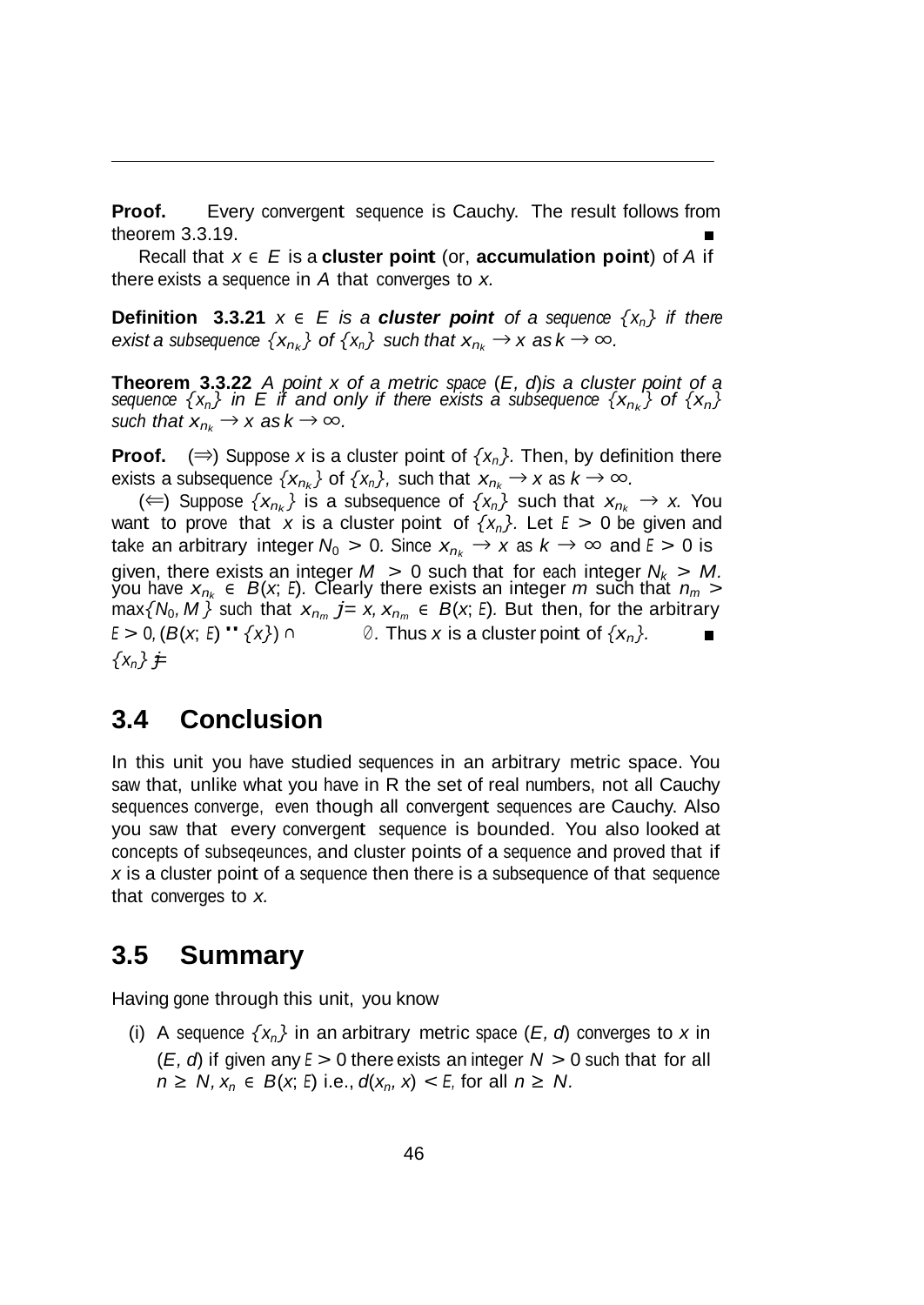- (ii)  $\{y_n\}$  is a subsequence of  $\{x_n\}$  if there exist a strictly increasing function  $n_k$  : N  $\rightarrow$  N given by  $n(k)$  :=  $n_k$  for all  $k \in N$  such that  $\{y_n\} = \{x_{n_k}\}.$ If  $\{x_n\}$  is a subsequence of  $\{x_n\}$  then you must have the following properties,
	- $n_k > k$  for all  $k$
	- $n_{k+1} > n_k$  for all *k*.
	- *• {xn}* converges to *x* if and only if all its subsequences converge to *x.*
- (iii)  $\{x_n\}$  is Cauchy if given any  $E > 0$  there exist  $N \in N$  such that for all *n, m* ≥ *N, d*( $x_n$ ,  $x_m$ ) < *E.*
- (iv) Every convergent sequence is Cauchy. But not all Cauchy sequences are convergent.
- (v)  $\{x_n\}$  is bounded if there exist  $R > 0$  such that  $x_n \in B(x_0; R)$ , where *x*0 is some fixed point in *E.*

Every Cauchy sequence is bounded. Thus every Convergent sequence is bounded.

## **3.6 Tutor Marked Assignments(TMAs)**

#### **Exercise 3.6.1**

 $\Box$ 1. Let a and b be distict point of a metric space  $(E, d)$ , and let  $\{x_n\}$  be a sequence in which

$$
x_n = \overline{\text{a}}, \text{ if } n \text{ is odd};
$$
  

$$
x_n = \text{b}, \text{ if } n \text{ is even.}
$$

Prove that  $\{x_n\}$  is not convergent.

- 2. Let  $(E, d)$  be the discrete metric space. Prove that a sequence  $\{x_n\}$ converge in *E* if and only if it is eventually constant.
- 3. Let  $(E, d)$  be a metric space. Prove that a sequence  $\{x_n\}$  converge to *x* in *E* if and only if the sequence  $\{d(x_n, x)\}$  converges to 0 in R (with the usual metric).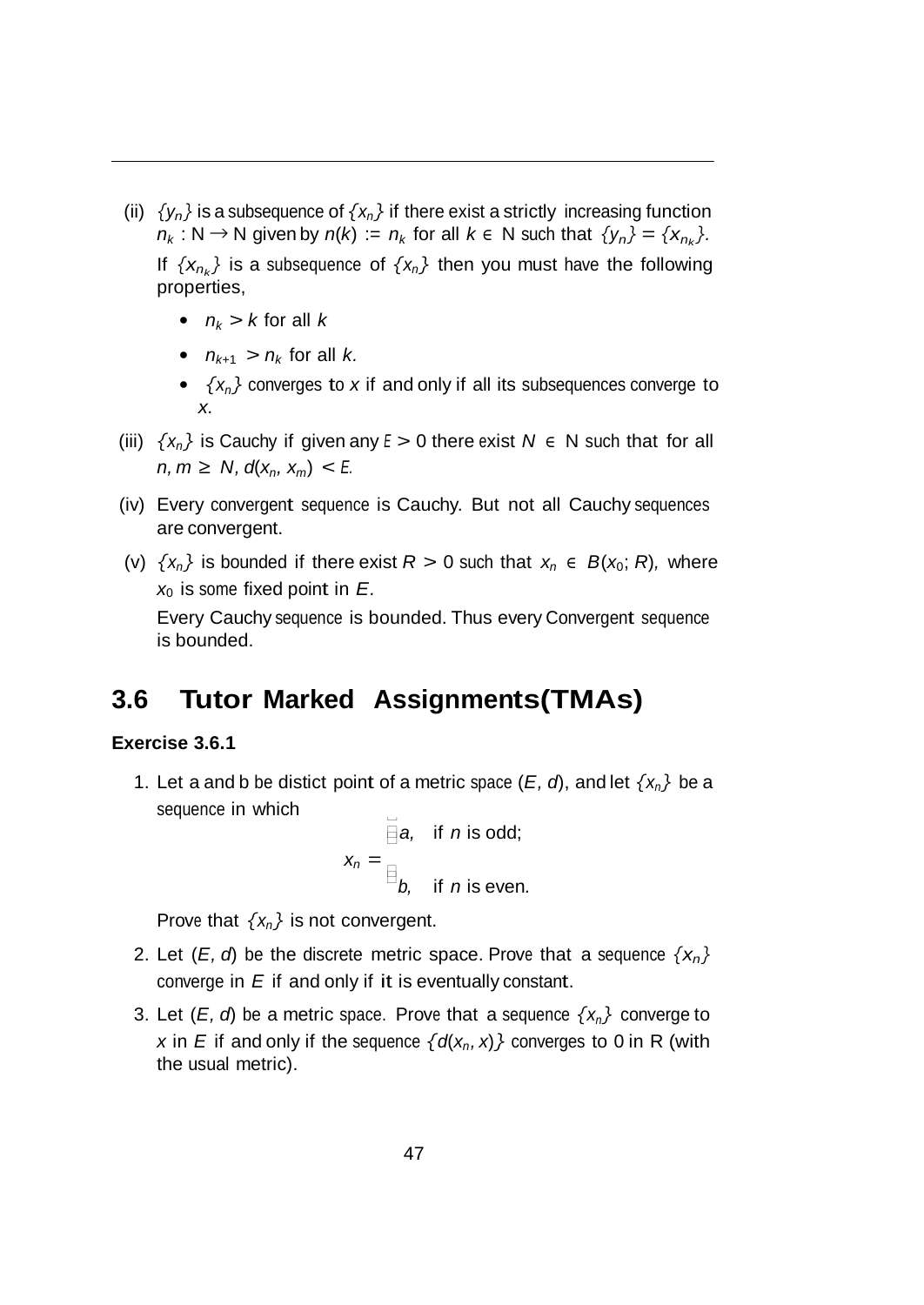- 4. (a) Let  $(E, d)$  be a metric space and  $(A, d<sub>A</sub>)$  be a subspace of  $E$ . Suppose a sequence  $\{x_n\}$  is convergent in  $(A, d_A)$ , prove that  $\{x_n\}$ is convergent in (*E, d*).
	- (b) Let  $x_n = \frac{1}{n}$ ,  $n = 1, 2, \ldots$  Then,  $x_n \to 0$  in R with the usual metric. Show that  $\{x_n\}$  is not a convergent sequence in  $(A, d_A)$ , where  $A = (0, 1]$  is a subspace of R.
- 5. Let  $(E, d)$  be an arbitrary metric space. Prove that if a sequence  $\{x_n\}$  in *E* has more than one cluster point, then the sequence is not convergent.
- 6. Let  $(E, d)$  be an arbitrary metric space, and let  $\{x_n\}$  be a Cauchy sequence in *E.* Prove:
	- (a) Every subsequence  $\{x_{n_k}\}$  of  $\{x_n\}$  is also Cauchy.
	- (b) If  $\{x_n\}$  has a subsequence which converges, then  $\{x_n\}$  converges.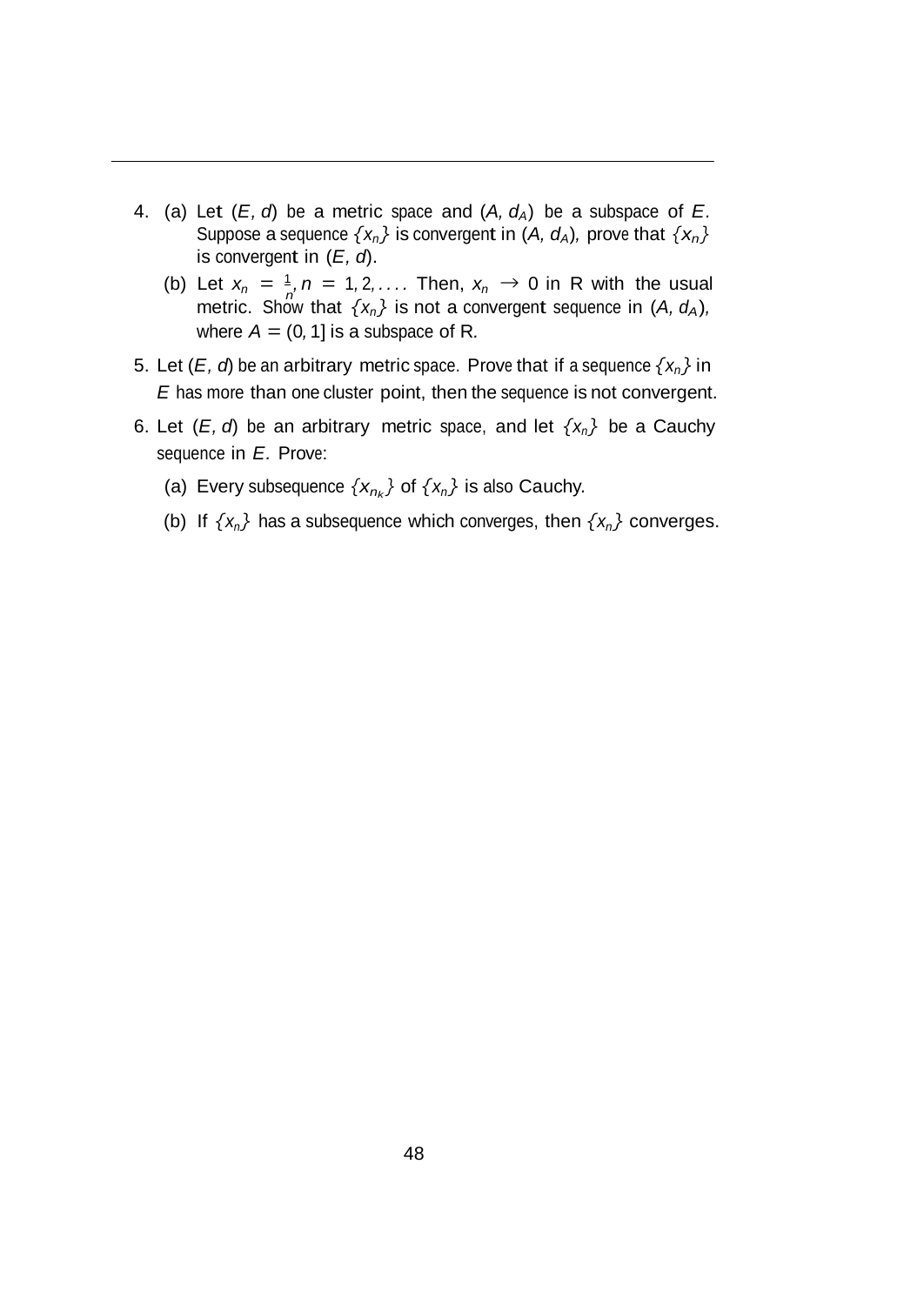# $\sqrt{2}$

## **Continuity**

## **4.1 Introduction**

In this unit, you shall be introduced to the concept of **continuity** in an arbitrary metric space and prove two important fundamental theorems concerning continuity in metric spaces.

## **4.2 Objectives**

At the end of this unit you should be able to;

- (i) Define continuity at a point.
- (ii) Show that a function is continuous at a given point.
- (iii) Give a sequential characterization of a continuity.
- (iv) Prove some basic theorem on continuity.

## **4.3 Main Content**

#### **4.3.1 Defintion and Examples**

**Definition 4.3.1** *Let*  $(X, d_X)$  *and*  $(Y, d_Y)$  *be metric spaces and let* 

*f* : *<sup>D</sup>*(*f*) *<sup>⊂</sup> <sup>X</sup> <sup>→</sup> <sup>Y</sup>*

*be a mapping from the domain of f, <sup>D</sup>*(*f* )*, in X to Y. Then, f is said to be continuous* at  $x_0 \in X$  *if given any*  $E > 0$ *, there exists*  $\delta > 0$  *such that if*  $x \in D(f)$  and  $d_X(x, x_0) < \delta$ , then  $d_Y(f(x), f(x_0)) < E$ .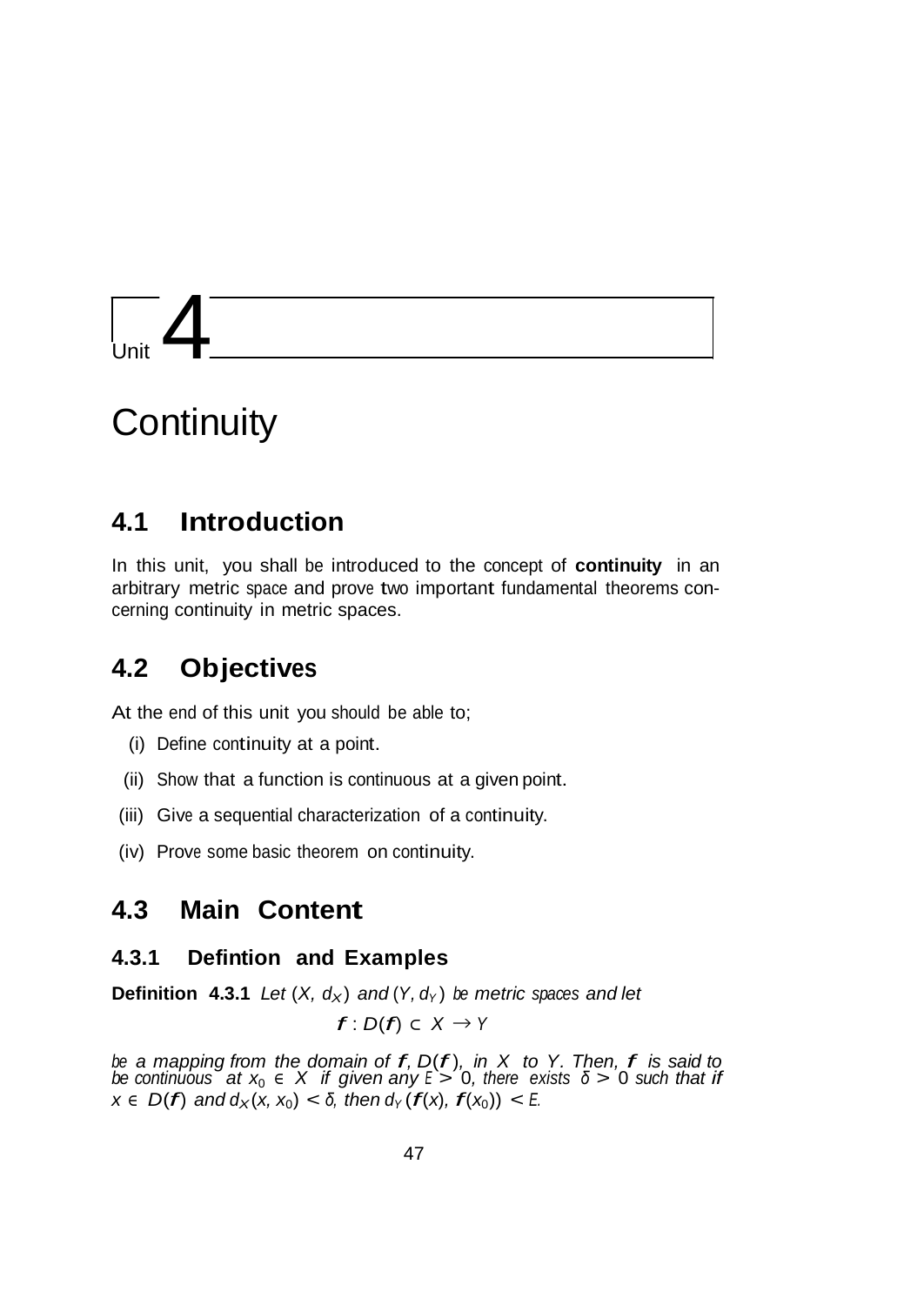In R you have that  $f: R \to R$  is said to be be continuous at  $x_0 \in R$  if given any  $E > 0$ , there exists  $\delta > 0$  such that  $|f(x) - f(x_0)| < E$  whenever  $|x - x_0| < δ$ *.* 

Suppose  $f: (R^n, d_2) \rightarrow (R, |\cdots|)$  where

$$
R^n = \{x = (x_1, ..., x_n) : x_i \in R, 1 \le i \le n\}
$$

is endowed with the Euclidean metric

$$
d_2(x, y) = \int_{i=1}^n |x_i - y_i|^2 \frac{1}{2}
$$

where  $y = (y_1, \ldots, y_n)$  and R is endowed with the usual metric  $|\cdots|$  you have the following definition.

**Definition 4.3.2**  $f: \mathbb{R}^n \to \mathbb{R}$  *is continuous at*  $a = (a_1, \ldots, a_n) \in \mathbb{R}^n$  *if*  $g$ *iven*  $\frac{1}{2}$  *z*  $\frac{1}{2}$  *b*  $\frac{1}{2}$  *b*  $\frac{1}{2}$  *b*  $\frac{1}{2}$  *b*  $\frac{1}{2}$  *b*  $\frac{1}{2}$  *b*  $\frac{1}{2}$  *b*  $\frac{1}{2}$  *b*  $\frac{1}{2}$  *b*  $\frac{1}{2}$  *b*  $\frac{1}{2}$  *b*  $\frac{1}{2}$  *b*  $\frac{1}{2}$  *b*  $\frac{1}{2}$  *have |f***(***x***) −** *f***(***a***)***|* **<** *E,**where* $x = (x_1, ..., x_n) \in \mathbb{R}^n$ **.** 

**Example 4.3.3** Let  $f: \mathbb{R}^2 \to \mathbb{R}$  be defined by

Use 4.3.3 Let 
$$
f: \mathbb{R}^2 \to \mathbb{R}
$$
 be defined by

\n
$$
\Box \quad \left( \begin{array}{c} \mathbb{I} \\ \boxplus x^2 \sin \frac{1}{y} + y^2 \sin \frac{1}{x} \end{array} \right), \quad \text{for } x = 0 \text{ and } y = 0
$$
\n
$$
f(x, y) = \Box
$$
\n
$$
\Box
$$
\n
$$
f(x, y) = \Box
$$
\n
$$
\Box
$$
\n
$$
\Box
$$
\n
$$
f(x, y) = \Box
$$
\n
$$
\Box
$$

is *f* continuous at (0*,* 0)?

☞*Solution.* Let *<sup>E</sup> >* 0 be given. You try to find a *<sup>δ</sup> >* 0 such that

$$
d_2((x, y), (0, 0)) < \delta \Rightarrow |f(x, y) - f(0, 0)| < E.
$$

Now,

$$
d_2((x, y), (0, 0)) < \delta \Rightarrow (x - 0)^2 + (y - 0)^2 < \delta^2 \Rightarrow |x|^2 + |y|^2 > \delta^2
$$

If  $x j = 0$  and  $y j = 0$ , you have,

and 
$$
yj= 0
$$
, you have,  
\n $|f(x, y) - f(0, 0)| \le |x^2| \sin \frac{1}{y} + |y^2| \sin \frac{1}{x}$   
\n $\le |x|^2 + |y|^2 < \delta^2$ .

You can choose  $\delta^2 = E$ , or,  $\delta = \dot{E}$  *E* so that

$$
d_2((x, y), (0, 0)) < \delta \Rightarrow |f(x, y) - f(0, 0)| < E.
$$

This implies that  $f$  is continuous at  $(0,0)$ .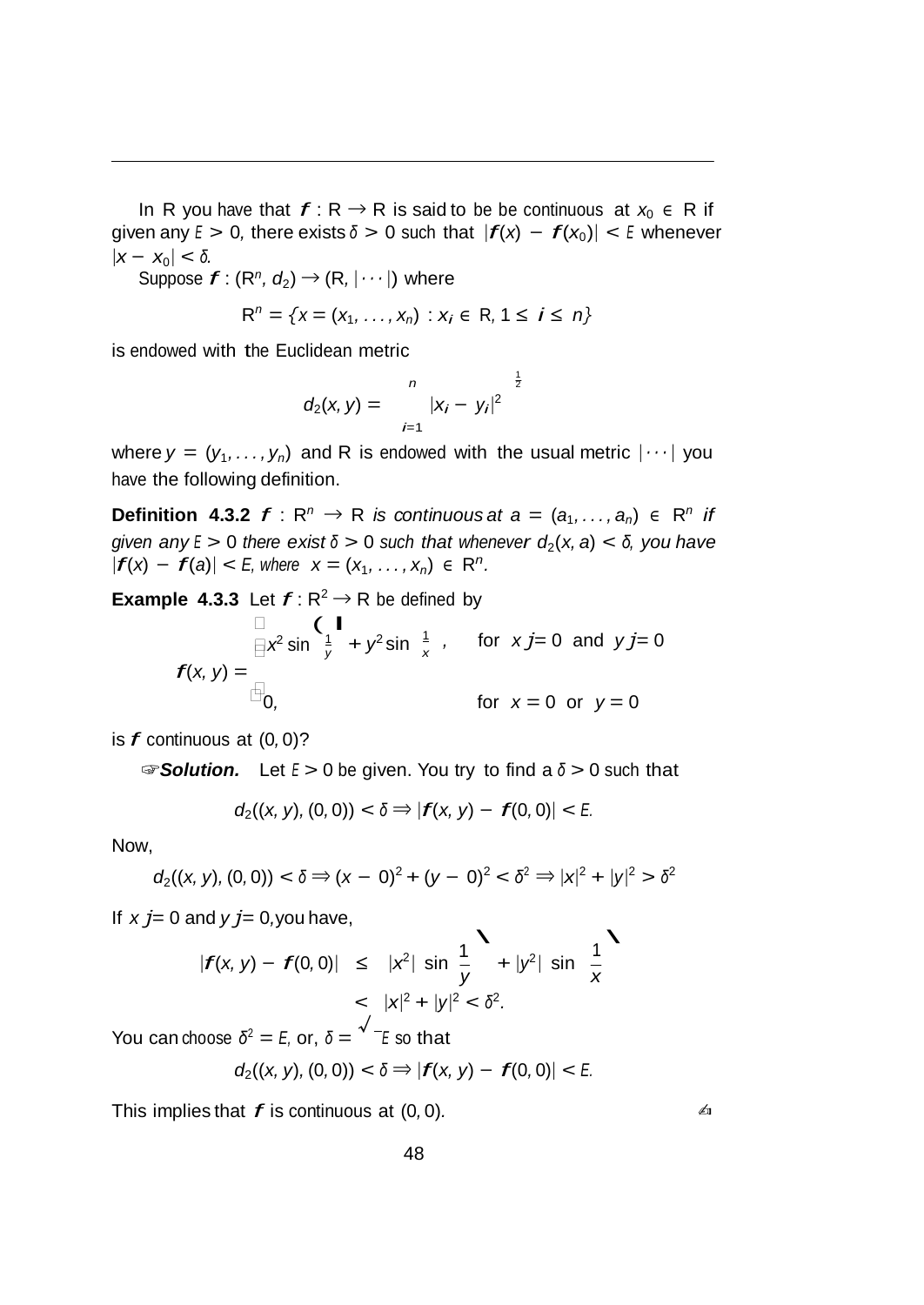**Example 4.3.4** Let  $f: \mathbb{R}^2 \to \mathbb{R}$  be defined by

$$
f(x, y) = \begin{aligned} \overrightarrow{\lim}_{x^2+y^2}, & \text{for } x^2 + y^2 \text{ } j = 0, \\ \overrightarrow{f(x, y)} &= \begin{aligned} \overrightarrow{f(x, y)} &= 0, \\ \text{for } x = y = 0. \end{aligned} \end{aligned}
$$

is *f* continuous at (0*,* 0)?

4 ☞*Solution.* Suppose *f* is contiuous at (0*,* 0)*.* Take *<sup>E</sup>*= <sup>1</sup>*.* Suppose there exists *<sup>δ</sup> >* 0 such that

$$
d_2((x, y), (0, 0)) < \delta \Rightarrow |f(x, y) - f(0, 0)| < \frac{1}{4}.
$$

Now,

$$
d_2((x, y), (0, 0)) < \delta \Rightarrow |x|^2 + |y|^2 < \delta^2.
$$

This implies, in particular,

$$
|x| < \delta \quad \text{and} \quad |y| < \delta \tag{4.3.1}
$$

Now,

$$
|f(x, y) - f(0, 0)| = \frac{xy}{x^2 + y^2} - 0.
$$

Take  $x = 2^{\sigma \frac{\delta}{2}} = y$ . Clearly, these choices satisfies (4.3.1). But,

$$
|f(x, y) - f(0, 0)| = \frac{xy}{x^2 + y^2} = \frac{\frac{x^2}{6}}{\frac{x^2}{4}} = \frac{1}{2} > \frac{1}{4}.
$$

So,  $f$  is not continuous at  $(0, 0)$ .

**Example 4.3.5** Let  $f: \mathbb{R}^2 \to \mathbb{R}$  be defined by  $f(x, y) = 3x^2 - 4xy + 7y^2 - 4xy + 7y^2$ <sup>3</sup>*<sup>x</sup>* + <sup>2</sup>*<sup>y</sup> <sup>−</sup>* <sup>6</sup>*.* Prove that *f* is continuous at (*<sup>−</sup>* <sup>1</sup>*,* 3).

☞*Solution.* Let *E >* 0 be given. You want to find a *<sup>δ</sup> >* 0 such that  $d_2((x, y), (-1, 3)) < \delta \Rightarrow |f(x, y) - f(-1, 3)| < E$ . Now,  $d_2((x, y), (-1, 3))$  $\leq \delta \Rightarrow |x+1|^2 + |y-3|^2 < \delta^2$  and this implies,  $|x+1|^2 < \delta^2$  and  $|y-3|^2 < \delta^2$ *δ*2 so that

$$
|x+1| < \delta \text{ and } |y-3| < \delta. \tag{4.3.2}
$$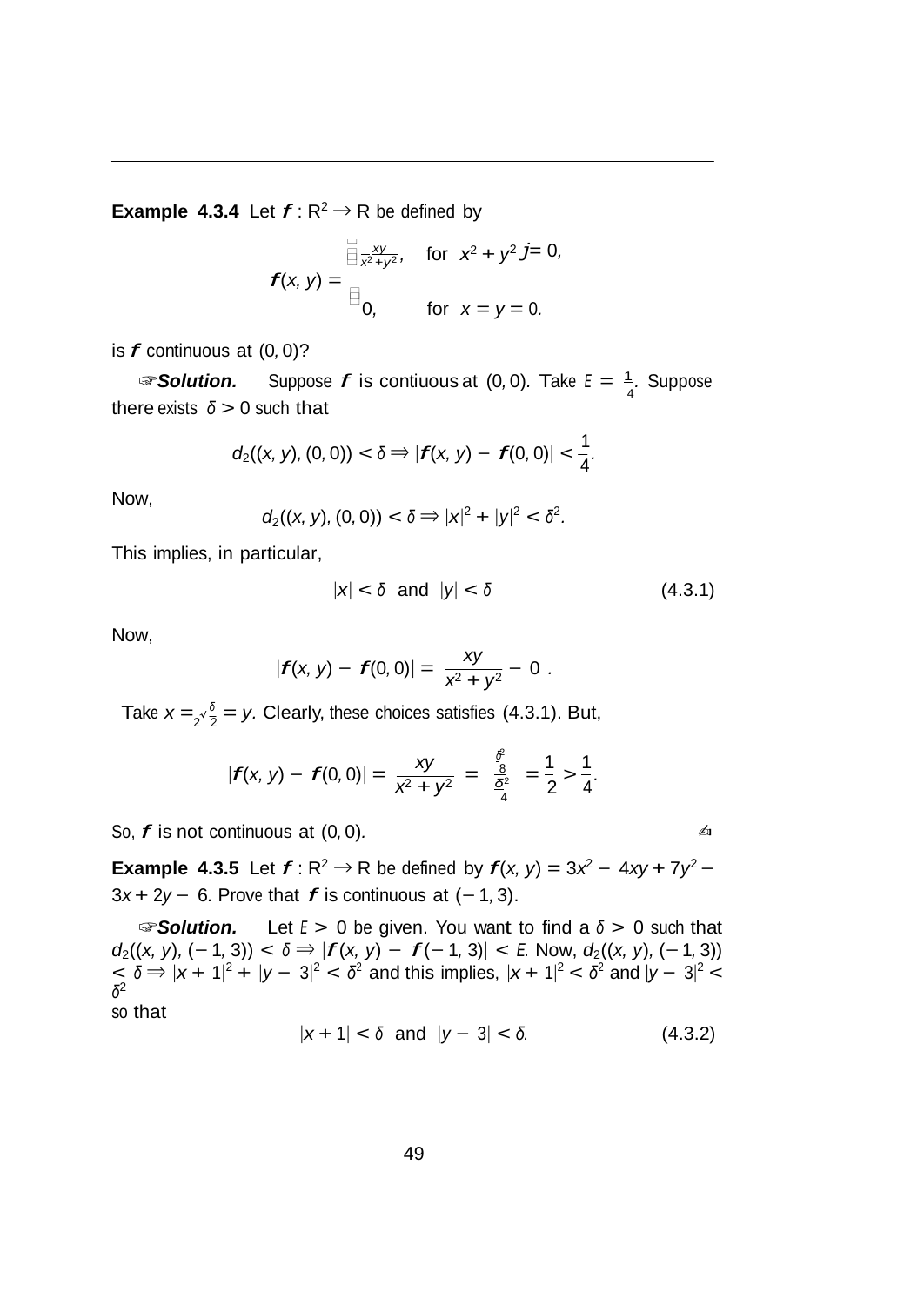Now

$$
|f(x, y) - f(-1, 3)| = |3(x^2 - 1) - 4(xy + 3) + 7(y^2 - 9)
$$
  
\n
$$
- 3(x + 1) + 2(y - 3)|
$$
  
\n
$$
\leq 3|x - 1||x + 1| + 4|xy + 3| + 7|y - 3||y + 3|
$$
  
\n
$$
+ 3|x + 1| + 2|y - 3|
$$
  
\n
$$
< 3|x - 1|\delta + 4|xy - 3x + 3x + 3| + 7\delta|y + 3|
$$
  
\n
$$
+ 3|x + 1| + 2|y - 3|
$$
  
\n
$$
< 3|x - 1|\delta + 4|xy - 3x + 3x + 3| + 7\delta|y - 3|
$$
  
\n
$$
+ 3\delta + 2\delta.
$$

$$
< 3\delta|x-1| + 4\delta|x| + 12\delta + 7\delta|y+3| + 5\delta. \tag{4.3.3}
$$

Now to estimate  $|x - 1|$ ,  $|x|$  and  $|y + 3|$ , you will use (4.3.2). Without loss of generality, you may assume,

$$
\delta < 1\tag{4.3.4}
$$

 $\text{From } |x + 1| < δ, \text{ you obtain, } |x| = |x + 1 - 1| ≤ |x + 1| + 1 < δ + 1 < 2$  $(\text{using } (4.3.4)),$  so that  $|x-1| \le |x| + 1 < 2 + 1 = 3$ . Also, from  $|y-3| < \delta$ , you obtain *<sup>|</sup>y<sup>|</sup> ≤ <sup>|</sup>y −* <sup>3</sup>*<sup>|</sup>* + 3 *< <sup>δ</sup>* + 3; *<sup>|</sup>y* + <sup>3</sup>*<sup>|</sup> ≤ <sup>|</sup>y<sup>|</sup>* + 3 *<* 4 + 3 = 7*.* Using, these numbers in (4.3.3), you obtain that

$$
|f(x, y) - f(-1, 3)| \le 9\delta + 12\delta + 49\delta + 5\delta = 83\delta.
$$

Given *<sup>E</sup> >* 0*,* you can choose

$$
\delta = \min \begin{array}{c} f \\ \frac{E}{2} \\ 1, \\ \frac{E}{83} \end{array}.
$$

Then,  $d_2((x, y), (−1, 3)) < δ$   $\Rightarrow$   $|f(x, y) - f(1, −3)| < E$ . (convince yourself!), and so  $f$  is continuous at  $(-1, 3)$ *.*  $\qquad \qquad \triangleq$ 

**Example 4.3.6** Let  $(E, d)$  be a metric space and let  $a \in E$  be fixed. Let  $f: E \rightarrow R$  be defined by

$$
f(x) = d(x, a) \quad \forall \quad x \in E.
$$

Then *f* is uniformly continuous on *<sup>E</sup>*

☞*Solution.* Let *E >* 0 be given and *x, y <sup>∈</sup> E* be arbitrary. You have to find a  $\delta > 0$  such that if  $d(x, y) < \delta$  then,  $|f(x) - f(y)| < E$ . But

$$
|f(x) - f(y)| < E \Leftrightarrow |d(x, a) - d(y, a)| < E
$$
\n
$$
\Leftrightarrow -E < d(x, a) - d(y, a) < E
$$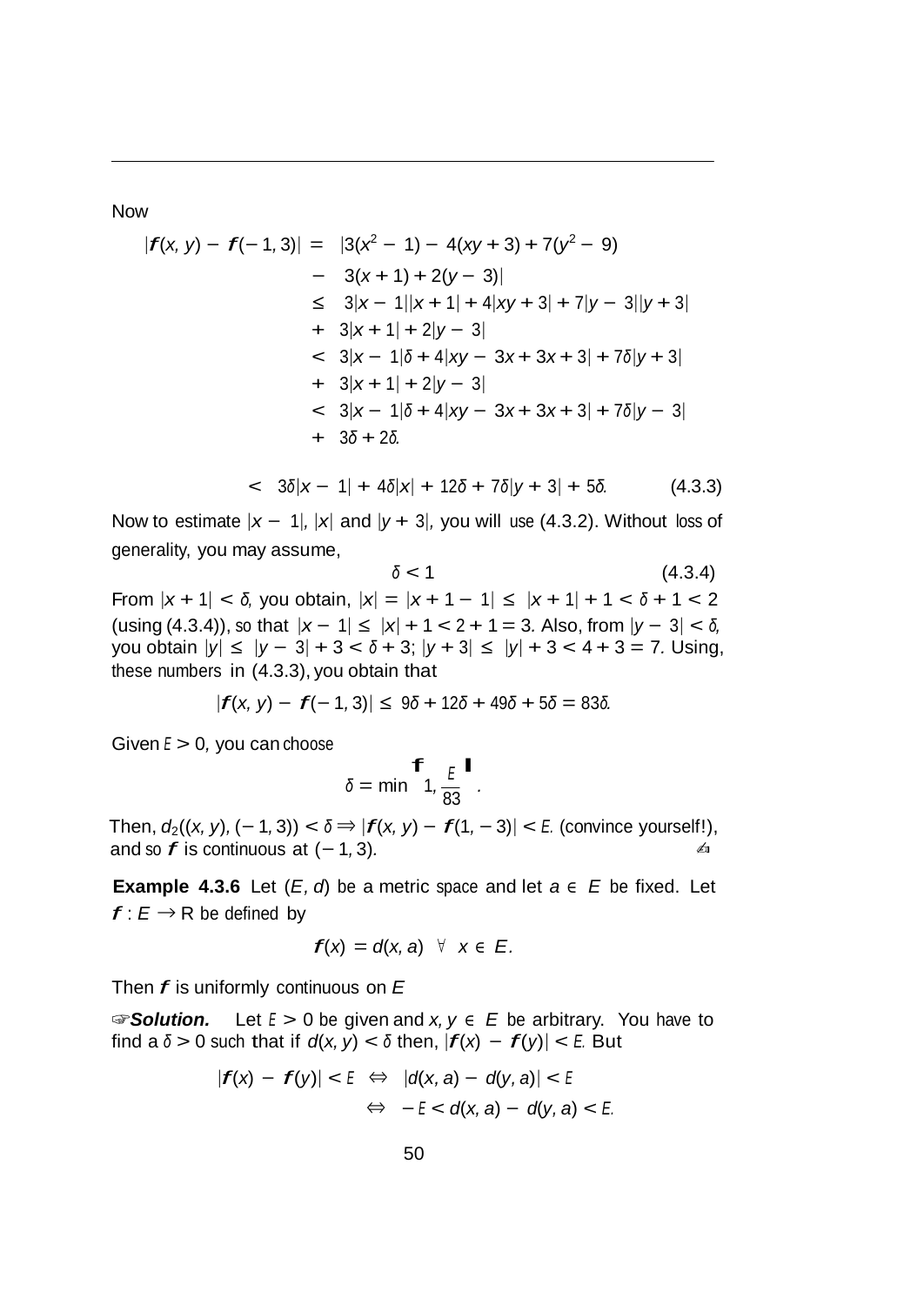This gives a clue on how to proceed. Now,  $d(y, a) \le d(y, x) + d(x, a)$ . Hence

$$
d(y, a) - d(x, a) \leq d(y, x) \tag{4.3.5}
$$

Also,  $d(x, a) \le d(x, y) + d(y, a)$ . Hence,

$$
d(x, a) - d(y, a) \leq d(y, x) \tag{4.3.6}
$$

From (4.3.5) and (4.3.6) you obtain

$$
|d(x, a) - d(y, a)| \leq d(y, x) \tag{4.3.7}
$$

Thus, given,  $E > 0$ , choose  $\delta = E$ . Then (4.3.7) yields the result.  $\epsilon$   $\delta$ 

#### **4.3.2 Basic Theorems**

In this section, you will prove some important theorems concerning continuous functions.

**Theorem 4.3.7** Let  $(X, d_X)$  and  $(Y, d_Y)$  be metric spaces and let  $f: X \rightarrow$ *Y be a map. Let x*0 *∈ X be arbitrary but fixed. Then, the following are equivalent:*

- *(a)*  $f$  *is continuous at*  $x_0$ *.*
- *(b)* If  $\{x_n\}$  is a convergent sequence in X such that  $x_n \to x_0 \in X$  then  $f(x_n) \rightarrow f(x_0) \in Y$  *as*  $n \rightarrow \infty$ .

**Proof.** (*a*)  $\Rightarrow$  (*b*)*.* Suppose *f* is conitnuous at  $x_0$ . Let  $\{x_n\}$  be a sequence of elements of *X* such that  $x_n \to x_0$ . Then clearly  $\{f(x_n)\}$  is a sequence of elements of *Y.* **Continuity of** *f* implies, given *<sup>E</sup> >* <sup>0</sup>*,* there exists *<sup>δ</sup> >* <sup>0</sup> such that

$$
d_X(x, x_0) < \delta \Rightarrow d_Y(f(x), f(x_0)) < E \tag{4.3.8}
$$

Convergence  $(x_n \rightarrow x)$  implies, there exists  $N_0 \in N$  such that for all  $n \ge$ *N*<sub>0</sub>,  $d_X(x_n, x) \le \delta$ . Then by (4.3.8) you obtain that  $d_Y(f(x), f(x_0)) \le E$  and *t* v<sub>0</sub>, *d*<sub>×</sub>(*x<sub>n</sub>, x*) < 0. Then by (4.3.8) you opta<br>this implies, *f*(*x<sub>n</sub>*) → *f*(*x*<sub>0</sub>), establishing (b)

(*b*) *⇒* (*a*)*.* You will prove this by contrapositive argument. i.e., you have to prove that if (a) is not true (b) is not true. So, assume that (a) is not true. i.e., *f* is not continuous at  $x_0$ . Then, there exists at least one  $E > 0$ . call it *<sup>E</sup><sup>∗</sup> ,* such that no matter how small you take *<sup>δ</sup> >* 0*,* there will always  $\alpha$  be points  $x \in X$  with  $d_X(x, x_0) < \delta$  but  $d_Y(f(x), f(x_0)) \geq F^*$ . Now, take  $\delta_n = \frac{1}{n}$ ,  $n = 1, 2, \ldots$  For each  $\delta_n$ , there exists  $x_n$  with  $d_X(x_n, x_0) < \delta_n = \frac{1}{n}$ and  $d_Y(f(x_n), f(x_0)) \geq F^*$ . Thus,  $\lim_{n \to \infty} x_n = x_0$  but  $f(x_n)$  ...  $f(x_0)$ . This complete the proof.г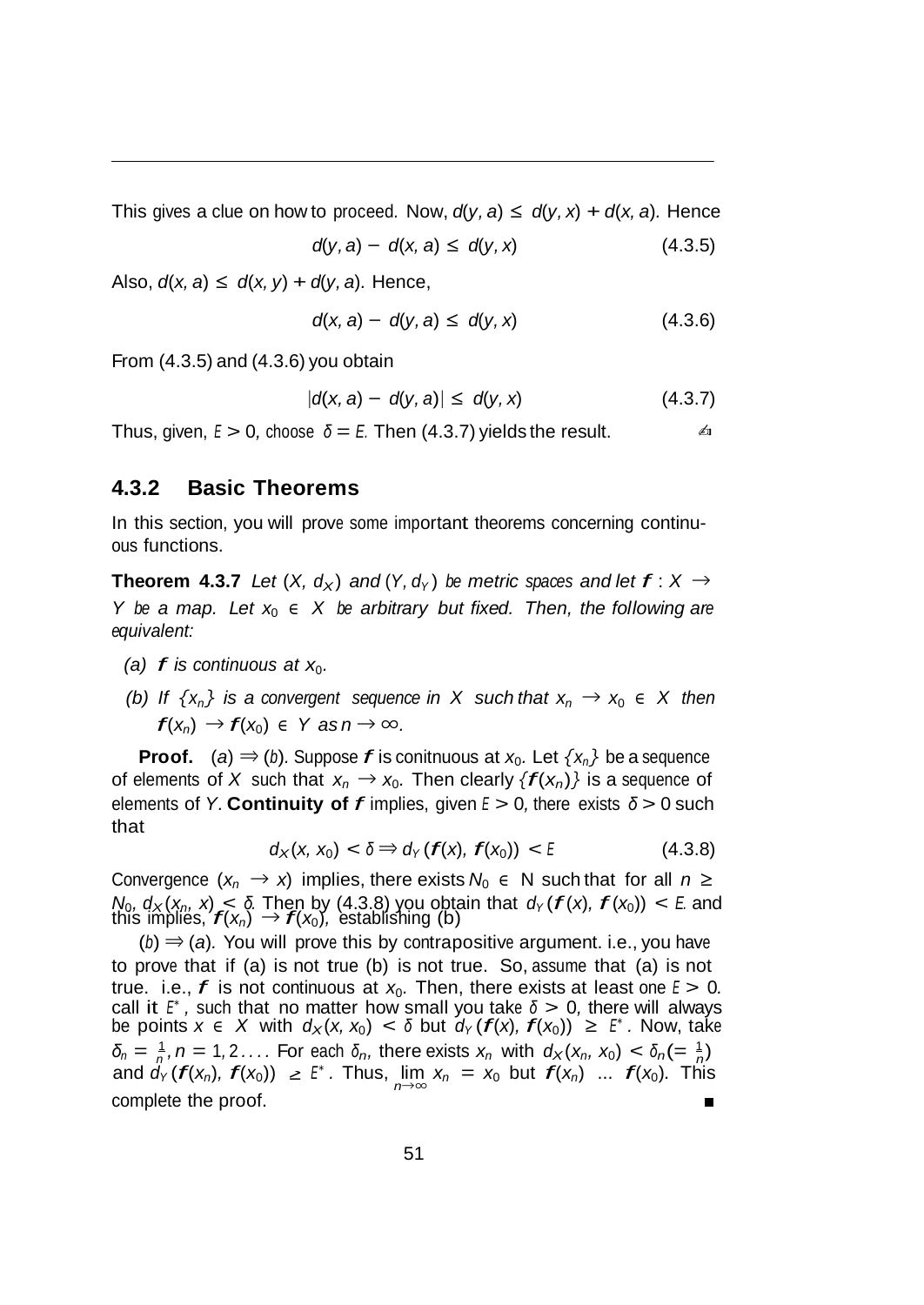**Theorem 4.3.8** *The following are equivalent for continuity of*  $f: (X, d_X) \rightarrow$  $(Y, d_Y)$ .

- *(i) The <sup>E</sup> − δ condition.*
- *(ii)* For each closed set  $F$  *in*  $Y, f^{-1}(F)$  *is closed in*  $X$ .
- *(iii)* For each open set *G in*  $Y, f^{-1}(G)$  *is open in*  $X$ .

**Proof.** (*i*) *<sup>⇒</sup>* (*ii*)*.* Assume *f* is continuous (*<sup>E</sup> <sup>−</sup> <sup>δ</sup>* condition holds). Let *<sup>F</sup>* be <sup>a</sup> closed set in *Y.* You have to prove that *f <sup>−</sup>* 1(*F* ) is closed in *X.* So, let *{x<sub>n</sub>}* be a sequence in  $f^{-1}(F)$  such that  $x_n$  →  $x \in X$ . You have to show that *x*  $\in$   $f^{-1}(F)$ *.* But continuity of *f* implies,

$$
f(x_n) \to f(x)
$$

in *Y, <sup>n</sup> <sup>→</sup> <sup>∞</sup>.* By assumption, *{xn}* is in *f <sup>−</sup>* 1(*<sup>F</sup>* ) so, *{f*(*xn*)*}* is in *F.* Since *<sup>F</sup>* is closed, you obtain that  $f(x) \in F$ . i.e.,  $x \in f^{-1}(F)$  as required.

(*ii*) *<sup>⇒</sup>* (*iii*)*.* This follows the fact that

$$
f^{-1}(G)^{\mathbf{I}_c} = f^{-1}(G^c).
$$

(*iii*)  $\Rightarrow$  (*i*). Let  $x_0 \in X$  be arbitrary and let  $E > 0$  be given. Then clearly,  $B(f(x_0); E)$  is open in Y and contains  $f(x_0)$ . By condition (iii),  $f^{-1}(B(f(x_0); E))$  is open in *X* and contains  $x_0$ . Hence there exist  $\delta > 0$ such that

$$
B(x_0; \delta) \subset f^{-1}(B(f(x_0); \epsilon)))
$$

This means, for all *x ∈ B*(*x*<sub>0</sub>; *δ*), you have  $f(x)$  *∈ B*( $f(x_0)$ ; *E*), i.e.,

$$
d_X(x, x_0) < \delta \Rightarrow d_Y(f(x), f(x_0)) < E.
$$

and so *f* is continuous at  $x_0$ . Since  $x_0 \in X$  is arbitrary, you obtain that *f* is continuous on *X.*

**Example 4.3.9** Let  $(X, d_X)$  be a discrete metric space and let  $(Y, d_Y)$  be an arbitrary metric space. Then any mapping

$$
f:X\to Y
$$

is always continuous.

**Example 4.3.10** Let  $f: (X, d_X) \rightarrow (Y, d_Y)$  be defined by

$$
f(x) = y_0
$$

for some  $y_0 \in Y$  (i.e., *f* is a constant function). Then *f* is continuous.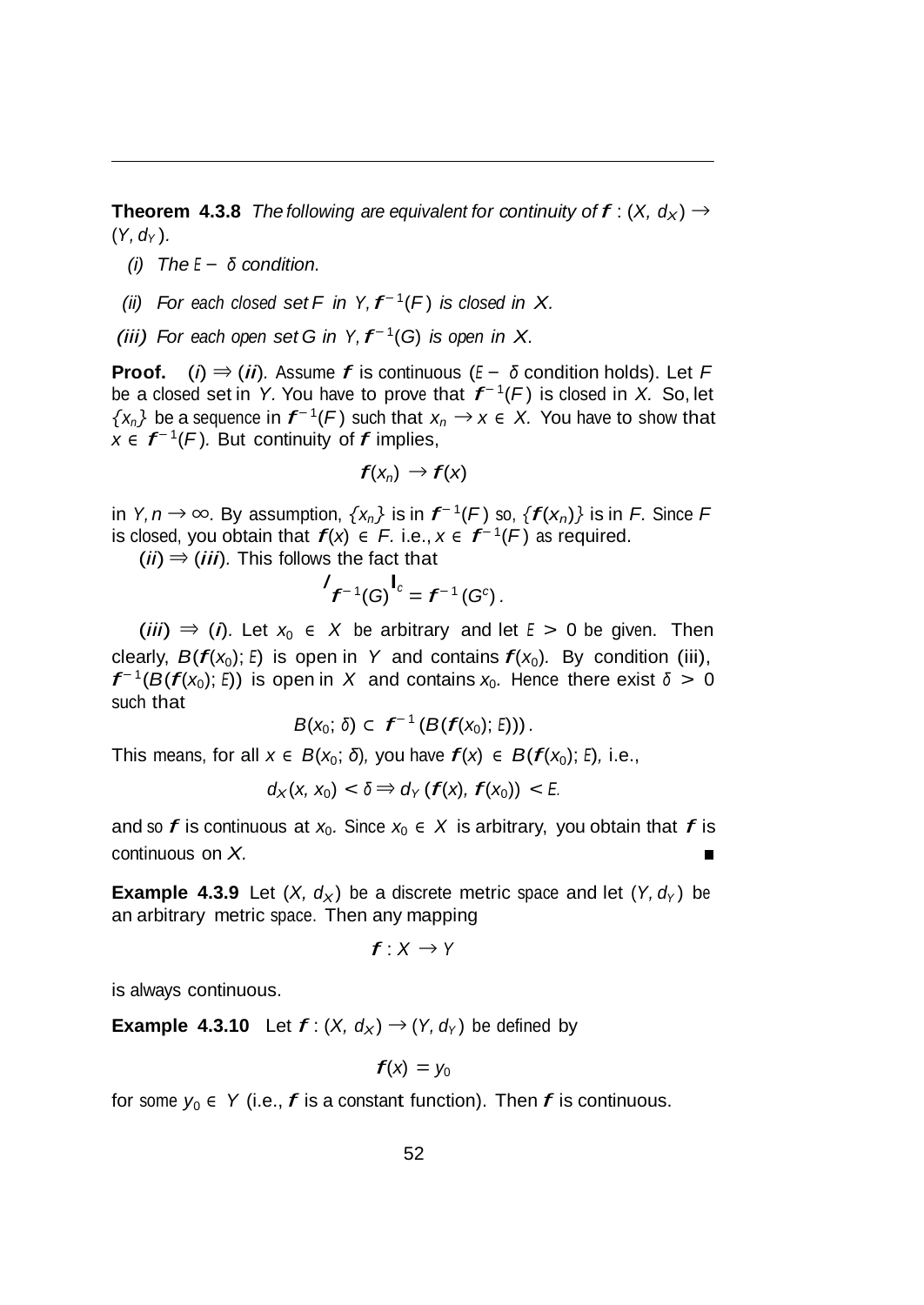$\Box$ **Example** 4.3.11 Let  $X = R$  be with the usual metric, and let  $f: R \rightarrow R$ be defined by

$$
f(x) = \begin{cases} -2, & \text{if } x < 0 \\ 2, & \text{if } x \ge 0 \end{cases}
$$

Then,  $f$  is not continuous at  $x = 0$ .

#### **4.3.3 The Pasting Lemma**

Here is an application of the theorems of thelast section. This application will provide you with a quick method of establishing the continuity of several maps which is defined piecewise.

**Theorem 4.3.12 (Pasting lemma on union of closed sets)** *Let X* = *A*<sup>1</sup> *∪ A*2*, where A*1 *and A*2 *are closed sets in a metric space X. Suppose there exist maps*  $f_1$ ,  $f_2$ , *such that* 

$$
f_1: A_1 \to Y
$$
 is continuous

*and*

$$
f_2: A_2 \to Y
$$
 is continuous

*where Y is an arbitrary metric space. If*

*(i)*  $h: A_1 ∪ A_2 → Y$  *is defined by* 

$$
h(x) = \begin{cases} f_1(x), & \text{if } x \in A_1, \\ f_2(x), & \text{if } x \in A_2. \end{cases}
$$

*(ii)*  $f_1(x) = f_2(x)$  *for all*  $x \in A_1$  ∩  $A_2$ *,* 

*then h is continuous on*  $A_1 \cup A_2 = X$ .

**Example 4.3.13** Let  $f: \mathbb{R} \rightarrow \mathbb{R}$  be defined by

$$
f(x) = \begin{cases} \frac{1}{2}x^2 + 1, & \text{if } x \le 0, \\ \frac{1}{2}(x + 2), & \text{if } x \ge 0. \end{cases}
$$

Then *f* is contiuous on <sup>R</sup>*.*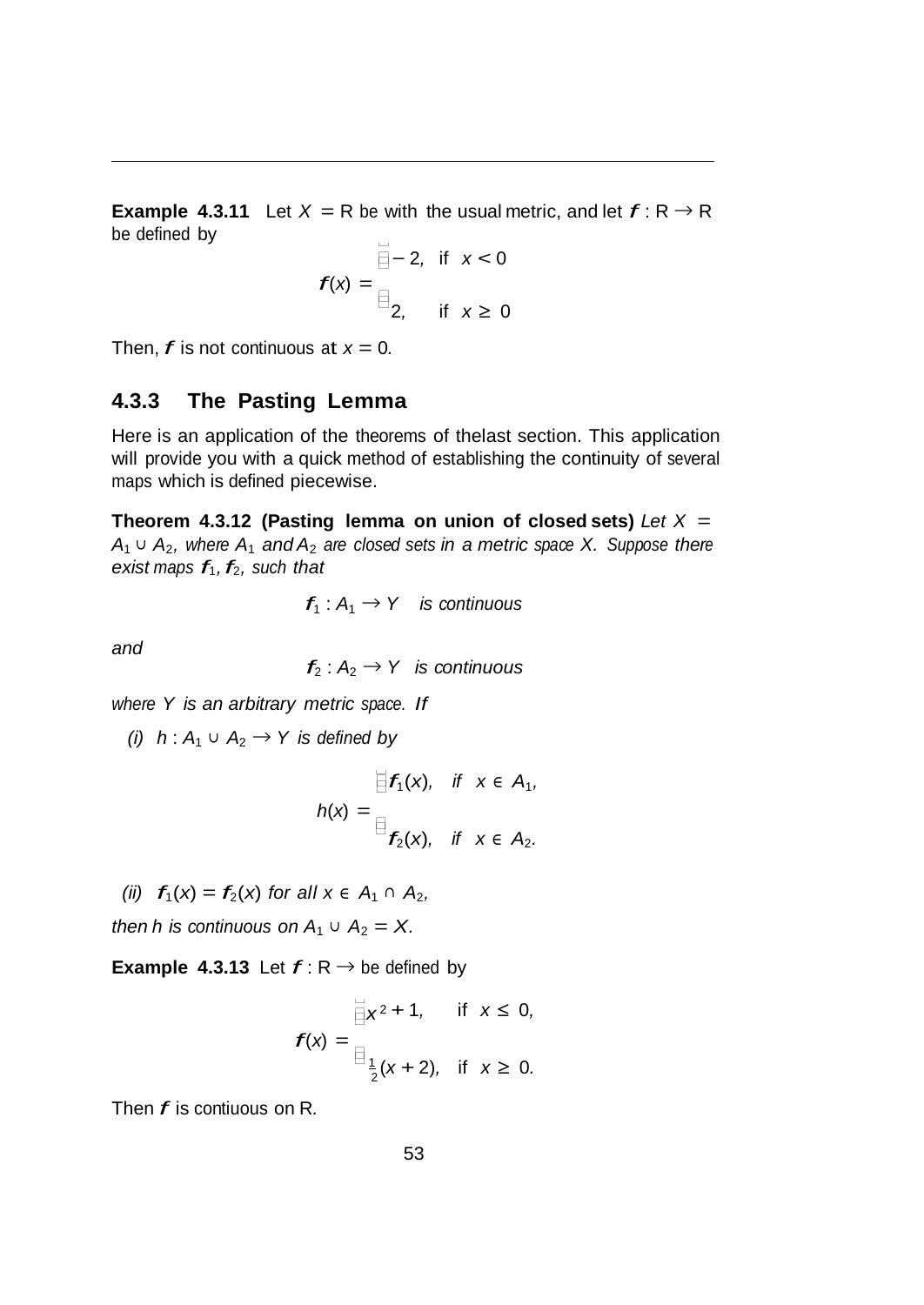2 ☞*Solution.* You can identify: *A*1 = *{x* : *x ≤* <sup>0</sup>*}* = (*− ∞,* 0]*, A*2 =  ${x \in R : x ≥ 0} = [0, ∞)$ . Clearly,  $A_1$  and  $A_2$  are closed sets in R (with the usual metric). Furthermore,  $R = A_1 \cup A_2$ . Also, identify  $f_1(x) = x^2 + 1$ ,  $f_2(x) = \frac{1}{2}(x+2)$  and these are continuous on  $A_1$  and  $A_2$  respectively. Finally,<br> $A_1 \cap A_2 = 0$ ,  $f_1(0) = f_2(0) = 1$ . By the pasting lemma, you obtain that f is continuous on R.  $\blacksquare$ 

**Example** 4.3.14 Let  $h_R \to R$  be defined for each positive integer *n* by

$$
h_n(t) = \begin{cases} 0, & \text{if } -1 \leq t \leq 0, \\ \boxed{2} \\ \text{if } 0 \leq t \leq \frac{1}{n} \\ 1, & \text{if } \frac{1}{n} \leq t \leq 1, \end{cases}
$$

for  $n = 1, 2, \ldots$  Then for each  $n, h_n$  is continuos.

☞*Solution.* Follow the idea of the preceeding example and apply pasting lemma.  $\blacksquare$ 

#### **4.4 Conclusion**

In this unit you studied continuous functions. And proved some basic theorem on continuity. Finally you studied the pasting lemma and was able to apply in showing that a function defined piecewise is continuous.

## **4.5 Summary**

Having studied this unit, you now know that;

- (a) A function  $f:(X, d_X) \rightarrow (Y, d_Y)$  is continuous at  $x_0 \in X$  if given any  $E >$ 0 there exist  $\delta > 0$  such that  $d_X(x, x_0) < \delta$  implies that  $d_Y(f(x), f(x_0))$  < *E.*
- (b) *f* is sequentially continuous at  $x_0$  if for any sequence  $\{x_n\}$  of elements of *X* such that  $x_n \to x_0$  you must have that  $f(x_n) \to f(x_0)$  as  $n \to \infty$ .
- (c) The following are equivalent
	- $f$  is continuous at  $x_0$
	- For each closed set *<sup>F</sup>* in *Y, f <sup>−</sup>* 1(*F* ) is closed in *X.*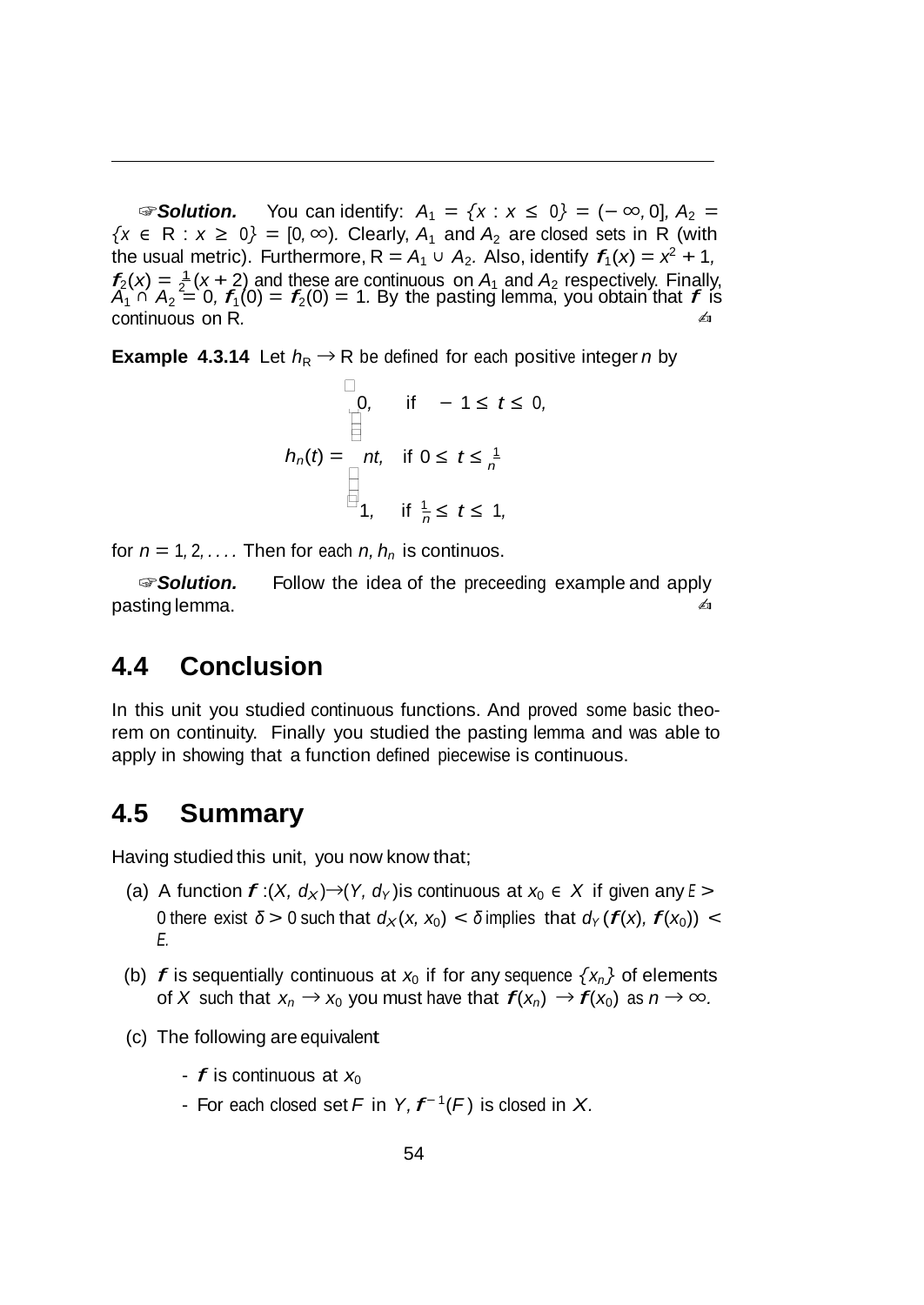- For each open set *<sup>G</sup>* in *Y, f<sup>−</sup>* 1(*G*) is open in *X.*

(d) **(Pasting lemma on union of closed sets)** Let  $X = A_1 \cup A_2$ , where  $A_1$  and  $A_2$  are closed sets in a metric space *X*. Suppose there exist maps  $f_1$ ,  $f_2$ , such that

 $f_1: A_1 \rightarrow Y$  is continuous

and

 $f_2: A_2 \rightarrow Y$  is continuous

where *Y* is an arbitrary metric space. If

(i)  $h: A_1 \cup A_2 \rightarrow Y$  is defined by

$$
h(x) = \begin{aligned} \n\exists f_1(x), & \text{if } x \in A_1, \\ \n\exists f_2(x), & \text{if } x \in A_2. \n\end{aligned}
$$

(ii)  $f_1(x) = f_2(x)$  for all  $x \in A_1 \cap A_2$ ,

then *h* is continuous on  $A_1 \cup A_2 = X$ .

## **4.6 Tutor Marked Assignments(TMAs)**

#### **Exercise 4.6.1**

1.

$$
f(x, y) = \frac{\frac{1}{2} \cos \frac{1}{2xy}}{1}, \quad \text{for } xy = 0.
$$

at (0*,* 0)*.*

2.

$$
g(x, y) = \begin{cases} \frac{x^2}{x^2 + y^2} & \text{for } x^2 + y^2 \text{ } j = 0 \\ 1, & \text{for } xy = 0. \end{cases}
$$

at (0*,* 0)*.*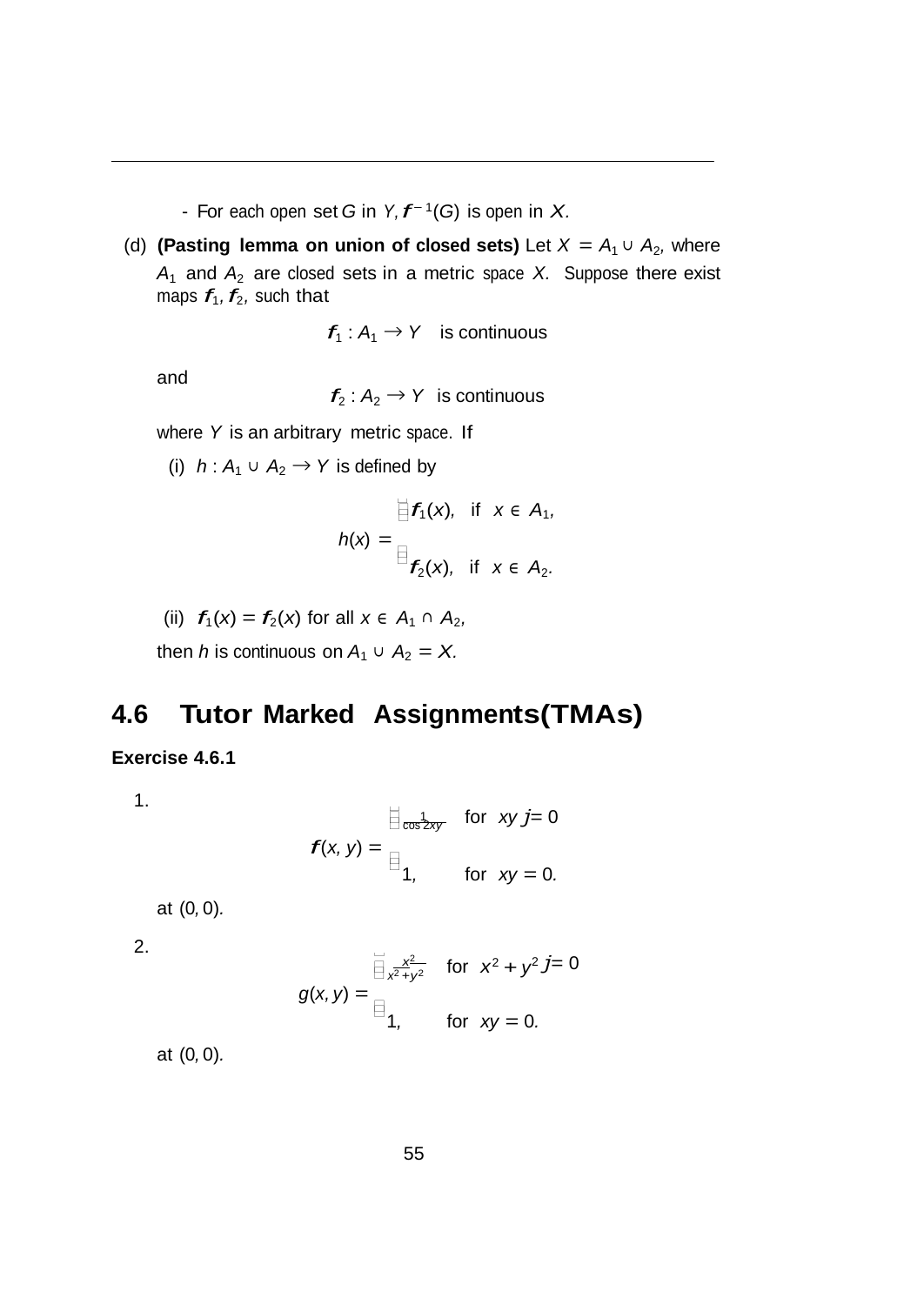3.

$$
h(x, y) = \frac{1}{\beta}x \sin \frac{1}{z} + y \cos \frac{1}{z} + z \sin(x + y) \text{ for } xzj = 0
$$
  
for  $xy = 0$ .

at (0*,* 0)*.*

'

- 4. Give an "*E*  $-\delta$ " argument for the continuity of  $f(x, y) = x^2 + 2xy + x^2y$ at (*−* 2*,* 3)
- 5. Give an "*E*  $-$  δ" argument for the continuity of  $f(x, y, z) = x^2 + y^2 +$ *z*<sup>2</sup> + 2*xyz* at (1*,* <sup>1</sup>*,* 3)*.*
- 6. Leta  $\in$  R<sup>n</sup> (i.e.,  $a = (a_1, \ldots, a_n)$ ). Let *d* denote the Euclidean metric on R*n.*
	- (a) Prove that  $d(x + a, y + a) = d(x, y)$  for all  $x, y \in \mathbb{R}^n$ .
	- (b) Let  $\alpha \in \mathbb{R}^n$  prove that  $f: \mathbb{R}^n \to \mathbb{R}^n$  be defined by  $f(x) = \alpha + x$  is continuous on R*n.*
	- (c) Prove that for all  $\alpha \in R.f : R^n \to R^n$  defined by  $f(x) = \alpha x$  is continuous on R*n.*
	- (d) Prove that for all  $\alpha \in R$ ,  $f: R^n \to R^n$  defined by  $f(x) = a + \alpha x$ is continuous on R*n.*
- 7. (a) Let  $I: (X, d_X) \rightarrow (X, d_X)$  be the identity mapping from a metric space into itself. Prove that *I* is continuous.
	- (b) Let  $I: (X, d) \rightarrow (X, \rho)$  be the identity mapping from a metric space into itself, where the metric *ρ* is different from the metric *d.* Is *I* continuous? Justify your answer.
	- (c) Is the image of an open set under a continuous map always open? Justify your answer.
- 8. Let  $f$  : (0, ∞) → R be defined by  $f(x) = \sqrt{x}$ . If  $f$  continuous on (0*, ∞*)? Justify your answer.
- 9. Let *K* be a nonempty subset of a metric space  $(X, d_X)$ . For  $x \in K$ , define the distance for x to K by

$$
d_X(x, K) = \inf\{d_X(x, u) : u \in K\}.
$$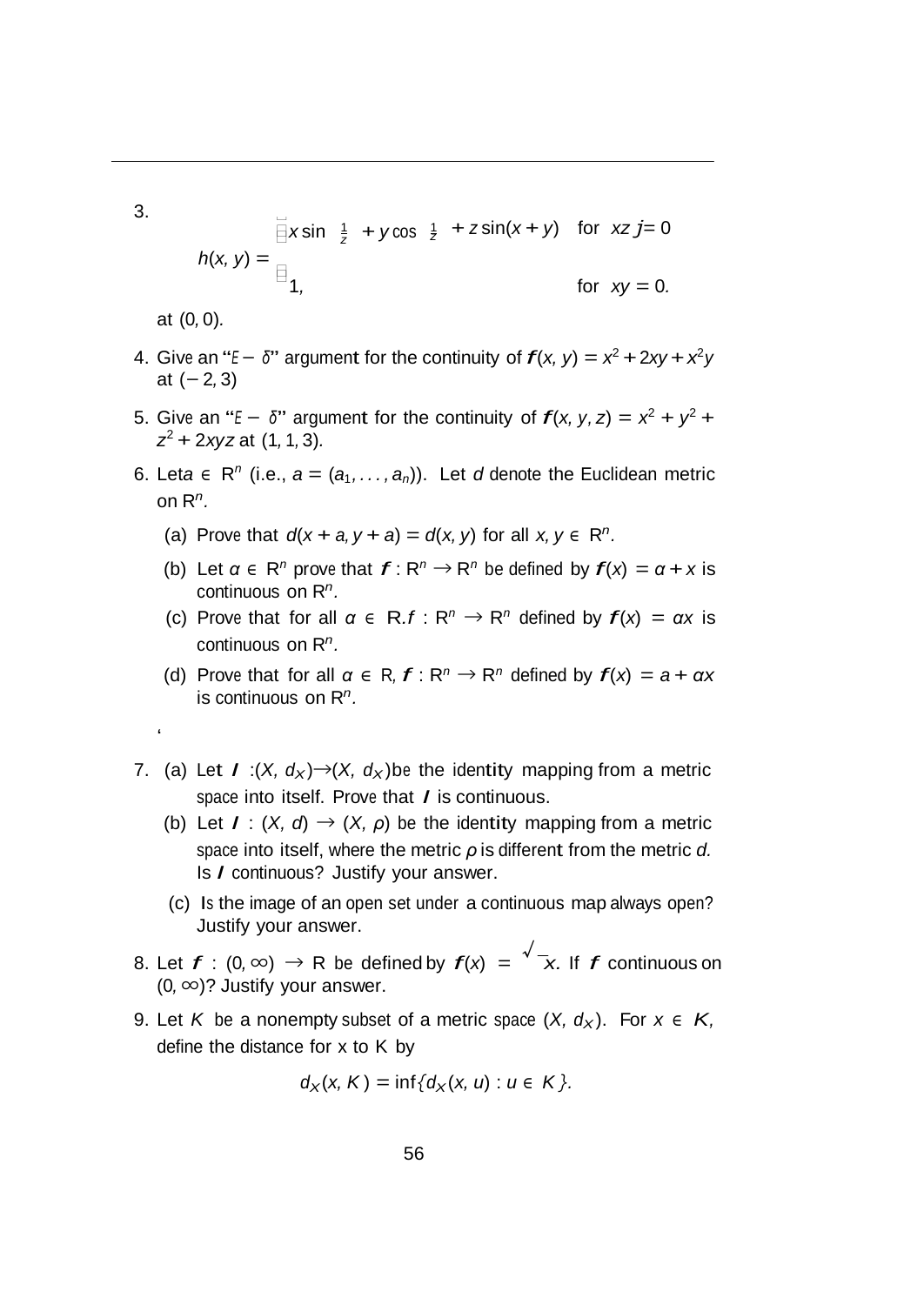- (a) Prove that  $d_X(x, K) = 0$  if and only if  $x \in \overline{K}$ .
- (b) Prove that  $f: X \rightarrow R$  defined by

 $f(x) = d_x(x, K)$ 

is a uniformly continuous function on *X.*

10. Let *A* and *B* be nonempty subsets of a metric space (*X, d*) Define the distance between *A* and *B* by

 $d(A, B) = \inf \{ d(a, b) : a \in A \text{ and } b \in B \}.$ 

Give an example to show that it is possible for two disjoint closed set *A* and *B* to satisfy  $d(A, B) = 0$ .

- 11. Let  $(X, d_X)$  and  $(Y, d_Y)$  be metric spaces, and let  $f: X \rightarrow Y$  be any map. Prove that *f* is continuous on *<sup>X</sup>* if and only if for arbitrary subset *A* of *X*,  $f(\overline{A}) \subset f(A)$ .
- 12. Let *X* and *Y* be metric spaces. Suppose  $f, g: X \rightarrow Y$  are continuous on *X.* Let *K* be a nonempty subset of *X* and let

$$
f(x) = g(x) \text{ for all } x \in K.
$$

Prove that  $f(x) = g(x)$  for all  $x \in \overline{K}$ .

- 13. Let *X, <sup>Y</sup>* and *<sup>Z</sup>* be metric spaces. Suppose *f* and *<sup>g</sup>* are maps such that  $f: X \to Y$  and  $g: Y \to Z$ . Suppose further that  $f$  is continuous on  $X$ and *g* is continuous on *Y*. Prove that  $g \circ f : X \to Z$  is continuous on *X.*
- 14. Let *X, <sup>Y</sup>* and *<sup>Z</sup>*be metric spaces. Suppose *f* and *<sup>g</sup>*are maps such Let  $\lambda$ , *f* and  $\lambda$  be metric spaces. Suppose *f* and *y* are maps such that  $f : X \rightarrow Y$  and  $g : Y \rightarrow Z$ . Suppose futher that  $f$  is uniformly continuous on *<sup>X</sup>* and *<sup>g</sup>* is uniformly continuous on *Y.* Prove that *<sup>g</sup> ◦ f* :  $X \rightarrow Z$  is uniformly continuous on X.
- 15. Let  $f_n$  be defined for each *n* by

$$
f_n(t) = \begin{cases} 0, & \text{if } 0 \leq t \leq 2. \\ \frac{n}{2}(t-2) & \text{if } 0 \leq t \leq 2 + \frac{2}{n}, \\ 1, & \text{if } 2 + \frac{2}{n} \leq t \leq 4 \end{cases}
$$

Prove that  $f_n$  is continuous on [0, 4] for each *n*.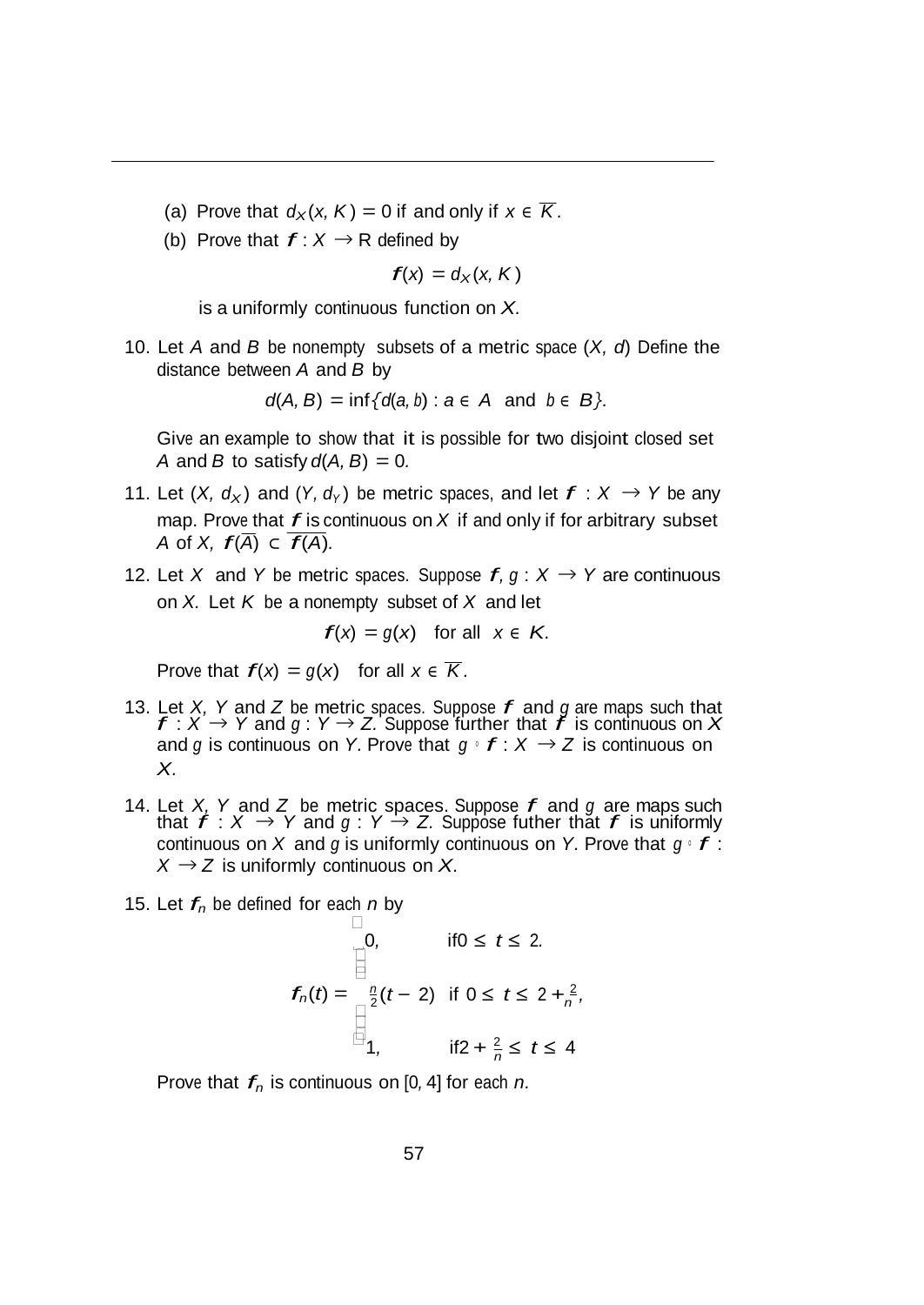# $\sqrt{5}$

## **Completeness**

## **5.1 Introduction**

In this unit, you shall be introduced to the notion of completeness in a metric space, and prove two very important theorems concerning complete metric spaces.

## **5.2 Objectives**

At the end of this unit, you should be able to

- (a) Define a complete metric space and give examples.
- (b) Prove two very important theorems concerning complete metric spaces.

## **5.3 Main Content**

#### **5.3.1 Definition and Examples**

**Definition 5.3.1** *Let*  $(X, d_X)$ *be a metric space. Then*  $(X, d_X)$ *is said to be complete ( or is called a complete metric space) if every Cauchy sequence in X converges to a point in X.*

In other word, the word completeness implies that if  $\{x_n\}$  is an arbitrary Cauchy sequence in *X* such that  $x_n \to x$ , then *x* must be in *X* (i.e.,  $x \in X$ ). **Thus** *X* **must contain the limit of every Cauchy sequence in** *X.*

In what follows you shall assume that R*n,* with the usual Euclidean metric is complete.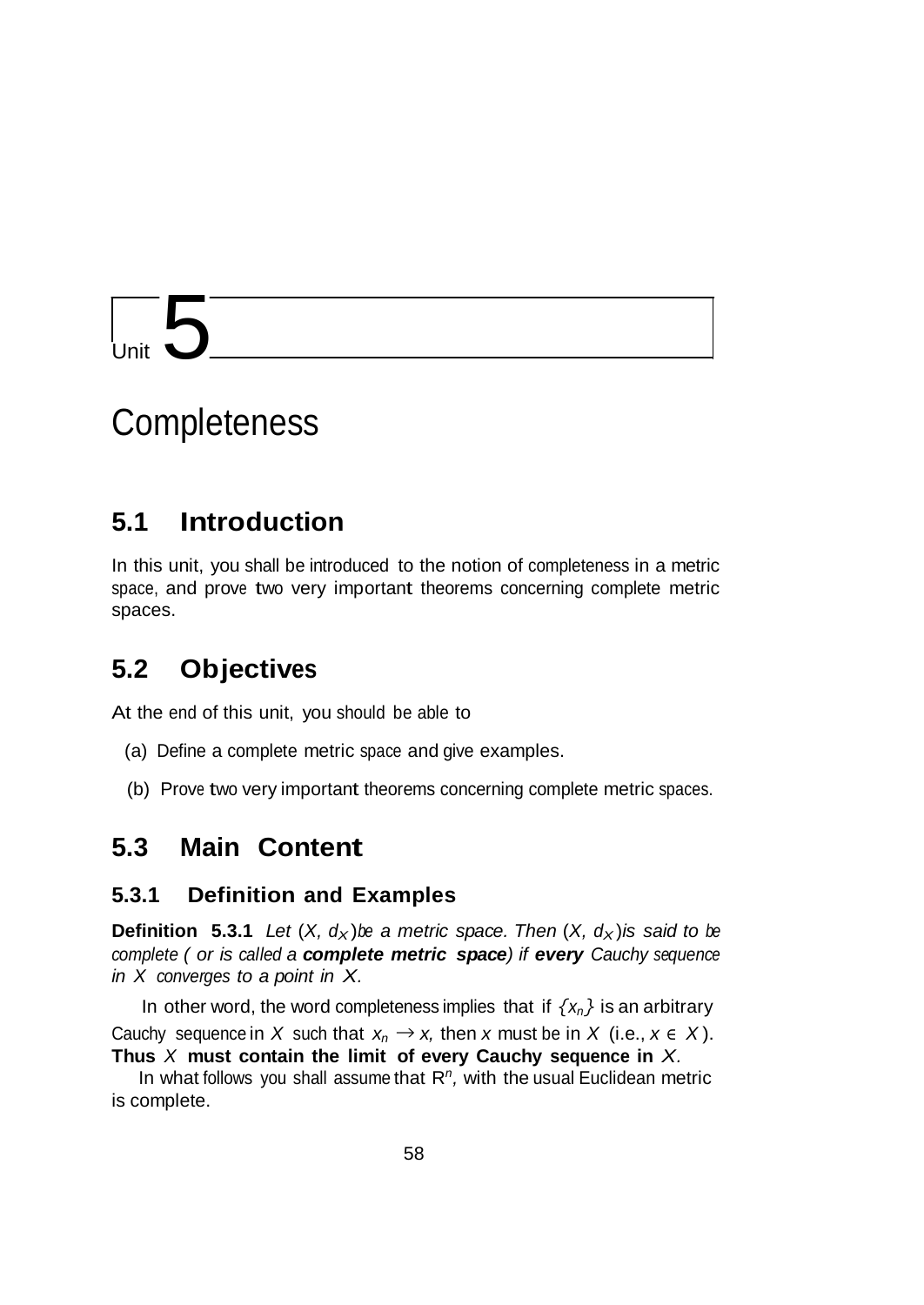*n* in *Y.* Furthermore,  $\frac{1}{n}$  → 0 as  $n \to \infty$ . However, 0 *j*∈ (0, 1] so (0, 1] is not **Example 5.3.2** Let  $Y = (0, 1]$  be a subset of R, where Y is endowed with the subspace metric. The sequence  $\{x_n\} = \{\pm\}$  is clearly a Cauchy sequence complete.

**Example** 5.3.3 The space Q of rational numbers is not complete.

**Theorem 5.3.4** *A closed subset of a complete metric space is complete.*

**Proof.** Let (*E, d*) be a complete metric space and let *K* be a closed subset of *X.* You have to show that *K* is complete, i.e., you must show that an arbitrary Cauchy sequence in *K* converges to a point in *K*. So, let  $\{x_n\}$  be an arbitrary Cauchy sequence in *K.* Since *K* is a subset of *E,* this implies that  $\{x_n\}$  is also a Cauchy sequence in the complete metric space, *E*. Hence  $\{x_n\}$ converges to a point  $x \in E$ . But  $\{x_n\}$  is a sequence in *K* and *K* is closed, so  $x \in \mathcal{K} = K$ . Therefore, the arbitrary Cauchy sequence in *K* converges in to a point  $x \in K$ . So, K is complete.

**Theorem 5.3.5** *Let* (*E, d*) *Let be an arbitrary metric space, and let K be a complete subset of E. Then K is closed*

**Proof.** You have to show that  $K = K$ . Clearly,  $K \subset K$ . So, it suffices to show that  $K \subset K$ . Let  $y_0 \in K$  be arbitrary. Then, there exists a sequence  $\{x_n\}$  in *K* such that  $x_n \rightarrow y_0$ . This implies  $\{x_n\}$  is a Cauchy sequence in *K.* But *K* is complete, and so  $\{x_n\}$  converges to a point,  $x \in K$ . By the uniqueness of limit in a metric space, you have that  $x = y_0 \in K$ . Hence  $K \subset K$  and so (combining with  $K \subset K$ ), you obtain that  $K = K$ .

**Theorem 5.3.6** *A metric space* (*E, d*) *is complete if ever Cauchy sequence of E has a subsequence which is convergent.*

**Example 5.3.7** *Let* (*E, d*) *be the discrete metric space. Then* (*E, d*)*is complete.*

☞*Solution.* Let *{xn}* be an arbitrary Cauchy sequence in *E.* Then, given any  $E > 0$ , there exists  $N_0 \in N$  such that

$$
d(x_n, x_m) < E \quad \forall \quad n, m \geq N_0.
$$

Fix  $m_0 > N_0$ . Then

 $d(x_n, x_{m_0}) < E \quad \forall \quad n \ge N_0.$ 

This implies,

 $x_n$  ∈  $B(x_{m_0}; E)$   $\forall$   $n \geq N_0$ .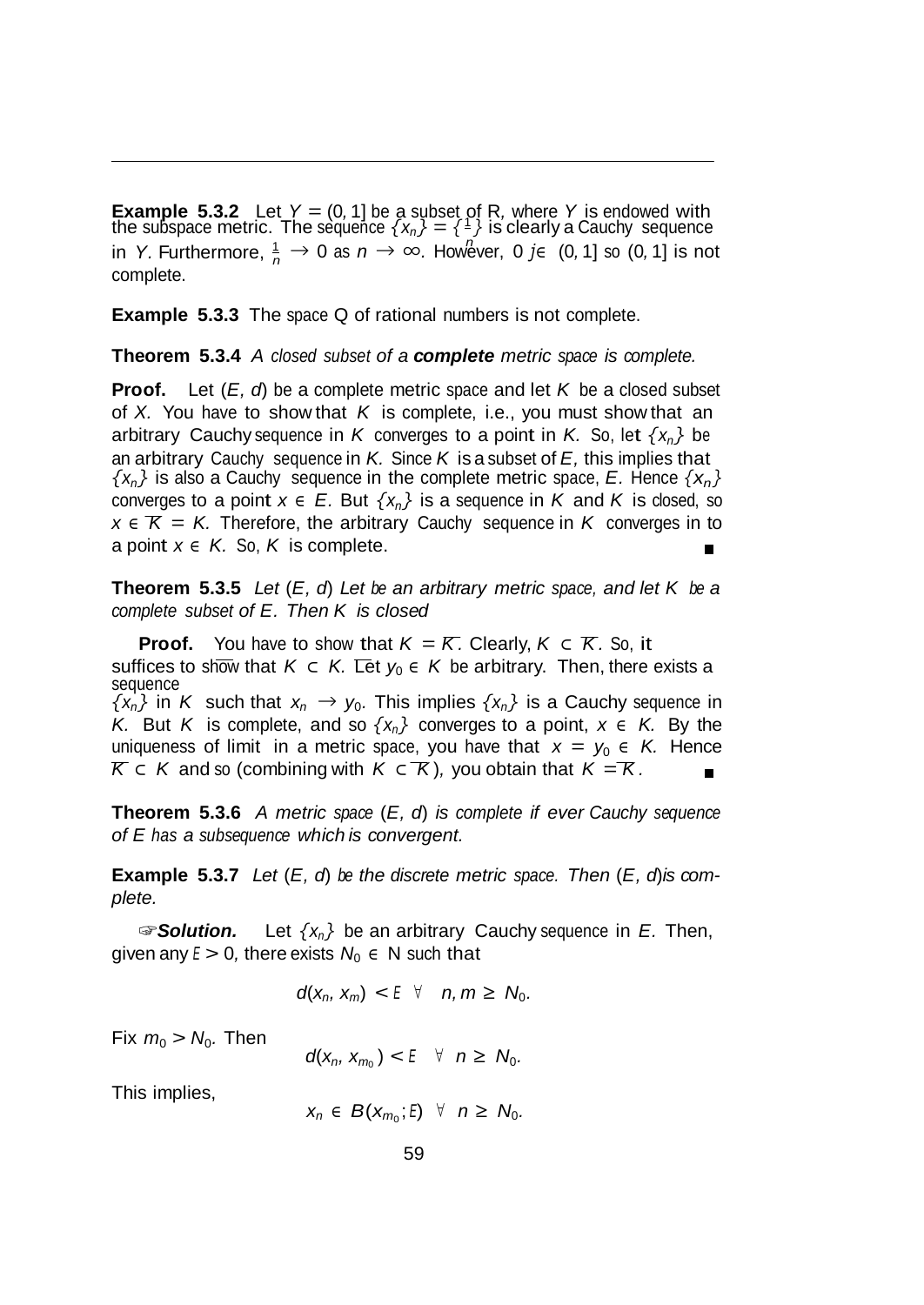Since  $E > 0$  is arbitrary,  $B(x_{m_0}; E) = x_{m_0}$  and so  $x_n = x_{m_0}$  for all  $n \ge N_0$ . Hence,  $x_n \to x_{m_0} \in E$ , and so  $(E, d)$  is complete.

**Example 5.3.8** Consider C[a,b] *with the metric d defined by*

$$
d(f,g)=\sup_{x\in [a,b]}|f(x)-g(x)|
$$

*for arbitrary*  $f, g \in C[a, b]$ *. Then*  $C[a, b]$  *is complete.* 

☞*Solution.* Let *{fn}* be <sup>a</sup> Cauchy sequence in *<sup>C</sup>*[*a, <sup>b</sup>*]*.* Then, given arbitrary  $E > 0$ , there exists an integer  $N_{\zeta}$  such that for all  $n, m \ge N$ ,  $d(f_n, f_m) < E$ . This implies that

$$
\sup_{x\in[a,b]}|f_n(x)-f_m(x)|<\mathbb{E} \quad \forall \quad n,m\geq N.
$$

Thus the uniform Cauchy criterion for uniform convergence of sequences of real-valued functions, the sequence  ${f_n}$  converges uniformly to some  $f \in$  *CLA b* Hence *CLA b* with this metric is complete *C*[*a*, *b*]. Hence, *C*[*a*, *b*] with this metric is complete.

**Example 5.3.9** The sequence spaces,  $I_p(1 \leq p \leq \infty)$  with their usual metrics are complete metric spaces.

#### **5.3.2 Banach Contraction Mapping Principle.**

**Definition 5.3.10** Let  $(X, d_X)$  and  $(Y, d_Y)$  be arbitrary metric spaces. A map-<br>ping  $f:(X, d_X) \rightarrow (Y, d_Y)$  is called a **strict contraction** (or, simply a **con***traction*) if there exist a constant  $k \in [0, 1)$  such that

$$
d_Y(f(x), f(y)) \leq kd_X(x, y)
$$

*for all*  $x, y \in X$ .

Intuitively, a contraction "shrinks" distances by some factor of  $k \in [0, 1)$ *.* Here are some examples for you.

**Example 5.3.11** *Let*  $f$  :  $[2, \infty) \rightarrow R$  *be defined by* 

$$
f(x) = \frac{1}{2}x + \frac{3}{x}
$$

*<sup>∀</sup> <sup>x</sup> <sup>∈</sup>* [2*, <sup>∞</sup>*)*. Then f is <sup>a</sup> contraction map.*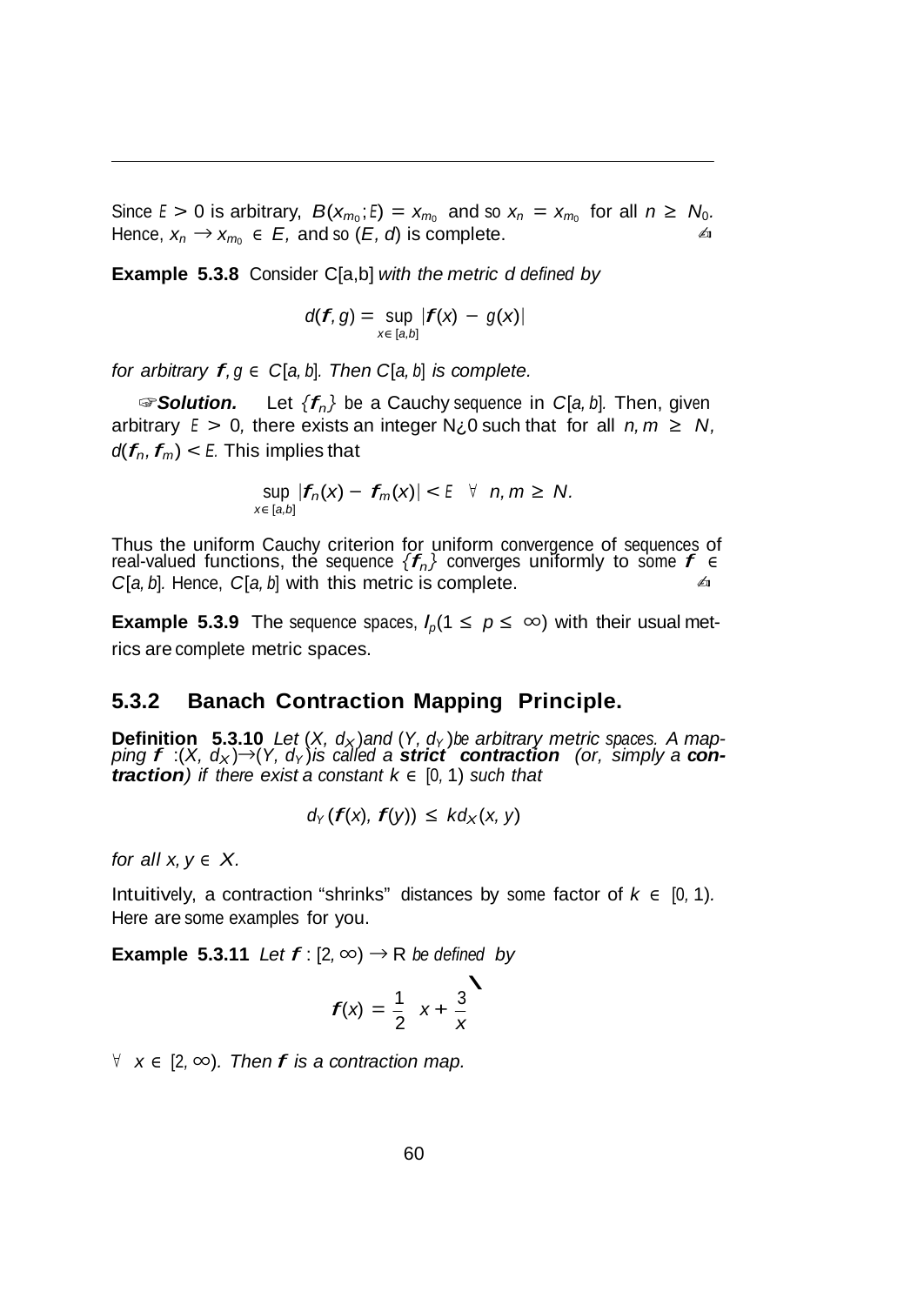**☞ Solution.** You shall use the Mean value Theorem. So,<br>  $\begin{array}{ccc}\n4\left(1\right)&3\end{array}$  1  $\begin{array}{ccc} 1 & \sqrt{2} & \sqrt{2} & \sqrt{2} & \sqrt{2} \\
1 & \sqrt{2} & \sqrt{2} & \sqrt{2}\n\end{array}$ 

$$
f'(x) = \frac{1}{2} - \frac{3}{x^2} \le \frac{1}{2} \quad \forall x \in [2, \infty).
$$

By Mean value theorem, there exists *ξ <sup>∈</sup>* [2*, ∞*) such that for all *x, y <sup>∈</sup>* [2*, ∞*)*,*

$$
d(f(x), f(y)) = |f^{t}(\xi)| \cdot |x - y| \leq \frac{1}{2}|x - y| = \frac{1}{2}d(x, y).
$$

Hence  $f$  is a contraction map.  $\blacksquare$ 

**Definition 5.3.12** *Let*  $(E, d)$  *be a metric space and let*  $f: X \rightarrow X$  *be any map. A point*  $x \in X$  *is called a fixed point of f if*  $f(x) = x$ *.* 

**Notation:** Denote  $f^n = f \cdot f \cdot f \cdot \cdots \cdot f$ , (*n* times) i.e., the function obtained by taking the composition of  $f$  with itself *n* times. So that  $f''(x_0) =$ *f*( $f^{n-1}(x_0)$ ), etc.

#### **Theorem 5.3.13 (Banach Contraction Mapping Principle)** *Let*

- *• X be a complete metric space;*
- *• f* : *<sup>X</sup> <sup>→</sup> X be <sup>a</sup> contraction*

*map. Then*

- *(a) there exists*  $x^* \in X$  *such that*  $f(x^*) = x^*$  *.*
- *(b) For arbitrary*  $x_0$   $\in$  *X, the sequence*  $\{x_n\}$  *defined by*

$$
x_{n+1} = f(x_n), \; n \geq 0, \tag{5.3.1}
$$

*converges to x<sup>∗</sup> .*

**Proof.** Let  $x_0 \in X$ , using (5.3.1) you have

$$
x_1 = f(x_0)
$$
  
\n
$$
x_2 = f(x_1) = f(f(x_0)) = f^2(x_0)
$$
  
\n
$$
x_3 = f(x_2) = f(f^2(x_0)) = f^3(x_0)
$$
  
\n
$$
x_n = f(x_{n-1}) = f(f^{n-1}(x_0)) = f^n(x_0)
$$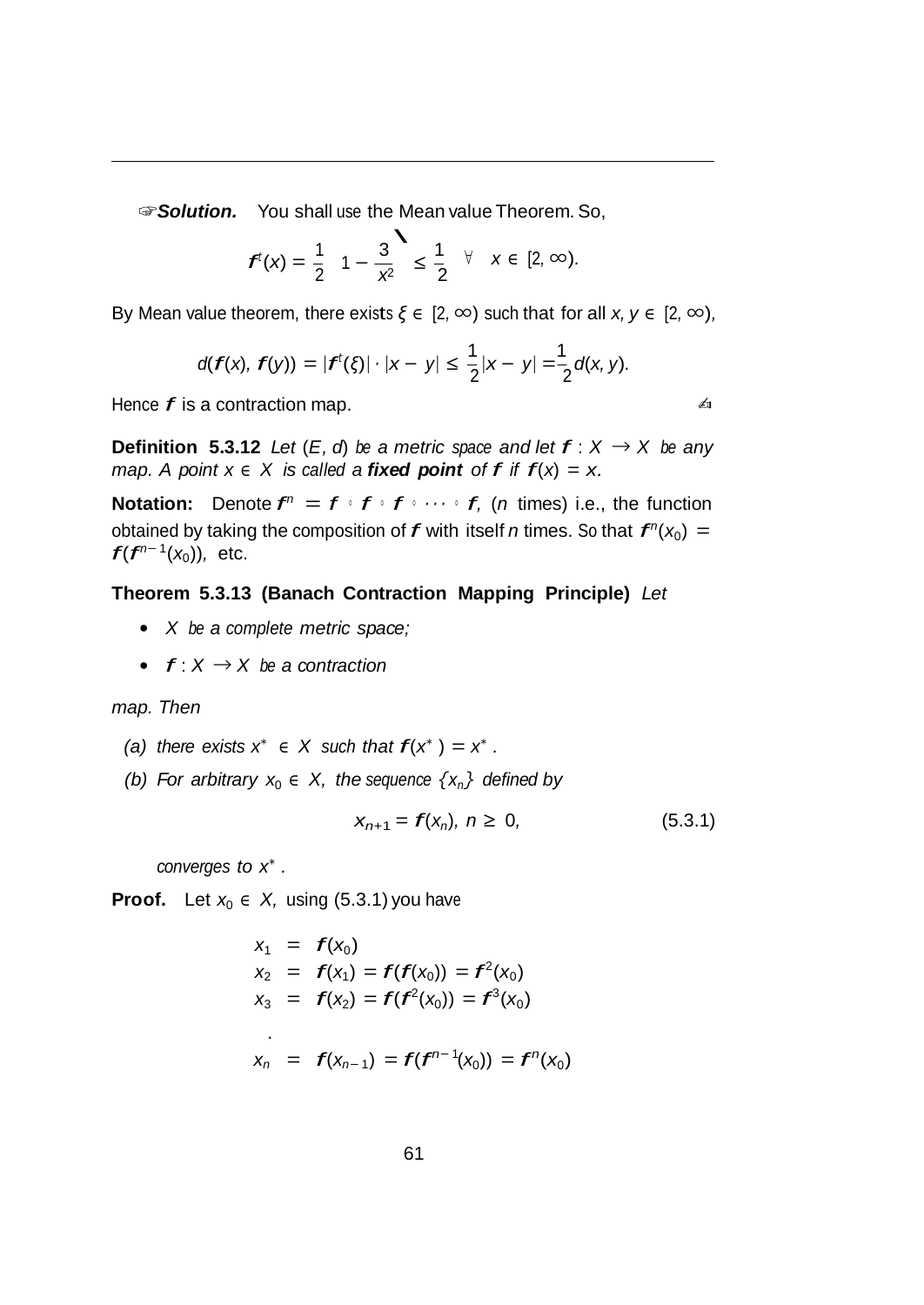So you have a sequence  $\{x_n\}$  in *X*. Now you have to show that  $\{x_n\}$  is a Cauchy sequence. First, compute the following.

$$
d(x_n, x_{n+1}) = d(f(x_{n-1}), f(x_n))
$$
  
\n
$$
\leq k d(x_{n-1}, x_n)
$$
  
\n
$$
= k d(f(x_{n-2}), f(x_{n-1}))
$$
  
\n
$$
\leq k^2 d(x_{n-2}, x_{n-1})
$$
  
\n
$$
\leq k^n d(x_{n-n}, x_{n-(n-1)})
$$
  
\n
$$
= k^n d(x + 0, x_1)
$$

Let *m > n,*

$$
d(x_n, x_m) \leq d(x_n, x_{n+1}) + d(x_{n+1}, x_{n+2}) + \cdots + d(x_{m-1}, x_m)
$$
  
\n
$$
\leq k^n d(x_0, x_1) + k^{n+1} d(x_0, x_1) + \cdots + k^{m-1} d(x_0, x_1)
$$
  
\n
$$
\leq k^n d(x_0, x_1)[1 + k + k^2 + \cdots + k^m + \cdots]
$$
  
\n
$$
= k^n d(x_0, x_1) \frac{1}{1 - k}, \quad k \in [0, 1)
$$

As  $n \to \infty$ ,  $k^n d(x_0, x_1) \frac{1}{1-k} \to 0$ , therefore  $d(x_n, x_m) \to 0$  as  $n, m \to \infty$ . So,  $\{x_n\}$  is a Cauchy sequence in *X*. Hence,

$$
x_n \to x^* \in X.
$$

By continuity of *f,*  $f(x_n) \rightarrow f(x^*)$ , i.e.,  $x_{n+1} = f(x_n) \rightarrow f(x^*)$ . This implies by that  $f(x^*) = x^*$ .

To prove the uniqueness of *x<sup>∗</sup> ,* suppose for contradiction that there exists *y*<sup>*∗*</sup> ∈ *X* such that  $f(y^*) = y^*$  and  $x^*$  *j*= *y*.

$$
d(x^*, y^* = d(f(x^*), f(y^*)) \leq kd(x^*, y^*), \quad k \in [0, \Rightarrow 0 \leq (k-1)d(x^*, y^*)
$$
  
\n
$$
\Leftrightarrow 0 \leq \frac{(k-1)d(x^*, y^*)}{(k-1)d(x^*, y^*)}
$$
  
\n
$$
\Leftrightarrow k \geq 1
$$

 $\blacksquare$ 

This is a contradition since  $k \in [0, 1)$ . Thus  $x^*$  is unique.

## **5.4 Conclusion**

In this unit, you studied complete metric space. you were able to give a definition and characterization of completeness. You stated and proved the Banach Contraction Mapping Principle

$$
62
$$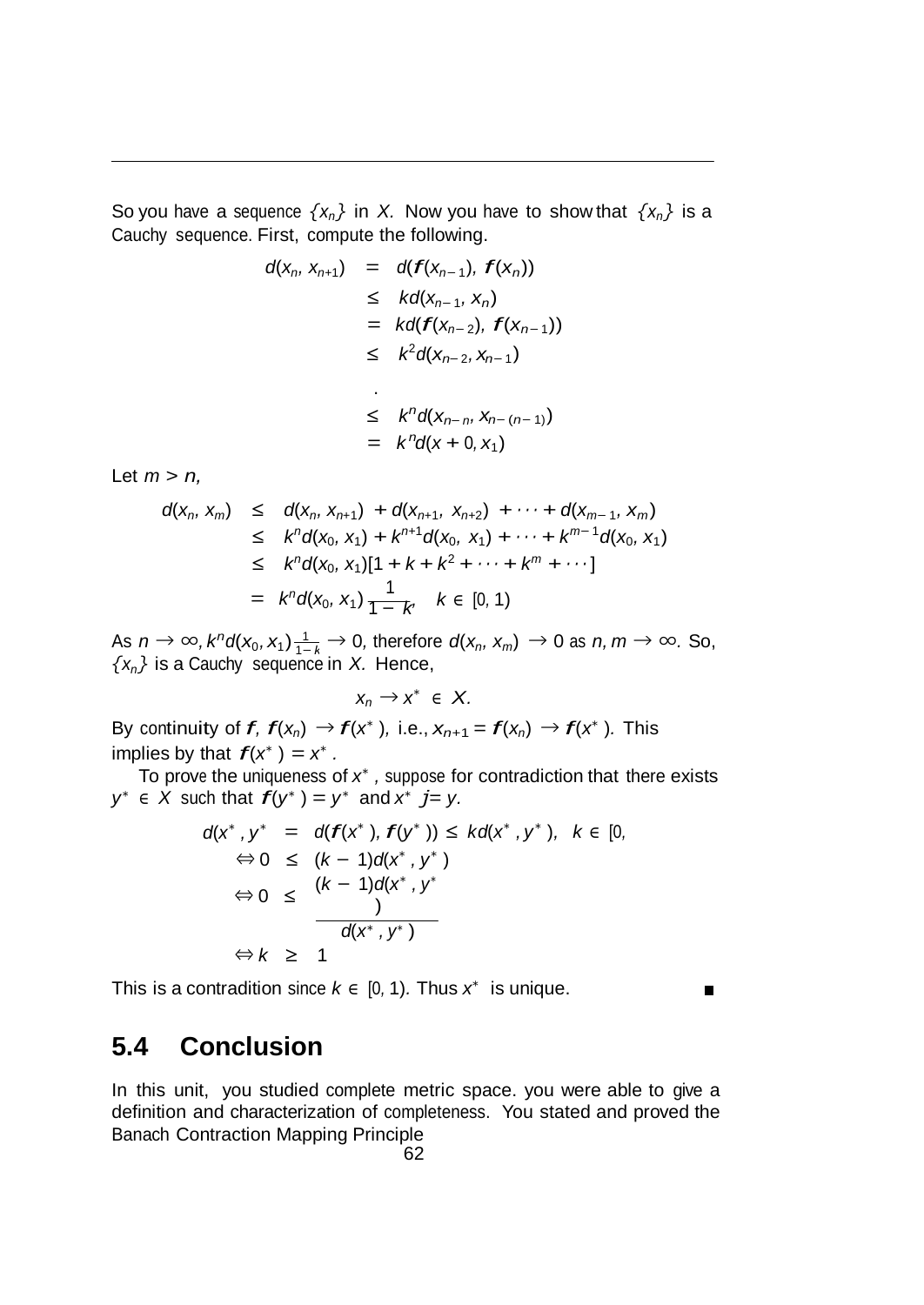## **5.5 Summary**

Having made it to the end of this unit, you are now able to

- (a) Define a complete metric space and give examples.
- (b) Prove two very important theorems concerning complete metric spaces.

## **5.6 Tutor Marked Assignments(TMAs)**

#### **Exercise 5.6.1**

1. Let  $(E, d)$ be a metric space and let  $f: E \rightarrow E$  satisfy

$$
\rho(f(x), f(y)) \leq k\rho(x, y) \text{ for all } x, y \in E.
$$

*k* ∈ (0,1). For  $x_0$  ∈ *E*, define the sequence  $\{x_n\}_{n=0}^\infty$  by

$$
x_{n+1}=f(x_n), \quad n\geq 0.
$$

Prove that

$$
\rho(x_n, x_0) < \frac{1 - k^n}{1 - k} \rho(x_0, x_1)
$$

(Hint: First compute  $\rho(x_0, x_{n+1})$ ).

2. Suppose  $b > 0$ , prove  $(b, \infty)$  is a complete metric space and that  $f$ :  $(b, \infty) \rightarrow R$  defined by

by  

$$
f(x) = \frac{1}{2} x + \frac{b^2}{x}, x \in [b, \infty)
$$

is a contraction map.

- 3. Let  $(E, \rho) = [0, \frac{1}{3}], \rho$  where  $\rho$  denotes the usual metric on R. Let  $T : E \rightarrow E$  be defined by  $Tx = x^2$ . Prove that *T* is a contraction map on *E.* Is *T* a contraction on [0*,* 1]? Justify.
- 4. Find an example of a complete metric space (*E, d*) and a mapping  $f: E \rightarrow E$  such that

$$
d(f(x), f(y)) < d(x, y)
$$

for all  $x, y \in E$  and  $f$  has no fixed point.

 $x + \frac{1}{x}$  or,  $E = \{1, \infty\}$ .  $f(x) = x + \frac{1}{x}$  or,  $E = R$ ,  $f(x) = \ln(1 + e^x)$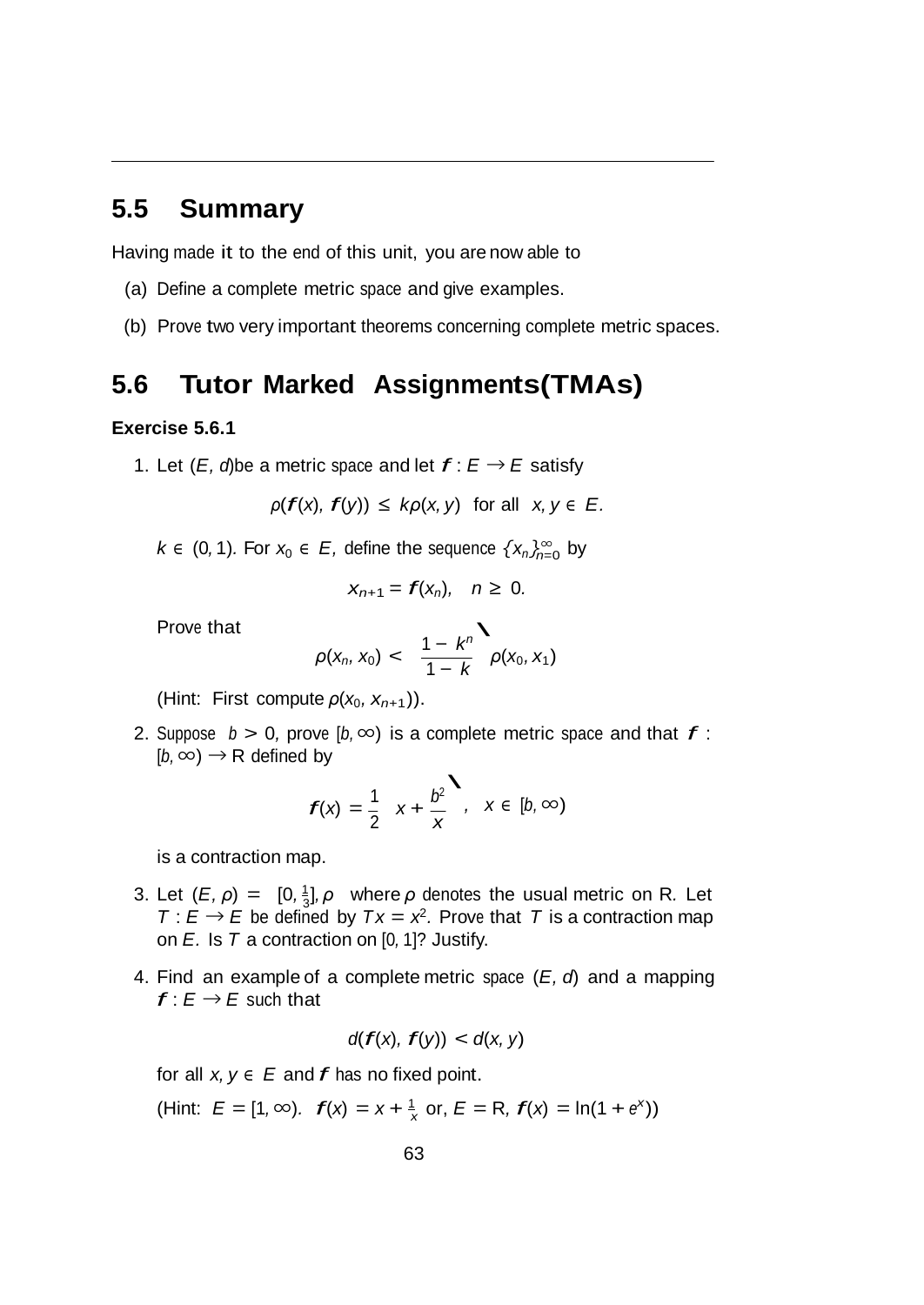- 5. Let *E* be a complete metric space and *h*, *g* be such that *h*,  $g : E \rightarrow E$ . Suppose that *h* is a contraction and *g* commutes with *h* (i.e.,  $h(g(x)) =$ *g*( $h(x)$ ), ∀  $x \in E$ ). Prove that *g* has a fixed point in *E*. Is such a fixed point unique?
- 6. Let *E* be a complete metric space and  $f : E \rightarrow E$  be a mapping of *E* into itself. Suppose for some positive integer *n*,  $f^n$  is a contraction mapping of *<sup>E</sup>* into itself. Show that *f* has <sup>a</sup> unique fixed point in *<sup>E</sup>*
- 7. Let  $(E, d)$  be a complete metric space, and let  $f : E \rightarrow E$  be a mapping of *E* into itself. Suppose that numbers  $k_n$  exist such that  $sum_{n=1} \infty k_n$  < *∞* and

$$
d(f^{n}(x), f^{n}(y)) \leq k_n d(x, y), \quad \forall x, y \in E.
$$

Prove that there exists a unique  $x^* \in E$  such that  $f(x^*) = x^*$ . Further- more, if  $x_0$  is an arbitrary point of *E*, then  $f''(x_0) \rightarrow x^*$  as *n → ∞.*

8. Let  $E = [4, \infty)$  with the usual metric for R, and let  $f : [4, \infty) \rightarrow \mathbb{R}$  be defined by  $\ddot{\phantom{1}}$ 

$$
f(x) = \frac{1}{2}x + \frac{16}{x} \quad \forall x \in [4, \infty).
$$

Prove:

- (i) *E* is a complete metric space.
- (ii) *f* is <sup>a</sup> contraction map on *E.*

What is the unique fixed point of *f*?

9. Let  $E = [1, \infty)$  be endowed with the usual metric for R, and let  $f$ :  $E \rightarrow E$  be defined by

$$
f(x) = x + \frac{1}{x} + \frac{1}{x^3}.
$$

Prove:

- (i) *E* is a complete metric space.
- (ii)  $|f(x) f(y)| \le |x y|, \forall x, y \in E$ ,
- (iii)  $f$  has no fixed point in  $[1, \infty)$

Why does (iii) not contradict the contradiction mapping principle?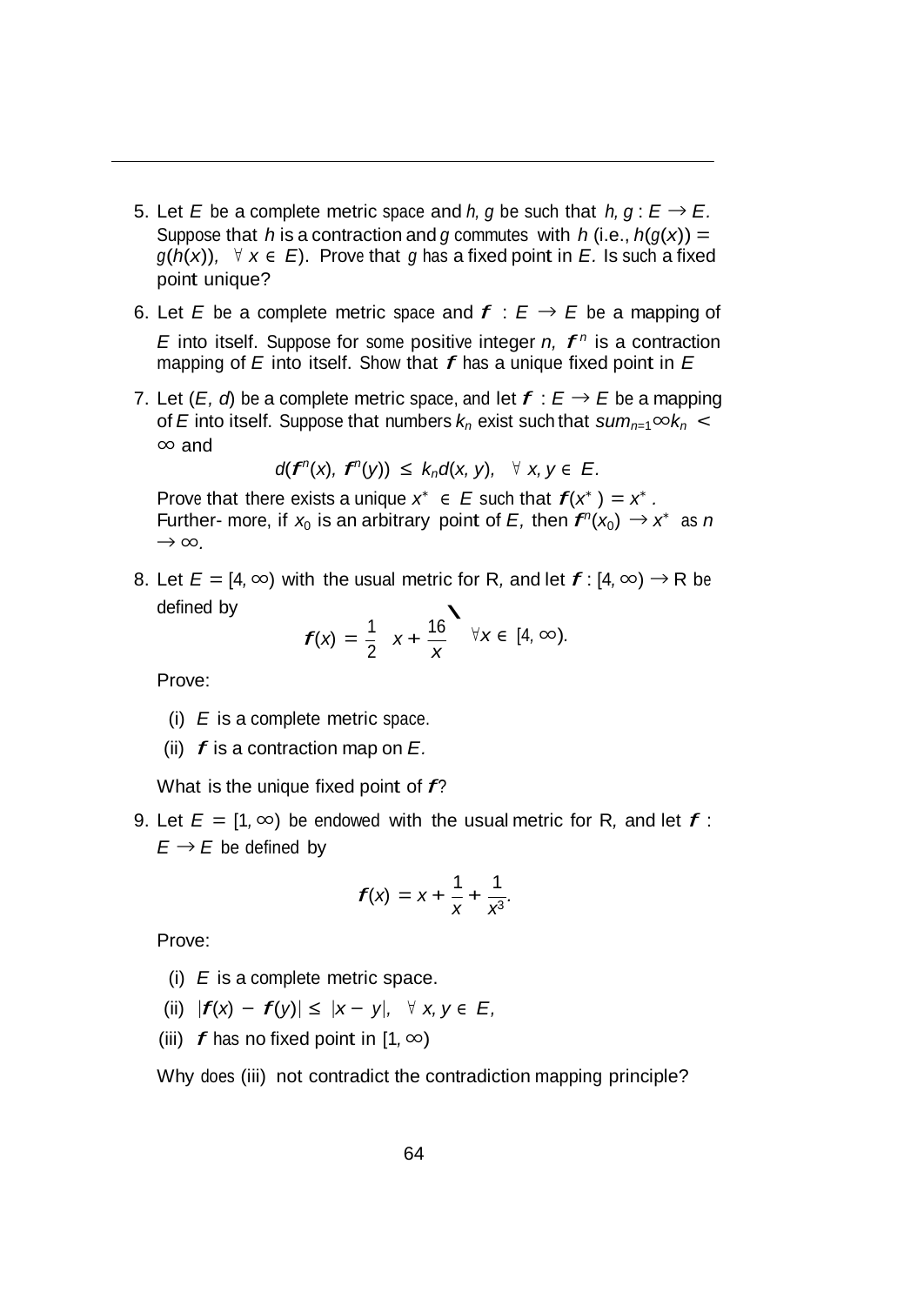10. Let  $(E, d_E)$  and  $(F, d_F)$  be metric spaces. A mapping  $f : E \rightarrow F$  is called *Lipschitz* if there exists a constant  $L \geq 0$  such that

$$
d_F(f(x), f(y)) \leq L d_E(x, y), \forall x, y \in E.
$$

(**Note** A contradiction map is a special case of a Lipschitz map in which *L ∈* [0*,* 1)).

- (a) Prove that every Lipschitz map is uniformly continuous.
- (b) Let  $f: \mathsf{R} \to \mathsf{R}$  be defined by  $f(x) = (x^2 + 1)^{\frac{1}{2}}$   $\forall x \in \mathsf{R}$ . Prove:
	- i. *f* satisfies *<sup>|</sup>f*(*x*) *<sup>−</sup> f*(*y*)*<sup>|</sup> <sup>≤</sup> <sup>|</sup><sup>x</sup> <sup>−</sup> <sup>y</sup><sup>|</sup> <sup>∀</sup> x, <sup>y</sup> <sup>∈</sup>* <sup>R</sup>*,*
	- ii. *f* has no fixed point in <sup>R</sup>*.*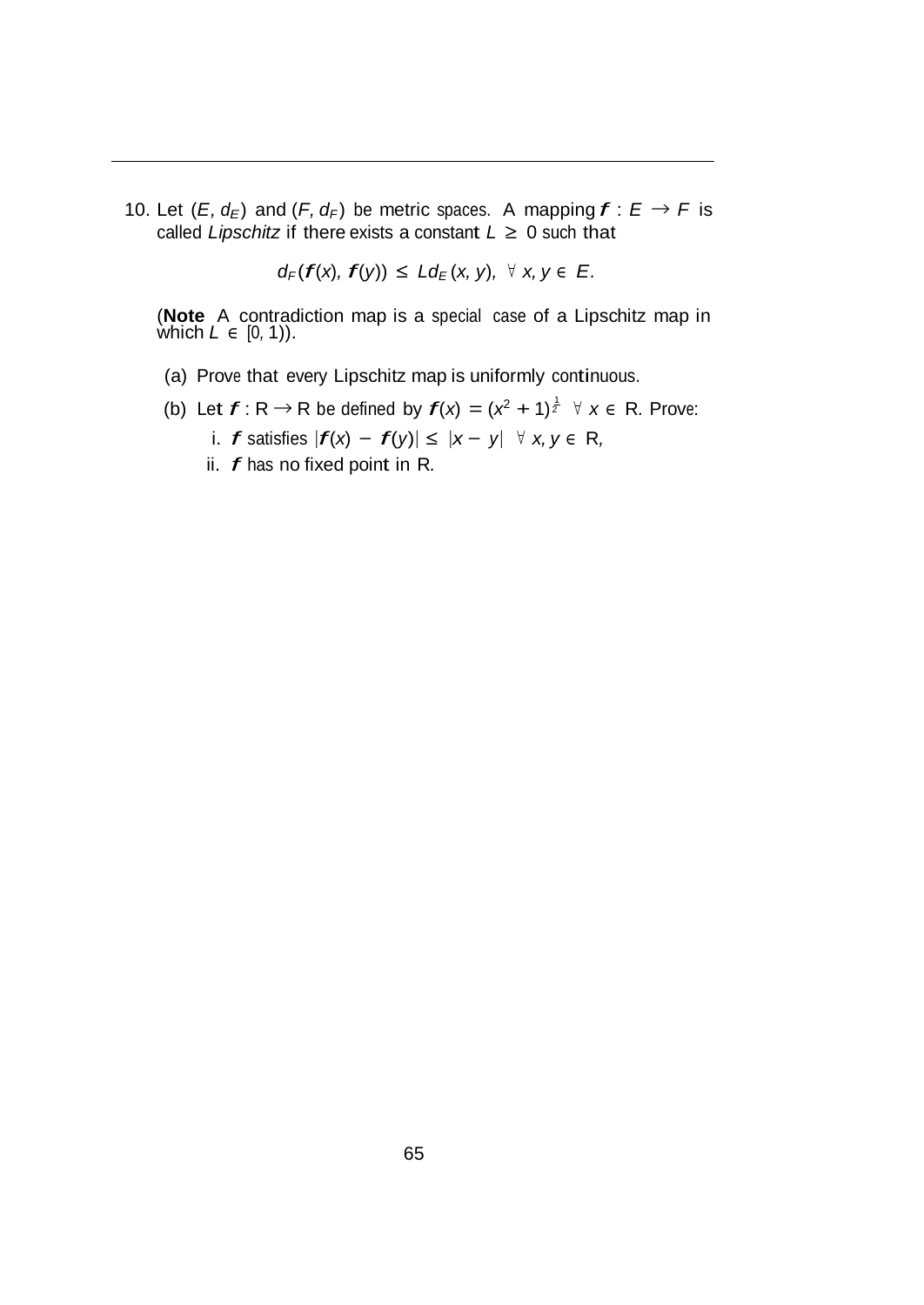# $\overline{\mathbf{b}}$

# **Compactness**

## **6.1 Introduction**

Compactness is perhaps the single most important concept in analysis. It is, in some sense, what reduces the infinite to the finite. In this unit, you shall study the notion of compactness, and for better understanding, you have to do all the assignments given to you by the tutor in the TMAs.

## **6.2 Objectives:**

At the end of this unit, you should be able to

- (i) understand the definition of compactness
- (ii) give some examples of compactness.
- (iii) state and prove some important theorem on compactness
- (iv) state the characteristics of a continuous function defined on a compactness.

#### **6.3 Main Content.**

**sequentially compact**) if every sequence  $\{x_n\}_{n=1}^\infty$  in  $K$  has a subsequence  $\{x_{nj}\}_{j=1}^{\infty}$  that converges to a limit in *K*. **Definition 6.3.1** A subset *K* of a metric space *E* is called **compact** (or,

The definition says that for *K* to be compact, the limit of the subsequence of the sequence taken in *K* must be in *K.*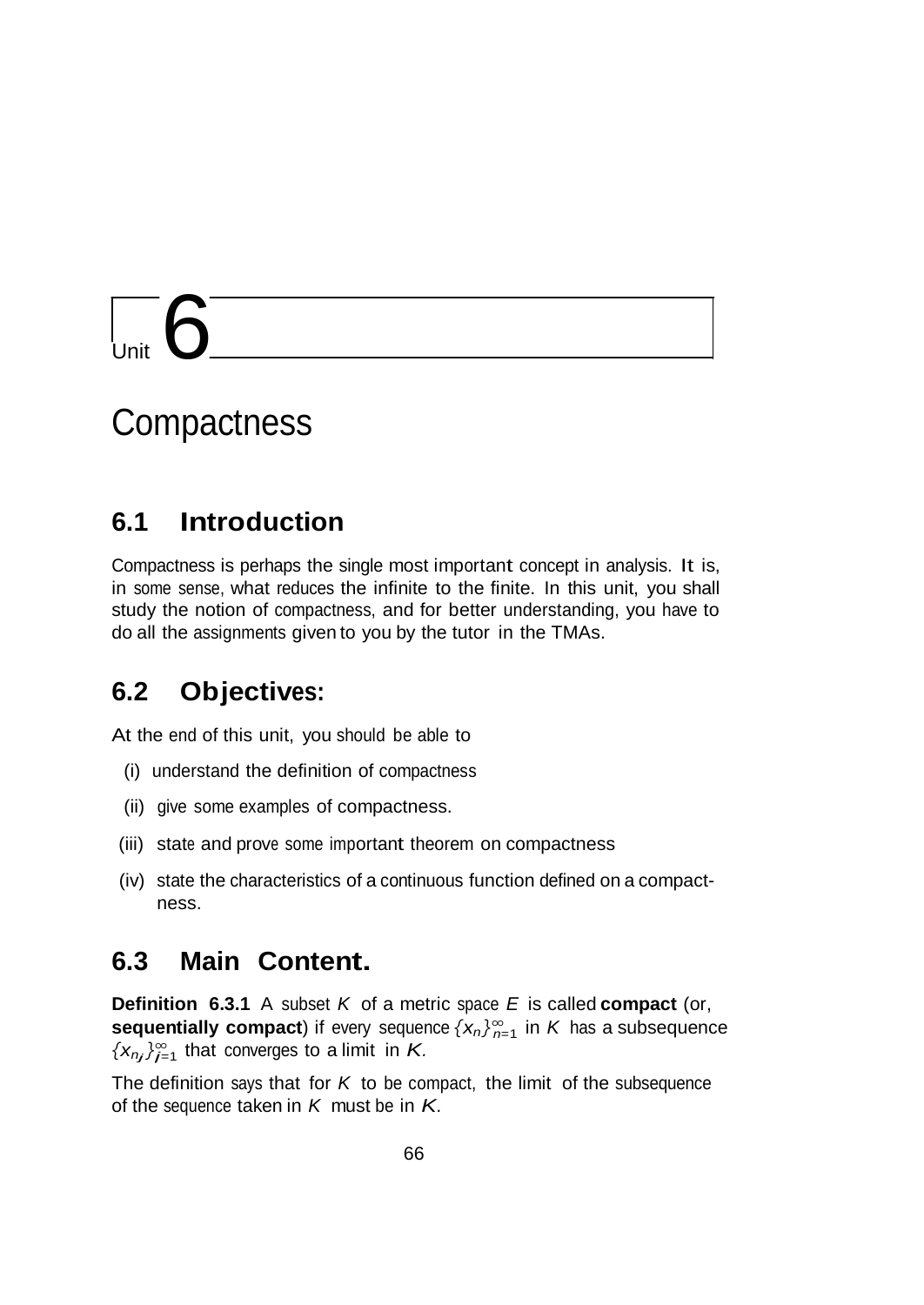**Example 6.3.1** The empty set *<sup>∅</sup>* is a compact set.

 $\{s_1, s_2, \ldots, s_k\}$ . Let  $\{s_n\}_{n=1}^{\infty}$  be a sequence in S. Then the sequence  $\{s_n\}_{n=1}^{\infty}$ **Example** 6.3.2 Any **finite set** is a compact set. To see this, let  $S =$ after *k* term infinitely often and the corresponding constant sequence converges to the term.

In what follows, you shall develop more facts about compact sets.

#### **6.4 Compactness and Subsets**

**Theorem 6.4.1** *Every compact subset of a metric space is closed and bounded*

 $f$  there exists a sequence  $\{a_n\}_{n=1}^\infty$  in  $A$  such that  $a_n \to a^*$  as  $n \to \infty$ . Since  $A$  is of  ${a_n}_{n=1}^{\infty}$  must converge to *a<sup>\*</sup>*. So,  $a = x^* \in A$ . Hence *A* is closed (i.e., **Proof.** Let *A* be a compact subset of a metric space (*E, d*). You first have to show that *A* is closed. So, let *a<sup>∗</sup>* be an arbitrary limit point of *A.* Then, compact and  $\{a_n\}_{n=1}^{\infty}$  is in *A*, there exists a subsequence  $\{a_n\}_{n=1}^{\infty}$  of  $\{a_n\}_{n=1}^{\infty}$ *<sup>x</sup><sup>∗</sup> <sup>j</sup> <sup>j</sup>*=1 *<sup>∗</sup> <sup>n</sup>*=1 such that *anj <sup>→</sup>* as *j <sup>→</sup> <sup>∞</sup>,* for some *<sup>x</sup> <sup>∈</sup> A.* But all subsequences contains all its limit points.)

*A* such that *d*(*a*<sub>0</sub>*, a<sub>n</sub>*) ≥ *n.* Since *A* is compact and  $\{a_n\}_{n=1}^{\infty}$  ⊆ *A*, ∃ a subsequence  $\{a_{nj}\}_{j=1}^{\infty}$  of  $\{a_n\}$  such that  $a_{nj} \to a^*$  as  $j \to \infty$ , we obtain It is nowleft for you to show that *A* is bounded. Choose and fix an arbitrary point  $a_0 \in A$ . Assume *A* is not bounded. Then, for each  $n \in N$ ,  $\exists a_n \in$ that  $d(a_0, a_{n_j}) \to \infty$ , contradicting the boundedness of  $\{a_{n_j}\}$ . Hence, A is bounded.

**Remark 6.4.1** The converse of theorem 6.4.1 is generally false. For example, let  $A = Q \cap [0, 1]$ , i.e., A is the set of rationals in [0, 1]. Clearly A is *bounded. A is also closed. But A is a subset of* Q *which is not compact, because we can find a sequence of rationals in A which converges to a point outside A.*

**Theorem 6.4.2** *The cartesian product of two compact sets is compact.*

**Proof.** Let *A, B* be two compact subsets of a metric space, (*E, d*). Let  $(a_n, b_n)$  ∈ *A* × *B* be given. Then, since *A* is compact, *∃* a subsequence  $\{a_n\}$ of  ${a_n}$  such that  $a_{n_j} \to a \in A$  as  $j \to \infty$ . The corresponding subsequence *{b<sub>nj</sub>}* has a subsequence  ${b_j}_k$ *}* that converges to some *b* ∈ *B* as  $k \to ∞$ *.* Then, the corresponding subsequence *{anj k }* of *{anj }* converges still to *a.* Hence,

$$
(a_{n_{j_k}}, b_{n_{j_k}}) \to (a, b) \in A \times B \text{ as } k \to \infty.
$$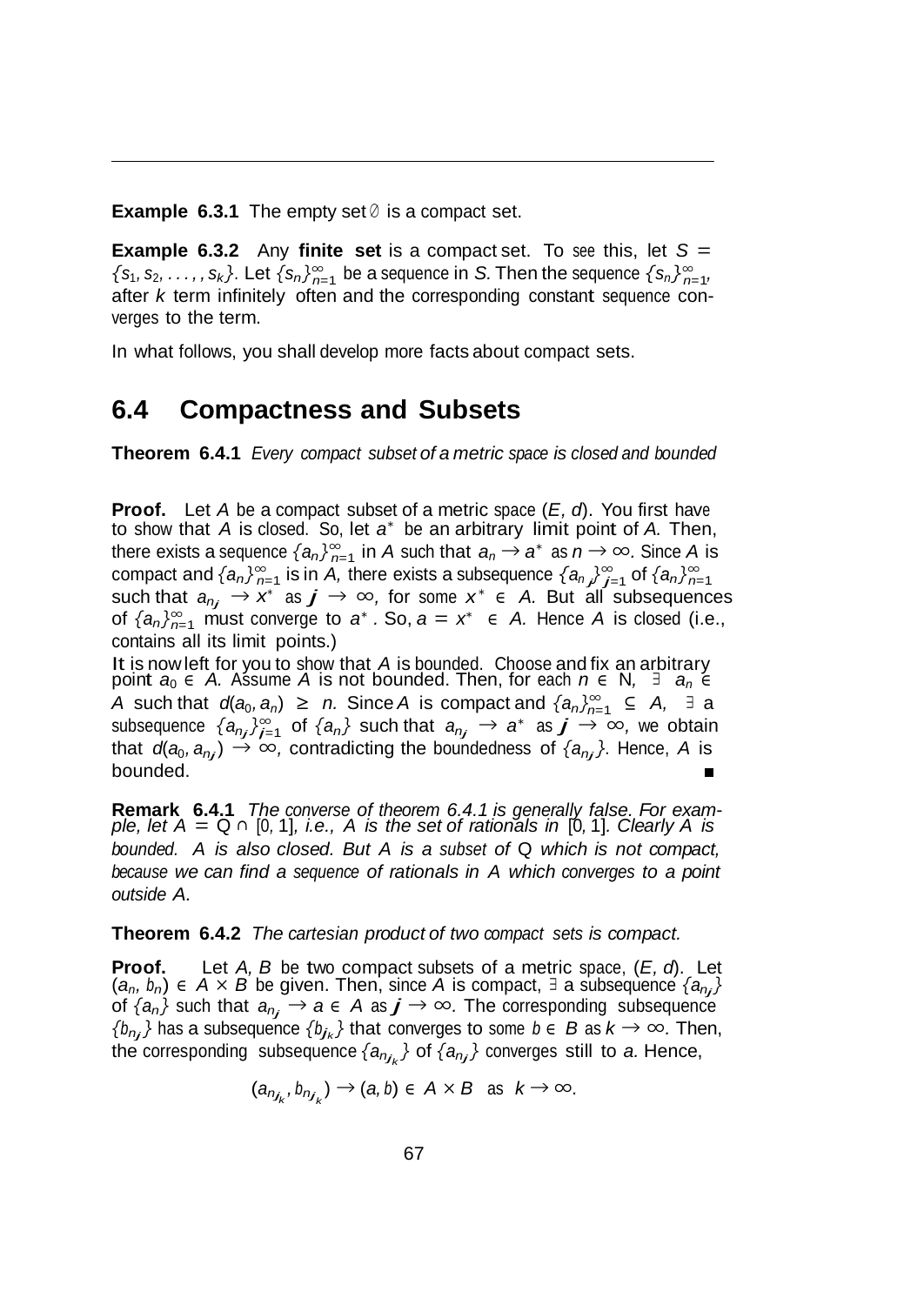This implies that *A × B* is compact.

**Corollary** 6.4.2 *The Cartesian product of n compact sets*  $A_1 \times A_2 \times A_n$  *is compact.*

**Proof.** Observe that  $A_1 \times A_2 \times A_n = A_1 \times (A_2 \times \cdots \times A_n)$ . The proof follows by induction.

**Theorem 6.4.3** *A close subset of a compact set is compact.*

**Proof.** Let *A* be a closed subset of a compact set *K*. Let  $\{a_n\}_{n=1}^{\infty}$  be an *n*=1 arbitrary sequence in *A.* Then clearly *{an}<sup>∞</sup>* is a sequence in *K.* Since *K*  $a$  subsequence  $\{a_{n_j}\}_{j=1}^\infty$  of  $\{a_n\}_{n=1}^\infty$  such that  $a_{n_j}\to a\in K$  as  $j \rightarrow \infty$ . Since *A* is closed,  $a \in A$ , and so *A* is compact.

#### **6.5 Continuity and Compactness**

In a first course in classical analysis, the following theorem is generally proved.

**Theorem 6.5.1** *Let*  $f$  : [a, b]  $\rightarrow$  R *be continuous. Then,* 

*(i)*  $f$  *is bounded, i.e.,*  $\exists$  *M* > 0 *such that*  $|f(x)| \leq M$ ,  $\forall$  *x* ∈ [*a, b*]*.* 

*(ii)* There exists a point  $c_1 \in [a, b]$  such that  $f(c_1) = \min_{x \in [a, b]} f(x)$ .

*(iii) There exists a point*  $c_2 \in [a, b]$  *such that*  $f(c_2) = \max_{x \in [a, b]} f(x)$ *.* 

 $f([a, b]) = [f(c_1), f(c_2).]$ 

*(v) f is uniformly continuous on* [*a, <sup>b</sup>*]*.*

In this section, you shall extend this theorem to metric spaces. You may begin with the following theorem.

**Theorem 6.5.2** *The image of a compact set under a continuous map is compact.*

To this respect, let  $\{y_n\}_{n=1}^{\infty}$  be an arbitrary sequence in  $f(K)$ . Then, there  $j$  of *K*, there exists a subsequence  $\{a_{nj}\}_{j=1}^\infty$  of  $\{a_n\}_{n=1}^\infty$  such that  $a_{nj} \to a \in K$ . **Proof.** Let *E* and *F* be metric spaces and let  $f: E \rightarrow F$  be continuous. Let *<sup>K</sup><sup>⊂</sup> <sup>E</sup>* be compact. You have to show that *f*(*<sup>K</sup>* ) is <sup>a</sup> compact set *F.* exists a sequence  $\{a\}$  in *K* such that  $f(a_n) = y_n$ ,  $\forall n \in \mathbb{N}$ . By compactness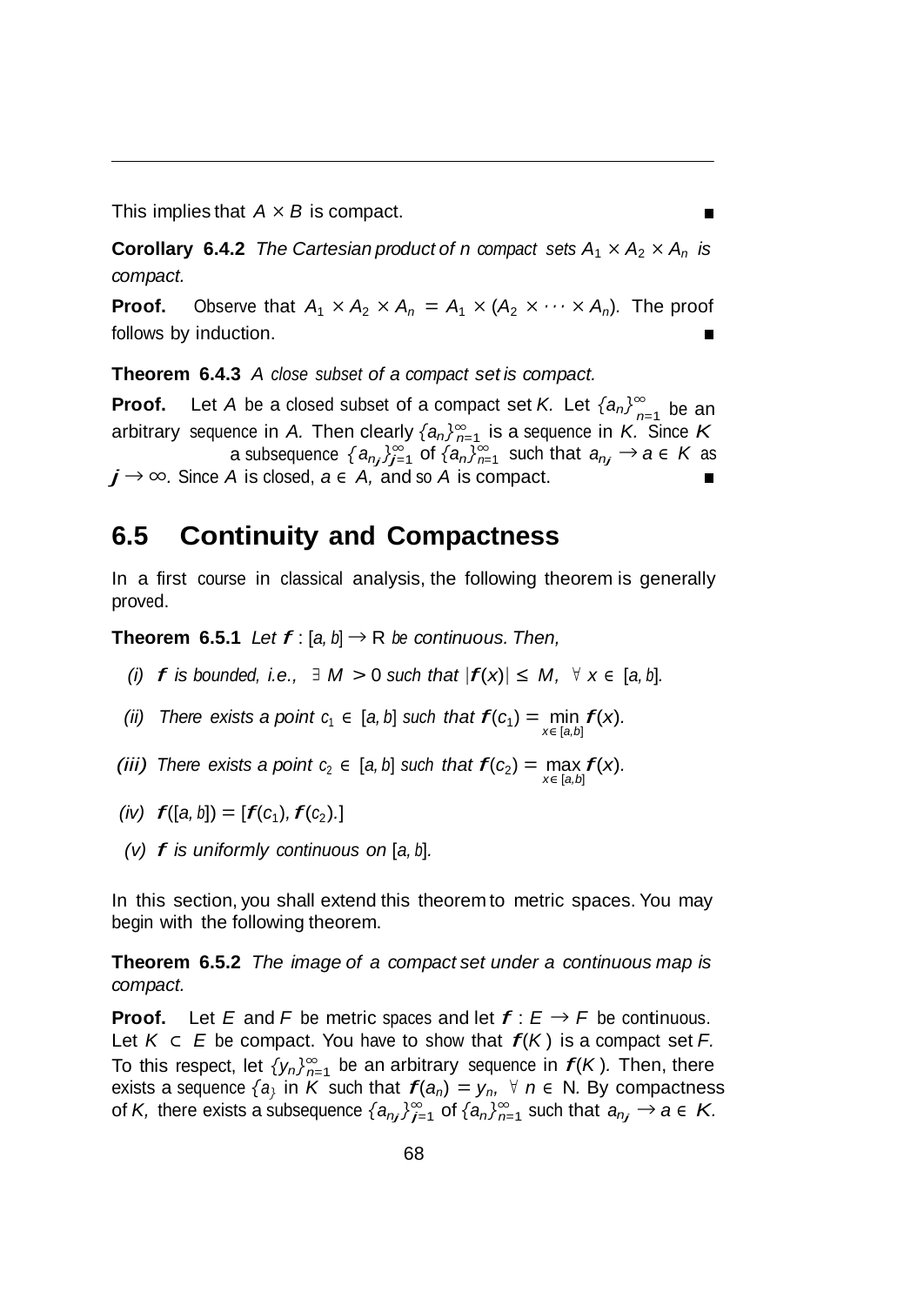Continuity of *f* on *K* implies  $f(a_{n_j}) = y_{n_j} \rightarrow f(a) \in f(K)$ . Thus, the arbitrary sequence  $\{y_n\}_{n=1}^{\infty}$  that converges to an element of  $f(K)$ *.* So,  $f(K)$ is compact.  $\blacksquare$ 

**Remark 6.5.1** *Theorem 6.5.2 is the extension of part (iv) of Theorem 6.5.1 to arbitrary metric spaces. The next theorem you shall prove will extend parts (i), (ii) and (iii) of Theorem 6.5.1 to metric spaces.*

**Theorem 6.5.3** *Let K be a compact subset of a metric space E and let*

 $f: K \rightarrow R$ 

*be continuous. Then,*

*(i)*  $f$  *is bounded, i.e.,*  $\exists$  *M* > 0 *such that*  $|f(x)| \leq M$ ,  $\forall$   $x \in K$ ;

*(ii)*  $\exists$  *x*<sub>0</sub>  $\in$  *K such that*  $f(x_0) = \min_{x \in K} f(x)$ *.* 

*(iii)*  $\exists$  *x*<sup>0</sup>  $\in$  *K* such that  $f(x^0) = \max_{x \in K} f(x)$ .

#### **Proof.**

- 1. By theorem 6.5.2, *f* (*<sup>K</sup>* ) is <sup>a</sup> compact subset of <sup>R</sup>*.* By theorem 6.4.1, *f* (*<sup>K</sup>* ) is closed and bounded (as <sup>a</sup> compact subset of the metric space R). This establishes (i)
- 2. Since  $f(K)$  is bounded, inf  $f(x)$  and sup  $f(x)$  belong to  $f(K)$ . Hence, (ii) and (iii) follow.

 $\blacksquare$ 

**Theorem 6.5.4** *Every real-valued continuous function defined on a compact set is uniformly continuous.*

 $n=1$   $\sum_{n=1}^{\infty}$   $n=1$   $\sum_{n=1}^{\infty}$   $n=1$   $\sum_{n=1}^{\infty}$   $n=1$   $\sum_{n=1}^{\infty}$   $n=1$   $\sum_{n=1}^{\infty}$ *j*=1 of  $\{x_n\}_{n=1}^{\infty}$  such that  $x_{n_j} \to x^* \in K$  as  $j \to \infty$ . Since  $d(x_n, y_n) < \frac{1}{n} \to 0$ , as **Proof.** Let *K* be a compact subset of a metric space  $(E, d)$  and let  $f: K \rightarrow$ R be continuous. You have to show that  $f$  is uniformly continuous. Suppose this is not the case. Then,  $\exists E > 0$  such that no matter how small  $\delta > 0$  is, there exist points  $x, y \in K$  with  $d(x, y) < \delta$  but  $|f(x) - f(y)| \ge E$ . Take  $\delta = \frac{1}{K}$ and let  $\{x_n\}_{n=1}^{\infty}$  and  $\{y_n\}_{n=1}^{\infty}$  be sequences in *K* such that  $d(x_n, y_n) < \frac{1}{n}$  while  $|f(x_n) - f(y_n)| \ge E$ . Compactness of *K* implies there is a subsequence  $\{x_{n_j}\}_{j=1}^{\infty}$ *.* Again, continuity of *f* implies *<sup>j</sup>*=1 as *j <sup>→</sup> <sup>∞</sup>* converges to *x*<br>  $f(x_{n_j}) \to f(x^*)$  and  $f(y_{n_j}) \to f(x^*)$ . So, for sufficiently large *j*,  $|f(x_{n_j}) - f(y_{n_j})| \leq |f(x_{n_j}) - f(x^*)| + |f(x^*) - f(y_{n_j})|$ lesE,

contradicting the supposition that  $|f(x_n) - f(y_n)| \ge E$ ,  $\forall n$ .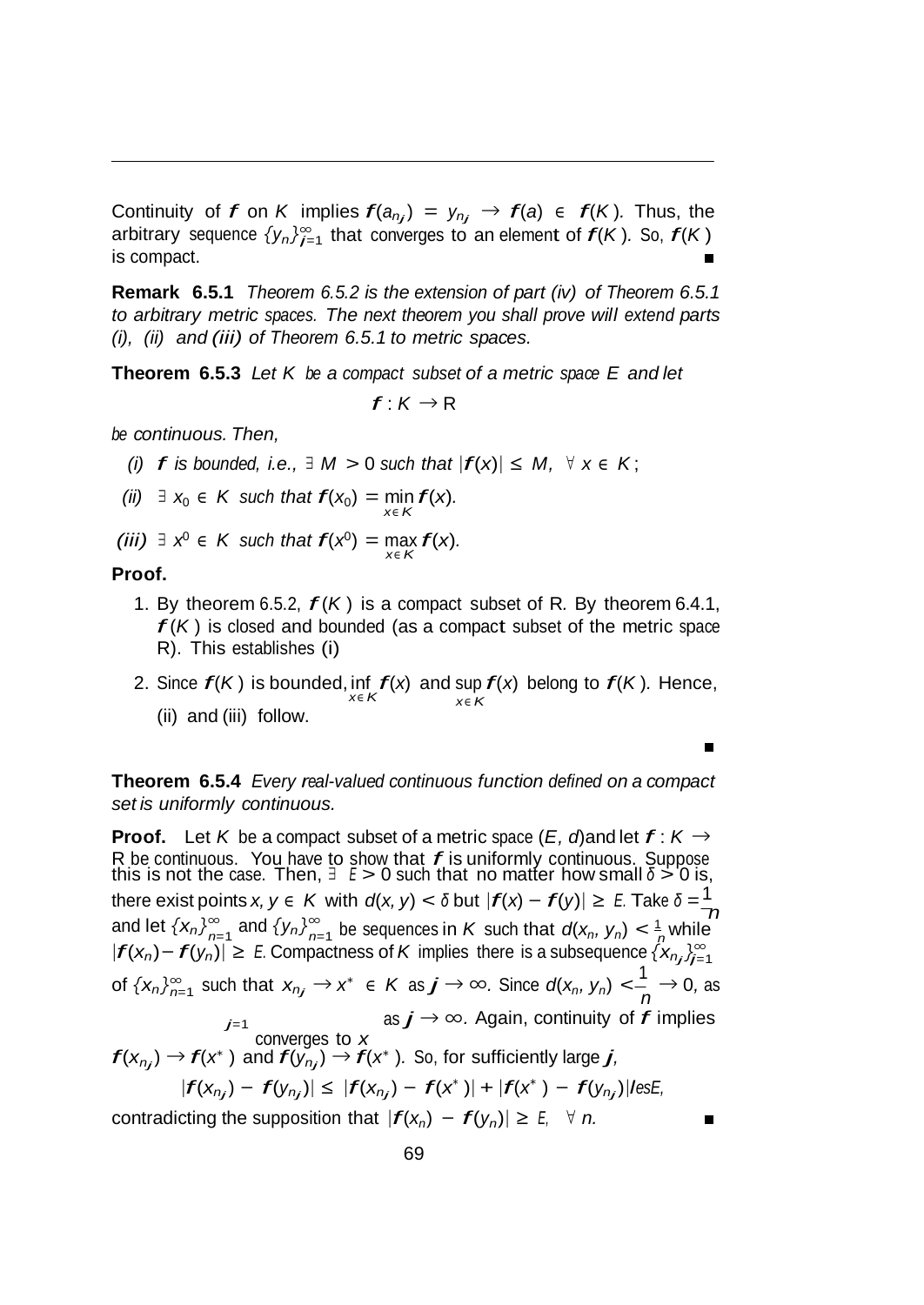#### **6.6 Conclusion**

In this unit, you discussed a very important property of metric spaces called compactness. You were able to define and give examples of compact metric space. And you also stated and proved some important theorem concerning compactness in a metric space.

#### **6.7 Summary**

Having made it to the end of this unit, you are now able to

- (i) understand the definition of compactness
- (ii) give some examples of compactness.
- (iii) state and prove some important theorem on compactness
- (iv) state the characteristics of a continuous function defined on a compactness.

#### **6.8 Tutor Marked Assignments(TMAs)**

#### **Exercise 6.8.1**

- 1. Let (R*, d*) be the real line with the usual metric. Prove that R is not compact.
- 2. (a) Suppose

$$
E = x : x = 0
$$
 or  $x = \frac{1}{n}$ ,  $n = 1, 2, ...$ 

i.e.,

$$
E = 0, 1, \frac{1}{2}, \frac{1}{3}, \ldots, \frac{1}{n}, \ldots
$$

Prove that *E* is compact.

- (b) Let  $\{x_n\}_{n=1}^{\infty}$  be a convergent sequence in a metric space *E* and let  $x_n \rightarrow x^*$  as  $n \rightarrow \infty$ . Prove that the set *K* defined by  $K =$ *x<sup>∗</sup> {xn} <sup>∪</sup> { }* is compact.
- (c) Prove that  $Y = (0, 1]$  with the usual metric on R is not compact.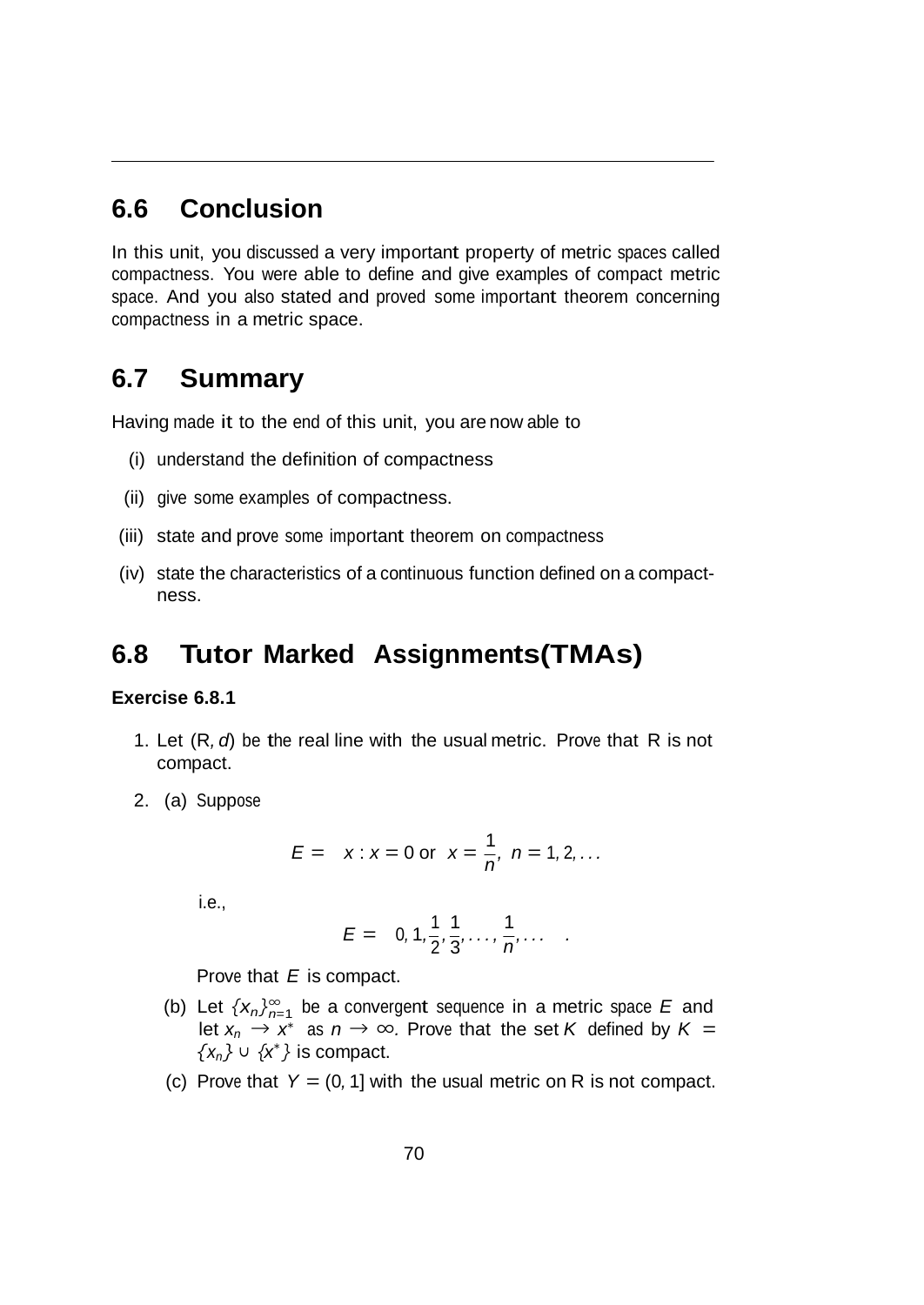- (d) Let (R*, d*) denote the real line with the discrete metric. Is R complete? Justify.
- (e) Prove that every metric space with a finite number of points is compact.
- (f) Let *K* be a nonempty subset of a metric space  $(E, d)$ . For  $x \in E$ , define the distance from *x* to *K* by

$$
d(x, K) = \inf \{ d(x, u) : u \in K \}.
$$

Prove that if *K* is compact, then there exists a point  $u^* \in K$ such that  $d(x, K) = d(x, u^*)$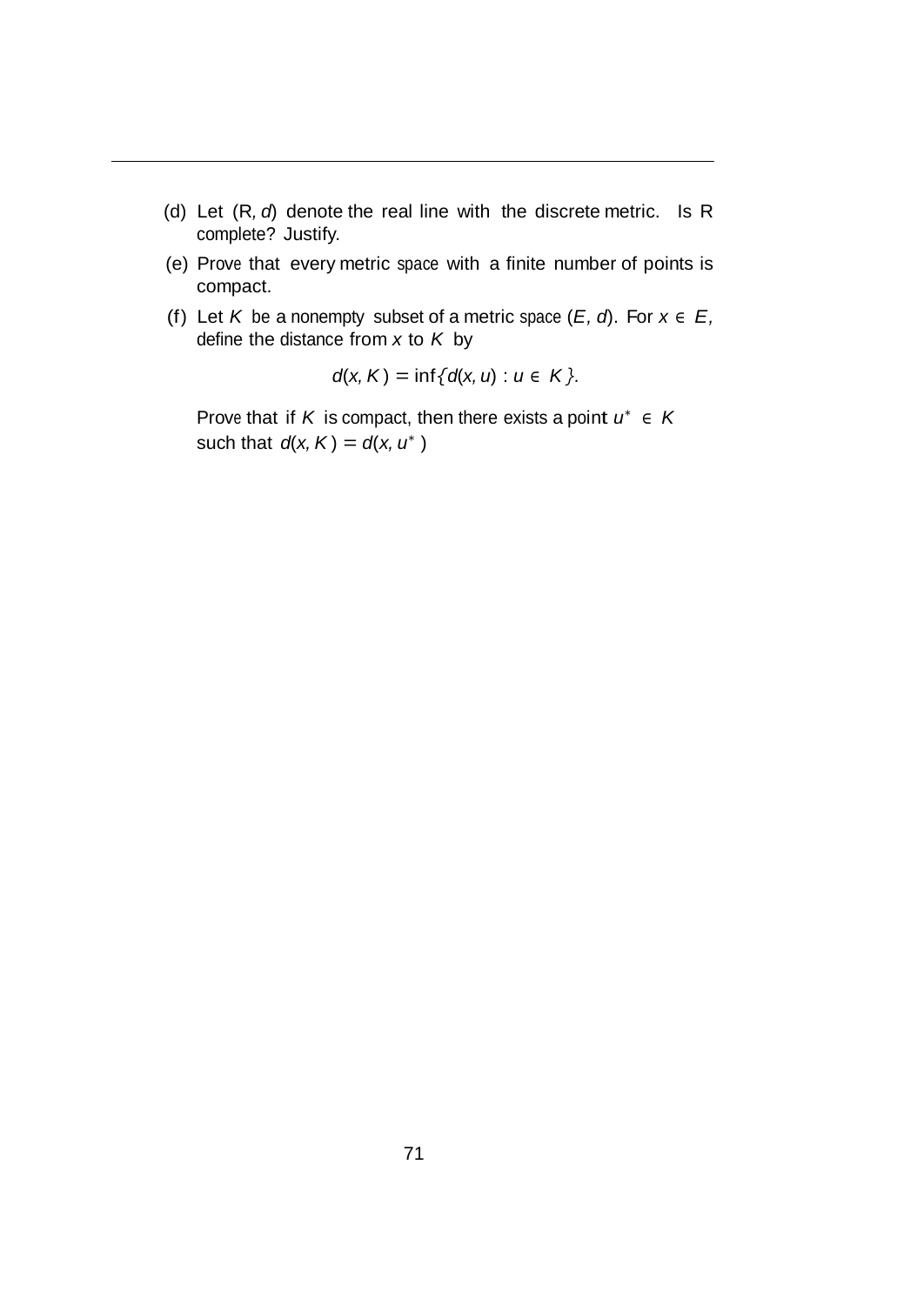$\frac{1}{\frac{1}{\sqrt{1-\frac{1}{\sqrt{1+\frac{1}{\sqrt{1+\frac{1}{\sqrt{1+\frac{1}{\sqrt{1+\frac{1}{\sqrt{1+\frac{1}{\sqrt{1+\frac{1}{\sqrt{1+\frac{1}{\sqrt{1+\frac{1}{\sqrt{1+\frac{1}{\sqrt{1+\frac{1}{\sqrt{1+\frac{1}{\sqrt{1+\frac{1}{\sqrt{1+\frac{1}{\sqrt{1+\frac{1}{\sqrt{1+\frac{1}{\sqrt{1+\frac{1}{\sqrt{1+\frac{1}{\sqrt{1+\frac{1}{\sqrt{1+\frac{1}{\sqrt{1+\frac{1}{\sqrt{1+\frac{1}{\sqrt{1+\frac{1}{1+\frac$ 

## **Connectedness**

### **7.1 Introduction**

You were taught in your elementary classical analysis the *intermediate value theorem,* which states that if <sup>a</sup> function *f* is continuous on an interval I and *η* is a number between  $f(a)$  and  $f(b)$  then there exists  $ξ ∈ I$  such that  $f(\xi) = \eta$ . The intermediate theorem is so important in application, for example in constructing inverse functions. This theorem depends not only on the fact that *f* is continuous but on the special property of the interval *I*  called *connectedness,* which is the major notion of consideration in this unit and this would help us to recover the intermediate value theorem as a special case.

## **7.2 Objective**

At the end of this unit, you should be able to;

- (i) define and explain the of connectedness in a metric space.
- (ii) give examples and state some basic properties of connected sets.
- (iii) see a special property of a continuous function defined on a connected space.
- (iv) prove the intermediate value theorem.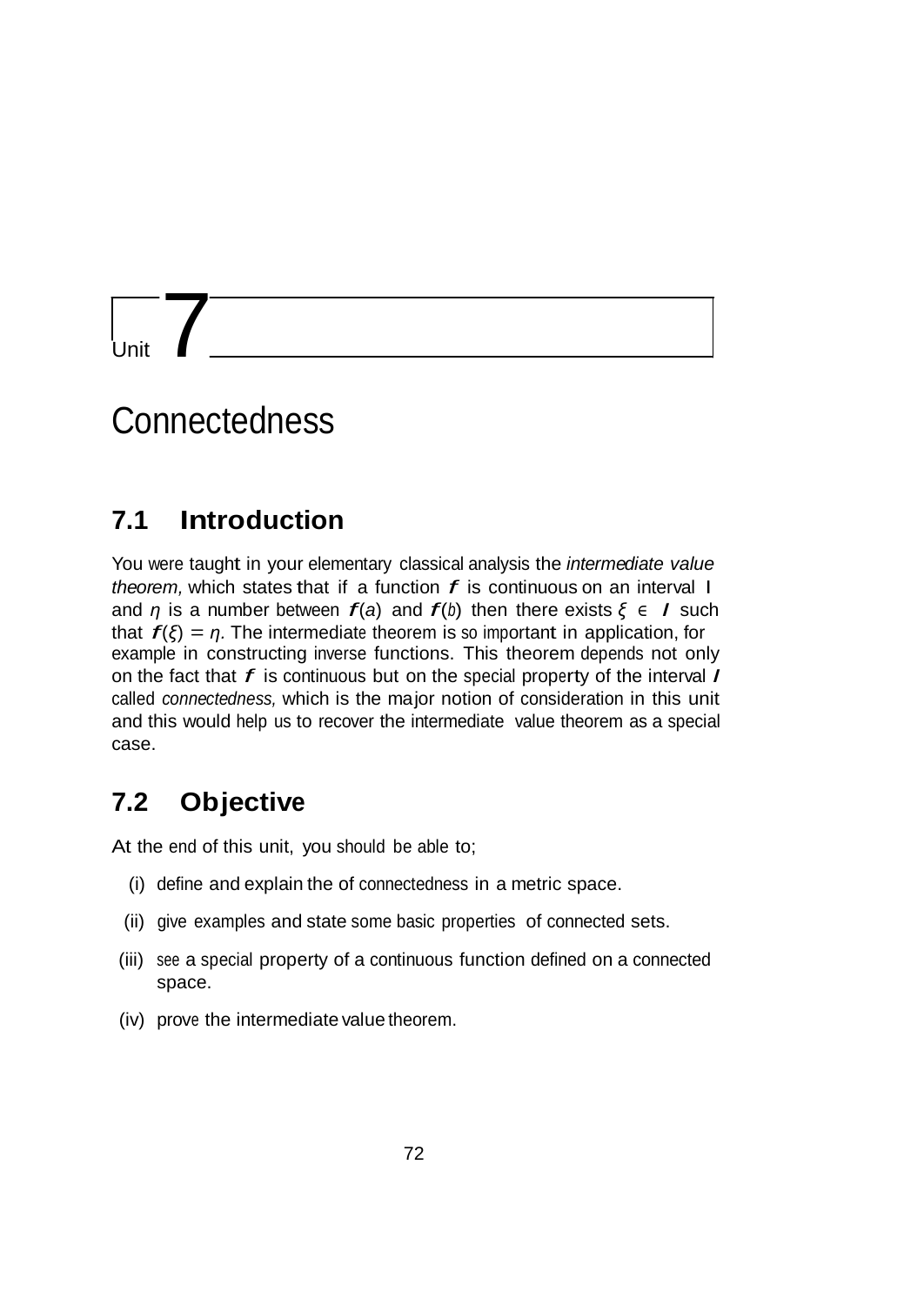## **7.3 Main Content**

**Definition 7.3.1** A metric space (*E, d*) is said to **connected** if it cannot be written as a union of two disjoint, open, nonempty subsets *A* and *B* of *E.* A metric space which is not connected is said to be **disconnected.** (in this case there exist two open, disjoint, nonempty subset,*A* and *B* such that  $E = A ∪ B$ ,  $A ∩ B = ∅ A$ ,  $B$  nonempty and open we call  $A ∩ B$ a

**disconnection** of *E* or a **separation** of *E*).

**Remark 7.3.1** You need to know that if a metric space (*E, d*)cannot be written as a disjoint union of nonempty open subsets, then it cannot also be written as a disjoint union of nonempty closed subsets. Thus, in the definition of connectedness you may replace "open" with "closed." The following theorem gives you a characterization of connectedness which is often useful.

**Theorem 7.3.1** A metric space  $(E, d)$  is connected if and only if the only subsets of E which are both open and closed are E and  $\emptyset$ .

**Proof.** (*⇒*) Let (*E, d*)be connected. You have to prove that the only subsets of E which are both open and closed are *E* and *<sup>∅</sup> .* Assume, for contradiction, that there exists a subset *A* of  $E(A \neq i) = \emptyset$ ,  $A \neq E$ which

is both open and closed. Then *A* is open (by hypothesis) and *Ac* is open (since *A* is also closed). Clearly  $A \cap A^c = \emptyset$  is obviously a separation of *E,* contradicting the connectedness of *E.* Hence *A* cannot be both open and closed.

(*⇐*) Let the only subsets of *E* which are both open and closed be *E* and *<sup>∅</sup> .* You have to prove that *E* is connected. Assume, for contradiction, that *E* is disconnected. Then there exist disjoint, nonempty, open subsets of *E,* of *A* and *B* such that  $E = A \cup B$ . Since  $A \cap B = \emptyset$ , it then follows that  $B = A^c$ , and

this implies *Ac* is open (since *B* is open). But *Ac* is open implies *A* is closed. Hence *A* is both open and closed. This contradicts the hypothesis that *E, <sup>∅</sup>* are the only subsets that are both open and closed. So the assumption that *E* is disconnected is false. Hence *E* is connected.■Here are some examples.

**Example 7.3.2** In any metric space (*E, d*), singleton sets are connected. This is obvious, since if  $\acute{x} \in \acute{E}$ , then the singleton set  $\{x\}$  cannot be disconnected into two nonempty subsets of any type.

**Example 7.3.3** Let (*E, d*)be a metric space with the discrete metric, *d.* Then (*E, d*)is disconnected, unless it is a singleton.

☞*Solution.* Recall that if *E* is a singleton, then *E* is connected. So, we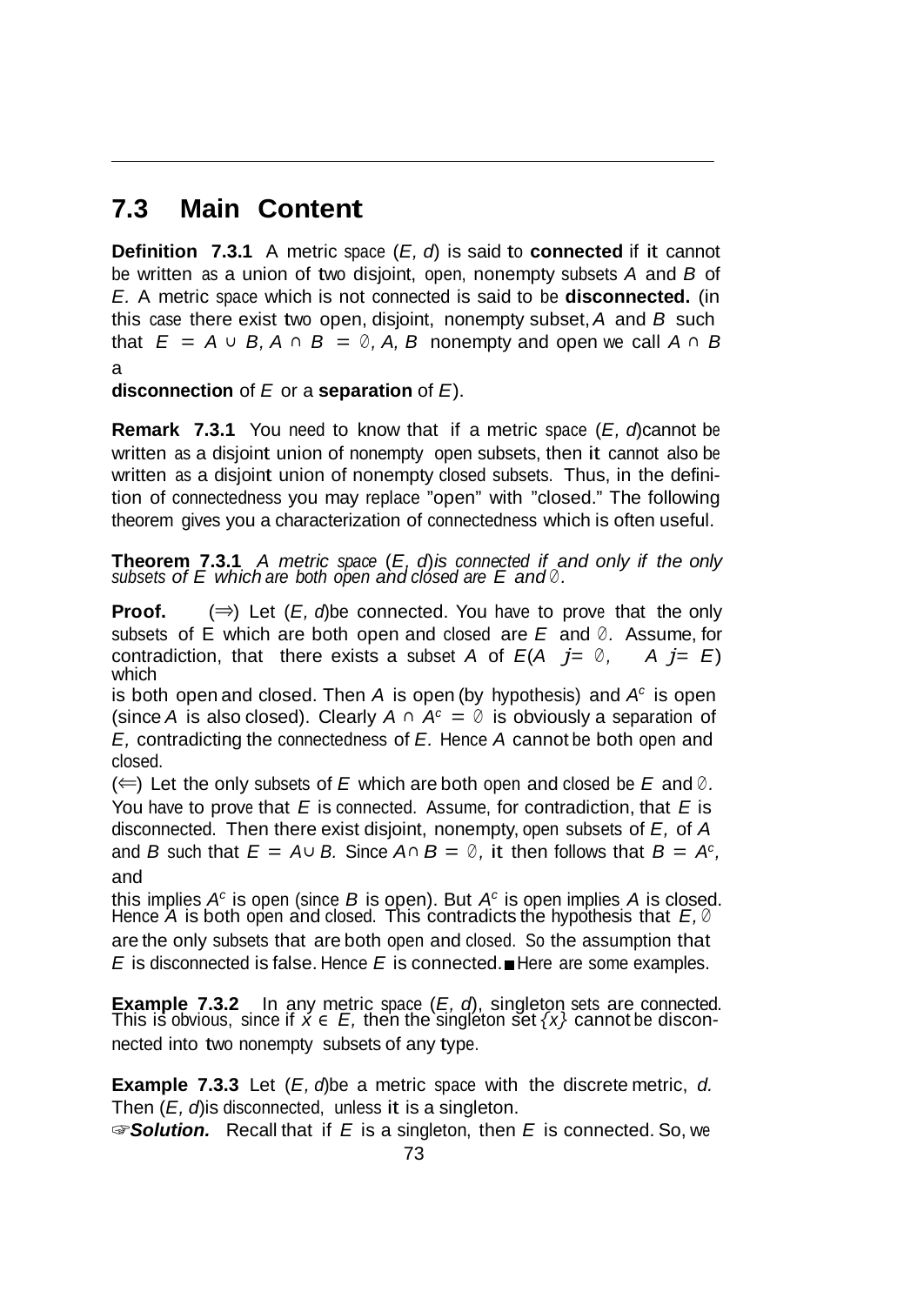may assume  $(E, d)$  contains more than one point. Let  $x_0$  be an arbitrary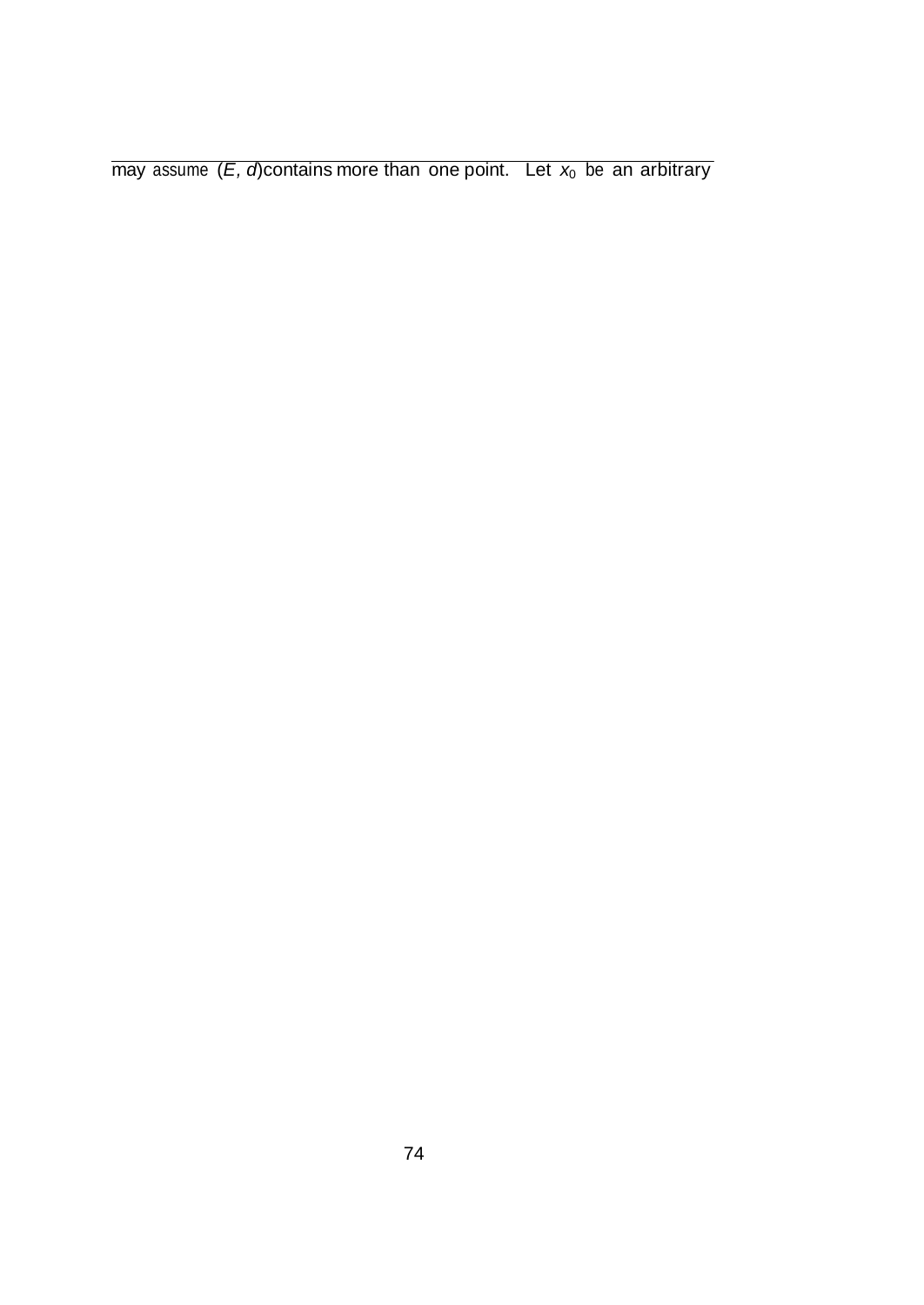point in *E*. Then, the singleton set  $\{x_0\}$  is open (singleton sets are open in the discrete metric space) and  $\{x_0\}^c$  is open (every subset is open in the discrete metric space). Moreover,  $\{x_0\}^c$  is nonempty since *E* contains more than one point. Hence

$$
E = \{x_0\} \cup \{x_0\}^c,
$$

is a disconnection of *E.* So, a discrete metric space with more than one point is disconnected.

**Definition 7.3.2** Let (*E, d*)be a metric space. A subset *K* of *E* is said to be connected if and only if it is connected as a subspace.

**Example 7.3.4** Let  $K = (0, 2) \cap [3, 4]$  be given the subspace metric (of the real line). Then, *K* is disconnected. ☞*Solution.* Observe that the set *A* = (0*,* 2) is open in *K.* For,

$$
(0,2) = ((0,2) \cup [3,4]) \cap (0,2)
$$
  
=  $K \cap (0,2)$ 

where  $(0, 2)$  is open in R. Clearly,  $(0, 2)$   $j = \emptyset$ . Also,  $B = [3, 4]$  is open in K. For

$$
[3,4] = ((0,2) \cup [3,4]) \cap (2.5, 4.5)
$$
  
=  $K \cap (2.5, 4.5)$ 

and (2*.*5*,* 4*.*5) is open in R*.* Hence

$$
K = (0,2) \cup [3,4] = A \cup B.
$$

Here, *A, B* are nonempty open disjoint subsets of *K.* So, *K* is disconnected.

#### **7.3.1 Basic Theorems**

In this section, you shall learn and prove some basic theorems about connectedness in metric spaces.

**Theorem 7.3.2** *If the sets A and B form a separation of E, and if F is a connected subset of E then F lies in A or lies in B.*

**Proof.** *A* and *B* form a separation of *E* implies:

$$
E = A \cup B, A j = \emptyset, B j = \emptyset, A \cap B =
$$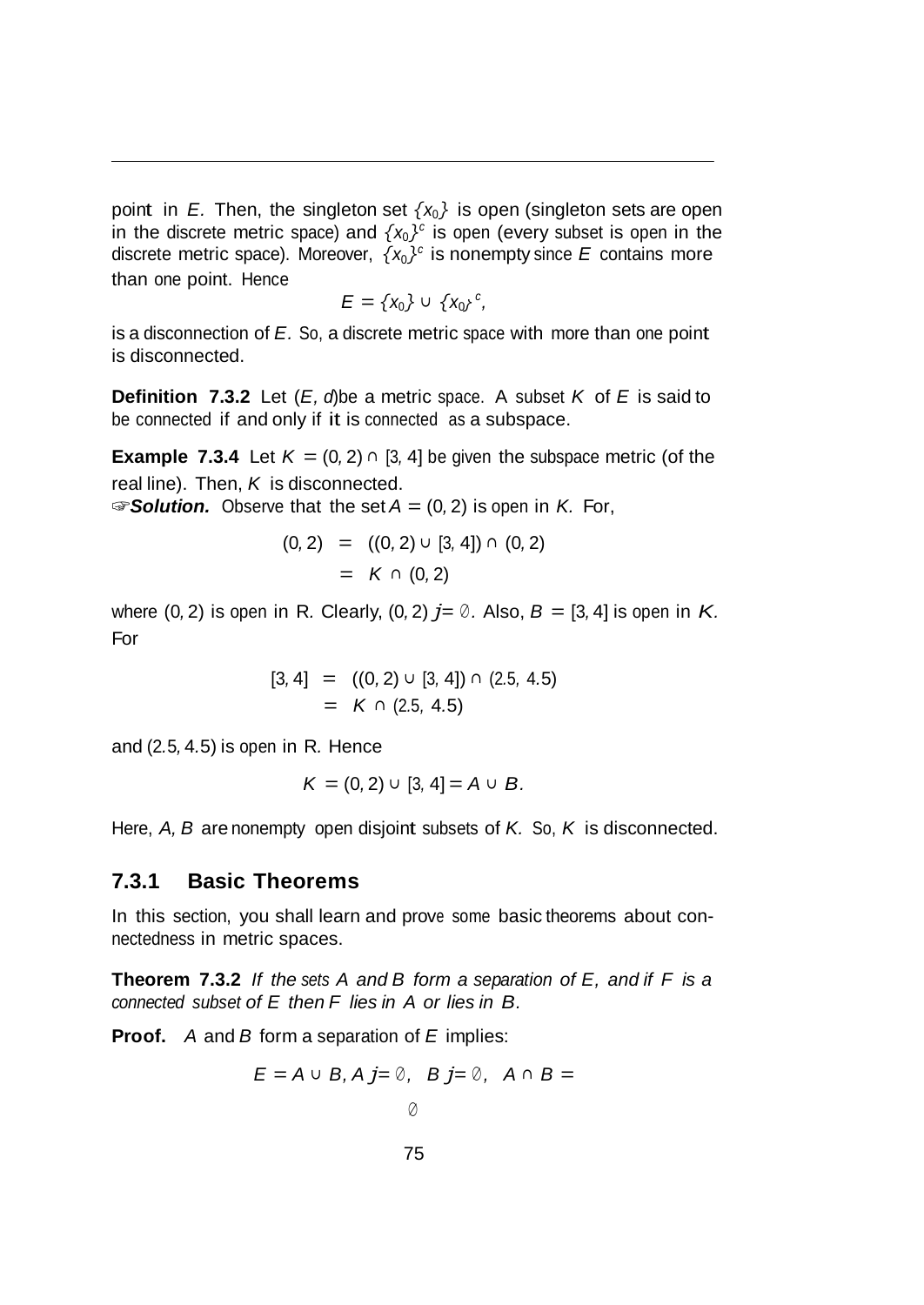and *A, B* are open in *E.* Then, clearly

*F* = (*A <sup>∩</sup> F*) *<sup>∪</sup>* (*B <sup>∩</sup> F*) = *<sup>∅</sup> <sup>∪</sup>* (*B <sup>∩</sup> F*) = *B <sup>∩</sup> F.*

so that *F <sup>∪</sup> B.* Similarly, if *B <sup>∩</sup> F* = *<sup>∅</sup>* then *F ⊂ A.* In either case you are done. So assume that *A <sup>∩</sup> F j*= *<sup>∅</sup>* and *B <sup>∩</sup> F j*= *<sup>∅</sup> .* Since *A* is open in *E* we have *A ∩ F* is open in *F* is open in *F.* Similarly, *B* is open in *E* implies *B ∩ F*

is open in *F.* Moreover,

*∞*

 $(A \cap F) \cap (B \cap F) = F \cap (A \cap B) = F \cap \emptyset = \emptyset$ .

Therefore,  $F = (A \cap F) \cup (B \cup F)$  is a separation, contradicting the connect- edness of *F.* Hence, either  $A \cap F = \emptyset$  or  $B \cap F = \emptyset$ , i.e., either *F* = *B <sup>∩</sup> F* or *F* = *A <sup>∩</sup> F* i.e., either *F ⊂ B* or *F ⊂ A,* completing the proof of the theorem

**Theorem 7.3.3** *1. The union of a collection of connected sets that have at least one point in common is connected.*

- *2. If each pair x, y of E lies in some connected subset, say Fxy of E, then E is connected.*
- *3. If*  $E =$  *K<sub>n</sub>* where  $K_n$  *is* a connected subset of  $E$  and  $K_{n-1} \cap K_n$   $j = \emptyset$ *n*=1 *for n ≥* 2*, then E is connected.*

#### **Proof.**

1. Let  ${K_\alpha}$ } be a collection of subsets of *E* and let  $x_0$  be a point of ()

*α*  $K_{\alpha}$  (i.e.,  $x_0$  is a point common to all the  $K_{\alpha}$ <sup>*t*</sup> *s*). You have to prove that  $F =$  *K*<sup> $\alpha$ </sup> is connected. Assume, for contradiction, that  $F =$ is not *α α* connected. Let  $F =$   $K_{\alpha} = A \cup B$  be a disconnection of *F*. The point *α x*<sup>0</sup> *∈ F* and so, either *x*<sup>0</sup> *∈ A* or *x*<sup>0</sup> *∈ B.* Without loss of generality, let *x*<sub>0</sub>  $\epsilon$  *A.* Since  $K_{\alpha}$  is a connected subset of *F* then  $K_{\alpha}$  lies in *A* or in *B*, (Theorem 7.3.2). However,  $K_{\alpha}$  is not contained in *B* since  $x_0 \in K_{\alpha}$ (and  $x_0 \in A$ ) and  $A \cap B = \emptyset$ . So,  $K_\alpha$  is a connected set in A for every *α.* Hence  $x_0 \in K_\alpha \subset A$  contradicting the fact (from *α K*<sub> $\alpha$ </sub> =  $A \cup B$ ) *α* that *B* is nonempty. So,  $F = K_\alpha$  is connected. *α*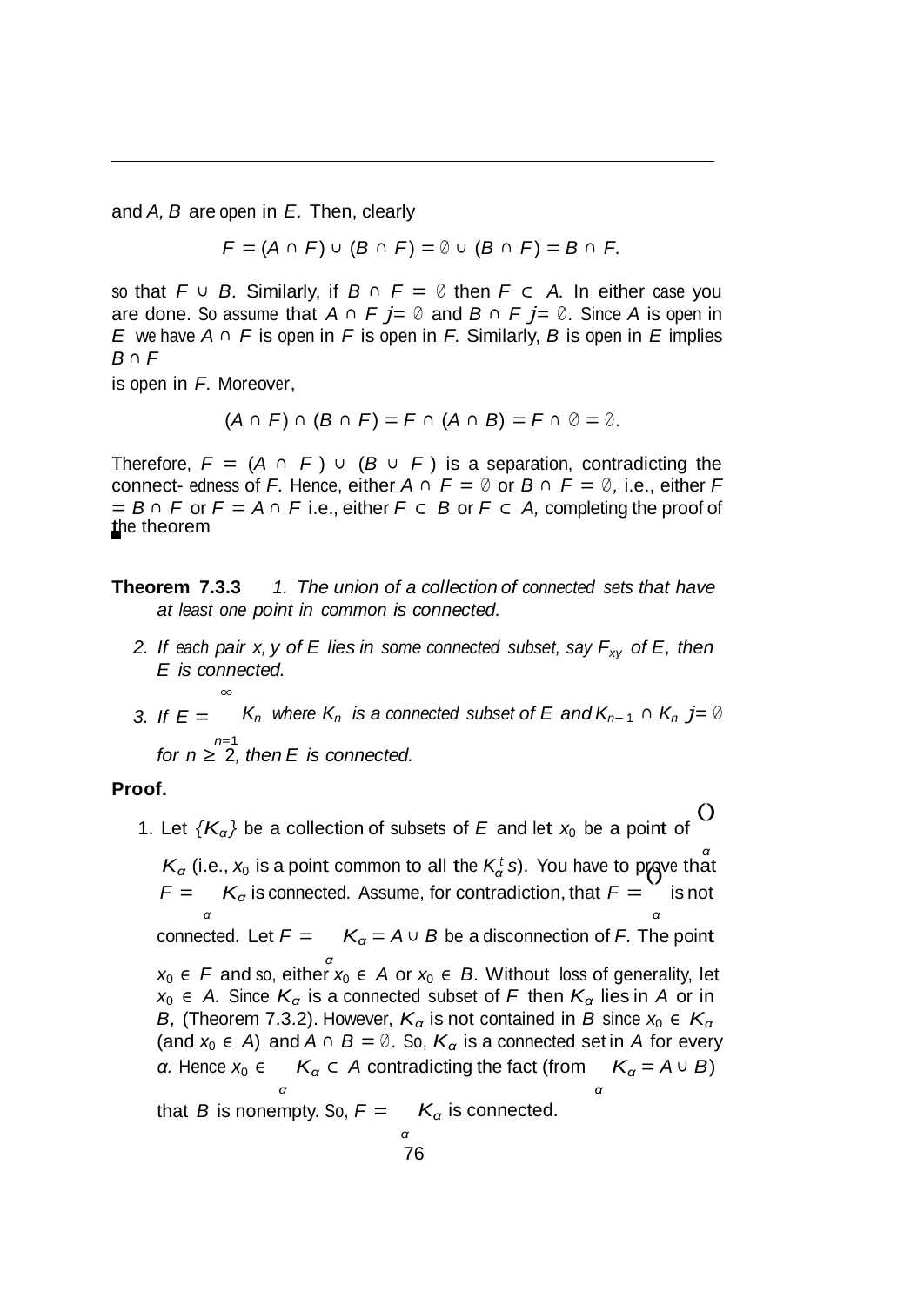2. Let *a ∈ E* be fixed. For any *x ∈ E,* there exists a subset *Fax,* say, which is connected and contains *a* and *x.* Note that

$$
E = E_{ax}
$$
  
where  $Q \leq C$ 

But *a ∈ Eax* for each *x ∈ E.* Hence *a ∈ Eax.* The connectedness of *x∈ E E* now follows from part (a) above.

3. Let  $F_k =$  $\kappa$  *K*<sub>n</sub>. Then it is easy to show that  $f_k$  is connected (by *n*=1 making repeated use of (a) above or by straightforward induction). Now, it is clear that *fk<sup>−</sup>* <sup>1</sup> *<sup>⊂</sup> fk* for all *<sup>k</sup> <sup>≥</sup>* <sup>2</sup> so that

$$
\begin{aligned}\n &\text{(3)} \quad f_k = f_1 = K_1 \ j = \emptyset. \\
&\text{So, there exists some } x_0 \in \bigotimes_{k=1}^{k=1} F_k. \text{ Since} \\
&\text{we have } \mathbf{f}_k \text{ and } \mathbf{x}_k = \sum_{k=1}^{\infty} f_k.\n \end{aligned}
$$

it follows that  $e$  is a union of connected sets that have a point  $x_0$  in common. By part (a) above, *E* is connected.

**Proposition 7.3.5** *Let* (*E, d*)*be a metric space and let F be a subset of E. If <sup>A</sup> and <sup>B</sup> form <sup>a</sup> separation of f, then*

$$
a\cap B=\emptyset
$$

*and*

$$
\overline{A} \cap B = \emptyset
$$

*(that is, A does not contain a limit point of B and b does not contain a limit point of a)*

**Proof.** *A* and *B* form a separation of *F* implies that  $f = A \cup B$ .  $A \cap B =$ *<sup>∅</sup> , A, B* open in *F, A j*= *<sup>∅</sup> , B j*= *<sup>∅</sup> .* Taking complements of *A <sup>∩</sup> B* and  $F = A \cup B$  in *F* we obtain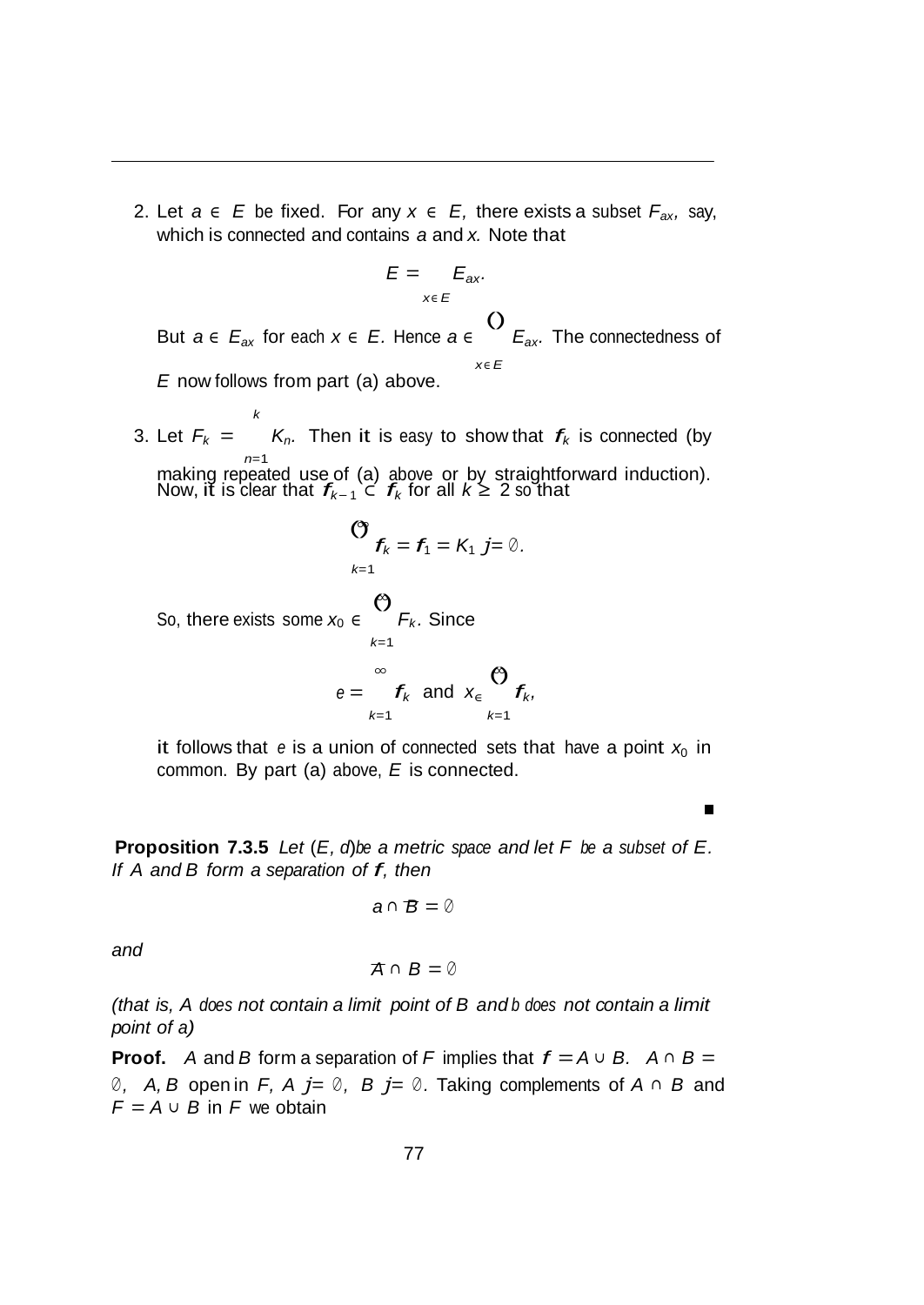- *(i)*  $F = A_F^c$  ∪  $B_F^c$  and  $A_F^c$  ∩  $B_F^c = \emptyset$ . ( $A_F^c$  and  $B_F^c$  denote the complement of *A* and *B* in *F,* respectively).
- (ii)  $F = A ∪ B$  with  $A ∩ B = ∅$ ,  $A$ ,  $B$  in  $F$ .

It follows from (i) and (ii) that  $A = B_F^c$  and  $B = A_F^c$ . But *B* is open in *F* implies that  $A = B_F^c$  is closed in *F*. Hence *A* is both open and closed in *F*. The closure of *A* in  $F = \overline{A}_E \cap F$  where  $\overline{A}_E$  denotes the closure of *A* in *E*. Since *A* is closed in *F, A* must be equal to its closure in *F,* i.e.,

$$
A=\mathcal{A}_E\,\cap\,F.
$$

So,

$$
A = \mathcal{A}_E \cap F = \mathcal{A}_E \cap (A \cup B) = (\mathcal{A}_E \cap A) \cup (\mathcal{A}_E \cap B) = A \cup (\mathcal{A}_E \cap B)
$$

Hence  $A_F \cap B = \emptyset$  (since  $A \cap B = \emptyset$ ). Similarly, by using the fact that *B* 

is closed in *F* you obtain that

$$
A\cap\overline{B}_E=\emptyset.
$$

completing the proof of the proposition.

**Theorem 7.3.4** *Let* (*E, d*)*be a metric space and let A be a subset of E. Suppose A is connected. If A ⊂ B ⊂ A then B is connected.*

**Proof.** Let *A* be connected and let *A ⊂ B ⊂ A.* Assume, for contradiction, that *B* is not connected. Let  $B = C \cup D$  be a separation of *B*. Since *C* and *D* form a separation of *B,* and *A* is connected, (*A ⊂ B*) it follows from Theorem 7.3.2 that either *A ⊂ C* or *A ⊂ D.* Without loss of generality, let *A ⊂ C.* Then *A ⊂ C* But *C <sup>∩</sup> D* = *<sup>∅</sup>* (Proposition 7.3.5) and *A ⊂ C* so *<sup>A</sup> <sup>∩</sup> <sup>D</sup>* <sup>=</sup> *<sup>∅</sup> .* But *<sup>A</sup> <sup>⊂</sup> <sup>B</sup> <sup>⊂</sup> <sup>A</sup>* (by hypothesis) so that *<sup>B</sup> <sup>∩</sup> <sup>D</sup>* <sup>=</sup> *<sup>∅</sup> ,* contradicting Ē

the fact that *D* is nonempty subset of *B.*

**Corollary 7.3.6** *If A is a connected set then A is connected.*

**Proof.** Obvious from Theorem 7.3.4. For, the condition *A ⊂ B ⊂ A* asserts that if *A* is connected then the set *A* together with some or all of its limit points is connected.

#### **7.3.2 Mapping of Connected Spaces and Sets.**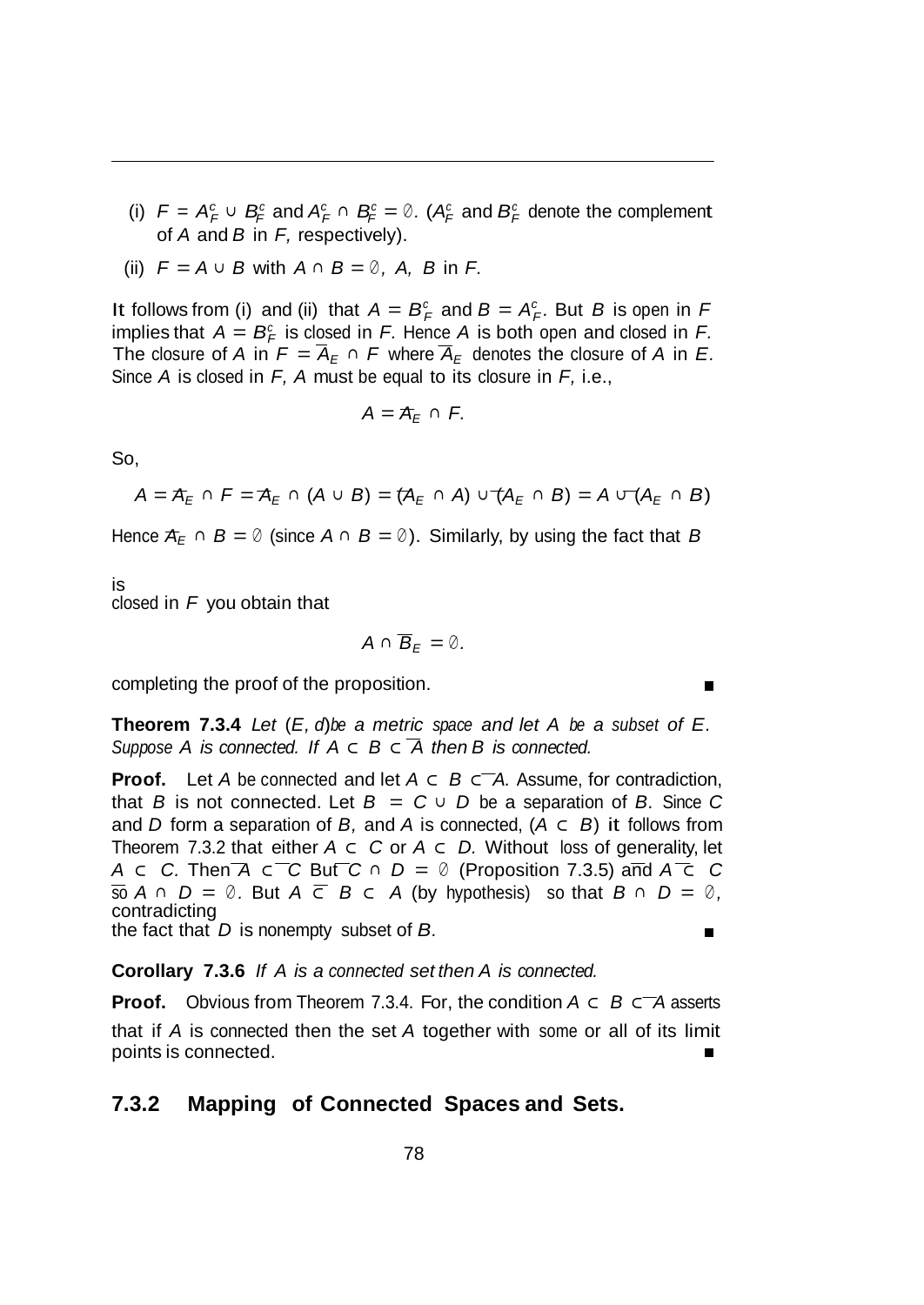**Theorem 7.3.5** *The image of a connected space under a continuous map is connected.*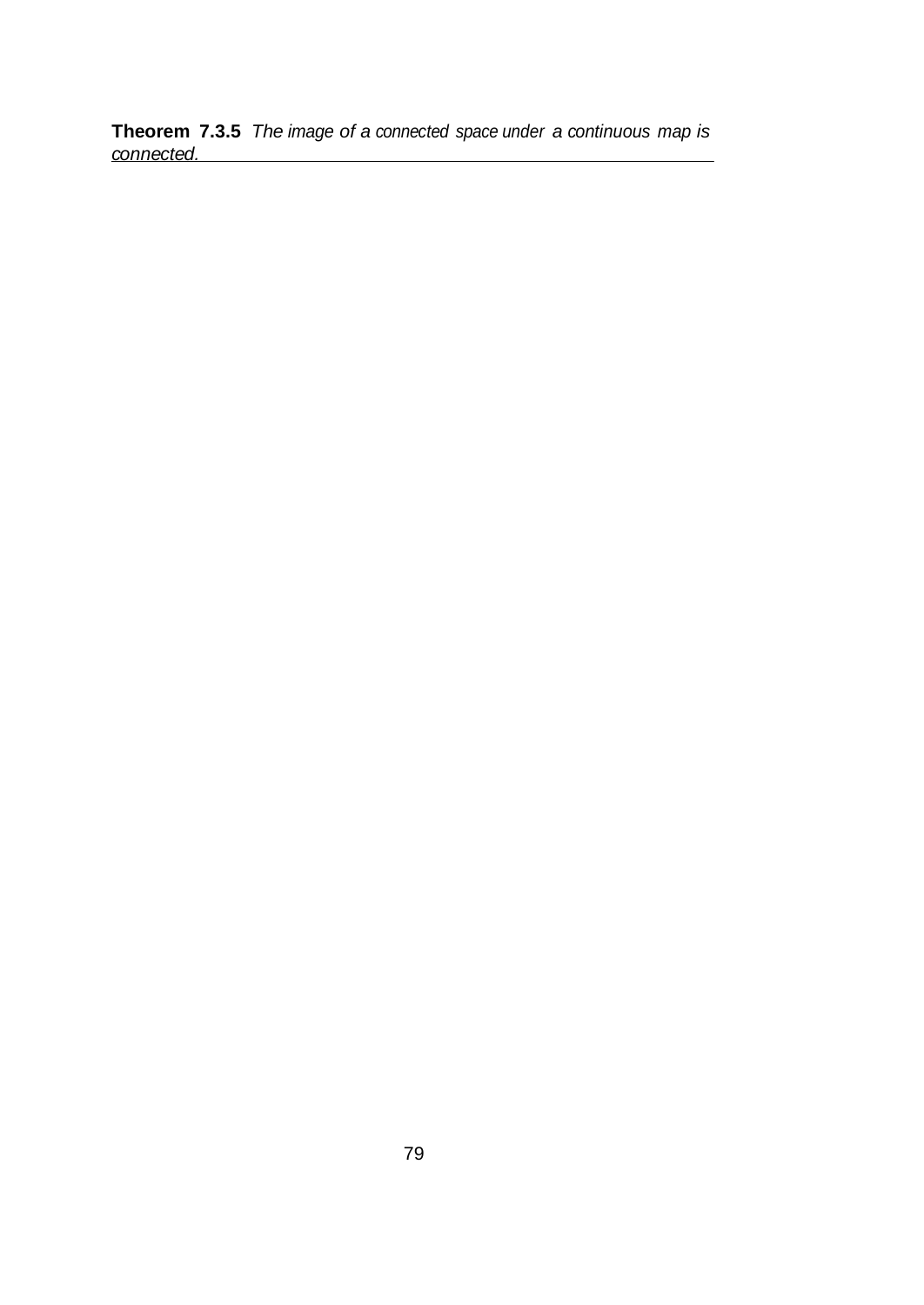**Proof.** Let  $f: (E, d_E) \rightarrow (F, d_F)$  be a continuous map of a metric space  $(E, d_F)$  into a metric space  $(F, d_F)$  Let *E* be connected. You have to prove that  $f(E)$  is connected. Assume for contradiction that  $f(E)$  is not connected. that  $f(E)$  is connected. Assume for contradiction that  $f(E)$  is not connected<br>Let  $f(E) = A ∪ B$  be a separation of  $f(E)$  into two disjoint open nonempty subsets of *f*(*E*)*.* Then

$$
E = f^{-1}(A \cup B) = f^{-1}(A) \cup f^{-1}(B).
$$

The sets *f <sup>−</sup>* 1(*A*) and *f <sup>−</sup>* 1(*B*) are disjoint, nonempty subsets of *<sup>E</sup>* whose union is *E.* Moreover, by continuity of *f* each of the sets  $f^{-1}(A)$  and  $f^{-1}(B)$  is open is *E.* Hence  $E = f^{-1}(A) \cup f^{-1}(B)$  is a separation, contradicting the fact that *<sup>E</sup>* is connected. Hence, the assumption that *f*(*E*) is not connected is false. So *f*(*E*) is connected.

**Corollary** 7.3.7 *If f* :  $(E, d_F) \rightarrow (F, d_F)$  *is* a *continuous mapping* of *a metric space*  $(E, d_F)$  *into a metric space*  $(F, d_F)$  *and if K is a connected subset of E, then f*(*<sup>K</sup>* ) *is <sup>a</sup> connected subset of F.*

#### **7.3.3 Connected Sets in** R

In this section you shall enlarge the concept of the interval of the real line, and prove some useful theorems.

**Definition 7.3.3** An interval of <sup>R</sup> is any subset *<sup>I</sup>* of <sup>R</sup> which has the prop- erty that for any two distinct points, *<sup>α</sup>, <sup>β</sup> <sup>∈</sup> <sup>I</sup>* all points between *<sup>α</sup>* and *<sup>β</sup>* are in *I*

With this definition, you can then easily show that subsets of the real line of the form:

 $(a, b)$ , [a, b],  $(a, \infty)$ , [a,  $\infty$ ),  $(-\infty, a)$ ,  $(-iy, a]$ , [a, b),  $(a, b]$ , etc,

for *a, b ∈* R are all intervals. Also the real line itself is an interval.

In what follows you shall state the theorem that concerns connectedness of intervals of R*.*

**Theorem 7.3.6** *Any connected subset of* R *containing more than one point is an interval.*

**Theorem 7.3.7** *Any nonempty interval of* R *is connected.*

The proofs of these theorems are better handled in a course in point set topology.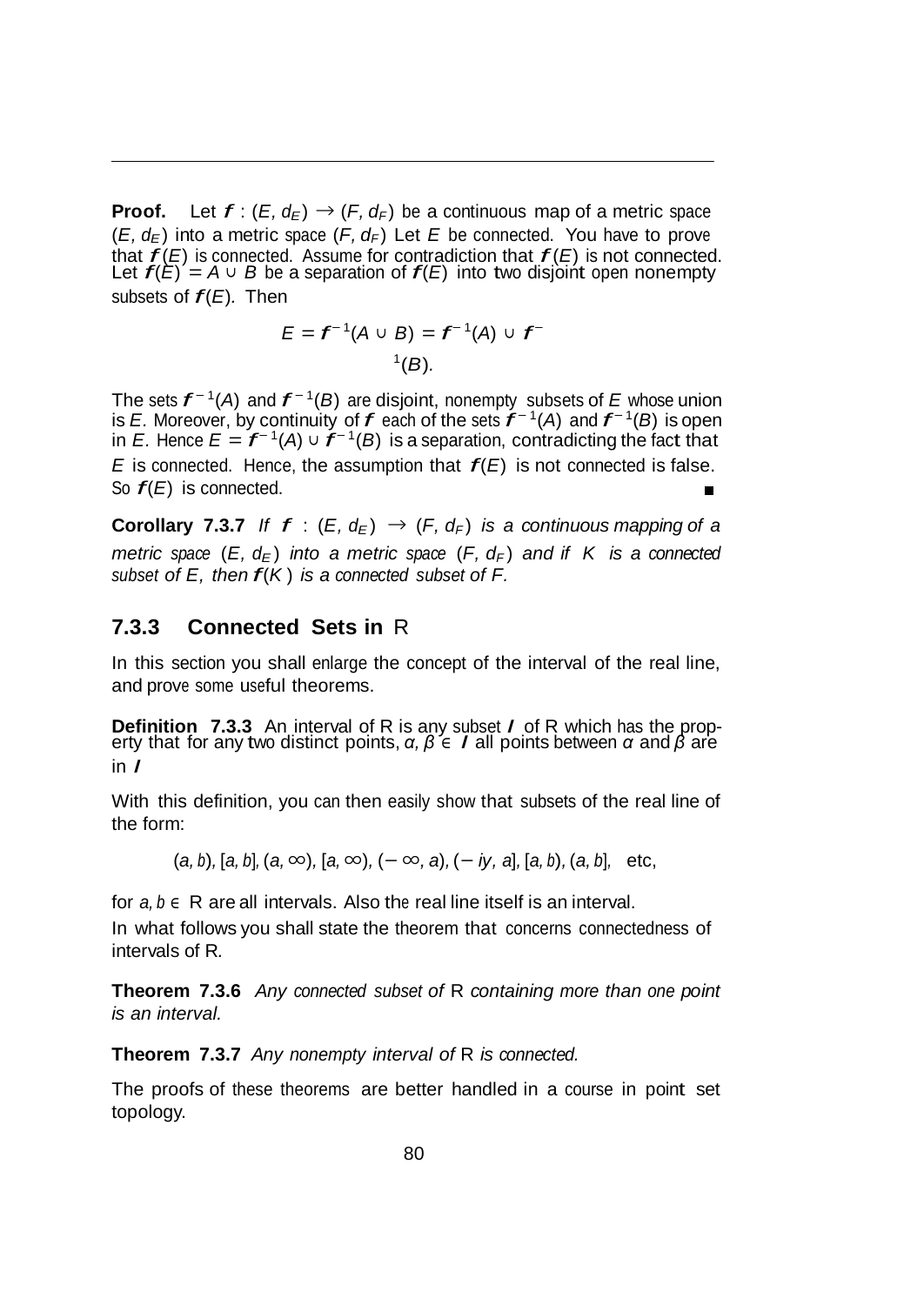Theorem 7.3.6 and 7.3.7 show that a nonempty subset which contains more than one point is connected if and only if it is an interval. In particular the real line R is itself connected. In fact, using what you have studied thus far, you can now easily prove that the plane  $R^2 = R \times R$  is connected.

#### **Proposition 7.3.8** R2 *is connected.*

**Proof.**  $R^2$  can be considered as being made up of an infinite number of lines passing through the origin of coordinates.

Each line can be regarded as a nonempty open interval and is, therefore, connected (Theorem 7.3.7). Thus  $R^2$  is a union of connected sets (the lines through the origin) having a point (the origin) in common. By Theorem 7.3.3(1),  $R^2$  is connected.

**Remark 7.3.9** The method of proof or proposition 7.3.8 can be used to prove that R*<sup>n</sup>*is connected for any positive interger *n.* You may conclude this unit with a statement and proof of the well-know intermediate value theorem.

**Theorem 7.3.8** Let  $f : [a, b] \rightarrow \mathbb{R}$  be a continuous mapping. For  $a < b$ , *assume*  $f(a)$  *j*=  $f(b)$ *. If r is any real number between*  $f(a)$  *and*  $f(b)$ *, then there exists a real number c in* [a, b] *such that*  $f(c) = r$ .

**Proof.** Let  $E = [a, b]$ . From the hypothesis, since  $f(a)$   $j = f(b)$ , then either  $f(a) < r < f(b)$  or  $f(b) < r < f(a)$ . Without loss of generality, let  $f(a) < r < f(b)$  Then consider the sets

*A* =  $(-\infty, r)$  ∩  $f(E)$  and  $B = (r, \infty)$  ∩  $f(E)$ 

Clearly, *A* and *B* are disjoint, open (in  $f(E)$ ) and nonempty (since  $f(a) \in A$ and  $f(b) \in B$ ). Assume for contradiction that there is no point *c* in [*a*, *b*] such that  $f(c) = r$ . Then  $f(E) = A \cup B$  with A and B defined above, which is a separation of  $f(E)$ , contradicting the fact that  $f(E)$  is connected (as the image of the connected space *E* under a continuous map). Hence there exists a point *c* in R such that  $f(c) = r$  and this complete the proof.  $\blacksquare$ 

#### **7.4 Conclusion**

In this unit, you discussed connectedness in a metrics space. You defined, and gave examples and connected spaces. and proved some basic theorems on connected space.